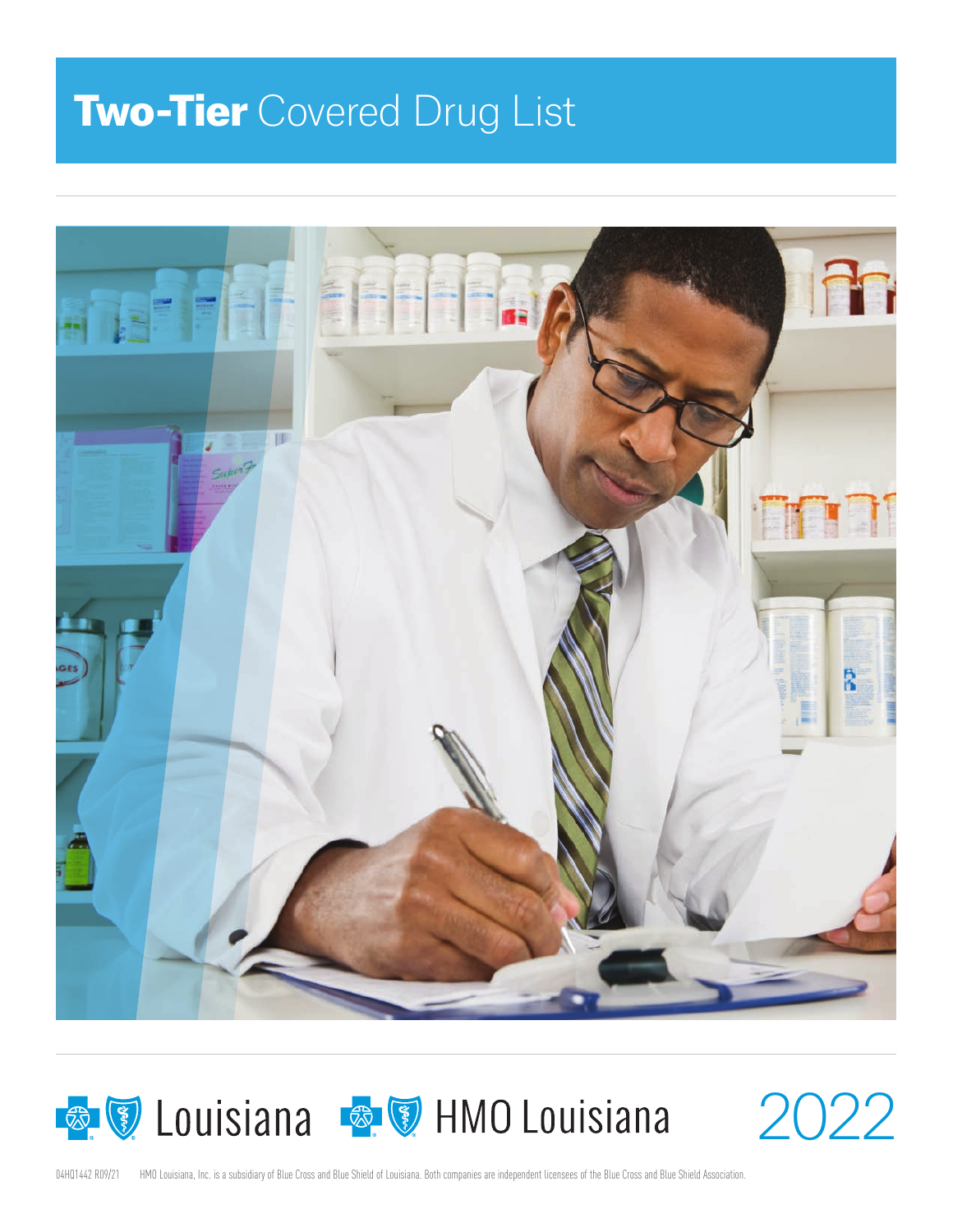# **Understanding Your Covered Drug List**

Blue Cross and Blue Shield of Louisiana and our subsidiary, HMO Louisiana, Inc., along with Express Scripts, an independent company that serves as our pharmacy benefit manager, created this *Covered Drug List* to help you understand your drug benefits. Because drug benefits can be complex, understanding your benefits is key to getting the most from your health plan.

Throughout the year, our clinical staff works with our Pharmacy and Therapeutics Committee, a group of Louisiana doctors and pharmacists who are not employed by Blue Cross, to review published literature about the safety, efficacy and cost of prescription drugs.

You and your doctor always make the final decision for your healthcare needs. The information in this *List* can help you and your doctor make informed decisions before you fill your next prescription. That way, together you may choose the best drug for you while keeping your costs down. Please talk to your doctor or pharmacist about any questions or concerns you may have about your drug therapy.

**Please Note:** Inclusion of a drug in a drug formulary does not guarantee that your doctor or other authorized prescriber will prescribe the drug for a particular medical condition or mental illness.

## **Before you fill a prescription for any drug, you should take the following steps, if needed:**

- **1)** Check to see if the drugs you take are on the drug *List*.
- **2)** Talk to your doctor about switching to a drug that is on the *List*, if needed.

#### **Important Notes:**

- This *List* is intended to include all drugs that your plan covers as of the time the document was created. But the *List* may change as changes occur in the marketplace.
- This *List* may not apply to all benefit plans. Some benefit plans may have different coverage for specific drugs.
- The *List* applies only to prescription drugs that network pharmacies dispense on an outpatient basis.
- See your member contract or certificate for pharmacy coverage for any exclusions and limitations that apply.

#### **How can you find information about your drugs?**

Use the index at the end of this *List* to look up a drug you may take to quickly learn several important things:

- If you must first try one or more prescription drugs before your plan will cover a specific drug for your condition
- If your doctor must get prior authorization before your plan will pay for a drug
- If your plan limits the quantity that will be covered each time you fill a prescription

#### **How are prescription drugs classified?**

Your plan offers a 2‐tier structure for drugs that are covered:

| <b>Tier</b>                                                                                                               | Description of prescription drugs |                                   |  |
|---------------------------------------------------------------------------------------------------------------------------|-----------------------------------|-----------------------------------|--|
|                                                                                                                           | Generic drugs                     | This tier includes generic drugs. |  |
|                                                                                                                           | Brand drugs                       | This tier includes brand drugs.   |  |
| Generally, you will pay the least out of pocket for <i>generic drugs</i> that are in Tier 1. You will pay the most out of |                                   |                                   |  |

pocket for *brand drugs* in Tier 2.

# **What does it mean when there is a "+" sign in the Tier section?**

You will pay more for some covered brand drugs marked with a "+" that have lost patent protection because a generic equivalent has become available. If you or your doctor decides you should continue to take the brand drug instead of the generic drug, you will be responsible for the generic drug cost share amount, plus the difference in cost between that brand and the generic drug. This is called "brand buy up." This will also apply to covered brand drugs for which a generic equivalent becomes available after the publishing of this *List*.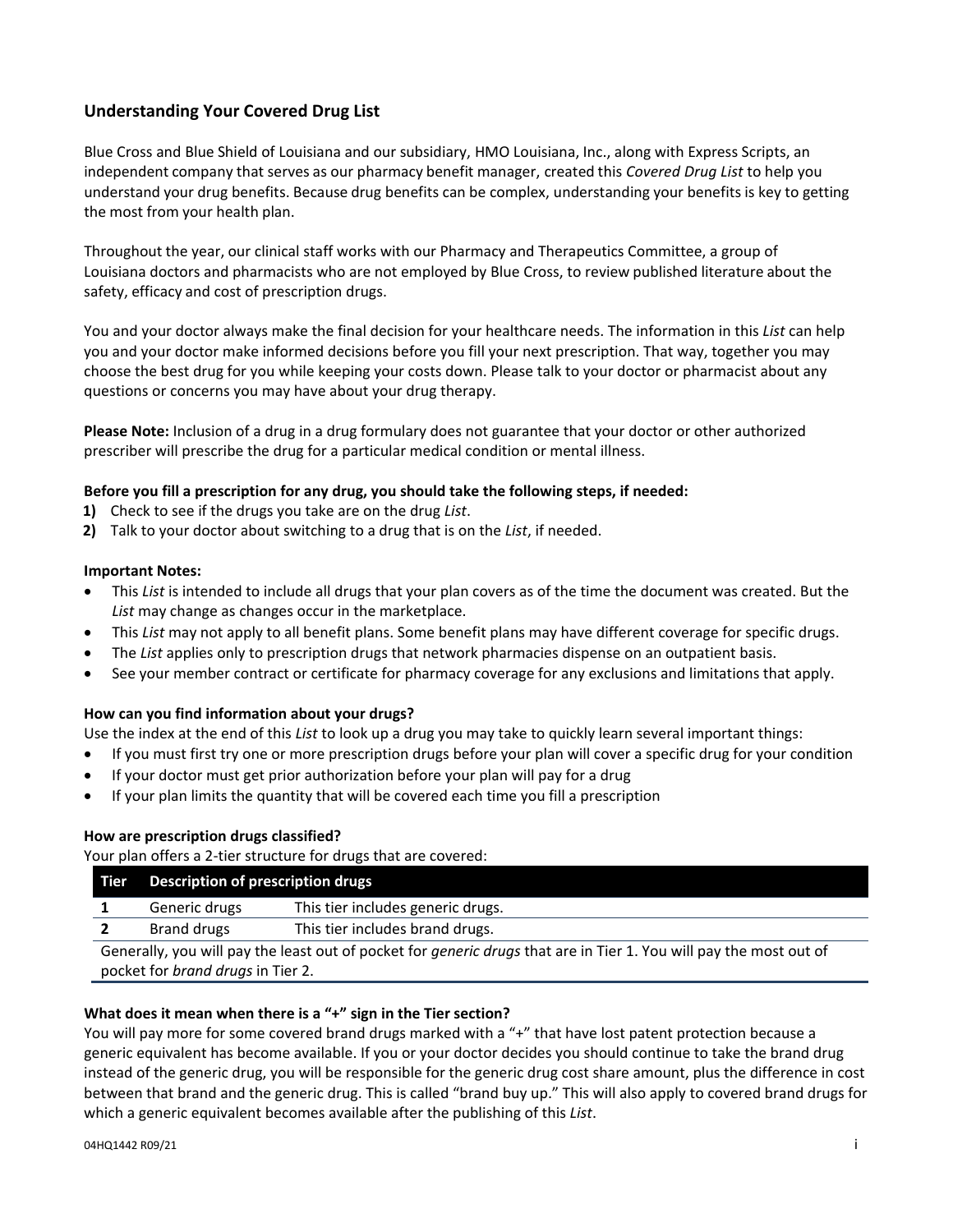**Please note:** Brand buy up may not apply to certain covered brand drugs. Examples are select anti‐seizure medications, select thyroid hormones and Coumadin.

## **What does it mean when the Tier section shows \$0 or \$0\*?**

Certain drugs may be eligible for first‐dollar coverage. That means you do not pay out of pocket for them and you do not pay a deductible. Drugs in these programs are marked with a **\$0** or a **\$0\*** under the tier column. Because some benefit plans do not have this type of coverage, you should read your plan materials to find out if you have it. Note that restrictions or limitations may apply, including age, gender or frequency.

Broad categories of drugs that may be eligible for this coverage include:

| \$0   | Selected contraceptives for women                                                                                                                                                           |
|-------|---------------------------------------------------------------------------------------------------------------------------------------------------------------------------------------------|
| \$0   | Selected preventive drugs as recommended by the U.S. Preventive Services Task Force (USPSTF).<br>For example, selected bowel prep products when used with a wellness screening colonoscopy. |
| $$0*$ | Selected additional generic preventive drugs used for the following:<br>Coronary heart disease<br>$\bullet$<br>$\bullet$ Heart failure                                                      |

• Prenatal health

## **Example of How Drugs Are Listed:**

| <b>Drug</b>                                                                                                           | Tier | <b>Requirements/Limits</b>                                                                                                                                                                                     |  |
|-----------------------------------------------------------------------------------------------------------------------|------|----------------------------------------------------------------------------------------------------------------------------------------------------------------------------------------------------------------|--|
| generic drug name                                                                                                     |      | <b>QPD</b>                                                                                                                                                                                                     |  |
| <b>BRAND DRUG NAME</b>                                                                                                |      | PA; ST                                                                                                                                                                                                         |  |
| Key:<br><i>generic drugs</i> are in lowercase <i>italics</i><br>$\bullet$<br>BRAND drugs are in ALL CAPS<br>$\bullet$ |      | Key:<br>$=$ Prior authorization<br><b>PA</b><br>= Quantity per dispensing limits<br>QPD.<br>= Step therapy restrictions<br><b>ST</b><br><b>SP</b><br>= Specialty drug restrictions<br>$=$ Limited access<br>LA |  |

#### **What do the abbreviations in the Requirements/Limits column mean?**

## **PA: Medications requiring prior authorization**

We must authorize certain drugs before your plan will pay for them. After considering current medical literature, the Pharmacy and Therapeutics Committee sets up the criteria needed for the drugs to be authorized. Then, Express Scripts processes the prior authorization requests.

If you need prior authorization, have your doctor contact Express Scripts: **Call**: 1‐800‐842‐2015  **Fax**: 1‐877‐251‐5896 For the physician fax form, go to: **www.bcbsla.com** > **Provider** > **Pharmacy.**

## **ST: Medications requiring participation in the Fill This First** *s***tep therapy program**

For drugs in our Fill This First step therapy program, you must first try certain prescription drugs (Step 1) before your plan will cover other drugs (Step 2) for your condition. If one or more of the Step 1 drugs are not right for you, your doctor may call us for a prior authorization for a Step 2 drug. You can find more information about drugs that you must try first at **www.bcbsla.com/CoveredDrugs**.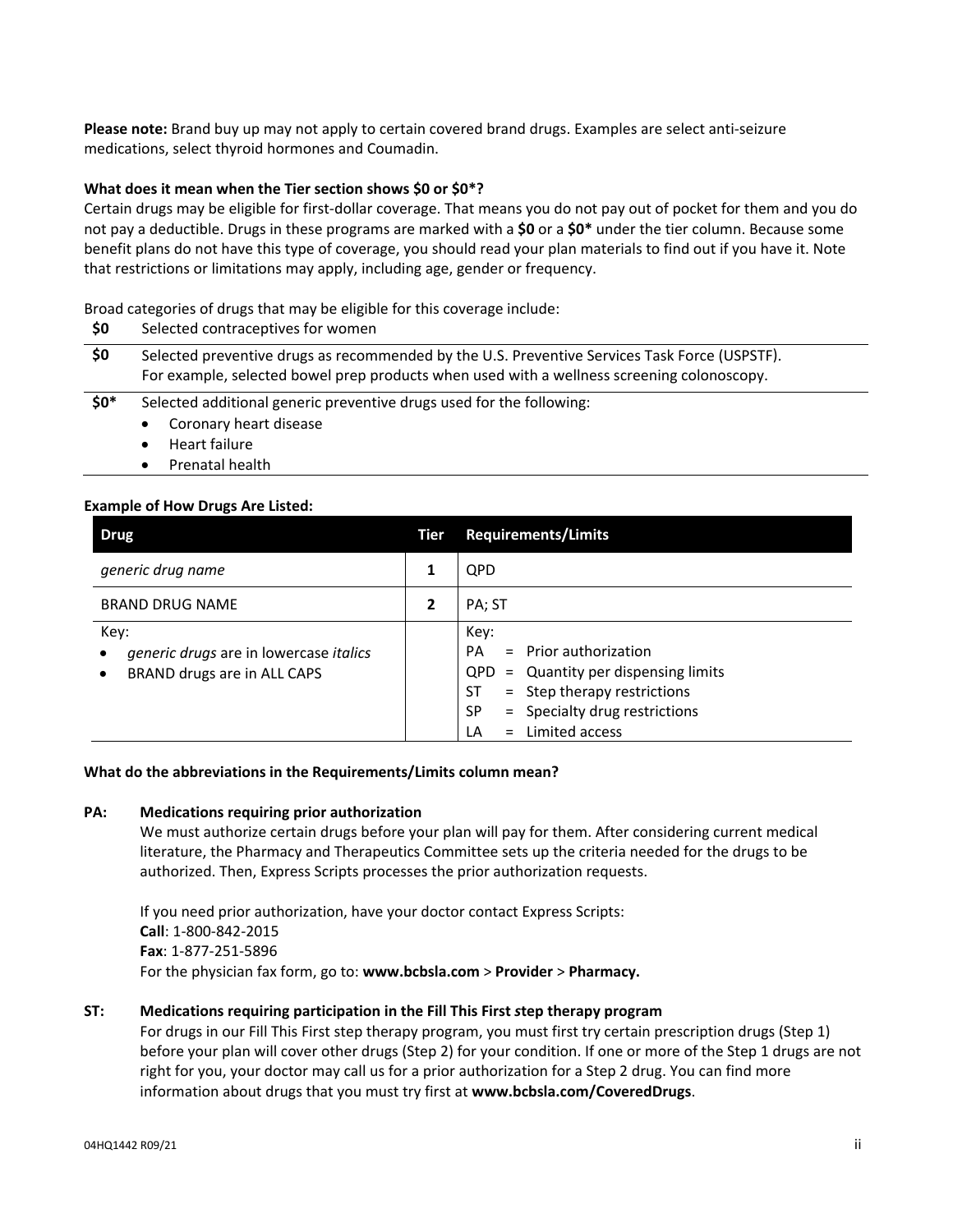# **QPD: Medications that have quantity per dispensing limits**

Covered prescriptions have a day‐supply limitation (typically up to a 30‐day supply at a retail pharmacy and up to a 90‐day supply for mail‐order). Your plan also limits the amount of certain drugs that can be dispensed at one time. We call those restrictions quantity per dispensing (QPD) limits.

QPD limits are additional to the day‐supply limitation and are based on the manufacturer's recommended dosage and duration of therapy, common usage for episodic or intermittent treatment, FDA‐approved recommendations or clinical studies and as determined by Blue Cross. QPD limits or allowances are subject to quantity limits per day supply, per dispensing event or any combination of the two. Read your member contract or certificate for the limits for your plan. For a complete list of **Quantity per Dispensing (QPD) Level Limits/Allowances**, go to: **www.bcbsla.com/CoveredDrugs**.

# **SP: Specialty drug restrictions**

Certain drugs are commonly called specialty drugs. Specialty drugs include biotechnology drugs or other drug products that may require special ordering, handling or customer service. Your policy may limit specialty drugs to the retail day supply listed in your plan (typically a 30‐day supply). Read your *Schedule of Benefits* for any restrictions that apply to you. For a complete list of specialty drugs, go to: **www.bcbsla.com/CoveredDrugs**.

# **LA: Medications that have limited access**

Some medications require unique handling, administration or monitoring. When this is the case, the manufacturer and/or the FDA may require that the drug be dispensed only by certain pharmacies.

#### **Questions?**

If your doctor prescribes a drug that is not on this *List*, or if you have any questions, call Express Scripts at 1‐866‐781‐7533.

For more information and updates, go to: **www.bcbsla.com/CoveredDrugs** or **www.express‐scripts.com**.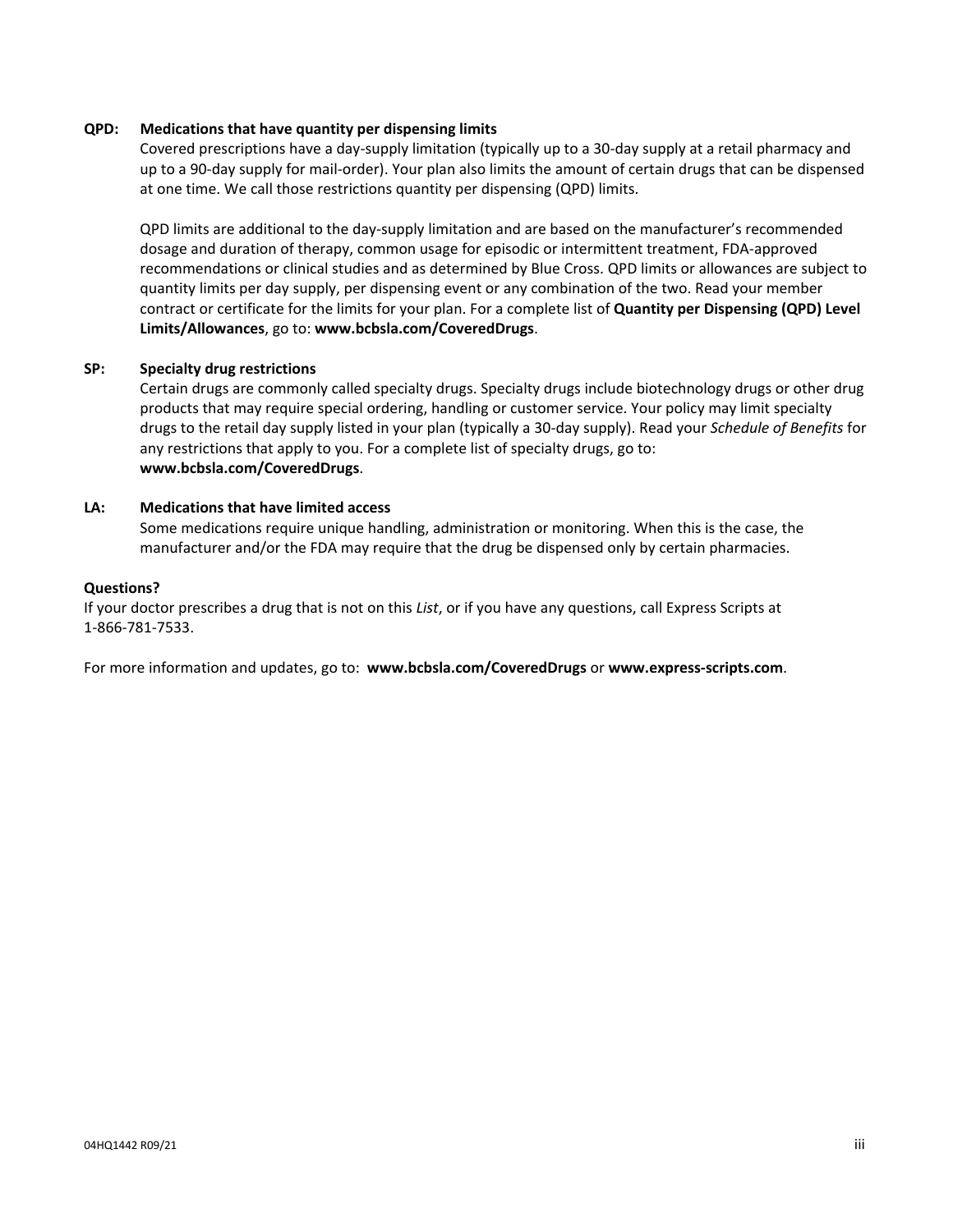# **Table of Contents**

| $*Contraceptives*44$ |  |
|----------------------|--|
|                      |  |
|                      |  |
|                      |  |
|                      |  |
|                      |  |
| $*Divretics*157$     |  |
|                      |  |
| $*Estrogens*160$     |  |
|                      |  |
|                      |  |
|                      |  |
|                      |  |
|                      |  |
|                      |  |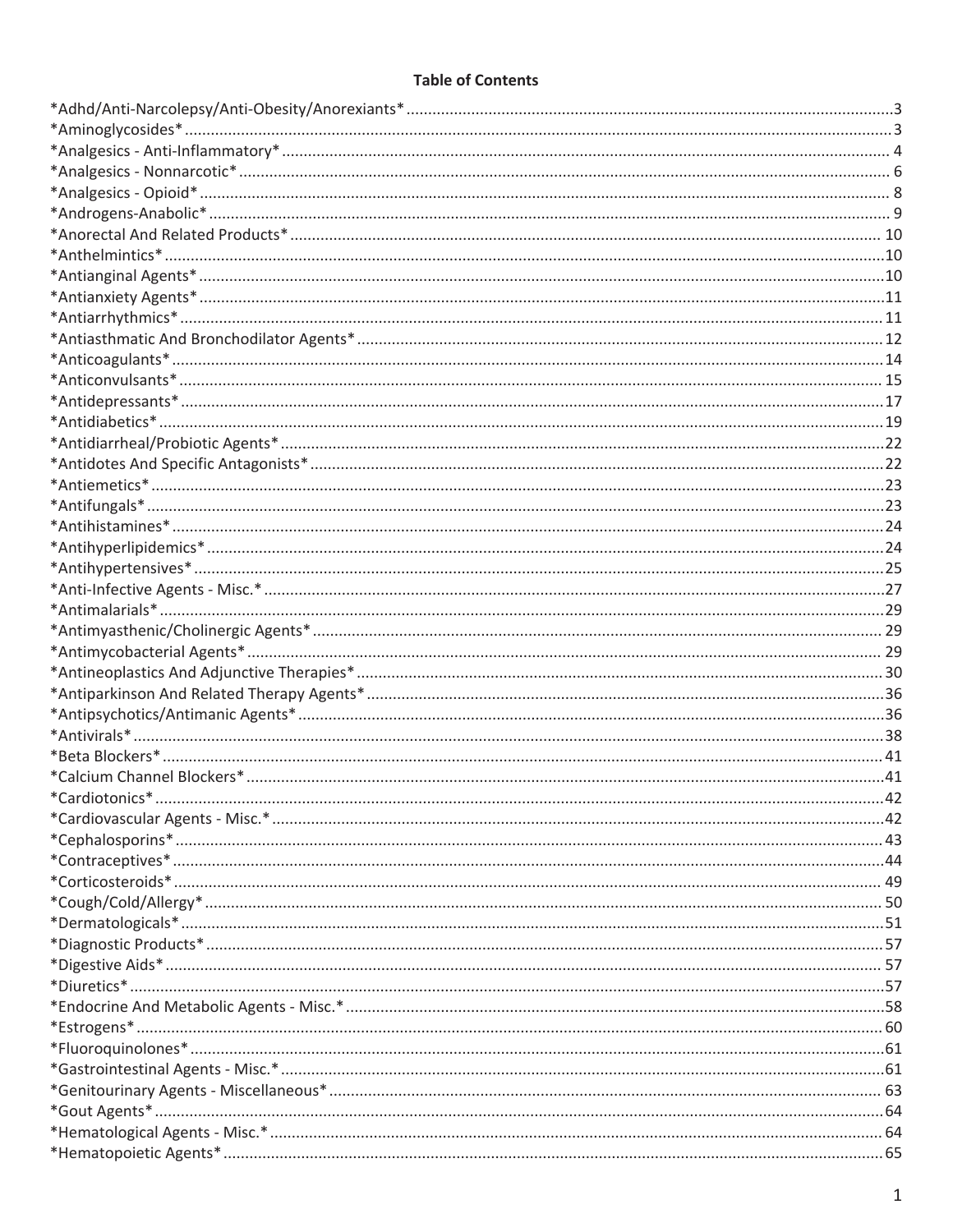| $* Progressins*181$ |  |
|---------------------|--|
|                     |  |
|                     |  |
|                     |  |
|                     |  |
|                     |  |
|                     |  |
|                     |  |
|                     |  |
|                     |  |
|                     |  |
|                     |  |
|                     |  |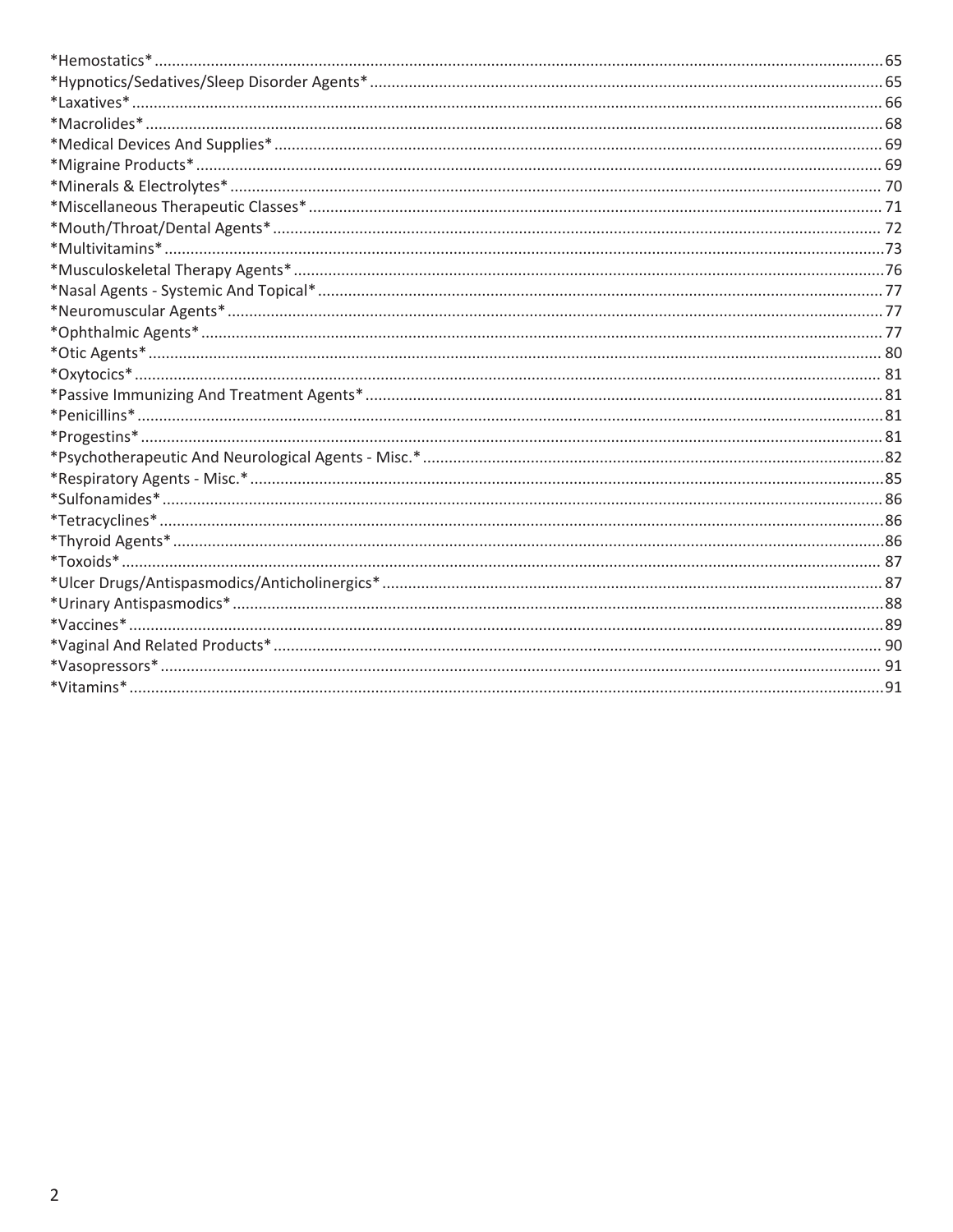<span id="page-6-0"></span>

| <b>Drug Name</b>                                                                                | <b>Drug Tier</b> | <b>Requirements/Limits</b> |  |
|-------------------------------------------------------------------------------------------------|------------------|----------------------------|--|
| *Adhd/Anti-Narcolepsy/Anti-<br>Obesity/Anorexiants*                                             |                  |                            |  |
| *Adhd Agent - Selective Alpha Adrenergic<br>Agonists***                                         |                  |                            |  |
| clonidine hcl er                                                                                | $\mathbf{1}$     | QPD                        |  |
| guanfacine hcl er                                                                               | $\mathbf{1}$     | QPD                        |  |
| *Adhd Agent - Selective Norepinephrine Reuptake<br>Inhibitor***                                 |                  |                            |  |
| atomoxetine hcl                                                                                 | $\mathbf{1}$     | QPD                        |  |
| *Amphetamine Mixtures***                                                                        |                  |                            |  |
| amphetamine-dextroamphet er                                                                     | $\mathbf{1}$     | QPD                        |  |
| amphetamine-dextroamphetamine                                                                   | 1                | QPD                        |  |
| <b>MYDAYIS</b>                                                                                  | $\overline{2}$   | QPD                        |  |
| *Amphetamines***                                                                                |                  |                            |  |
| dextroamphetamine sulfate er                                                                    | 1                | QPD                        |  |
| dextroamphetamine sulfate oral solution                                                         | $\mathbf 1$      |                            |  |
| dextroamphetamine sulfate oral tablet 10 mg, 5 mg                                               | 1                | QPD                        |  |
| methamphetamine hcl                                                                             | $\mathbf 1$      | QPD                        |  |
| <b>VYVANSE</b>                                                                                  | $\overline{2}$   | QPD                        |  |
| *Analeptics***                                                                                  |                  |                            |  |
| caffeine citrate oral                                                                           | $\mathbf{1}$     |                            |  |
| *Stimulants - Misc.***                                                                          |                  |                            |  |
| armodafinil                                                                                     | $\mathbf{1}$     | PA; QPD                    |  |
| <b>DAYTRANA</b>                                                                                 | $\overline{2}$   | QPD                        |  |
| dexmethylphenidate hcl                                                                          | $\mathbf{1}$     | QPD                        |  |
| dexmethylphenidate hcl er                                                                       | $\mathbf{1}$     | QPD                        |  |
| methylphenidate hcl er (cd)                                                                     | $\mathbf{1}$     | QPD                        |  |
| methylphenidate hcl er (la)                                                                     | $\mathbf{1}$     | QPD                        |  |
| methylphenidate hcl er oral tablet extended release<br>10 mg, 18 mg, 20 mg, 27 mg, 36 mg, 54 mg | $\mathbf{1}$     | QPD                        |  |
| methylphenidate hcl er oral tablet extended release<br>24 hour                                  | $\mathbf{1}$     | QPD                        |  |
| methylphenidate hcl oral                                                                        | 1                | QPD                        |  |
| modafinil                                                                                       | $\mathbf{1}$     | PA; QPD                    |  |
| QUILLIVANT XR ORAL SUSPENSION RECONSTITUTED<br>ER                                               | $\overline{2}$   | QPD                        |  |
| *Aminoglycosides*                                                                               |                  |                            |  |
| *Aminoglycosides***                                                                             |                  |                            |  |
| ARIKAYCE                                                                                        | $\overline{2}$   | PA; LA; SP; QPD            |  |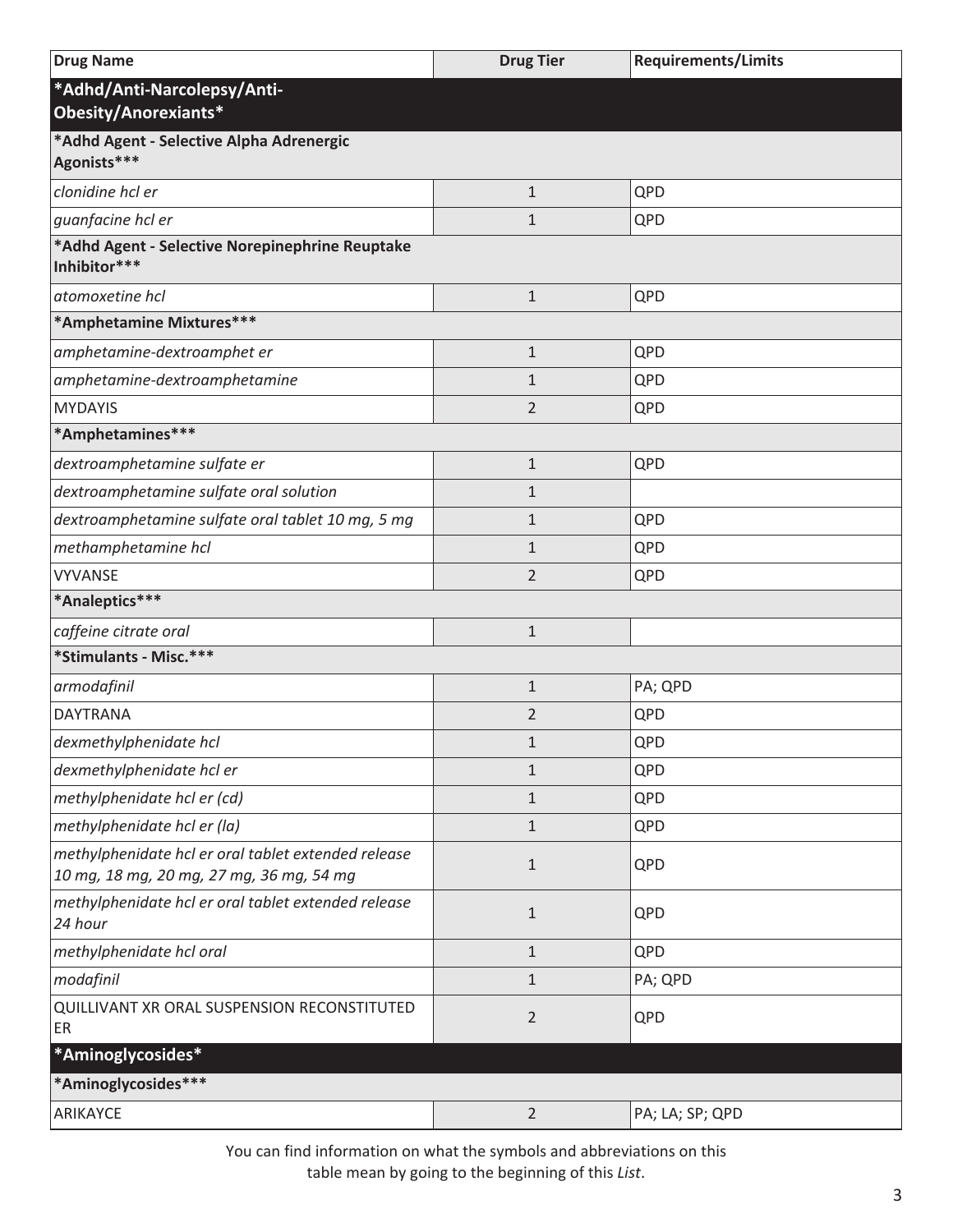<span id="page-7-0"></span>

| <b>Drug Name</b>                                                                                                                                                                   | <b>Drug Tier</b> | <b>Requirements/Limits</b> |  |
|------------------------------------------------------------------------------------------------------------------------------------------------------------------------------------|------------------|----------------------------|--|
| neomycin sulfate oral                                                                                                                                                              | $\mathbf{1}$     |                            |  |
| paromomycin sulfate oral                                                                                                                                                           | $\mathbf{1}$     |                            |  |
| <b>TOBI PODHALER</b>                                                                                                                                                               | $\overline{2}$   | PA; SP; QPD                |  |
| tobramycin inhalation                                                                                                                                                              | $\mathbf{1}$     | PA; SP; QPD                |  |
| *Analgesics - Anti-Inflammatory*                                                                                                                                                   |                  |                            |  |
| *Antirheumatic - Janus Kinase (Jak) Inhibitors***                                                                                                                                  |                  |                            |  |
| RINVOQ ORAL TABLET EXTENDED RELEASE 24 HOUR<br>15 MG, 30 MG                                                                                                                        | $\overline{2}$   | PA; LA; SP; QPD            |  |
| RINVOQ ORAL TABLET EXTENDED RELEASE 24 HOUR<br>45 MG                                                                                                                               | $\overline{2}$   | PA; SP; QPD                |  |
| <b>XELJANZ</b>                                                                                                                                                                     | $\overline{2}$   | PA; SP; QPD                |  |
| <b>XELJANZ XR</b>                                                                                                                                                                  | $\overline{2}$   | PA; SP; QPD                |  |
| *Antirheumatic Antimetabolites***                                                                                                                                                  |                  |                            |  |
| RASUVO SUBCUTANEOUS SOLUTION AUTO-INJECTOR<br>10 MG/0.2ML, 12.5 MG/0.25ML, 15 MG/0.3ML, 17.5<br>MG/0.35ML, 20 MG/0.4ML, 22.5 MG/0.45ML, 25<br>MG/0.5ML, 30 MG/0.6ML, 7.5 MG/0.15ML | $\overline{2}$   | SP; QPD                    |  |
| *Anti-Tnf-Alpha - Monoclonal Antibodies***                                                                                                                                         |                  |                            |  |
| HUMIRA PEDIATRIC CROHNS START SUBCUTANEOUS<br>PREFILLED SYRINGE KIT 80 MG/0.8ML, 80 MG/0.8ML<br>& 40MG/0.4ML                                                                       | $\overline{2}$   | PA; SP; QPD                |  |
| HUMIRA PEN SUBCUTANEOUS PEN-INJECTOR KIT                                                                                                                                           | $\overline{2}$   | PA; SP; QPD                |  |
| HUMIRA PEN-CD/UC/HS STARTER                                                                                                                                                        | $\overline{2}$   | PA; SP; QPD                |  |
| HUMIRA PEN-PEDIATRIC UC START                                                                                                                                                      | $\overline{2}$   | PA; SP; QPD                |  |
| HUMIRA PEN-PS/UV/ADOL HS START<br>SUBCUTANEOUS PEN-INJECTOR KIT 40 MG/0.8ML                                                                                                        | $\overline{2}$   | PA; SP; QPD                |  |
| HUMIRA PEN-PSOR/UVEIT STARTER                                                                                                                                                      | 2                | PA; SP; QPD                |  |
| HUMIRA SUBCUTANEOUS PREFILLED SYRINGE KIT 10<br>MG/0.1ML, 20 MG/0.2ML, 40 MG/0.4ML, 40<br>MG/0.8ML                                                                                 | $\overline{2}$   | PA; SP; QPD                |  |
| SIMPONI SUBCUTANEOUS SOLUTION AUTO-INJECTOR                                                                                                                                        | $\overline{2}$   | PA; SP; QPD                |  |
| SIMPONI SUBCUTANEOUS SOLUTION PREFILLED<br><b>SYRINGE</b>                                                                                                                          | $\overline{2}$   | PA; SP; QPD                |  |
| *Cyclooxygenase 2 (Cox-2) Inhibitors ***                                                                                                                                           |                  |                            |  |
| celecoxib oral                                                                                                                                                                     | $\mathbf{1}$     | QPD                        |  |
| *Gold Compounds***                                                                                                                                                                 |                  |                            |  |
| <b>RIDAURA</b>                                                                                                                                                                     | $\overline{2}$   |                            |  |
| *Interleukin-1 Blockers***                                                                                                                                                         |                  |                            |  |
| ARCALYST                                                                                                                                                                           | $\overline{2}$   | LA; SP; QPD                |  |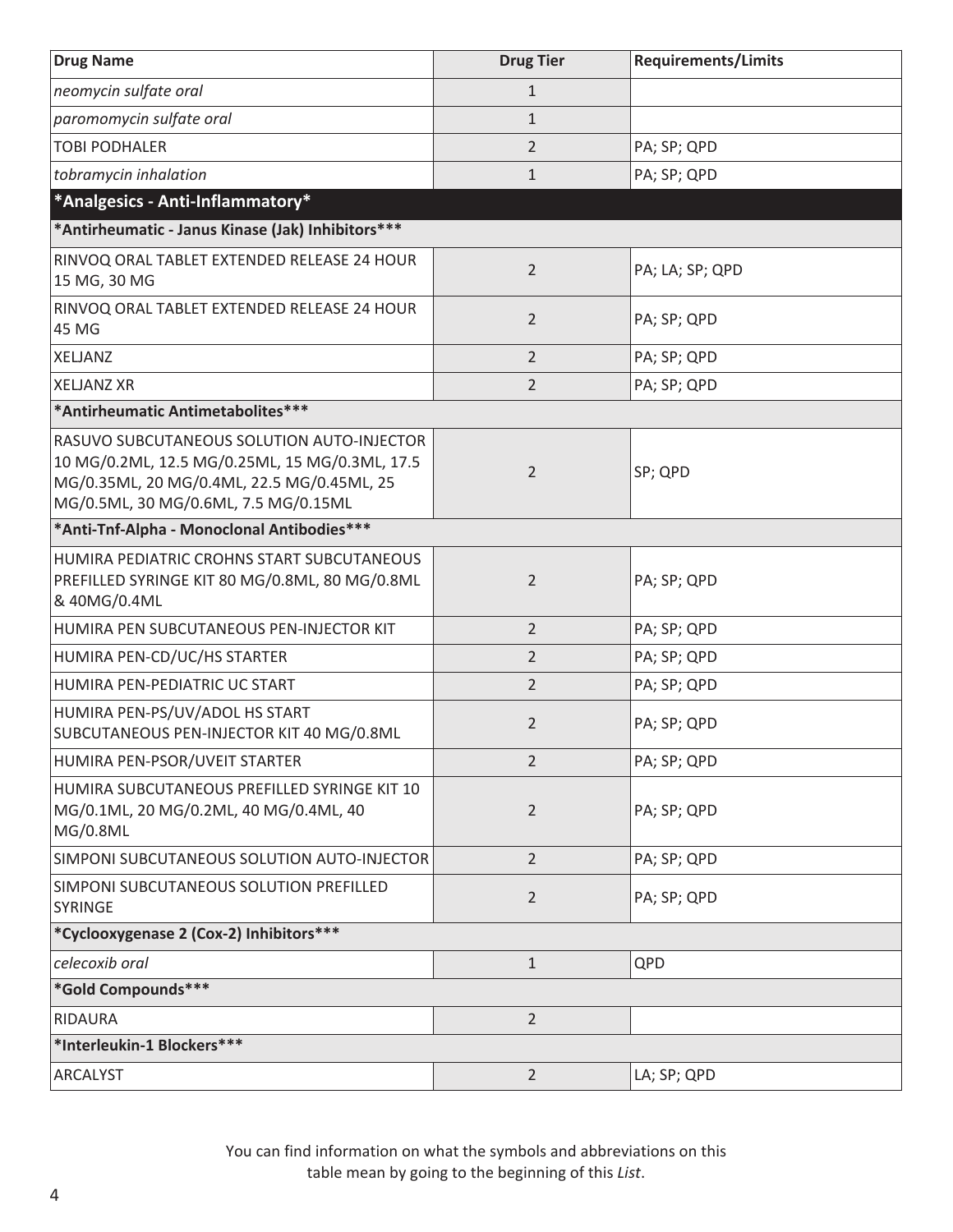| <b>Drug Name</b>                                          | <b>Drug Tier</b> | <b>Requirements/Limits</b> |  |
|-----------------------------------------------------------|------------------|----------------------------|--|
| *Interleukin-1 Receptor Antagonist (Il-1Ra) ***           |                  |                            |  |
| KINERET SUBCUTANEOUS SOLUTION PREFILLED<br><b>SYRINGE</b> | $\overline{2}$   | PA; LA; SP; QPD            |  |
| *Interleukin-6 Receptor Inhibitors ***                    |                  |                            |  |
| <b>ACTEMRA ACTPEN</b>                                     | $\overline{2}$   | PA; LA; SP; QPD            |  |
| <b>ACTEMRA SUBCUTANEOUS</b>                               | 2                | PA; LA; SP; QPD            |  |
| *Nonsteroidal Anti-Inflammatory Agent<br>Combinations***  |                  |                            |  |
| diclofenac-misoprostol oral tablet delayed release        | $\mathbf{1}$     |                            |  |
| *Nonsteroidal Anti-Inflammatory Agents<br>(Nsaids)***     |                  |                            |  |
| diclofenac potassium oral tablet 50 mg                    | $\mathbf{1}$     |                            |  |
| diclofenac sodium er                                      | 1                |                            |  |
| diclofenac sodium oral                                    | 1                |                            |  |
| etodolac er                                               | 1                |                            |  |
| etodolac oral                                             | 1                |                            |  |
| flurbiprofen oral                                         | 1                |                            |  |
| ibu                                                       | 1                |                            |  |
| ibuprofen oral tablet 400 mg, 600 mg, 800 mg              | $\mathbf{1}$     |                            |  |
| indomethacin er                                           | 1                |                            |  |
| indomethacin oral capsule 25 mg, 50 mg                    | $\mathbf{1}$     |                            |  |
| ketorolac tromethamine oral                               | 1                | QPD                        |  |
| meclofenamate sodium oral                                 | $\mathbf{1}$     | PA                         |  |
| mefenamic acid oral                                       | 1                | PA                         |  |
| meloxicam oral tablet                                     | $\mathbf{1}$     | QPD                        |  |
| nabumetone oral                                           | $\mathbf{1}$     |                            |  |
| naproxen oral tablet                                      | 1                |                            |  |
| naproxen oral tablet delayed release                      | $\mathbf{1}$     |                            |  |
| naproxen sodium oral tablet 275 mg, 550 mg                | $\mathbf{1}$     |                            |  |
| oxaprozin                                                 | $\mathbf{1}$     |                            |  |
| piroxicam oral                                            | $\mathbf{1}$     |                            |  |
| sulindac oral                                             | $\mathbf{1}$     |                            |  |
| *Phosphodiesterase 4 (Pde4) Inhibitors ***                |                  |                            |  |
| <b>OTEZLA ORAL TABLET</b>                                 | $\overline{2}$   | PA; SP; QPD                |  |
| OTEZLA ORAL TABLET THERAPY PACK                           | $\overline{2}$   | PA; SP; QPD                |  |
| *Pyrimidine Synthesis Inhibitors***                       |                  |                            |  |
| leflunomide oral                                          | $\mathbf{1}$     | QPD                        |  |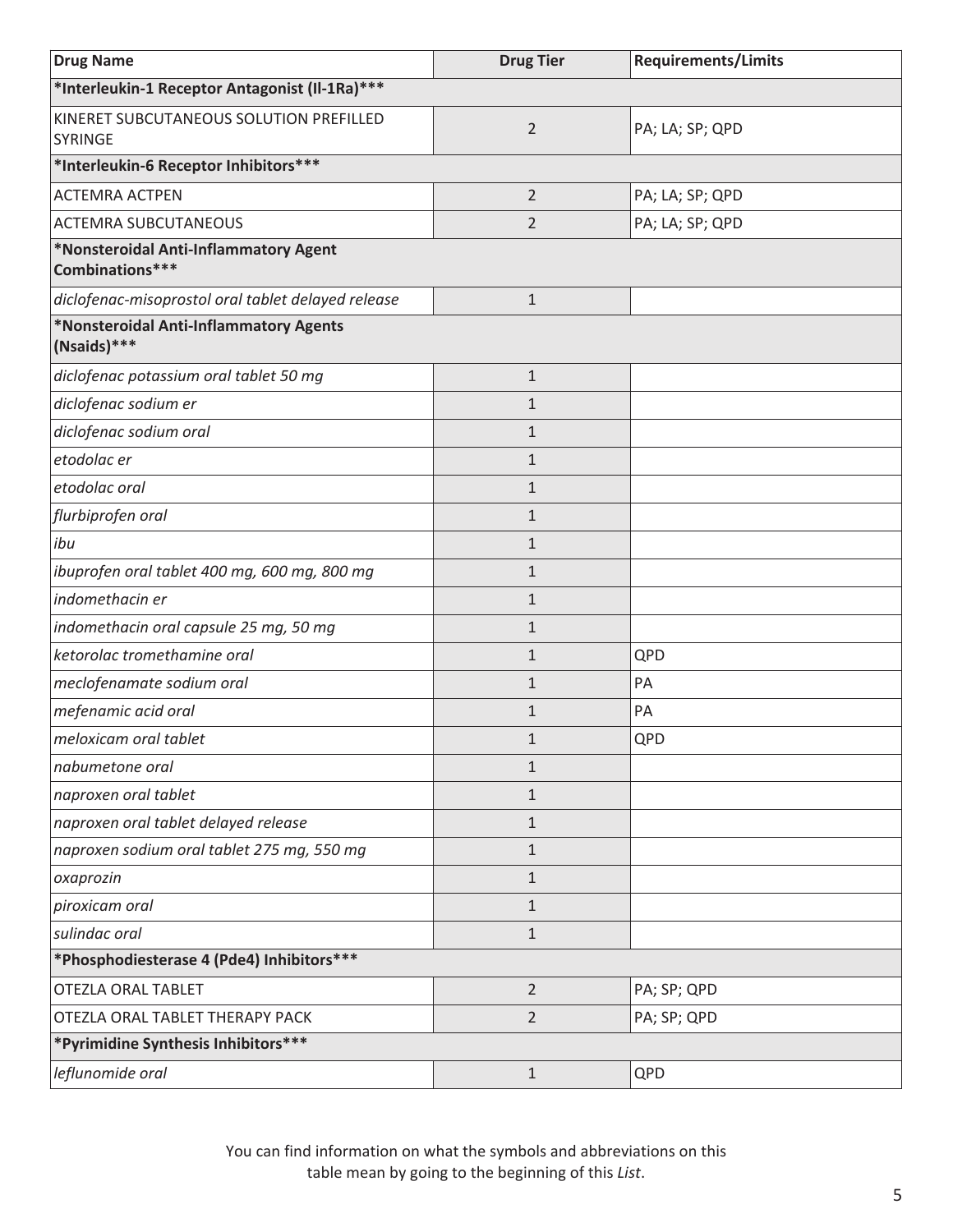<span id="page-9-0"></span>

| <b>Drug Name</b>                                               | <b>Drug Tier</b> | <b>Requirements/Limits</b> |  |
|----------------------------------------------------------------|------------------|----------------------------|--|
| *Selective Costimulation Modulators***                         |                  |                            |  |
| ORENCIA CLICKJECT                                              | $\overline{2}$   | PA; SP; QPD                |  |
| ORENCIA SUBCUTANEOUS SOLUTION PREFILLED<br>SYRINGE             | $\overline{2}$   | PA; SP; QPD                |  |
| *Soluble Tumor Necrosis Factor Receptor Agents***              |                  |                            |  |
| <b>ENBREL MINI</b>                                             | $\overline{2}$   | PA; SP; QPD                |  |
| ENBREL SUBCUTANEOUS SOLUTION 25 MG/0.5ML                       | $\overline{2}$   | PA; SP; QPD                |  |
| ENBREL SUBCUTANEOUS SOLUTION PREFILLED<br>SYRINGE              | $\overline{2}$   | PA; SP; QPD                |  |
| ENBREL SUBCUTANEOUS SOLUTION RECONSTITUTED                     | $\overline{2}$   | PA; SP; QPD                |  |
| ENBREL SURECLICK SUBCUTANEOUS SOLUTION<br><b>AUTO-INJECTOR</b> | $\overline{2}$   | PA; SP; QPD                |  |
| *Analgesics - Nonnarcotic*                                     |                  |                            |  |
| *Analgesics-Sedatives***                                       |                  |                            |  |
| bac                                                            | $\mathbf{1}$     | QPD                        |  |
| butalbital-acetaminophen oral tablet 50-325 mg                 | 1                | QPD                        |  |
| butalbital-apap-caffeine oral capsule                          | 1                | QPD                        |  |
| butalbital-apap-caffeine oral tablet 50-325-40 mg              | 1                | QPD                        |  |
| butalbital-asa-caffeine                                        | $\mathbf{1}$     |                            |  |
| butalbital-aspirin-caffeine oral capsule                       | $\mathbf{1}$     |                            |  |
| tencon oral tablet 50-325 mg                                   | $\mathbf{1}$     | QPD                        |  |
| zebutal oral capsule 50-325-40 mg                              | $\mathbf{1}$     | QPD                        |  |
| *Salicylates***                                                |                  |                            |  |
| adult aspirin regimen                                          | \$0              |                            |  |
| aspirin 81 oral tablet chewable                                | \$0              |                            |  |
| aspirin adult low dose                                         | \$0              |                            |  |
| aspirin adult low strength oral tablet delayed release         | \$0              |                            |  |
| aspirin childrens                                              | \$0              |                            |  |
| aspirin ec adult low strength                                  | \$0              |                            |  |
| aspirin ec low dose                                            | \$0              |                            |  |
| aspirin ec low strength                                        | \$0              |                            |  |
| aspirin ec oral tablet delayed release 81 mg                   | \$0              |                            |  |
| aspirin low dose oral tablet chewable                          | \$0              |                            |  |
| aspirin low dose oral tablet delayed release                   | \$0              |                            |  |
| aspirin low strength                                           | \$0              |                            |  |
| aspirin oral tablet chewable                                   | \$0              |                            |  |
| aspirin oral tablet delayed release 81 mg                      | \$0              |                            |  |
| aspir-low                                                      | \$0              |                            |  |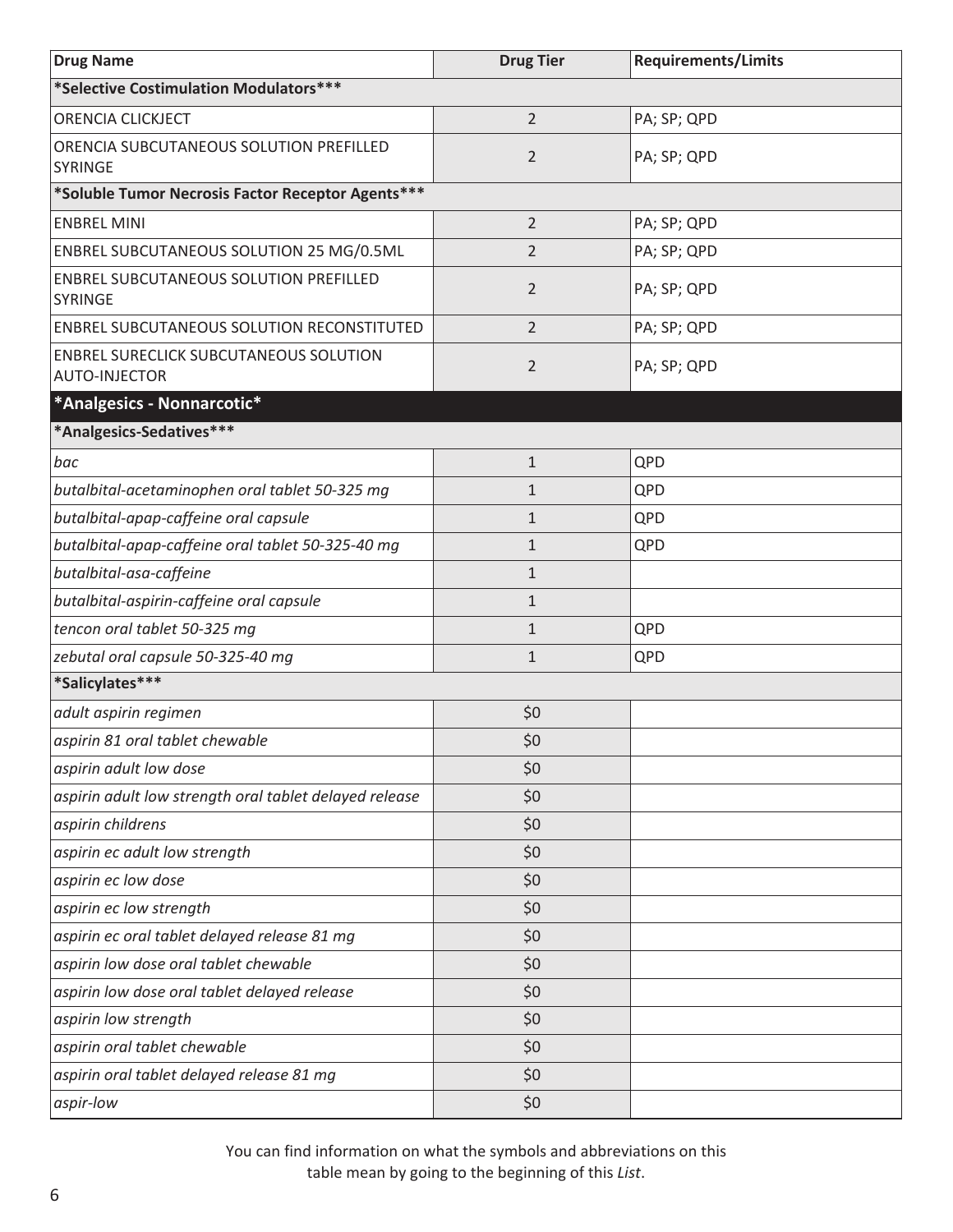| <b>Drug Name</b>                                     | <b>Drug Tier</b> | <b>Requirements/Limits</b> |
|------------------------------------------------------|------------------|----------------------------|
| bayer aspirin ec low dose                            | \$0              |                            |
| bayer low dose oral tablet delayed release           | \$0              |                            |
| childrens aspirin                                    | \$0              |                            |
| cvs aspirin adult low dose                           | \$0              |                            |
| cvs aspirin adult low strength                       | \$0              |                            |
| cvs aspirin ec oral tablet delayed release 81 mg     | \$0              |                            |
| cvs aspirin low dose                                 | \$0              |                            |
| cvs aspirin low strength oral tablet delayed release | \$0              |                            |
| diflunisal oral                                      | $\mathbf{1}$     |                            |
| ecotrin low strength                                 | \$0              |                            |
| eq aspirin adult low dose                            | \$0              |                            |
| eq aspirin low dose oral tablet chewable             | \$0              |                            |
| eql aspirin low dose                                 | \$0              |                            |
| gnp adult aspirin low strength oral tablet chewable  | \$0              |                            |
| gnp aspirin low dose                                 | \$0              |                            |
| gnp aspirin oral tablet delayed release 81 mg        | \$0              |                            |
| goodsense aspirin low dose                           | \$0              |                            |
| goodsense aspirin oral tablet chewable               | \$0              |                            |
| hm aspirin ec low dose                               | \$0              |                            |
| hm aspirin oral tablet chewable                      | \$0              |                            |
| kls aspirin low dose                                 | \$0              |                            |
| kp aspirin                                           | \$0              |                            |
| px aspirin oral tablet chewable                      | \$0              |                            |
| px enteric aspirin oral tablet delayed release 81 mg | \$0              |                            |
| qc aspirin low dose                                  | \$0              |                            |
| qc childrens aspirin                                 | \$0              |                            |
| ra aspirin adult low dose                            | \$0              |                            |
| ra aspirin adult low strength oral tablet chewable   | \$0              |                            |
| ra aspirin childrens                                 | \$0              |                            |
| ra aspirin ec adult low st                           | \$0              |                            |
| ra aspirin ec oral tablet delayed release 81 mg      | \$0              |                            |
| salsalate oral                                       | $\mathbf{1}$     |                            |
| sb childrens aspirin                                 | \$0              |                            |
| sb low dose asa ec                                   | \$0              |                            |
| sm aspirin adult low strength                        | \$0              |                            |
| sm aspirin ec low strength                           | \$0              |                            |
| sm aspirin low dose                                  | \$0              |                            |
| sm childrens aspirin                                 | \$0              |                            |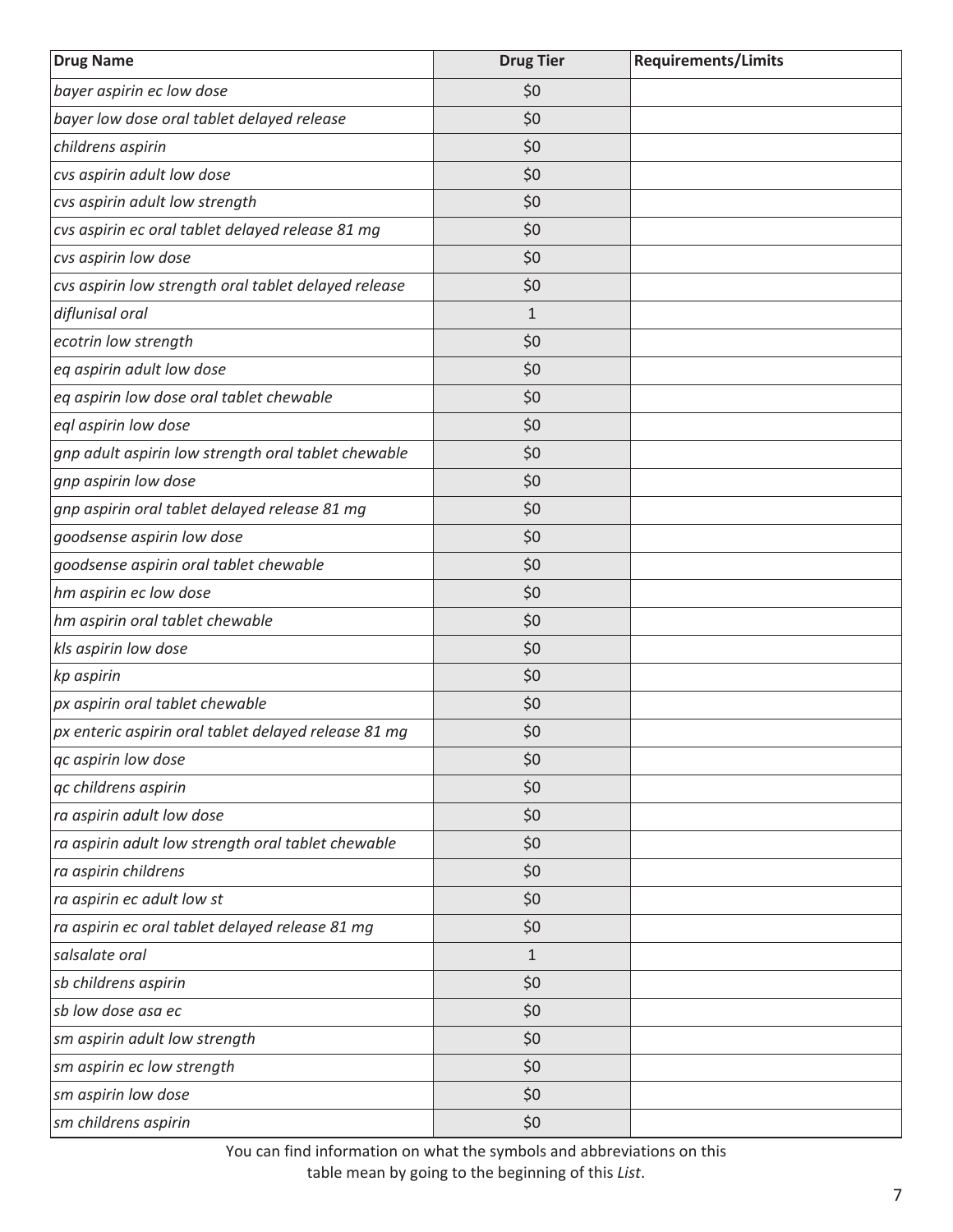<span id="page-11-0"></span>

| <b>Drug Name</b>                                                                                             | <b>Drug Tier</b> | <b>Requirements/Limits</b> |  |  |  |
|--------------------------------------------------------------------------------------------------------------|------------------|----------------------------|--|--|--|
| st joseph low dose                                                                                           | \$0              |                            |  |  |  |
| *Analgesics - Opioid*                                                                                        |                  |                            |  |  |  |
| *Codeine Combinations***                                                                                     |                  |                            |  |  |  |
| acetaminophen-codeine                                                                                        | $\mathbf{1}$     | PA; QPD                    |  |  |  |
| acetaminophen-codeine #2                                                                                     | $\mathbf{1}$     | PA; QPD                    |  |  |  |
| acetaminophen-codeine #3                                                                                     | $\mathbf{1}$     | PA; QPD                    |  |  |  |
| acetaminophen-codeine #4                                                                                     | $\mathbf{1}$     | PA; QPD                    |  |  |  |
| ascomp-codeine                                                                                               | $\mathbf{1}$     | PA; QPD                    |  |  |  |
| butalbital-apap-caff-cod                                                                                     | $\mathbf{1}$     | PA; QPD                    |  |  |  |
| butalbital-asa-caff-codeine                                                                                  | $\mathbf{1}$     | PA; QPD                    |  |  |  |
| *Hydrocodone Combinations***                                                                                 |                  |                            |  |  |  |
| hydrocodone-acetaminophen oral solution 7.5-325<br>mg/15ml                                                   | $\mathbf 1$      | PA; QPD                    |  |  |  |
| hydrocodone-acetaminophen oral tablet 10-300 mg,<br>10-325 mg, 5-300 mg, 5-325 mg, 7.5-300 mg, 7.5-325<br>mg | $\mathbf 1$      | PA; QPD                    |  |  |  |
| hydrocodone-ibuprofen oral tablet 5-200 mg, 7.5-200<br>mg                                                    | $\mathbf{1}$     | PA; QPD                    |  |  |  |
| *Opioid Agonists***                                                                                          |                  |                            |  |  |  |
| codeine sulfate oral tablet                                                                                  | $\mathbf 1$      | PA                         |  |  |  |
| fentanyl citrate buccal lozenge on a handle                                                                  | $\mathbf{1}$     | PA; QPD                    |  |  |  |
| fentanyl transdermal patch 72 hour 100 mcg/hr, 12<br>mcg/hr, 25 mcg/hr, 50 mcg/hr, 75 mcg/hr                 | $\mathbf{1}$     | PA; QPD                    |  |  |  |
| hydrocodone bitartrate er oral tablet er 24 hour<br>abuse-deterrent                                          | $\mathbf{1}$     | PA; QPD                    |  |  |  |
| hydromorphone hcl er oral tablet extended release 24<br>hour                                                 | $\mathbf{1}$     | PA; QPD                    |  |  |  |
| hydromorphone hcl oral                                                                                       | $\mathbf{1}$     | PA                         |  |  |  |
| hydromorphone hcl rectal                                                                                     | $\mathbf{1}$     | PA                         |  |  |  |
| levorphanol tartrate oral tablet 2 mg                                                                        | $\mathbf{1}$     | PA; QPD                    |  |  |  |
| meperidine hcl oral solution                                                                                 | $\mathbf{1}$     | PA                         |  |  |  |
| meperidine hcl oral tablet 50 mg                                                                             | $\mathbf{1}$     | PA                         |  |  |  |
| methadone hcl intensol                                                                                       | $\mathbf{1}$     | PA                         |  |  |  |
| methadone hcl oral                                                                                           | $\mathbf{1}$     | PA                         |  |  |  |
| methadose oral concentrate 10 mg/ml                                                                          | $\mathbf{1}$     | PA                         |  |  |  |
| methadose oral tablet soluble                                                                                | $\mathbf{1}$     | PA                         |  |  |  |
| methadose sugar-free                                                                                         | $\mathbf{1}$     | PA                         |  |  |  |
| morphine sulfate (concentrate) oral solution 100<br>mg/5ml, 20 mg/ml                                         | $\mathbf{1}$     | PA                         |  |  |  |
| morphine sulfate er beads                                                                                    | $\mathbf{1}$     | PA; QPD                    |  |  |  |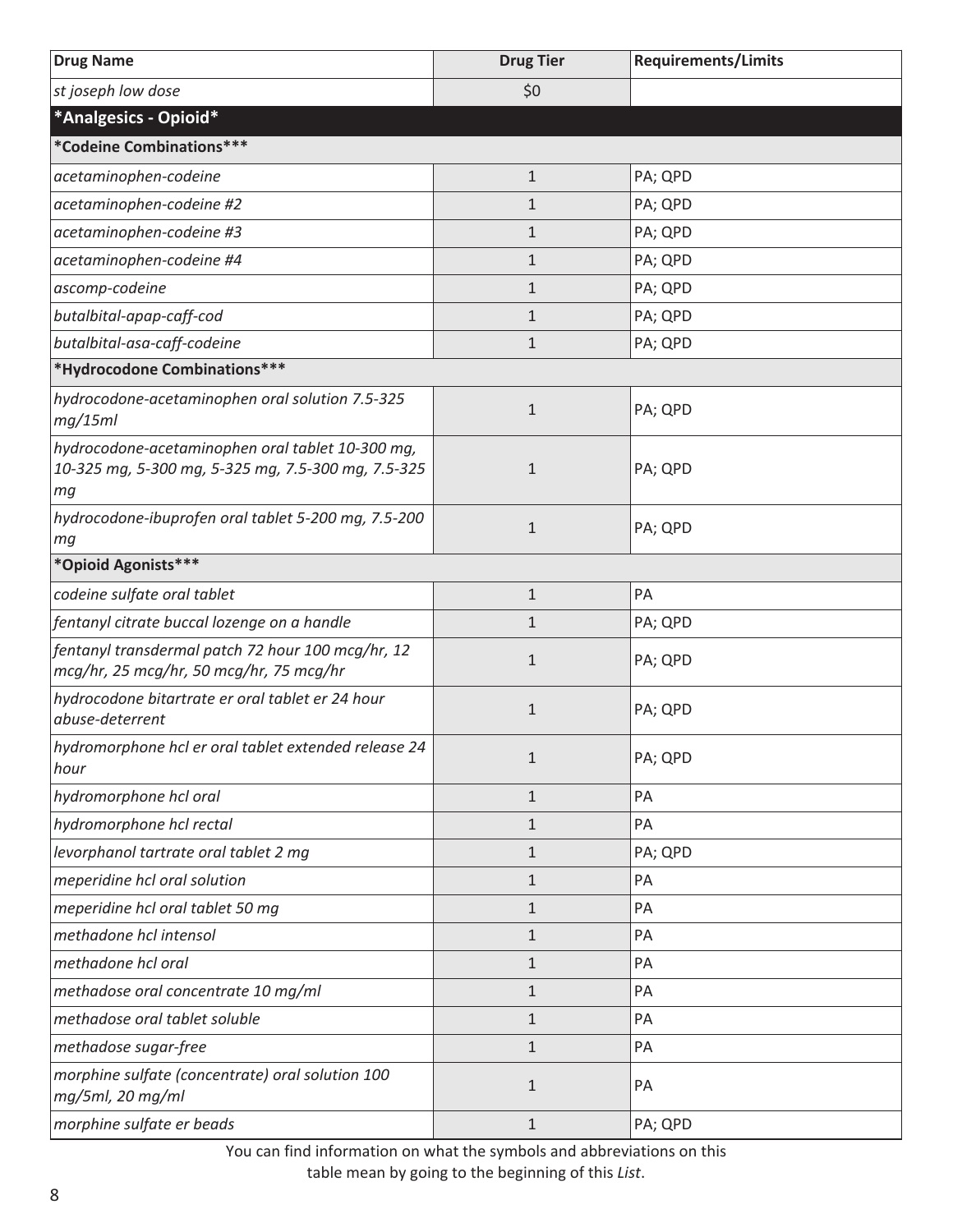<span id="page-12-0"></span>

| <b>Drug Name</b>                                                                                                 | <b>Drug Tier</b> | <b>Requirements/Limits</b> |  |
|------------------------------------------------------------------------------------------------------------------|------------------|----------------------------|--|
| morphine sulfate er oral capsule extended release 24<br>hour 10 mg, 100 mg, 20 mg, 30 mg, 50 mg, 60 mg, 80<br>тg | $\mathbf{1}$     | PA; QPD                    |  |
| morphine sulfate er oral tablet extended release                                                                 | $\mathbf{1}$     | PA; QPD                    |  |
| morphine sulfate oral                                                                                            | 1                | PA                         |  |
| morphine sulfate rectal                                                                                          | $\mathbf{1}$     | PA                         |  |
| <b>NUCYNTA</b>                                                                                                   | $\overline{2}$   | PA                         |  |
| oxycodone hcl oral capsule                                                                                       | $\mathbf{1}$     | PA                         |  |
| oxycodone hcl oral concentrate 100 mg/5ml                                                                        | $\mathbf{1}$     | PA                         |  |
| oxycodone hcl oral solution                                                                                      | $\mathbf{1}$     | PA                         |  |
| oxycodone hcl oral tablet                                                                                        | $\mathbf{1}$     | PA                         |  |
| OXYCONTIN ORAL TABLET ER 12 HOUR ABUSE-<br><b>DETERRENT</b>                                                      | $\overline{2}$   | PA; QPD                    |  |
| oxymorphone hcl                                                                                                  | $\mathbf{1}$     | PA                         |  |
| oxymorphone hcl er                                                                                               | $\mathbf{1}$     | PA; QPD                    |  |
| tramadol hcl er (biphasic) oral tablet extended release<br>24 hour 100 mg, 200 mg, 300 mg                        | $\mathbf{1}$     | QPD                        |  |
| tramadol hcl er oral tablet extended release 24 hour                                                             | $\mathbf{1}$     | QPD                        |  |
| tramadol hcl oral tablet 50 mg                                                                                   | $\mathbf{1}$     |                            |  |
| *Opioid Combinations***                                                                                          |                  |                            |  |
| endocet oral tablet 10-325 mg, 2.5-325 mg, 5-325 mg,<br>7.5-325 mg                                               | $\mathbf{1}$     | PA; QPD                    |  |
| oxycodone-acetaminophen oral tablet 10-325 mg,<br>2.5-325 mg, 5-325 mg, 7.5-325 mg                               | $\mathbf{1}$     | PA; QPD                    |  |
| *Opioid Partial Agonists***                                                                                      |                  |                            |  |
| <b>BELBUCA</b>                                                                                                   | 2                | PA; QPD                    |  |
| buprenorphine hcl-naloxone hcl sublingual film                                                                   | $\mathbf{1}$     | QPD                        |  |
| buprenorphine transdermal                                                                                        | $\mathbf{1}$     | PA; QPD                    |  |
| butorphanol tartrate nasal                                                                                       | $\mathbf{1}$     | QPD                        |  |
| pentazocine-naloxone hcl                                                                                         | $\mathbf{1}$     |                            |  |
| ZUBSOLV                                                                                                          | $\overline{2}$   | QPD                        |  |
| *Tramadol Combinations***                                                                                        |                  |                            |  |
| tramadol-acetaminophen                                                                                           | $\mathbf{1}$     | QPD                        |  |
| *Androgens-Anabolic*                                                                                             |                  |                            |  |
| *Anabolic Steroids***                                                                                            |                  |                            |  |
| oxandrolone oral                                                                                                 | $1\,$            |                            |  |
| *Androgens***                                                                                                    |                  |                            |  |
| danazol oral                                                                                                     | $\mathbf{1}$     |                            |  |
| <b>METHITEST</b>                                                                                                 | $\overline{2}$   |                            |  |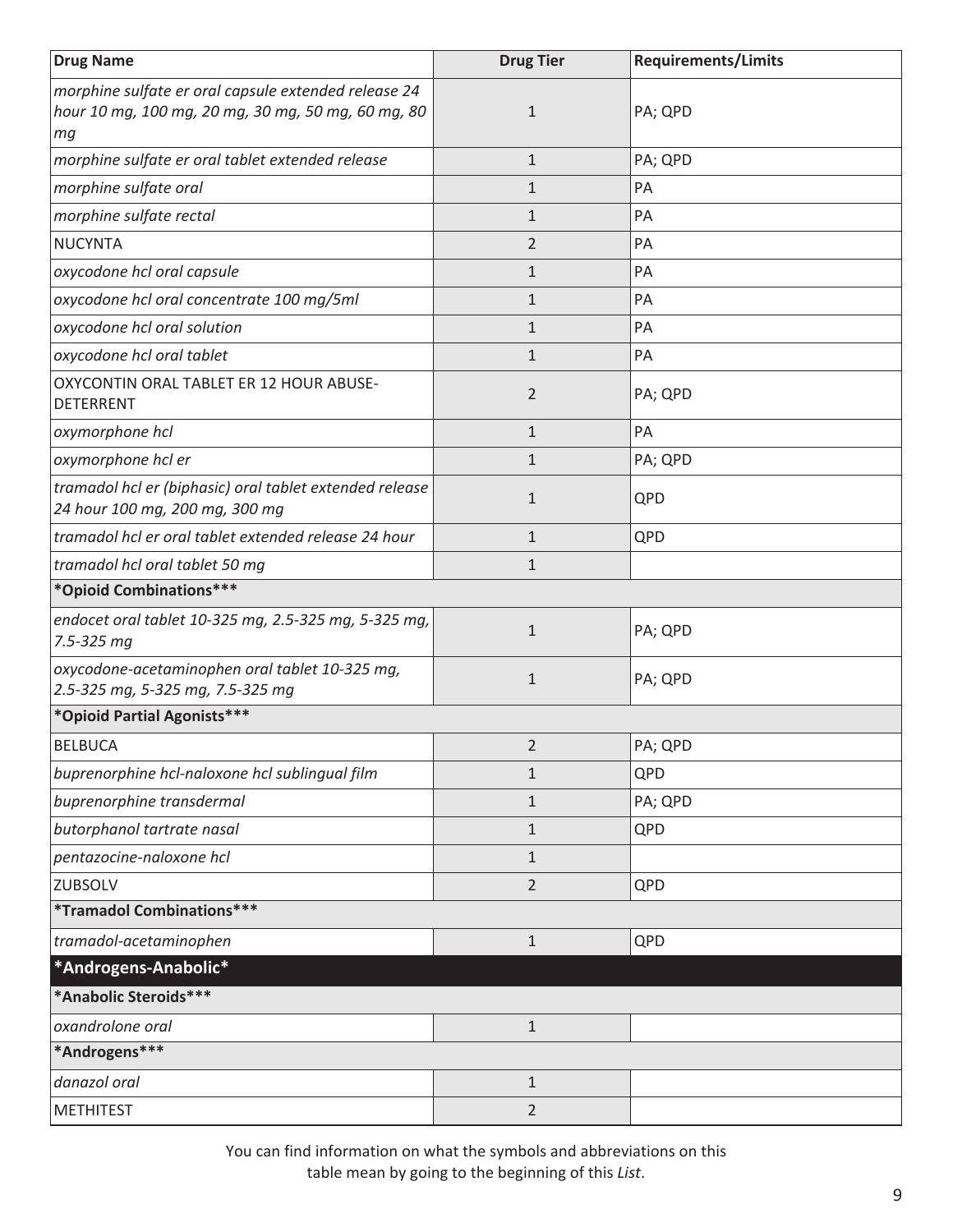<span id="page-13-0"></span>

| <b>Drug Name</b>                                                                                                                                                                           | <b>Drug Tier</b> | <b>Requirements/Limits</b> |
|--------------------------------------------------------------------------------------------------------------------------------------------------------------------------------------------|------------------|----------------------------|
| testosterone cypionate intramuscular solution 100<br>mg/ml, 200 mg/ml                                                                                                                      | $1\,$            |                            |
| testosterone enanthate intramuscular solution                                                                                                                                              | $\mathbf{1}$     |                            |
| testosterone transdermal gel 1.62 %, 10 mg/act (2%),<br>12.5 mg/act (1%), 20.25 mg/1.25gm (1.62%), 20.25<br>mg/act (1.62%), 25 mg/2.5gm (1%), 40.5 mg/2.5gm<br>$(1.62\%)$ , 50 mg/5gm (1%) | $\mathbf{1}$     | PA; QPD                    |
| testosterone transdermal solution                                                                                                                                                          | $1\,$            | PA; QPD                    |
| *Anorectal And Related Products*                                                                                                                                                           |                  |                            |
| *Intrarectal Steroids***                                                                                                                                                                   |                  |                            |
| <b>CORTIFOAM EXTERNAL</b>                                                                                                                                                                  | $\overline{2}$   |                            |
| hydrocortisone rectal enema                                                                                                                                                                | $\mathbf{1}$     |                            |
| <b>UCERIS RECTAL</b>                                                                                                                                                                       | $\overline{2}$   |                            |
| *Nitrate Vasodilating Agents***                                                                                                                                                            |                  |                            |
| <b>RECTIV</b>                                                                                                                                                                              | $\overline{2}$   |                            |
| *Rectal Anesthetic/Steroids***                                                                                                                                                             |                  |                            |
| hydrocortisone ace-pramoxine external cream 1-1 %                                                                                                                                          | $\mathbf{1}$     |                            |
| lidocaine-hydrocort (perianal)                                                                                                                                                             | $\mathbf{1}$     |                            |
| *Rectal Steroids***                                                                                                                                                                        |                  |                            |
| anucort-hc                                                                                                                                                                                 | $1\,$            |                            |
| hydrocortisone (perianal)                                                                                                                                                                  | $\mathbf{1}$     |                            |
| hydrocortisone acetate rectal suppository 25 mg                                                                                                                                            | $\mathbf{1}$     |                            |
| procto-med hc external                                                                                                                                                                     | $\mathbf{1}$     |                            |
| procto-pak external                                                                                                                                                                        | $\mathbf{1}$     |                            |
| proctosol hc external                                                                                                                                                                      | $\mathbf{1}$     |                            |
| proctozone-hc external                                                                                                                                                                     | $\mathbf{1}$     |                            |
| *Anthelmintics*                                                                                                                                                                            |                  |                            |
| *Anthelmintics***                                                                                                                                                                          |                  |                            |
| albendazole oral                                                                                                                                                                           | $1\,$            |                            |
| <b>EMVERM</b>                                                                                                                                                                              | $\overline{2}$   | QPD                        |
| ivermectin oral                                                                                                                                                                            | $\mathbf{1}$     | PA                         |
| praziquantel oral                                                                                                                                                                          | $\mathbf{1}$     |                            |
| *Antianginal Agents*                                                                                                                                                                       |                  |                            |
| *Antianginals-Other***                                                                                                                                                                     |                  |                            |
| ranolazine er                                                                                                                                                                              | $\mathbf{1}$     |                            |
| *Nitrates***                                                                                                                                                                               |                  |                            |
| isosorbide dinitrate oral tablet 10 mg, 20 mg, 30 mg,<br>5 <sub>mg</sub>                                                                                                                   | $1\,$            |                            |
| isosorbide mononitrate                                                                                                                                                                     | $1\,$            |                            |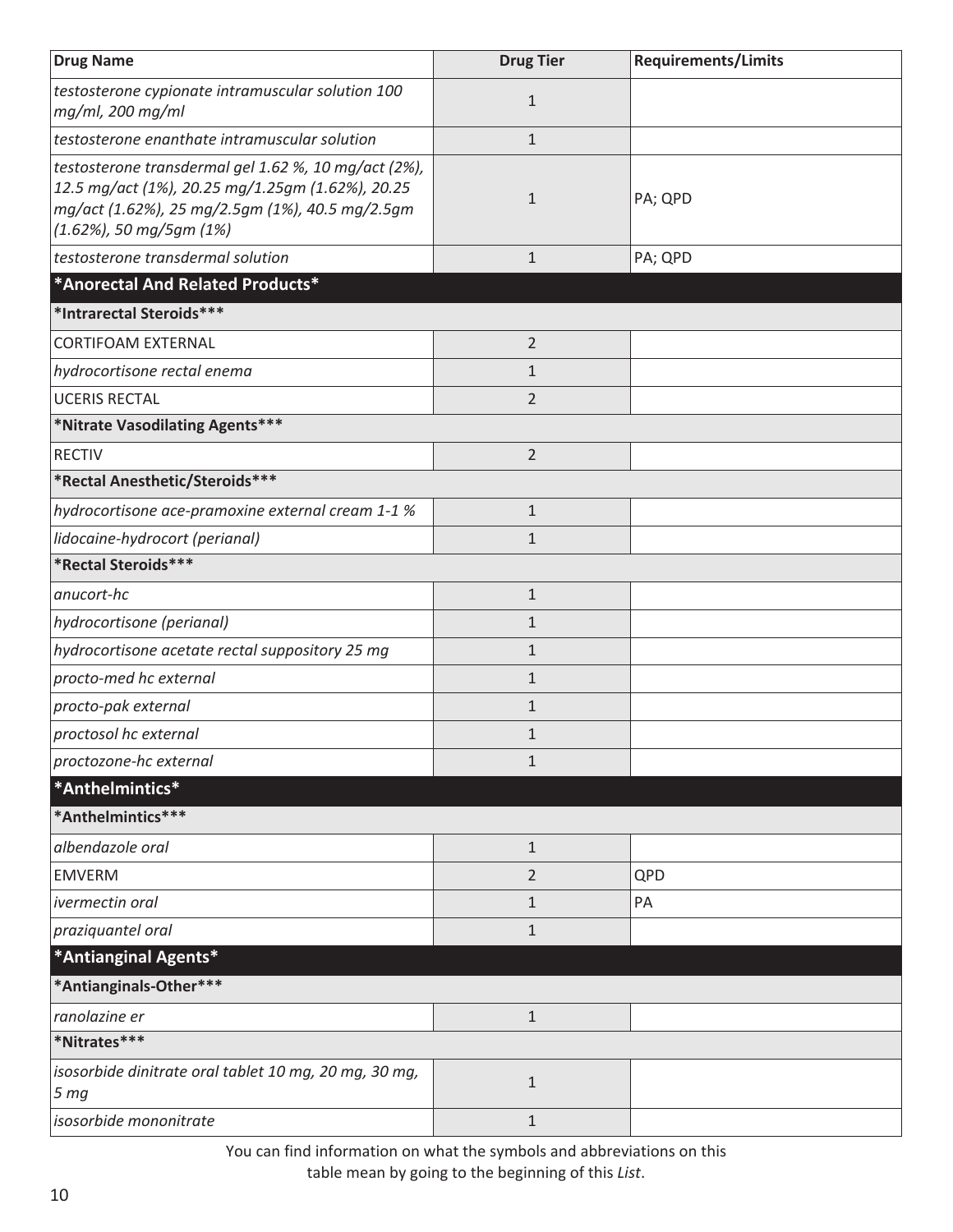<span id="page-14-0"></span>

| <b>Drug Name</b>                                      | <b>Drug Tier</b> | <b>Requirements/Limits</b> |
|-------------------------------------------------------|------------------|----------------------------|
| isosorbide mononitrate er                             | $\mathbf{1}$     |                            |
| nitro-bid                                             | $\mathbf{1}$     |                            |
| nitroglycerin er oral capsule extended release 2.5 mg | $\mathbf{1}$     |                            |
| nitroglycerin sublingual                              | $\mathbf{1}$     |                            |
| nitroglycerin transdermal patch 24 hour               | $\mathbf{1}$     |                            |
| nitro-time                                            | $\mathbf 1$      |                            |
| *Antianxiety Agents*                                  |                  |                            |
| *Antianxiety Agents - Misc.***                        |                  |                            |
| buspirone hcl oral                                    | $\mathbf{1}$     |                            |
| hydroxyzine hcl oral syrup                            | $\mathbf{1}$     |                            |
| hydroxyzine hcl oral tablet                           | $\mathbf{1}$     |                            |
| hydroxyzine pamoate oral                              | $\mathbf{1}$     |                            |
| meprobamate                                           | $\mathbf{1}$     |                            |
| *Benzodiazepines***                                   |                  |                            |
| alprazolam er                                         | $\mathbf{1}$     |                            |
| alprazolam intensol                                   | $\mathbf{1}$     |                            |
| alprazolam oral                                       | $\mathbf{1}$     |                            |
| alprazolam xr                                         | $\mathbf{1}$     |                            |
| chlordiazepoxide hcl                                  | $\mathbf{1}$     |                            |
| clorazepate dipotassium                               | $\mathbf{1}$     |                            |
| diazepam intensol                                     | $\mathbf{1}$     |                            |
| diazepam oral concentrate                             | $\mathbf{1}$     |                            |
| diazepam oral solution 5 mg/5ml                       | $\mathbf{1}$     |                            |
| diazepam oral tablet                                  | $\mathbf 1$      |                            |
| lorazepam intensol                                    | $\mathbf{1}$     |                            |
| lorazepam oral concentrate 2 mg/ml                    | $\mathbf{1}$     |                            |
| lorazepam oral tablet                                 | $\mathbf{1}$     |                            |
| oxazepam                                              | $\mathbf{1}$     |                            |
| *Antiarrhythmics*                                     |                  |                            |
| *Antiarrhythmics Type I-A***                          |                  |                            |
| disopyramide phosphate oral                           | $\mathbf{1}$     |                            |
| <b>NORPACE CR</b>                                     | $\overline{2}$   |                            |
| quinidine gluconate er                                | $\mathbf{1}$     |                            |
| quinidine sulfate oral                                | $\mathbf{1}$     |                            |
| *Antiarrhythmics Type I-B***                          |                  |                            |
| mexiletine hcl oral                                   | $\mathbf 1$      |                            |
| *Antiarrhythmics Type I-C***                          |                  |                            |
| flecainide acetate                                    | $\mathbf 1$      |                            |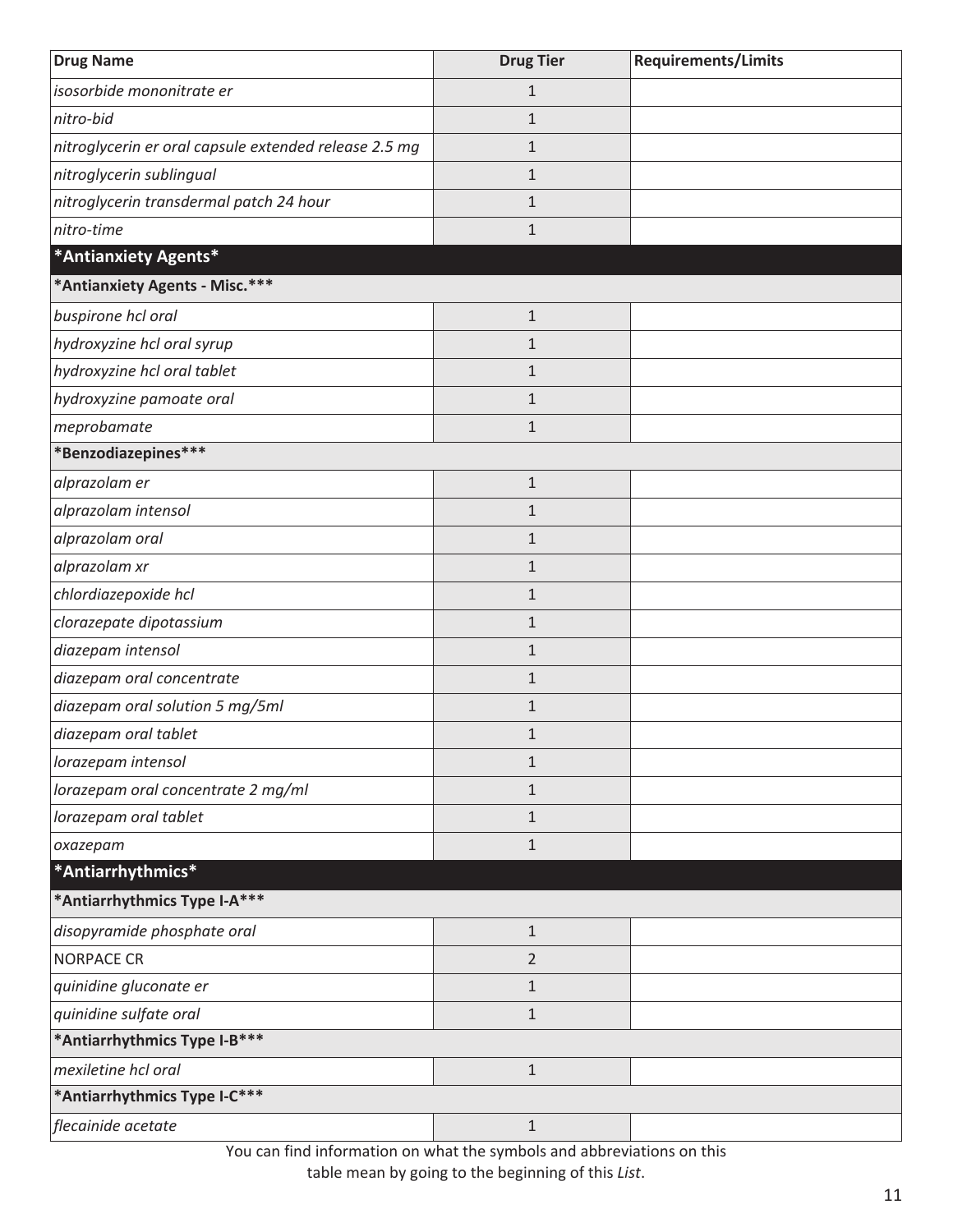<span id="page-15-0"></span>

| <b>Drug Name</b>                                                                                                       | <b>Drug Tier</b> | <b>Requirements/Limits</b> |
|------------------------------------------------------------------------------------------------------------------------|------------------|----------------------------|
| propafenone hcl                                                                                                        | $\mathbf{1}$     |                            |
| propafenone hcl er                                                                                                     | $\mathbf{1}$     |                            |
| *Antiarrhythmics Type lii***                                                                                           |                  |                            |
| amiodarone hcl oral                                                                                                    | $1\,$            |                            |
| dofetilide                                                                                                             | $\mathbf{1}$     |                            |
| <b>MULTAQ</b>                                                                                                          | $\overline{2}$   |                            |
| pacerone oral tablet 100 mg, 200 mg, 400 mg                                                                            | $\mathbf{1}$     |                            |
| *Antiasthmatic And Bronchodilator Agents*                                                                              |                  |                            |
| *5-Lipoxygenase Inhibitors***                                                                                          |                  |                            |
| zileuton er                                                                                                            | $1\,$            | PA; QPD                    |
| <b>ZYFLO</b>                                                                                                           | $\overline{2}$   | PA; QPD                    |
| *Adrenergic Combinations***                                                                                            |                  |                            |
| <b>ADVAIR HFA</b>                                                                                                      | $\overline{2}$   | QPD                        |
| <b>ANORO ELLIPTA</b>                                                                                                   | $\overline{2}$   | QPD                        |
| <b>BEVESPI AEROSPHERE</b>                                                                                              | $\overline{2}$   | PA; QPD                    |
| <b>BREO ELLIPTA</b>                                                                                                    | $\overline{2}$   | QPD                        |
| <b>COMBIVENT RESPIMAT</b>                                                                                              | $\overline{2}$   | QPD                        |
| <b>DULERA</b>                                                                                                          | $\overline{2}$   | QPD                        |
| fluticasone-salmeterol inhalation aerosol powder<br>breath activated 100-50 mcg/act, 250-50 mcg/act,<br>500-50 mcg/act | $\mathbf{1}$     | QPD                        |
| FLUTICASONE-SALMETEROL INHALATION AEROSOL<br>POWDER BREATH ACTIVATED 113-14 MCG/ACT, 232-<br>14 MCG/ACT, 55-14 MCG/ACT | $\overline{2}$   | QPD                        |
| ipratropium-albuterol                                                                                                  | $\mathbf{1}$     | QPD                        |
| STIOLTO RESPIMAT INHALATION AEROSOL SOLUTION<br>2.5-2.5 MCG/ACT                                                        | $\overline{2}$   | QPD                        |
| <b>SYMBICORT</b>                                                                                                       | $\overline{2}$   | QPD                        |
| TRELEGY ELLIPTA AEROSOL POWDER BREATH<br>ACTIVATED 100-62.5-25 MCG/INH INHALATION                                      | $\overline{2}$   | QPD                        |
| TRELEGY ELLIPTA INHALATION AEROSOL POWDER<br>BREATH ACTIVATED 100-62.5-25 MCG/INH                                      | $\overline{2}$   | QPD                        |
| TRELEGY ELLIPTA INHALATION AEROSOL POWDER<br>BREATH ACTIVATED 200-62.5-25 MCG/INH                                      | $\overline{2}$   |                            |
| wixela inhub inhalation aerosol powder breath<br>activated 100-50 mcg/act, 250-50 mcg/act, 500-50<br>mcg/act           | $\mathbf{1}$     | QPD                        |
| *Anti-Inflammatory Agents***                                                                                           |                  |                            |
| cromolyn sodium inhalation                                                                                             | $1\,$            | PA; QPD                    |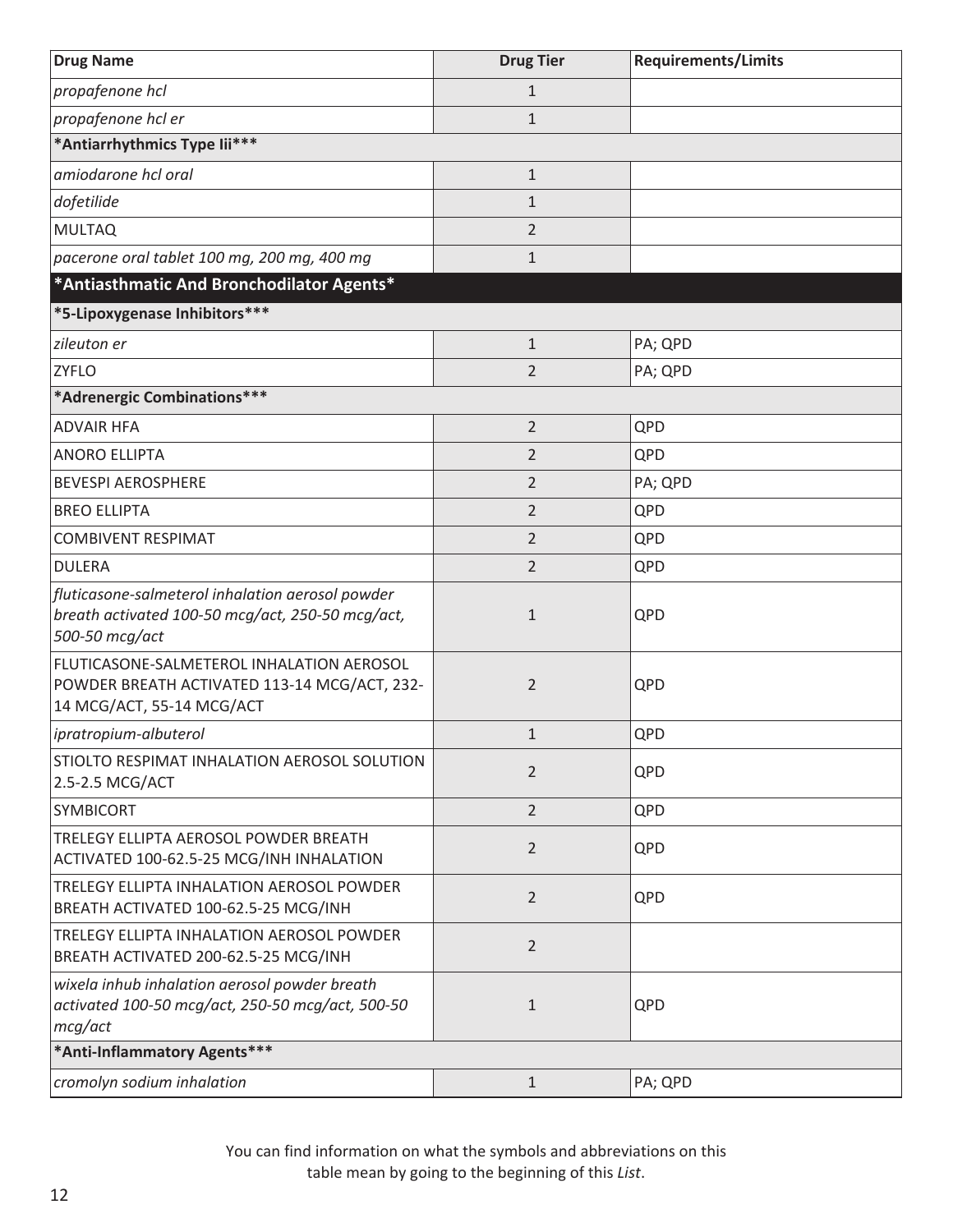| <b>Drug Name</b>                                                                                          | <b>Drug Tier</b> | <b>Requirements/Limits</b> |
|-----------------------------------------------------------------------------------------------------------|------------------|----------------------------|
| *Beta Adrenergics***                                                                                      |                  |                            |
| albuterol sulfate hfa inhalation aerosol solution 108<br>(90 base) mcg/act                                | $1\,$            | QPD                        |
| albuterol sulfate inhalation                                                                              | $\mathbf{1}$     |                            |
| albuterol sulfate oral                                                                                    | $\mathbf{1}$     |                            |
| arformoterol tartrate                                                                                     | $\mathbf{1}$     | PA; QPD                    |
| formoterol fumarate inhalation                                                                            | $\mathbf{1}$     | PA; QPD                    |
| levalbuterol hcl inhalation nebulization solution 0.31<br>mg/3ml, 0.63 mg/3ml, 1.25 mg/0.5ml, 1.25 mg/3ml | $\mathbf{1}$     |                            |
| LEVALBUTEROL TARTRATE                                                                                     | $\overline{2}$   | PA; QPD                    |
| <b>PROAIR RESPICLICK</b>                                                                                  | $\overline{2}$   | QPD                        |
| <b>SEREVENT DISKUS</b>                                                                                    | $\overline{2}$   | QPD                        |
| <b>STRIVERDI RESPIMAT</b>                                                                                 | $\overline{2}$   | QPD                        |
| terbutaline sulfate oral                                                                                  | $\mathbf{1}$     |                            |
| <b>VENTOLIN HFA</b>                                                                                       | $\overline{2}$   | QPD                        |
| <b>XOPENEX HFA</b>                                                                                        | $\overline{2}$   | PA; QPD                    |
| *Bronchodilators - Anticholinergics***                                                                    |                  |                            |
| <b>ATROVENT HFA</b>                                                                                       | $\overline{2}$   | QPD                        |
| <b>INCRUSE ELLIPTA</b>                                                                                    | $\overline{2}$   | QPD                        |
| ipratropium bromide inhalation                                                                            | $\mathbf{1}$     |                            |
| SPIRIVA HANDIHALER                                                                                        | $\overline{2}$   | QPD                        |
| SPIRIVA RESPIMAT INHALATION AEROSOL SOLUTION<br>1.25 MCG/ACT, 2.5 MCG/ACT                                 | $\overline{2}$   | QPD                        |
| TUDORZA PRESSAIR INHALATION AEROSOL POWDER<br>BREATH ACTIVATED 400 MCG/ACT                                | $\overline{2}$   | PA; QPD                    |
| *Leukotriene Receptor Antagonists***                                                                      |                  |                            |
| montelukast sodium oral                                                                                   | $\mathbf{1}$     | QPD                        |
| zafirlukast                                                                                               | $\mathbf{1}$     | QPD                        |
| *Selective Phosphodiesterase 4 (Pde4) Inhibitors ***                                                      |                  |                            |
| <b>DALIRESP</b>                                                                                           | $\overline{2}$   | QPD                        |
| *Steroid Inhalants***                                                                                     |                  |                            |
| <b>ALVESCO</b>                                                                                            | $\overline{2}$   | PA; QPD                    |
| <b>ARNUITY ELLIPTA</b>                                                                                    | $\overline{2}$   | QPD                        |
| ASMANEX (120 METERED DOSES)                                                                               | $\overline{2}$   | PA; QPD                    |
| ASMANEX (14 METERED DOSES)                                                                                | $\overline{2}$   | PA; QPD                    |
| ASMANEX (30 METERED DOSES)                                                                                | $\overline{2}$   | PA; QPD                    |
| ASMANEX (60 METERED DOSES)                                                                                | $\overline{2}$   | PA; QPD                    |
| <b>ASMANEX HFA</b>                                                                                        | $\overline{2}$   | PA; QPD                    |
| budesonide inhalation                                                                                     | $1\,$            | QPD                        |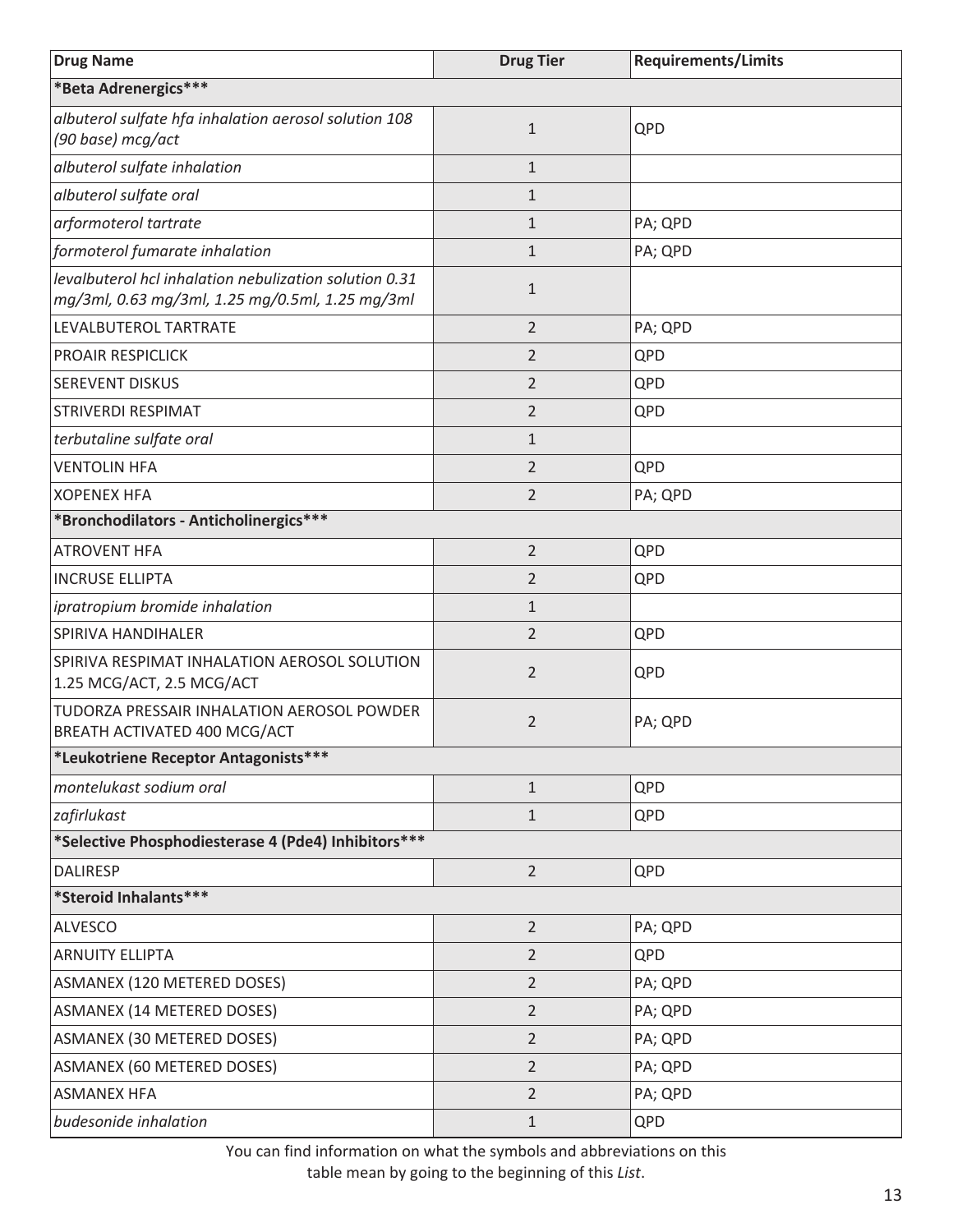<span id="page-17-0"></span>

| <b>Drug Name</b>                                                                                        | <b>Drug Tier</b> | <b>Requirements/Limits</b> |
|---------------------------------------------------------------------------------------------------------|------------------|----------------------------|
| <b>FLOVENT DISKUS</b>                                                                                   | 2                | QPD                        |
| <b>FLOVENT HFA</b>                                                                                      | $\overline{2}$   | QPD                        |
| PULMICORT FLEXHALER                                                                                     | $\overline{2}$   | QPD                        |
| <b>QVAR REDIHALER</b>                                                                                   | 2                | QPD                        |
| *Xanthines***                                                                                           |                  |                            |
| THEO-24                                                                                                 | $\overline{2}$   |                            |
| theophylline                                                                                            | $\mathbf{1}$     |                            |
| theophylline er oral tablet extended release 12 hour<br>300 mg, 450 mg                                  | $\mathbf{1}$     |                            |
| theophylline er oral tablet extended release 24 hour                                                    | $\mathbf{1}$     |                            |
| *Anticoagulants*                                                                                        |                  |                            |
| *Coumarin Anticoagulants***                                                                             |                  |                            |
| jantoven                                                                                                | $$0*$            |                            |
| warfarin sodium oral                                                                                    | $$0*$            |                            |
| *Direct Factor Xa Inhibitors ***                                                                        |                  |                            |
| <b>ELIQUIS</b>                                                                                          | $\overline{2}$   | QPD                        |
| ELIQUIS DVT/PE STARTER PACK ORAL TABLET<br><b>THERAPY PACK</b>                                          | $\overline{2}$   | QPD                        |
| <b>SAVAYSA</b>                                                                                          | $\overline{2}$   | PA; QPD                    |
| <b>XARELTO</b>                                                                                          | $\overline{2}$   | QPD                        |
| <b>XARELTO STARTER PACK</b>                                                                             | $\overline{2}$   | QPD                        |
| *Heparins And Heparinoid-Like Agents***                                                                 |                  |                            |
| bd heparin posiflush                                                                                    | $\mathbf{1}$     |                            |
| heparin lock flush intravenous solution 1 unit/ml, 10<br>unit/ml                                        | $\mathbf{1}$     |                            |
| heparin sodium (porcine) injection solution 1000<br>unit/ml, 10000 unit/ml, 20000 unit/ml, 5000 unit/ml | $\mathbf{1}$     |                            |
| heparin sodium (porcine) pf injection solution 5000<br>unit/0.5ml                                       | $\mathbf{1}$     |                            |
| heparin sodium lock flush intravenous solution 100<br>unit/ml                                           | $\mathbf{1}$     |                            |
| *Low Molecular Weight Heparins***                                                                       |                  |                            |
| enoxaparin sodium injection                                                                             | $\mathbf{1}$     |                            |
| FRAGMIN SUBCUTANEOUS SOLUTION 95000<br>UNIT/3.8ML                                                       | $\overline{2}$   |                            |
| FRAGMIN SUBCUTANEOUS SOLUTION PREFILLED<br>SYRINGE                                                      | $\overline{2}$   |                            |
| *Synthetic Heparinoid-Like Agents***                                                                    |                  |                            |
| fondaparinux sodium                                                                                     | $\mathbf{1}$     |                            |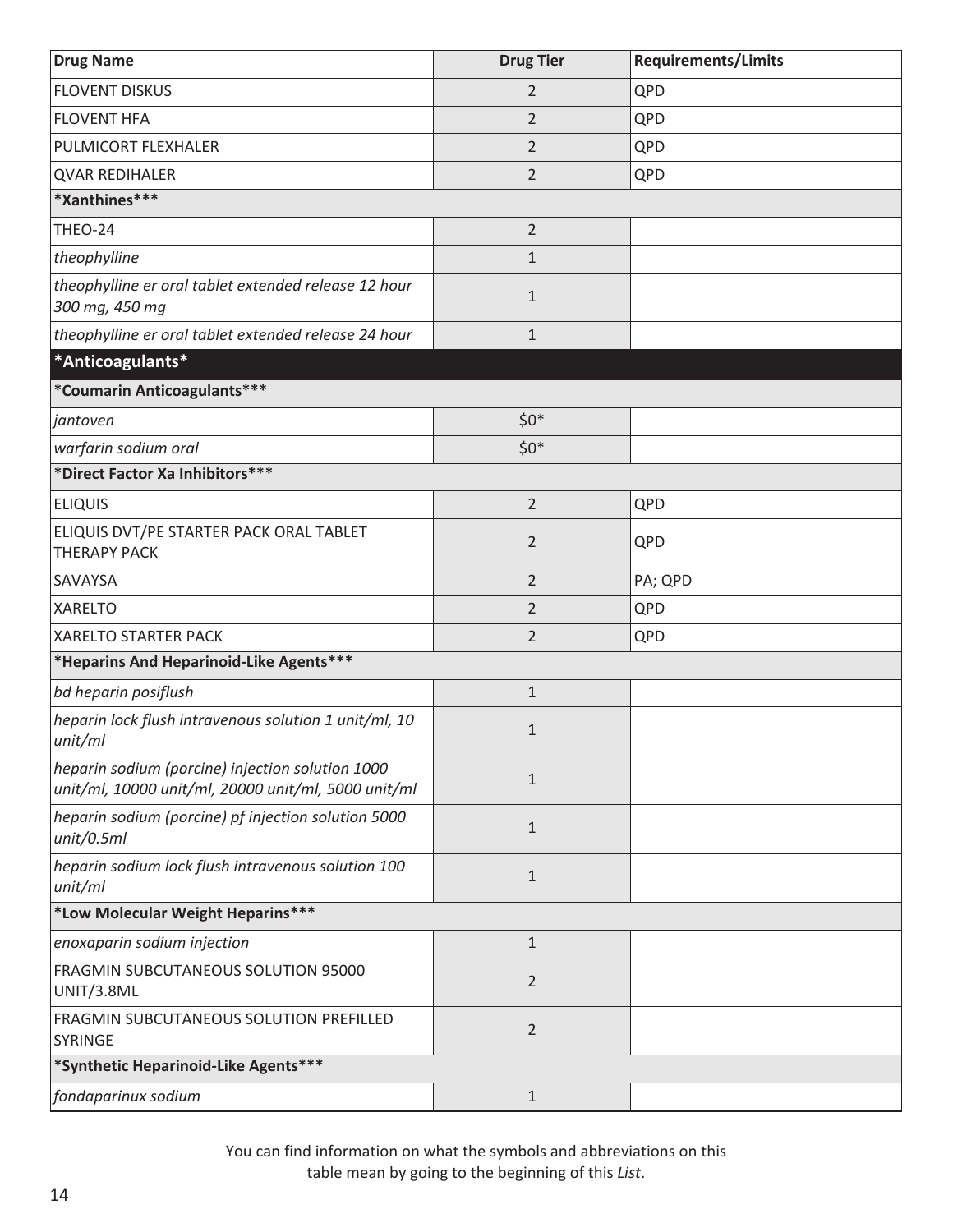<span id="page-18-0"></span>

| <b>Drug Name</b>                                           | <b>Drug Tier</b> | <b>Requirements/Limits</b> |
|------------------------------------------------------------|------------------|----------------------------|
| *Thrombin Inhibitors - Selective Direct &<br>Reversible*** |                  |                            |
| PRADAXA                                                    | $\overline{2}$   | PA; QPD                    |
| *Anticonvulsants*                                          |                  |                            |
| *Ampa Glutamate Receptor Antagonists***                    |                  |                            |
| <b>FYCOMPA</b>                                             | $\overline{2}$   |                            |
| *Anticonvulsants - Benzodiazepines***                      |                  |                            |
| clobazam                                                   | $\mathbf{1}$     |                            |
| clonazepam oral                                            | $\mathbf{1}$     |                            |
| <b>DIASTAT ACUDIAL</b>                                     | $\overline{2}$   |                            |
| <b>DIASTAT PEDIATRIC</b>                                   | $\overline{2}$   |                            |
| diazepam rectal                                            | $\mathbf{1}$     |                            |
| <b>KLONOPIN</b>                                            | $\overline{2}$   |                            |
| NAYZILAM                                                   | $\overline{2}$   | QPD                        |
| <b>ONFI ORAL SUSPENSION</b>                                | $\overline{2}$   |                            |
| ONFI ORAL TABLET 10 MG, 20 MG                              | $\overline{2}$   |                            |
| VALTOCO 10 MG DOSE                                         | $\overline{2}$   | QPD                        |
| VALTOCO 15 MG DOSE                                         | $\overline{2}$   | QPD                        |
| VALTOCO 20 MG DOSE                                         | $\overline{2}$   | QPD                        |
| VALTOCO 5 MG DOSE                                          | $\overline{2}$   | QPD                        |
| *Anticonvulsants - Misc.***                                |                  |                            |
| <b>APTIOM</b>                                              | $\overline{2}$   | QPD                        |
| <b>BANZEL</b>                                              | $\overline{2}$   |                            |
| carbamazepine er                                           | $\mathbf 1$      |                            |
| carbamazepine oral                                         | 1                |                            |
| CARBATROL                                                  | $\overline{2}$   |                            |
| <b>EPIDIOLEX</b>                                           | $\overline{2}$   | PA; LA; SP                 |
| epitol                                                     | $\mathbf{1}$     |                            |
| gabapentin oral capsule                                    | $\mathbf{1}$     |                            |
| gabapentin oral solution 250 mg/5ml                        | $\mathbf 1$      |                            |
| gabapentin oral tablet                                     | $\mathbf{1}$     |                            |
| <b>KEPPRA ORAL</b>                                         | $\overline{2}$   |                            |
| <b>KEPPRA XR</b>                                           | $\overline{2}$   |                            |
| LAMICTAL ODT                                               | $\overline{2}$   |                            |
| LAMICTAL ORAL TABLET                                       | $\overline{2}$   |                            |
| LAMICTAL ORAL TABLET CHEWABLE 25 MG, 5 MG                  | $\overline{2}$   |                            |
| LAMICTAL XR ORAL TABLET EXTENDED RELEASE 24<br><b>HOUR</b> | $\overline{2}$   |                            |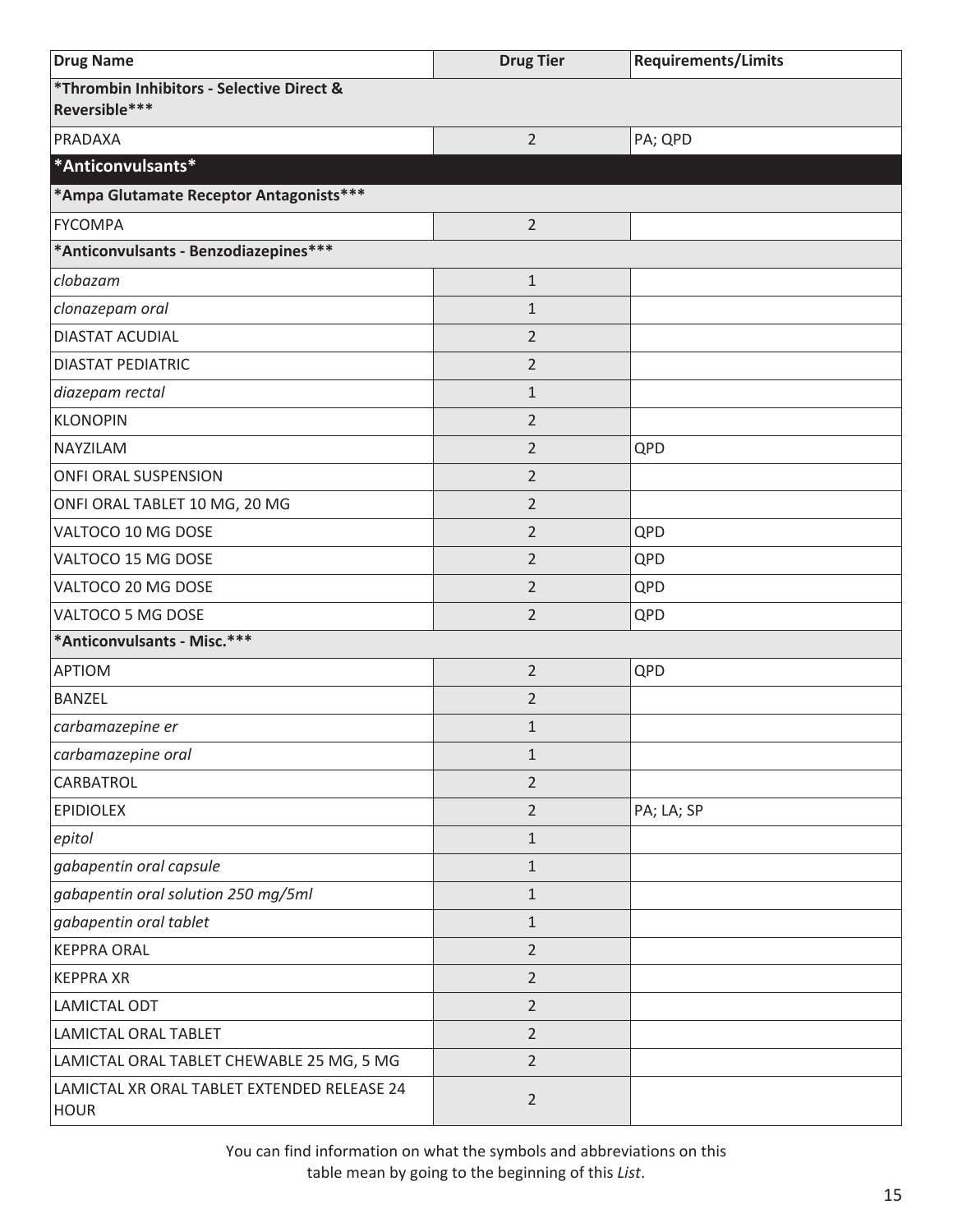| <b>Drug Name</b>                      | <b>Drug Tier</b> | Requirements/Limits |
|---------------------------------------|------------------|---------------------|
| lamotrigine er                        | $\mathbf 1$      |                     |
| lamotrigine oral kit 25 & 50 & 100 mg | $\mathbf{1}$     |                     |
| lamotrigine oral tablet               | $\mathbf 1$      |                     |
| lamotrigine oral tablet chewable      | $\mathbf{1}$     |                     |
| lamotrigine oral tablet dispersible   | $\mathbf{1}$     |                     |
| levetiracetam er                      | $\mathbf{1}$     |                     |
| levetiracetam oral                    | $\mathbf{1}$     |                     |
| <b>MYSOLINE</b>                       | $\overline{2}$   |                     |
| oxcarbazepine                         | $\mathbf{1}$     |                     |
| <b>OXTELLAR XR</b>                    | $\overline{2}$   |                     |
| pregabalin oral                       | $\mathbf{1}$     | QPD                 |
| primidone oral                        | $\mathbf{1}$     |                     |
| <b>QUDEXY XR</b>                      | $\overline{2}$   | PA; QPD             |
| roweepra oral tablet 500 mg           | $\mathbf 1$      |                     |
| rufinamide                            | $\mathbf{1}$     |                     |
| <b>TEGRETOL ORAL SUSPENSION</b>       | $\overline{2}$   |                     |
| <b>TEGRETOL ORAL TABLET</b>           | $\overline{2}$   |                     |
| <b>TEGRETOL-XR</b>                    | $\overline{2}$   |                     |
| <b>TOPAMAX</b>                        | $\overline{2}$   |                     |
| <b>TOPAMAX SPRINKLE</b>               | $\overline{2}$   |                     |
| topiramate er                         | $\mathbf{1}$     | PA; QPD             |
| topiramate oral                       | $\mathbf{1}$     |                     |
| <b>TRILEPTAL</b>                      | $\overline{2}$   |                     |
| <b>TROKENDI XR</b>                    | $\overline{2}$   | PA; QPD             |
| <b>VIMPAT ORAL</b>                    | $\overline{2}$   |                     |
| ZONEGRAN                              | $\overline{2}$   |                     |
| zonisamide oral                       | $\mathbf 1$      |                     |
| *Carbamates***                        |                  |                     |
| felbamate                             | $\mathbf{1}$     |                     |
| <b>FELBATOL</b>                       | $\overline{2}$   |                     |
| *Gaba Modulators***                   |                  |                     |
| <b>GABITRIL</b>                       | $\overline{2}$   |                     |
| SABRIL                                | $\overline{2}$   | PA; LA; SP; QPD     |
| tiagabine hcl                         | $1\,$            |                     |
| vigabatrin                            | $1\,$            | PA; LA; SP; QPD     |
| vigadrone                             | $\mathbf 1$      | PA; LA; SP; QPD     |
| *Hydantoins***                        |                  |                     |
| <b>DILANTIN</b>                       | $\overline{2}$   |                     |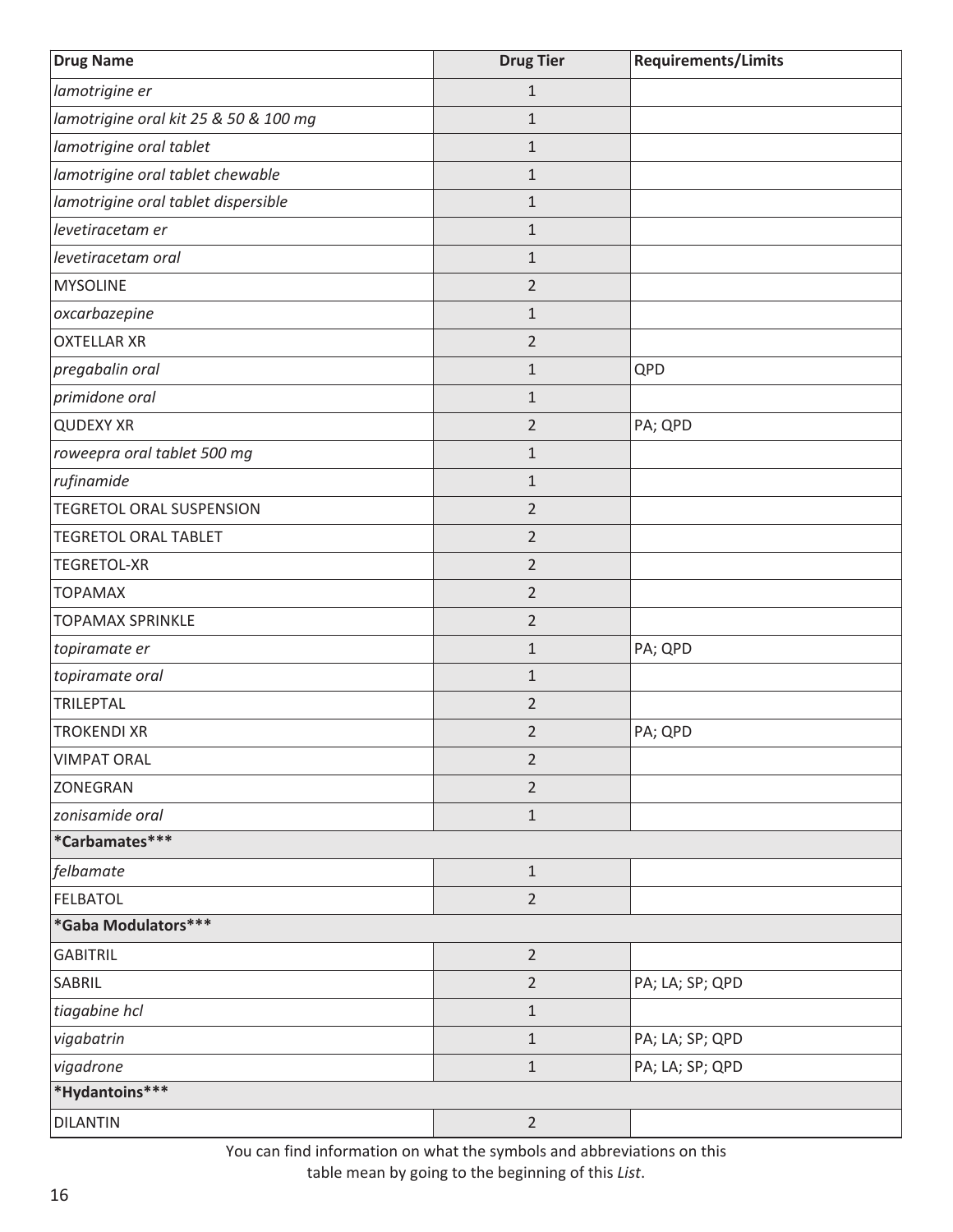<span id="page-20-0"></span>

| <b>Drug Name</b>                                                             | <b>Drug Tier</b> | <b>Requirements/Limits</b> |
|------------------------------------------------------------------------------|------------------|----------------------------|
| <b>DILANTIN INFATABS</b>                                                     | 2                |                            |
| <b>PHENYTEK</b>                                                              | $\overline{2}$   |                            |
| phenytoin infatabs                                                           | $\mathbf{1}$     |                            |
| phenytoin oral suspension 125 mg/5ml                                         | $\mathbf{1}$     |                            |
| phenytoin oral tablet chewable                                               | $\mathbf 1$      |                            |
| phenytoin sodium extended                                                    | $\mathbf 1$      |                            |
| *Succinimides***                                                             |                  |                            |
| <b>CELONTIN</b>                                                              | $\overline{2}$   |                            |
| ethosuximide oral                                                            | $\mathbf{1}$     |                            |
| ZARONTIN                                                                     | $\overline{2}$   |                            |
| *Valproic Acid***                                                            |                  |                            |
| <b>DEPAKOTE</b>                                                              | $\overline{2}$   |                            |
| <b>DEPAKOTE ER</b>                                                           | $\overline{2}$   |                            |
| DEPAKOTE SPRINKLES ORAL CAPSULE DELAYED<br>RELEASE SPRINKLE                  | $\overline{2}$   |                            |
| divalproex sodium er oral tablet extended release 24<br>hour                 | $\mathbf{1}$     |                            |
| divalproex sodium oral capsule delayed release<br>sprinkle                   | $\mathbf{1}$     |                            |
| divalproex sodium oral tablet delayed release                                | $\mathbf{1}$     |                            |
| valproic acid oral capsule                                                   | $\mathbf{1}$     |                            |
| valproic acid oral solution                                                  | $\mathbf{1}$     |                            |
| *Antidepressants*                                                            |                  |                            |
| *Alpha-2 Receptor Antagonists (Tetracyclics)***                              |                  |                            |
| mirtazapine oral                                                             | $\mathbf{1}$     | QPD                        |
| *Antidepressants - Misc.***                                                  |                  |                            |
| bupropion hcl er (sr)                                                        | $1\,$            | QPD                        |
| bupropion hcl er (xl) oral tablet extended release 24<br>hour 150 mg, 300 mg | $\mathbf{1}$     | QPD                        |
| bupropion hcl oral                                                           | $1\,$            |                            |
| *Monoamine Oxidase Inhibitors (Maois) ***                                    |                  |                            |
| <b>EMSAM</b>                                                                 | $\overline{2}$   | QPD                        |
| <b>MARPLAN</b>                                                               | $\overline{2}$   |                            |
| phenelzine sulfate oral                                                      | $\mathbf 1$      |                            |
| tranylcypromine sulfate                                                      | $\mathbf{1}$     |                            |
| *Selective Serotonin Reuptake Inhibitors (Ssris) ***                         |                  |                            |
| citalopram hydrobromide oral solution                                        | $1\,$            | QPD                        |
| citalopram hydrobromide oral tablet                                          | $\mathbf{1}$     | QPD                        |
| escitalopram oxalate oral                                                    | $\mathbf{1}$     | QPD                        |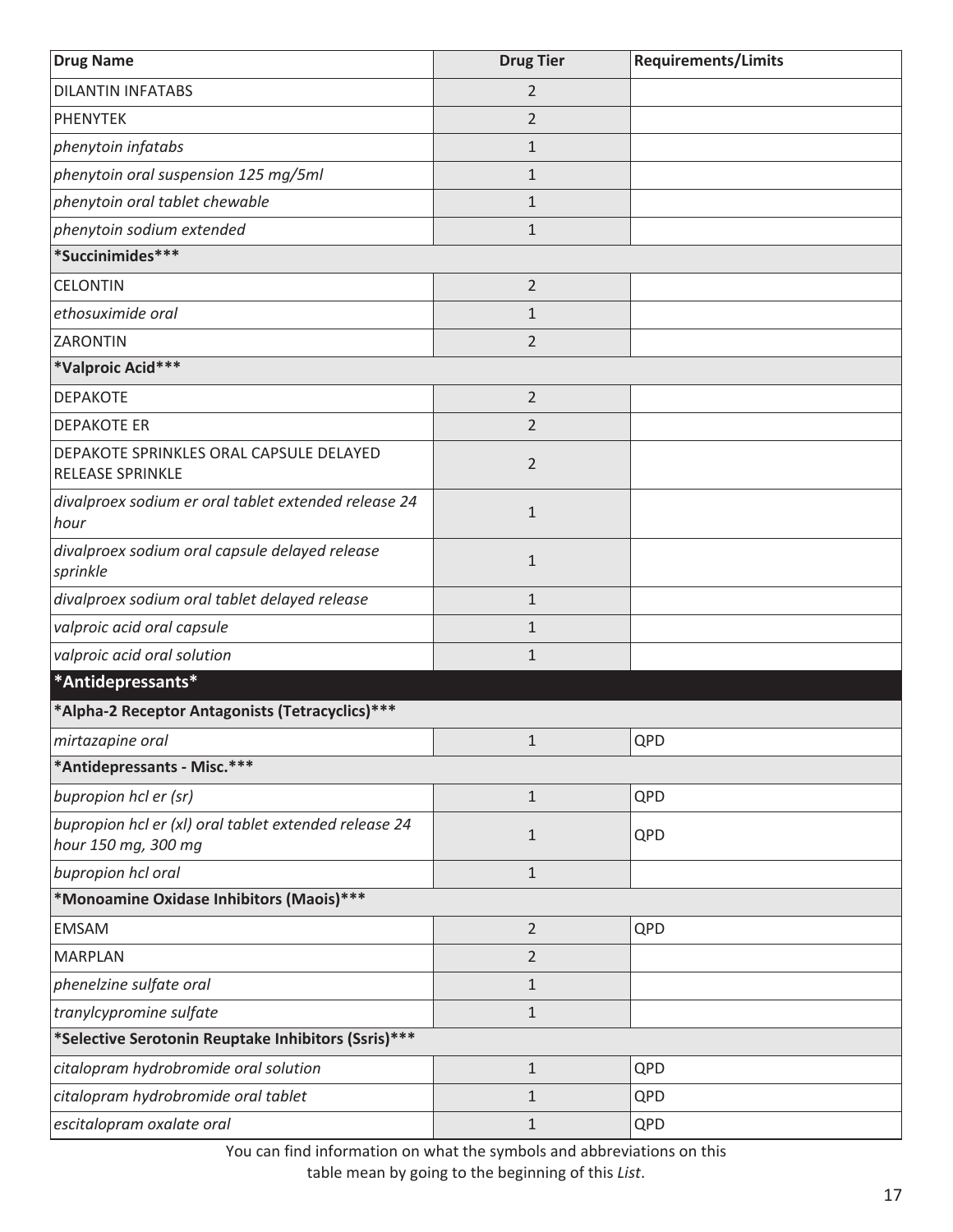| <b>Drug Name</b>                                                             | <b>Drug Tier</b> | <b>Requirements/Limits</b> |
|------------------------------------------------------------------------------|------------------|----------------------------|
| fluoxetine hcl oral capsule                                                  | 1                | QPD                        |
| fluoxetine hcl oral capsule delayed release                                  | 1                | QPD                        |
| fluoxetine hcl oral solution                                                 | $\mathbf{1}$     | QPD                        |
| fluoxetine hcl oral tablet 10 mg, 20 mg                                      | $\mathbf{1}$     | QPD                        |
| fluvoxamine maleate                                                          | $\mathbf{1}$     | QPD                        |
| fluvoxamine maleate er                                                       | $\mathbf{1}$     | QPD                        |
| paroxetine hcl er                                                            | $\mathbf{1}$     | QPD                        |
| paroxetine hcl oral tablet                                                   | $\mathbf{1}$     | QPD                        |
| sertraline hcl oral concentrate                                              | $\mathbf{1}$     | QPD                        |
| sertraline hcl oral tablet                                                   | $\mathbf{1}$     | QPD                        |
| *Serotonin Modulators ***                                                    |                  |                            |
| nefazodone hcl                                                               | $1\,$            |                            |
| trazodone hcl oral                                                           | $\mathbf{1}$     |                            |
| <b>TRINTELLIX</b>                                                            | $\overline{2}$   | <b>ST</b>                  |
| <b>VIIBRYD ORAL TABLET</b>                                                   | $\overline{2}$   | ST; QPD                    |
| <b>VIIBRYD STARTER PACK</b>                                                  | $\overline{2}$   | ST; QPD                    |
| *Serotonin-Norepinephrine Reuptake Inhibitors<br>$(Snris)****$               |                  |                            |
| desvenlafaxine succinate er                                                  | $1\,$            | QPD                        |
| duloxetine hcl oral capsule delayed release particles<br>20 mg, 30 mg, 60 mg | $\mathbf{1}$     | QPD                        |
| FETZIMA                                                                      | $\overline{2}$   | <b>ST</b>                  |
| <b>FETZIMA TITRATION</b>                                                     | $\overline{2}$   | <b>ST</b>                  |
| venlafaxine hcl                                                              | $\mathbf{1}$     | QPD                        |
| venlafaxine hcl er oral capsule extended release 24<br>hour                  | $1\,$            | QPD                        |
| *Tricyclic Agents***                                                         |                  |                            |
| amitriptyline hcl oral                                                       | $\mathbf 1$      |                            |
| amoxapine                                                                    | $\mathbf{1}$     |                            |
| clomipramine hcl oral                                                        | $1\,$            |                            |
| desipramine hcl oral                                                         | $\mathbf{1}$     |                            |
| doxepin hcl oral capsule                                                     | $\mathbf{1}$     |                            |
| doxepin hcl oral concentrate                                                 | $\mathbf{1}$     |                            |
| imipramine hcl oral                                                          | $1\,$            |                            |
| imipramine pamoate                                                           | $\mathbf{1}$     |                            |
| nortriptyline hcl oral                                                       | $\mathbf{1}$     |                            |
| protriptyline hcl                                                            | $\mathbf{1}$     |                            |
| trimipramine maleate oral                                                    | $\mathbf{1}$     |                            |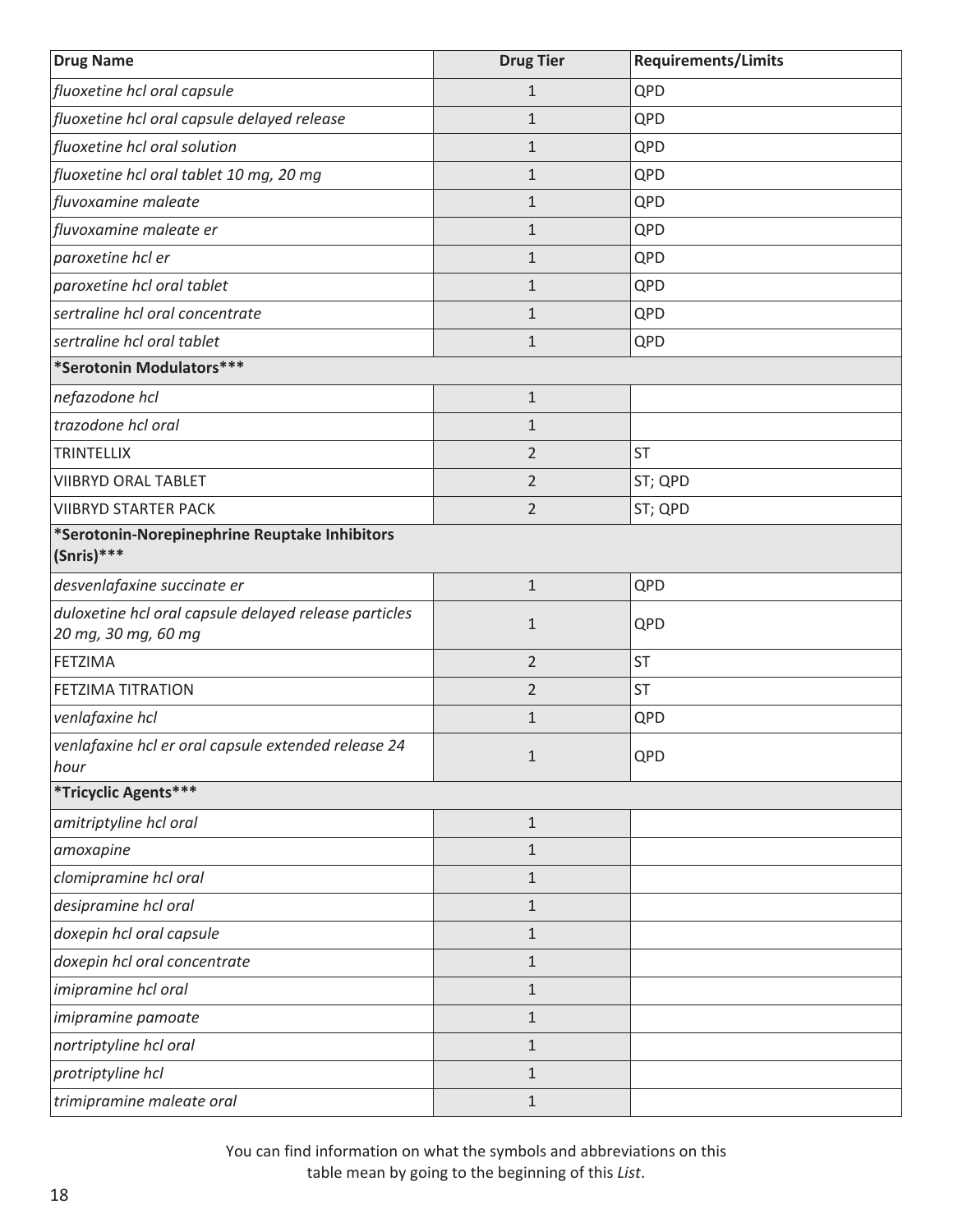<span id="page-22-0"></span>

| <b>Drug Name</b>                                               | <b>Drug Tier</b> | <b>Requirements/Limits</b> |
|----------------------------------------------------------------|------------------|----------------------------|
| *Antidiabetics*                                                |                  |                            |
| *Alpha-Glucosidase Inhibitors ***                              |                  |                            |
| acarbose oral                                                  | $\mathbf{1}$     |                            |
| miglitol                                                       | $\mathbf{1}$     |                            |
| *Antidiabetic - Amylin Analogs***                              |                  |                            |
| SYMLINPEN 120 SUBCUTANEOUS SOLUTION PEN-<br><b>INJECTOR</b>    | $\overline{2}$   | PA; QPD                    |
| SYMLINPEN 60 SUBCUTANEOUS SOLUTION PEN-<br><b>INJECTOR</b>     | $\overline{2}$   | PA; QPD                    |
| *Biguanides***                                                 |                  |                            |
| metformin hcl er                                               | $\mathbf{1}$     | QPD                        |
| metformin hcl oral tablet                                      | $\mathbf{1}$     | QPD                        |
| *Diabetic Other***                                             |                  |                            |
| <b>BAQSIMI ONE PACK</b>                                        | $\overline{2}$   | QPD                        |
| <b>BAQSIMI TWO PACK</b>                                        | 2                | QPD                        |
| diazoxide oral                                                 | $\mathbf{1}$     | SP                         |
| <b>GLUCAGEN HYPOKIT</b>                                        | $\overline{2}$   |                            |
| GLUCAGON EMERGENCY INJECTION KIT 1 MG                          | $\overline{2}$   |                            |
| glucagon emergency kit 1 mg injection                          | $\mathbf{1}$     | QPD                        |
| <b>GVOKE HYPOPEN 1-PACK</b>                                    | $\overline{2}$   | QPD                        |
| <b>GVOKE HYPOPEN 2-PACK</b>                                    | $\overline{2}$   | QPD                        |
| <b>GVOKE KIT</b>                                               | $\overline{2}$   | QPD                        |
| <b>GVOKE PFS</b>                                               | $\overline{2}$   | QPD                        |
| *Dipeptidyl Peptidase-4 (Dpp-4) Inhibitors ***                 |                  |                            |
| ALOGLIPTIN BENZOATE                                            | $\overline{2}$   | PA; QPD                    |
| <b>JANUVIA</b>                                                 | $\overline{2}$   | QPD                        |
| <b>TRADJENTA</b>                                               | $\overline{2}$   | QPD                        |
| *Dipeptidyl Peptidase-4 Inhibitor-Biguanide<br>Combinations*** |                  |                            |
| <b>JANUMET</b>                                                 | $\overline{2}$   | QPD                        |
| <b>JANUMET XR</b>                                              | $\overline{2}$   | QPD                        |
| <b>JENTADUETO</b>                                              | $\overline{2}$   | QPD                        |
| <b>JENTADUETO XR</b>                                           | $\overline{2}$   | QPD                        |
| *Dopamine Receptor Agonists - Ergot Derivatives***             |                  |                            |
| <b>CYCLOSET</b>                                                | $\overline{2}$   |                            |
| *Human Insulin***                                              |                  |                            |
| <b>APIDRA</b>                                                  | $\overline{2}$   | PA                         |
| APIDRA SOLOSTAR SUBCUTANEOUS SOLUTION PEN-<br><b>INJECTOR</b>  | $\overline{2}$   | PA                         |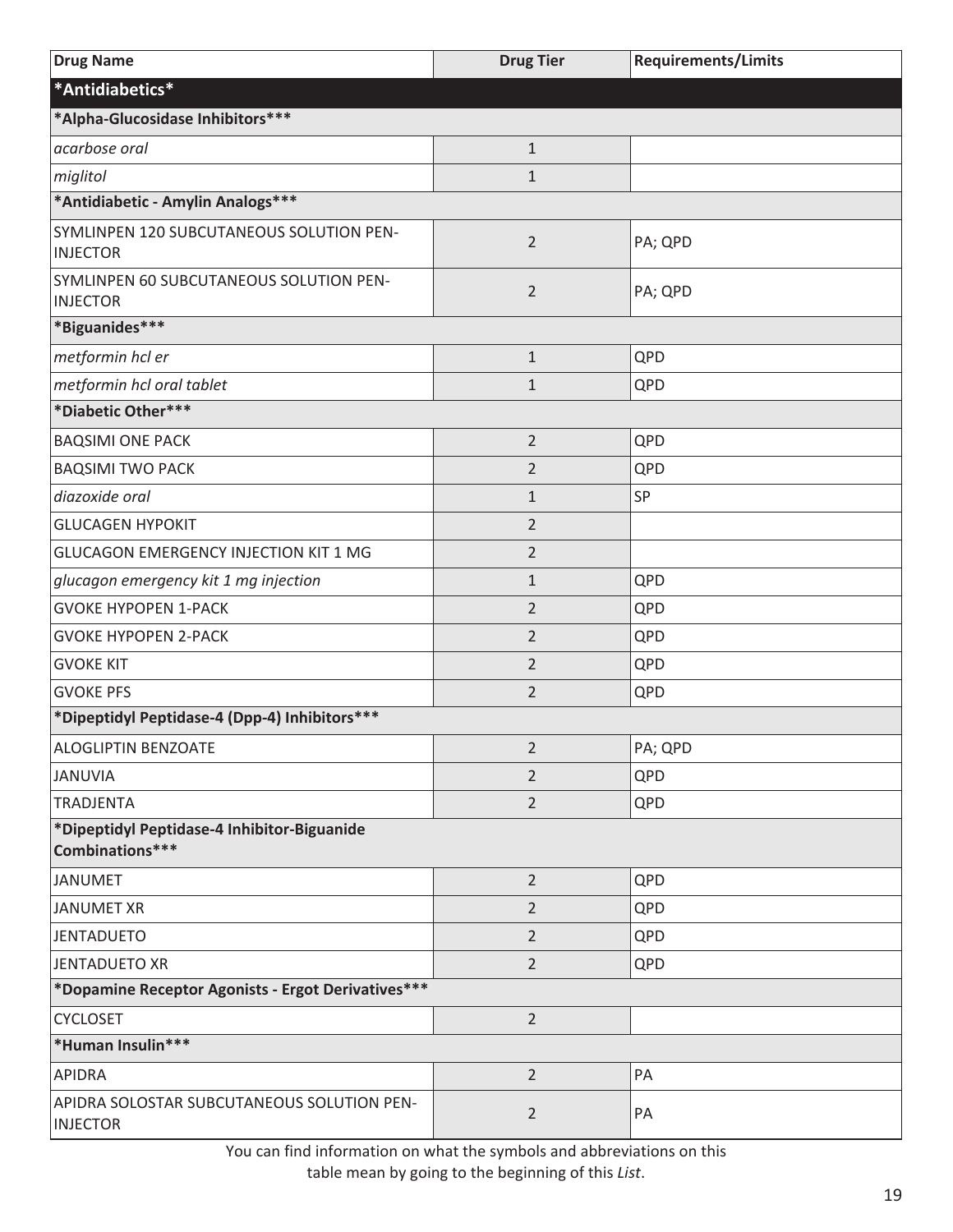| <b>Drug Name</b>                                                               | <b>Drug Tier</b> | <b>Requirements/Limits</b> |
|--------------------------------------------------------------------------------|------------------|----------------------------|
| <b>BASAGLAR KWIKPEN</b>                                                        | $\overline{2}$   |                            |
| <b>FIASP</b>                                                                   | $\overline{2}$   |                            |
| <b>FIASP FLEXTOUCH</b>                                                         | $\overline{2}$   |                            |
| <b>FIASP PENFILL</b>                                                           | $\overline{2}$   |                            |
| <b>HUMALOG INJECTION</b>                                                       | $\overline{2}$   | PA                         |
| <b>HUMALOG JUNIOR KWIKPEN</b>                                                  | $\overline{2}$   | PA                         |
| HUMALOG KWIKPEN SUBCUTANEOUS SOLUTION<br>PEN-INJECTOR 100 UNIT/ML, 200 UNIT/ML | $\overline{2}$   | PA                         |
| HUMALOG MIX 50/50                                                              | $\overline{2}$   | PA                         |
| HUMALOG MIX 50/50 KWIKPEN SUBCUTANEOUS<br><b>SUSPENSION PEN-INJECTOR</b>       | $\overline{2}$   | PA                         |
| HUMALOG MIX 75/25                                                              | $\overline{2}$   | PA                         |
| HUMALOG MIX 75/25 KWIKPEN SUBCUTANEOUS<br><b>SUSPENSION PEN-INJECTOR</b>       | $\overline{2}$   | PA                         |
| HUMALOG SUBCUTANEOUS SOLUTION CARTRIDGE                                        | $\overline{2}$   | PA                         |
| HUMULIN R U-500 (CONCENTRATED)                                                 | $\overline{2}$   |                            |
| HUMULIN R U-500 KWIKPEN SUBCUTANEOUS<br>SOLUTION PEN-INJECTOR                  | $\overline{2}$   |                            |
| <b>LANTUS</b>                                                                  | $\overline{2}$   |                            |
| LANTUS SOLOSTAR SUBCUTANEOUS SOLUTION PEN-<br><b>INJECTOR</b>                  | $\overline{2}$   |                            |
| LEVEMIR                                                                        | $\overline{2}$   |                            |
| LEVEMIR FLEXTOUCH                                                              | $\overline{2}$   |                            |
| NOVOLIN 70/30                                                                  | $\overline{2}$   |                            |
| NOVOLIN 70/30 FLEXPEN                                                          | $\overline{2}$   |                            |
| NOVOLIN 70/30 FLEXPEN RELION                                                   | 2                |                            |
| NOVOLIN 70/30 RELION                                                           | $\overline{2}$   |                            |
| <b>NOVOLIN N</b>                                                               | $\overline{2}$   |                            |
| NOVOLIN N FLEXPEN                                                              | $\overline{2}$   |                            |
| NOVOLIN N FLEXPEN RELION                                                       | $\overline{2}$   |                            |
| <b>NOVOLIN N RELION</b>                                                        | $\overline{2}$   |                            |
| <b>NOVOLIN R</b>                                                               | $\overline{2}$   |                            |
| <b>NOVOLIN R FLEXPEN</b>                                                       | $\overline{2}$   |                            |
| NOVOLIN R FLEXPEN RELION                                                       | $\overline{2}$   |                            |
| <b>NOVOLIN R RELION</b>                                                        | $\overline{2}$   |                            |
| NOVOLOG 70/30 FLEXPEN RELION                                                   | $\overline{2}$   |                            |
| NOVOLOG FLEXPEN RELION                                                         | $\overline{2}$   |                            |
| NOVOLOG FLEXPEN SUBCUTANEOUS SOLUTION PEN-<br><b>INJECTOR</b>                  | $\overline{2}$   |                            |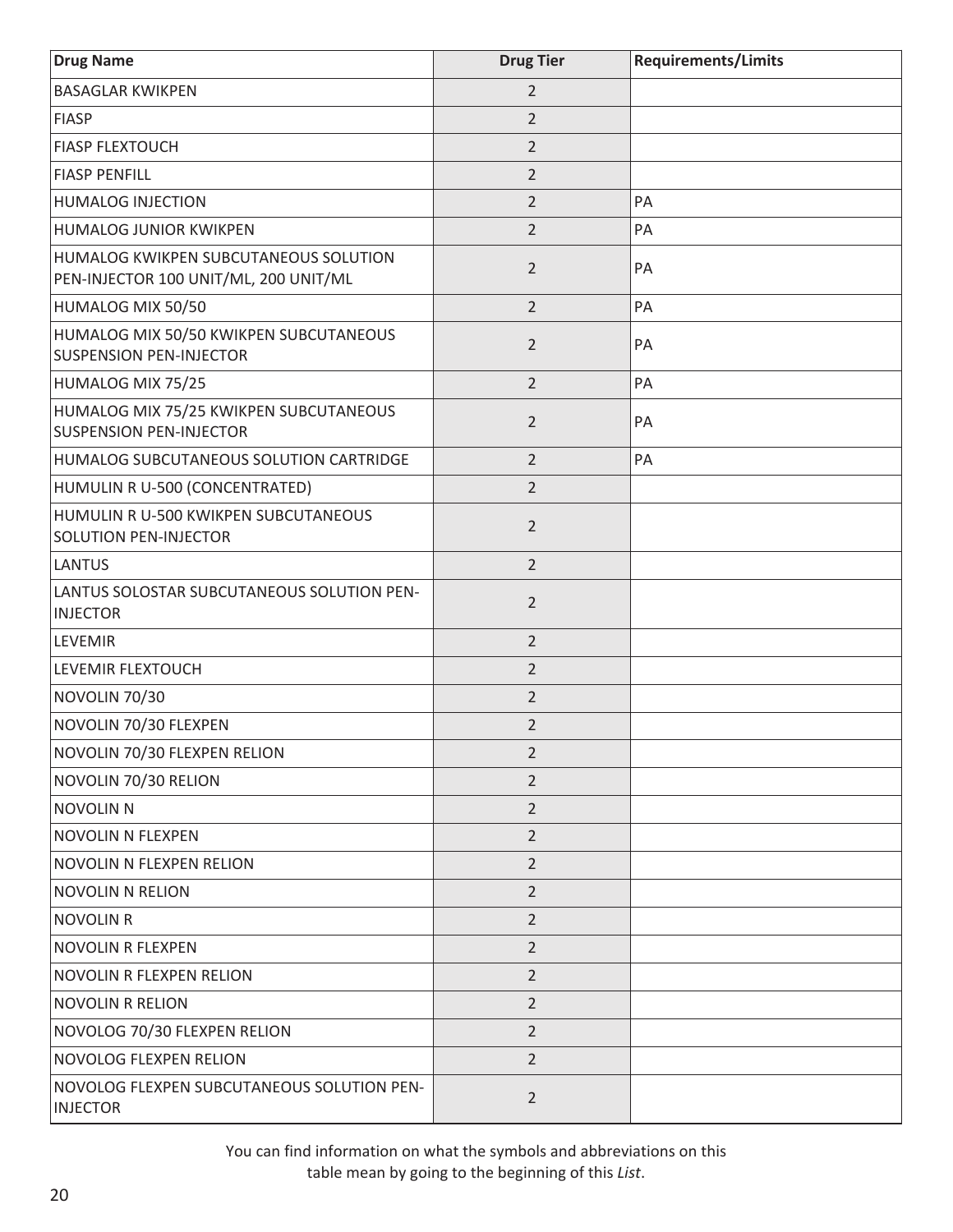| <b>Drug Name</b>                                                         | <b>Drug Tier</b> | <b>Requirements/Limits</b> |
|--------------------------------------------------------------------------|------------------|----------------------------|
| <b>NOVOLOG INJECTION</b>                                                 | $\overline{2}$   |                            |
| NOVOLOG MIX 70/30                                                        | $\overline{2}$   |                            |
| NOVOLOG MIX 70/30 FLEXPEN SUBCUTANEOUS<br><b>SUSPENSION PEN-INJECTOR</b> | $\overline{2}$   |                            |
| NOVOLOG MIX 70/30 RELION                                                 | $\overline{2}$   |                            |
| NOVOLOG PENFILL SUBCUTANEOUS SOLUTION<br>CARTRIDGE                       | $\overline{2}$   |                            |
| <b>NOVOLOG RELION INJECTION</b>                                          | $\overline{2}$   |                            |
| TOUJEO MAX SOLOSTAR                                                      | $\overline{2}$   |                            |
| <b>TOUJEO SOLOSTAR</b>                                                   | $\overline{2}$   |                            |
| <b>TRESIBA</b>                                                           | $\overline{2}$   |                            |
| <b>TRESIBA FLEXTOUCH</b>                                                 | $\overline{2}$   |                            |
| *Incretin Mimetic Agents (Glp-1 Receptor<br>Agonists)***                 |                  |                            |
| <b>BYDUREON BCISE</b>                                                    | $\overline{2}$   | PA; QPD                    |
| BYETTA 10 MCG PEN SUBCUTANEOUS SOLUTION<br><b>PEN-INJECTOR</b>           | $\overline{2}$   | PA; QPD                    |
| BYETTA 5 MCG PEN SUBCUTANEOUS SOLUTION PEN-<br><b>INJECTOR</b>           | $\overline{2}$   | PA; QPD                    |
| OZEMPIC (0.25 OR 0.5 MG/DOSE)                                            | $\overline{2}$   | PA; QPD                    |
| OZEMPIC (1 MG/DOSE) SUBCUTANEOUS SOLUTION<br>PEN-INJECTOR 4 MG/3ML       | $\overline{2}$   | PA; QPD                    |
| OZEMPIC (2 MG/DOSE)                                                      | $\overline{2}$   | PA; QPD                    |
| <b>RYBELSUS</b>                                                          | 2                | PA; QPD                    |
| <b>TRULICITY</b>                                                         | 2                | PA; QPD                    |
| VICTOZA SUBCUTANEOUS SOLUTION PEN-INJECTOR                               | $\overline{2}$   | PA; QPD                    |
| *Insulin-Incretin Mimetic Combinations***                                |                  |                            |
| SOLIQUA                                                                  | $\overline{2}$   | QPD                        |
| <b>XULTOPHY</b>                                                          | $\overline{2}$   | QPD                        |
| *Meglitinide Analogues***                                                |                  |                            |
| nateglinide                                                              | $\mathbf{1}$     |                            |
| repaglinide                                                              | $\mathbf{1}$     |                            |
| *Progesterone Receptor Antagonists ***                                   |                  |                            |
| <b>KORLYM</b>                                                            | $\overline{2}$   | PA; LA; SP; QPD            |
| *Sglt2 Inhibitor - Dpp-4 Inhibitor - Biguanide<br>Comb***                |                  |                            |
| <b>TRIJARDY XR</b>                                                       | $\overline{2}$   | QPD                        |
| *Sglt2 Inhibitor - Dpp-4 Inhibitor Combinations ***                      |                  |                            |
| <b>GLYXAMBI</b>                                                          | $\overline{2}$   | QPD                        |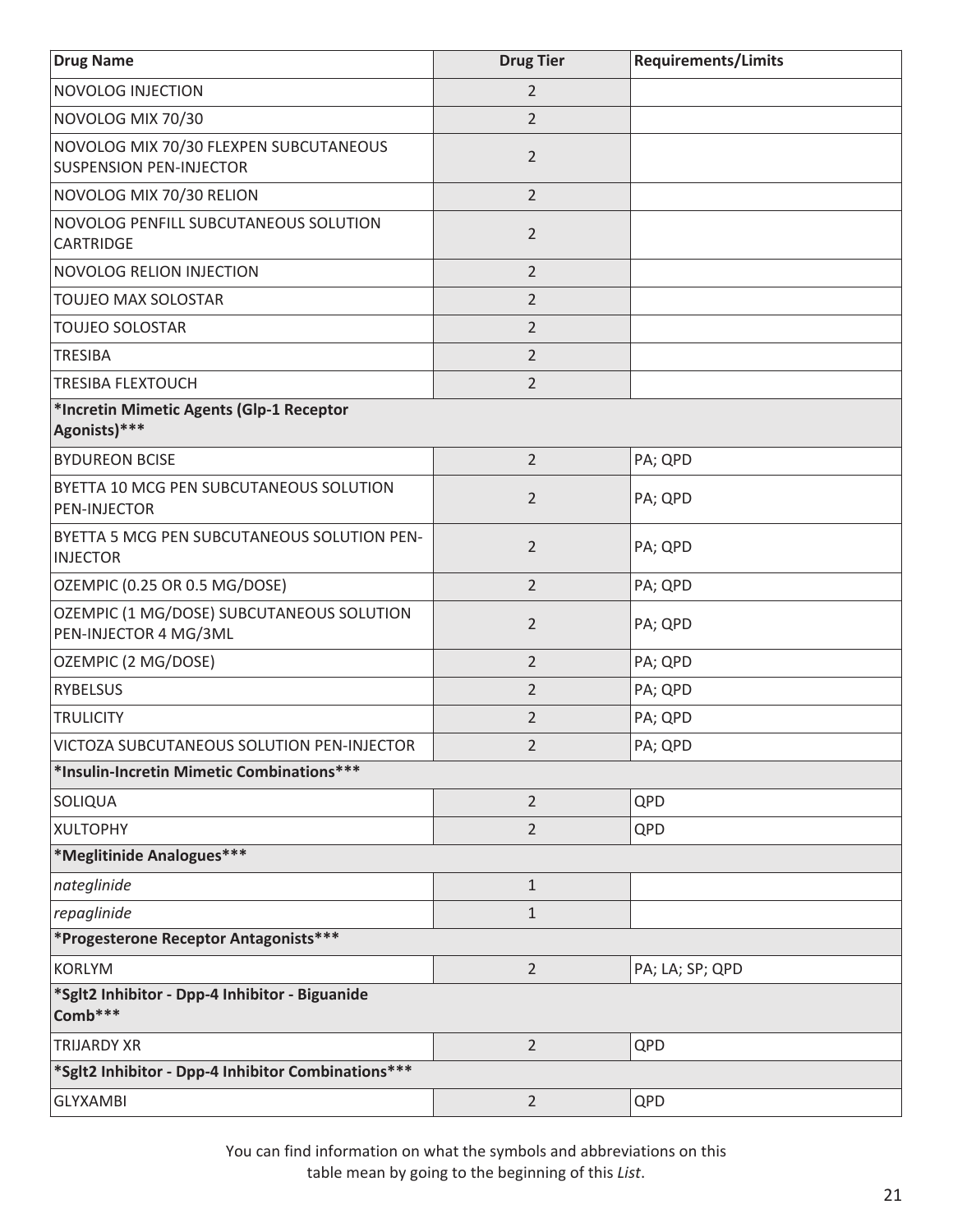<span id="page-25-0"></span>

| <b>Drug Name</b>                                                        | <b>Drug Tier</b> | <b>Requirements/Limits</b> |
|-------------------------------------------------------------------------|------------------|----------------------------|
| *Sodium-Glucose Co-Transporter 2 (Sglt2)<br>Inhibitors***               |                  |                            |
| <b>FARXIGA</b>                                                          | $\overline{2}$   | QPD                        |
| <b>JARDIANCE</b>                                                        | 2                | QPD                        |
| <b>STEGLATRO</b>                                                        | $\overline{2}$   | QPD                        |
| *Sodium-Glucose Co-Transporter 2 Inhibitor-<br><b>Biguanide Comb***</b> |                  |                            |
| SEGLUROMET                                                              | $\overline{2}$   | QPD                        |
| SYNJARDY                                                                | 2                | QPD                        |
| <b>SYNJARDY XR</b>                                                      | 2                | QPD                        |
| <b>XIGDUO XR</b>                                                        | 2                | QPD                        |
| *Sulfonylurea-Biguanide Combinations***                                 |                  |                            |
| glipizide-metformin hcl                                                 | $\mathbf{1}$     | QPD                        |
| glyburide-metformin                                                     | $\mathbf{1}$     | QPD                        |
| *Sulfonylureas***                                                       |                  |                            |
| glimepiride                                                             | $\mathbf{1}$     | QPD                        |
| glipizide er                                                            | 1                | QPD                        |
| glipizide oral                                                          | $\mathbf{1}$     | QPD                        |
| glipizide xl                                                            | 1                | QPD                        |
| glyburide micronized                                                    | $\mathbf{1}$     | QPD                        |
| glyburide oral                                                          | 1                | QPD                        |
| *Sulfonylurea-Thiazolidinedione Combinations***                         |                  |                            |
| pioglitazone hcl-glimepiride                                            | $\mathbf{1}$     | QPD                        |
| *Thiazolidinedione-Biguanide Combinations***                            |                  |                            |
| pioglitazone hcl-metformin hcl                                          | $\mathbf{1}$     | QPD                        |
| *Thiazolidinediones***                                                  |                  |                            |
| pioglitazone hcl                                                        | $\mathbf{1}$     | QPD                        |
| *Antidiarrheal/Probiotic Agents*                                        |                  |                            |
| *Antidiarrheal - Chloride Channel Antagonists***                        |                  |                            |
| <b>MYTESI</b>                                                           | $\overline{2}$   | LA; SP; QPD                |
| *Antiperistaltic Agents***                                              |                  |                            |
| diphenoxylate-atropine oral liquid                                      | $\mathbf{1}$     |                            |
| diphenoxylate-atropine oral tablet 2.5-0.025 mg                         | 1                |                            |
| loperamide hcl oral capsule                                             | 1                |                            |
| opium                                                                   | 1                |                            |
| *Antidotes And Specific Antagonists*                                    |                  |                            |
| *Antidotes - Chelating Agents***                                        |                  |                            |
| <b>CHEMET</b>                                                           | $\overline{2}$   | SP                         |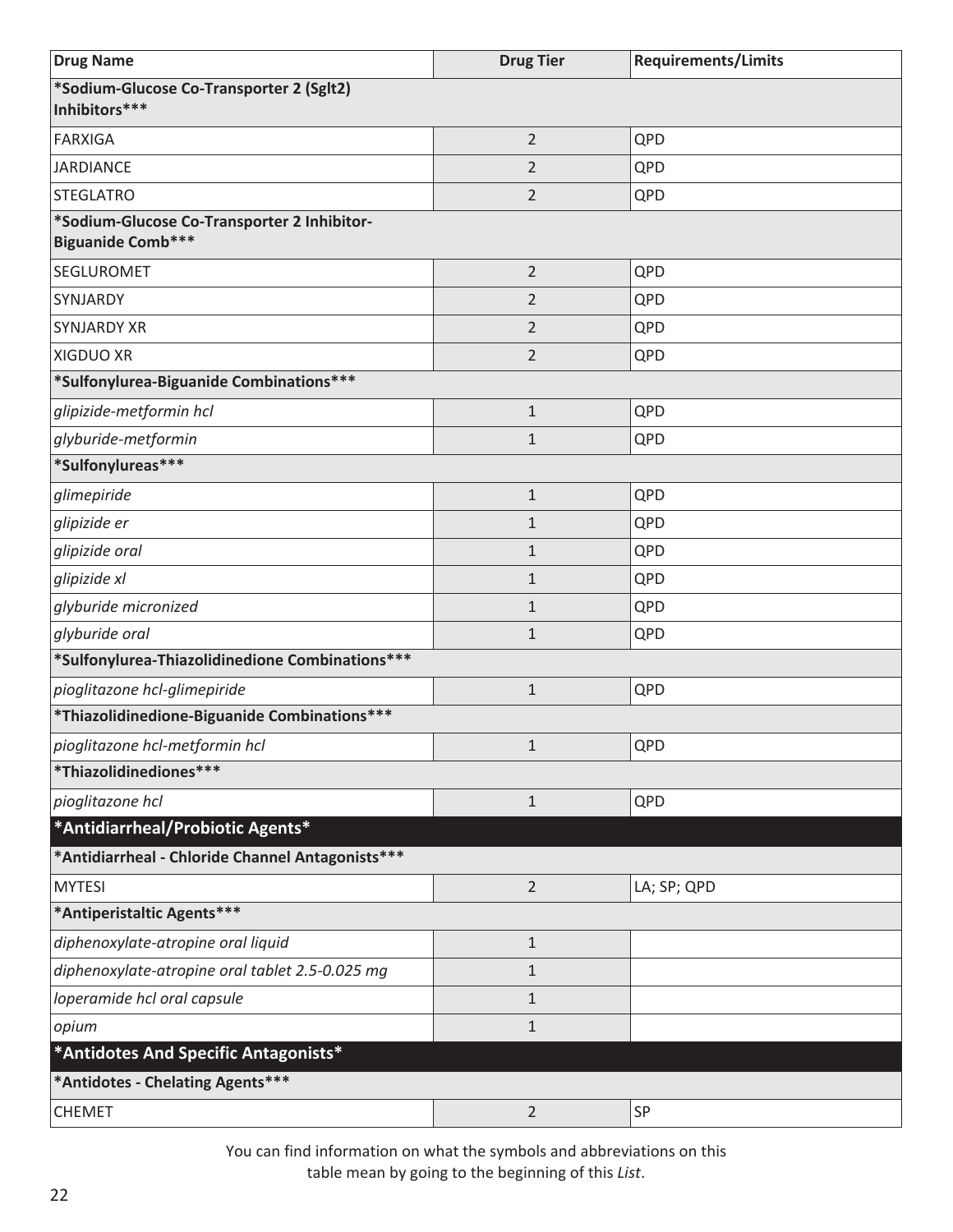<span id="page-26-0"></span>

| <b>Drug Name</b>                                           | <b>Drug Tier</b> | <b>Requirements/Limits</b> |
|------------------------------------------------------------|------------------|----------------------------|
| deferasirox                                                | $\mathbf{1}$     | SP                         |
| deferasirox granules                                       | $\mathbf{1}$     | SP                         |
| deferiprone                                                | $\mathbf{1}$     | SP                         |
| FERRIPROX ORAL SOLUTION                                    | $\overline{2}$   | LA; SP                     |
| FERRIPROX ORAL TABLET 1000 MG                              | $\overline{2}$   | LA; SP                     |
| <b>FERRIPROX TWICE-A-DAY</b>                               | $\overline{2}$   | LA; SP                     |
| *Antidotes And Specific Antagonists***                     |                  |                            |
| <b>VISTOGARD</b>                                           | $\overline{2}$   | LA; SP; QPD                |
| *Opioid Antagonists***                                     |                  |                            |
| <b>KLOXXADO</b>                                            | $\overline{2}$   | QPD                        |
| naloxone hcl injection solution 0.4 mg/ml, 4 mg/10ml       | $\mathbf{1}$     | QPD                        |
| naloxone hcl injection solution cartridge                  | $\mathbf{1}$     | QPD                        |
| naloxone hcl injection solution prefilled syringe          | $\mathbf 1$      | QPD                        |
| naloxone hcl nasal                                         | $\mathbf{1}$     | QPD                        |
| naltrexone hcl oral                                        | $\mathbf{1}$     |                            |
| <b>NARCAN</b>                                              | 2                | QPD                        |
| *Antiemetics*                                              |                  |                            |
| *5-Ht3 Receptor Antagonists***                             |                  |                            |
| granisetron hcl oral                                       | $\mathbf{1}$     | QPD                        |
| ondansetron                                                | $\mathbf{1}$     | QPD                        |
| ondansetron hcl oral                                       | $\mathbf{1}$     | QPD                        |
| *Antiemetic Combinations***                                |                  |                            |
| AKYNZEO ORAL                                               | $\overline{2}$   | QPD                        |
| <b>BONJESTA</b>                                            | $\overline{2}$   | QPD                        |
| doxylamine-pyridoxine                                      | $\mathbf{1}$     | QPD                        |
| *Antiemetics - Anticholinergic***                          |                  |                            |
| meclizine hcl oral tablet 12.5 mg, 25 mg                   | $\mathbf{1}$     |                            |
| scopolamine                                                | $\mathbf{1}$     |                            |
| trimethobenzamide hcl oral                                 | $\mathbf{1}$     |                            |
| *Antiemetics - Miscellaneous***                            |                  |                            |
| dronabinol                                                 | $\mathbf{1}$     |                            |
| *Substance P/Neurokinin 1 (Nk1) Receptor<br>Antagonists*** |                  |                            |
| aprepitant                                                 | $\mathbf{1}$     | QPD                        |
| EMEND ORAL SUSPENSION RECONSTITUTED                        | $\overline{2}$   | QPD                        |
| *Antifungals*                                              |                  |                            |
| *Antifungals***                                            |                  |                            |
| flucytosine oral                                           | $\mathbf{1}$     |                            |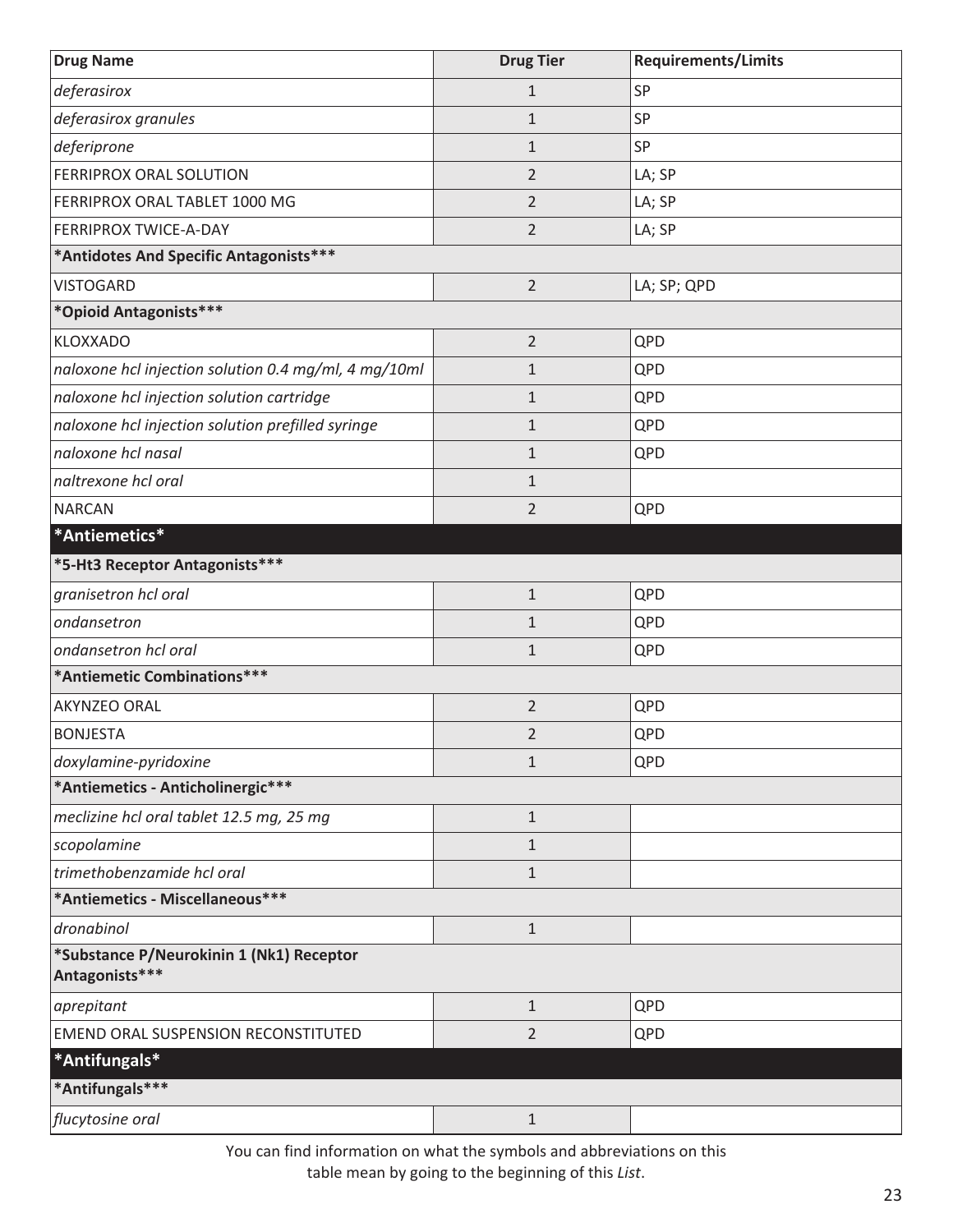<span id="page-27-0"></span>

| <b>Drug Name</b>                                   | <b>Drug Tier</b> | <b>Requirements/Limits</b> |
|----------------------------------------------------|------------------|----------------------------|
| griseofulvin microsize oral                        | $\mathbf{1}$     |                            |
| griseofulvin ultramicrosize                        | 1                |                            |
| nystatin oral tablet                               | $1\,$            |                            |
| terbinafine hcl oral                               | $\mathbf{1}$     | QPD                        |
| *Imidazoles***                                     |                  |                            |
| ketoconazole oral                                  | $1\,$            |                            |
| *Triazoles***                                      |                  |                            |
| <b>CRESEMBA ORAL</b>                               | $\overline{2}$   | QPD                        |
| fluconazole oral suspension reconstituted          | $\mathbf{1}$     |                            |
| fluconazole oral tablet 100 mg, 200 mg, 50 mg      | $\mathbf{1}$     |                            |
| fluconazole oral tablet 150 mg                     | $\mathbf{1}$     | QPD                        |
| itraconazole oral                                  | $\mathbf{1}$     | QPD                        |
| NOXAFIL ORAL SUSPENSION                            | $\overline{2}$   | QPD                        |
| posaconazole                                       | $\mathbf{1}$     | QPD                        |
| <b>TOLSURA</b>                                     | $\overline{2}$   | QPD                        |
| voriconazole oral                                  | $\mathbf{1}$     | QPD                        |
| *Antihistamines*                                   |                  |                            |
| *Antihistamines - Ethanolamines***                 |                  |                            |
| carbinoxamine maleate oral solution                | $1\,$            |                            |
| carbinoxamine maleate oral tablet 4 mg             | $\mathbf{1}$     |                            |
| clemastine fumarate oral tablet 2.68 mg            | $1\,$            |                            |
| diphenhydramine hcl oral capsule 50 mg             | $\mathbf{1}$     |                            |
| *Antihistamines - Non-Sedating***                  |                  |                            |
| desloratadine oral tablet                          | $\mathbf{1}$     | QPD                        |
| *Antihistamines - Phenothiazines***                |                  |                            |
| promethazine hcl oral                              | $1\,$            |                            |
| promethazine hcl rectal suppository 12.5 mg, 25 mg | 1                |                            |
| promethegan                                        | $1\,$            |                            |
| *Antihistamines - Piperidines***                   |                  |                            |
| cyproheptadine hcl oral                            | $1\,$            |                            |
| *Antihyperlipidemics*                              |                  |                            |
| *Antihyperlipidemics - Misc.***                    |                  |                            |
| icosapent ethyl                                    | $\mathbf{1}$     | QPD                        |
| omega-3-acid ethyl esters                          | $1\,$            |                            |
| VASCEPA                                            | $\overline{2}$   | QPD                        |
| *Bile Acid Sequestrants***                         |                  |                            |
| cholestyramine light                               | $$0*$            |                            |
| cholestyramine oral                                | $$0^*$           |                            |

You can find information on what the symbols and abbreviations on this

table mean by going to the beginning of this *List*.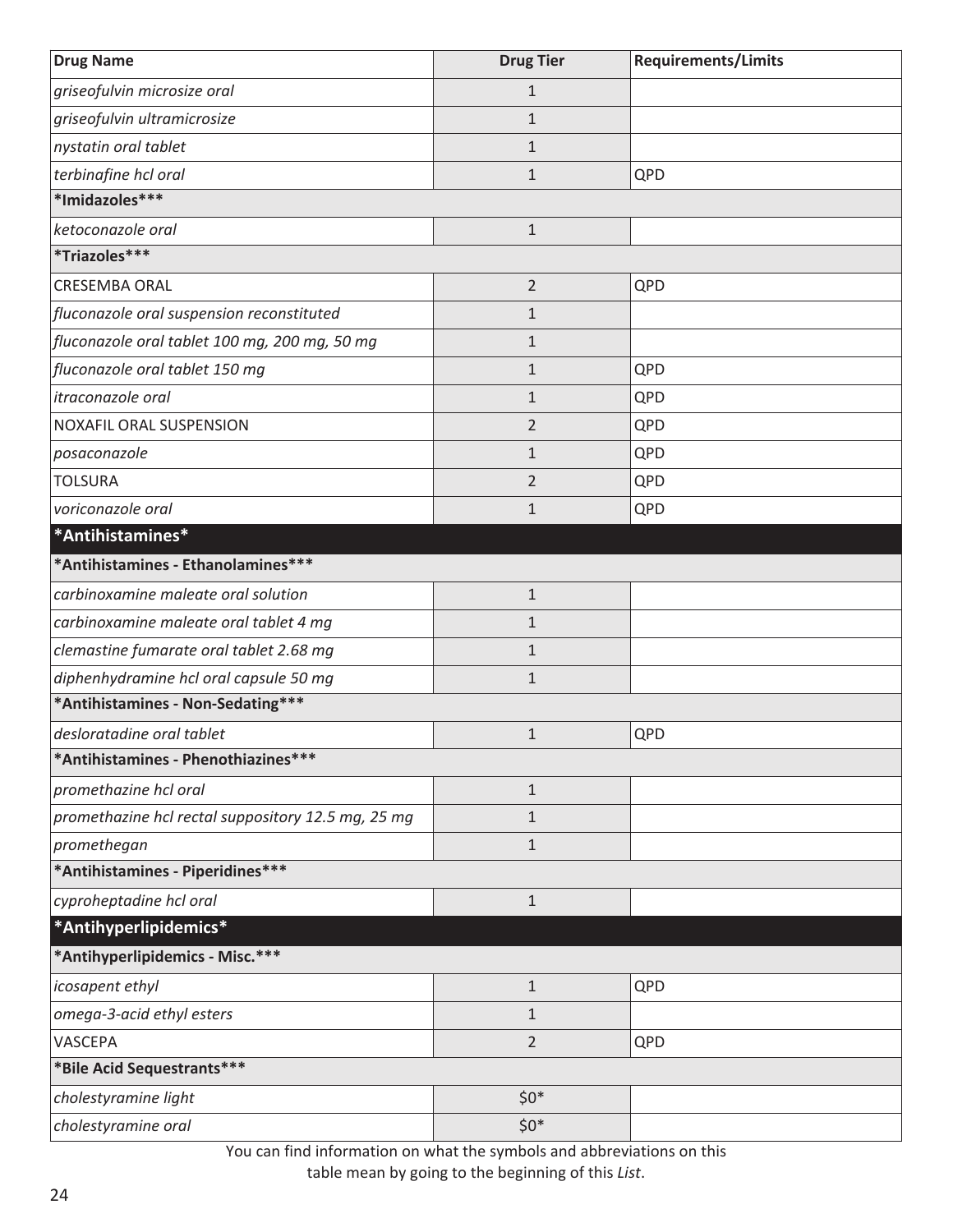<span id="page-28-0"></span>

| <b>Drug Name</b>                                                    | <b>Drug Tier</b> | <b>Requirements/Limits</b> |
|---------------------------------------------------------------------|------------------|----------------------------|
| colesevelam hcl                                                     | $$0*$            |                            |
| colestipol hcl                                                      | $$0*$            |                            |
| prevalite                                                           | $$0^*$           |                            |
| *Fibric Acid Derivatives***                                         |                  |                            |
| fenofibrate micronized oral capsule 134 mg, 200 mg,<br>43 mg, 67 mg | $$0*$            |                            |
| fenofibrate oral capsule 134 mg, 200 mg, 67 mg                      | $$0*$            |                            |
| fenofibrate oral tablet 145 mg, 160 mg, 48 mg, 54 mg                | $$0*$            |                            |
| fenofibric acid oral capsule delayed release 45 mg                  | $$0*$            |                            |
| fenofibric acid oral tablet 105 mg                                  | $$0*$            |                            |
| gemfibrozil oral                                                    | $$0*$            |                            |
| *Hmg Coa Reductase Inhibitors***                                    |                  |                            |
| atorvastatin calcium oral                                           | $$0*$            | QPD                        |
| fluvastatin sodium                                                  | $$0*$            | QPD                        |
| fluvastatin sodium er                                               | $$0*$            | QPD                        |
| <b>LIVALO</b>                                                       | 2                | PA; ST; QPD                |
| lovastatin oral                                                     | $$0*$            | QPD                        |
| pravastatin sodium                                                  | $$0*$            | QPD                        |
| rosuvastatin calcium                                                | $$0*$            | QPD                        |
| simvastatin oral tablet                                             | $$0*$            | QPD                        |
| *Intest Cholest Absorp Inhib-Hmg Coa Reductase<br>Inhib Comb***     |                  |                            |
| ezetimibe-simvastatin                                               | $$0*$            | QPD                        |
| *Intestinal Cholesterol Absorption Inhibitors***                    |                  |                            |
| ezetimibe                                                           | $$0*$            | QPD                        |
| *Nicotinic Acid Derivatives***                                      |                  |                            |
| niacin er (antihyperlipidemic)                                      | $$0*$            |                            |
| *Pcsk9 Inhibitors***                                                |                  |                            |
| <b>REPATHA</b>                                                      | $\overline{2}$   | PA; QPD                    |
| REPATHA PUSHTRONEX SYSTEM                                           | 2                | PA; QPD                    |
| REPATHA SURECLICK                                                   | $\overline{2}$   | PA; QPD                    |
| *Antihypertensives*                                                 |                  |                            |
| *Ace Inhibitor & Calcium Channel Blocker<br>Combinations***         |                  |                            |
| amlodipine besy-benazepril hcl                                      | $$0*$            |                            |
| trandolapril-verapamil hcl er                                       | $$0*$            |                            |
| *Ace Inhibitors & Thiazide/Thiazide-Like***                         |                  |                            |
| benazepril-hydrochlorothiazide                                      | $$0*$            |                            |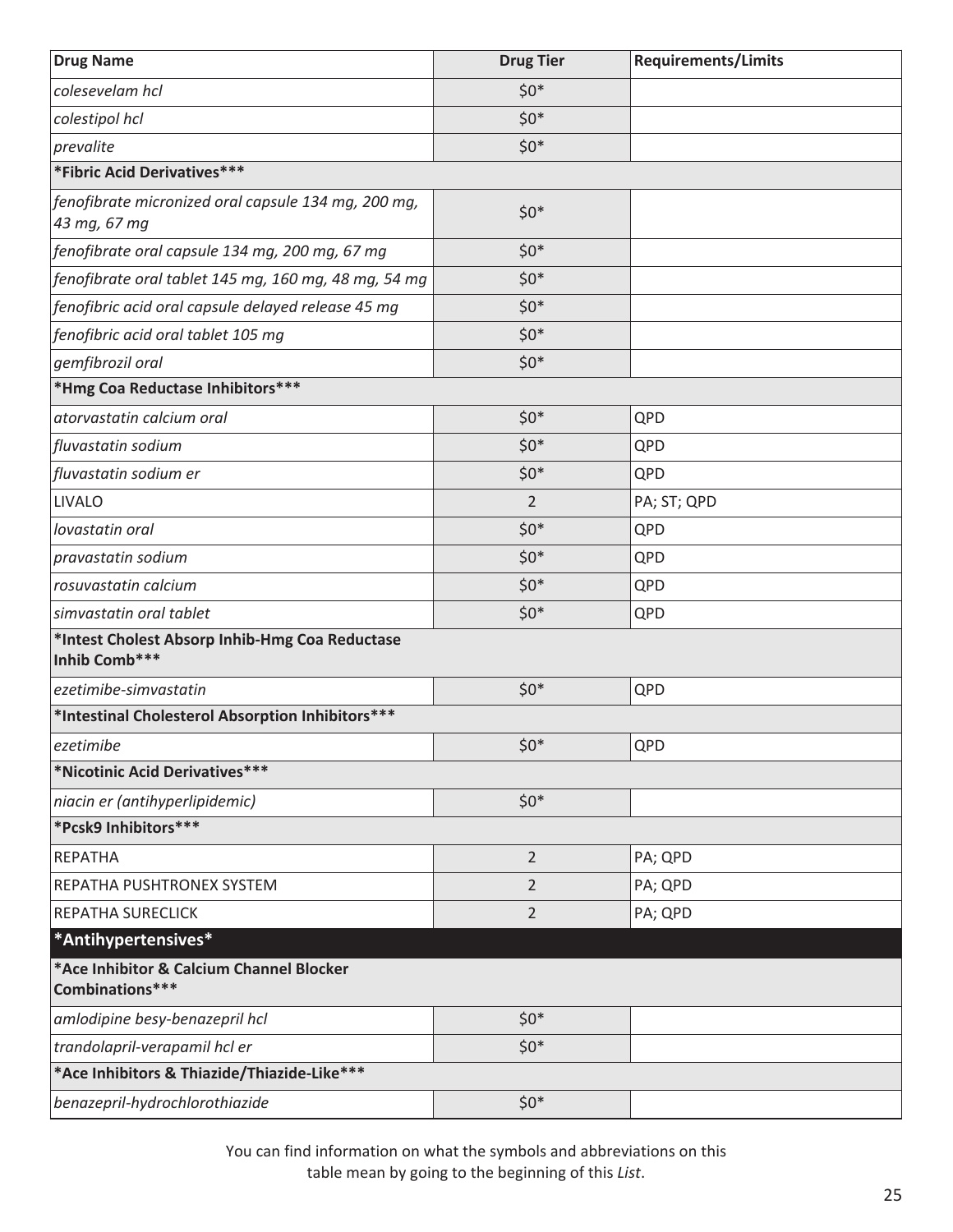| <b>Drug Name</b>                                               | <b>Drug Tier</b> | <b>Requirements/Limits</b> |
|----------------------------------------------------------------|------------------|----------------------------|
| enalapril-hydrochlorothiazide                                  | $$0*$            |                            |
| fosinopril sodium-hctz                                         | $$0*$            |                            |
| lisinopril-hydrochlorothiazide                                 | $$0*$            | QPD                        |
| quinapril-hydrochlorothiazide                                  | $$0*$            |                            |
| *Ace Inhibitors***                                             |                  |                            |
| benazepril hcl oral                                            | $$0*$            | QPD                        |
| captopril oral                                                 | $$0*$            | QPD                        |
| enalapril maleate oral solution                                | $\mathbf{1}$     | QPD                        |
| enalapril maleate oral tablet                                  | $$0*$            | QPD                        |
| EPANED ORAL SOLUTION                                           | $\overline{2}$   | ST; QPD                    |
| fosinopril sodium                                              | $$0^*$           | QPD                        |
| lisinopril oral                                                | $$0*$            | QPD                        |
| moexipril hcl                                                  | $$0*$            | QPD                        |
| perindopril erbumine                                           | $$0^*$           | QPD                        |
| QBRELIS                                                        | $\overline{2}$   | ST; QPD                    |
| quinapril hcl                                                  | $$0*$            | QPD                        |
| ramipril                                                       | $$0*$            | QPD                        |
| trandolapril                                                   | $$0*$            | QPD                        |
| *Agents For Pheochromocytoma***                                |                  |                            |
| metyrosine                                                     | $1\,$            | PA; SP                     |
| phenoxybenzamine hcl oral                                      | $\mathbf{1}$     | PA                         |
| *Angiotensin li Receptor Antag & Ca Channel Blocker<br>Comb*** |                  |                            |
| amlodipine besylate-valsartan                                  | $$0*$            | QPD                        |
| amlodipine-olmesartan                                          | $$0*$            | QPD                        |
| telmisartan-amlodipine                                         | $$0*$            | QPD                        |
| *Angiotensin li Receptor Antag & Thiazide/Thiazide-<br>Like*** |                  |                            |
| candesartan cilexetil-hctz                                     | $$0*$            |                            |
| irbesartan-hydrochlorothiazide                                 | $$0^*$           |                            |
| losartan potassium-hctz                                        | $$0*$            |                            |
| olmesartan medoxomil-hctz                                      | $$0^*$           | QPD                        |
| telmisartan-hctz                                               | $$0*$            |                            |
| valsartan-hydrochlorothiazide                                  | $$0^*$           |                            |
| *Angiotensin li Receptor Antagonists***                        |                  |                            |
| candesartan cilexetil                                          | $$0^*$           | QPD                        |
| irbesartan                                                     | $$0*$            | QPD                        |
| losartan potassium oral                                        | $$0^*$           | QPD                        |

You can find information on what the symbols and abbreviations on this

table mean by going to the beginning of this *List*.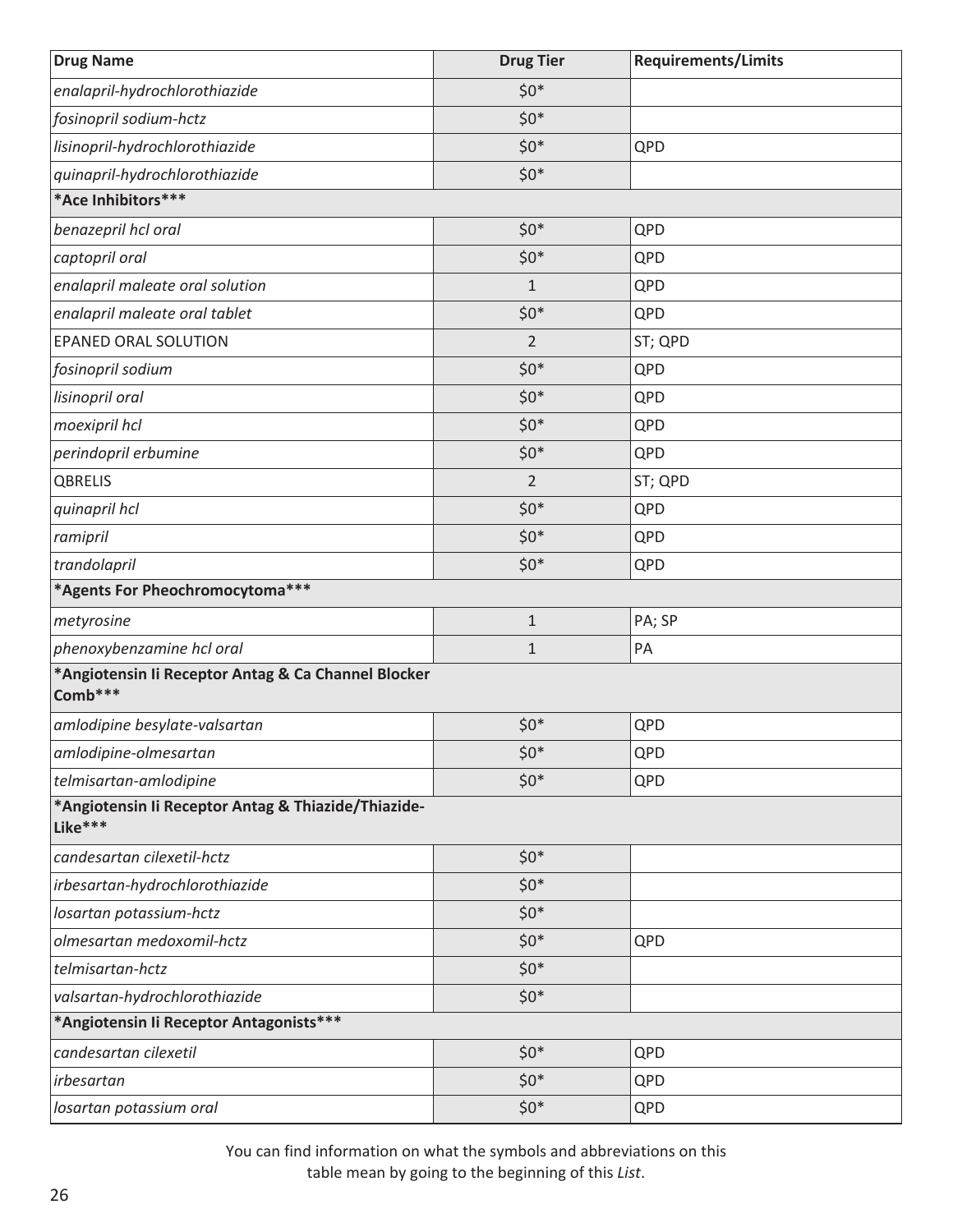<span id="page-30-0"></span>

| <b>Drug Name</b>                                                 | <b>Drug Tier</b> | <b>Requirements/Limits</b> |
|------------------------------------------------------------------|------------------|----------------------------|
| olmesartan medoxomil oral                                        | $$0*$            | QPD                        |
| telmisartan                                                      | $$0*$            | QPD                        |
| valsartan oral tablet                                            | $$0*$            | QPD                        |
| *Angiotensin li Receptor Ant-Ca Channel Blocker-<br>Thiazides*** |                  |                            |
| olmesartan-amlodipine-hctz                                       | $$0*$            | QPD                        |
| *Antiadrenergics - Centrally Acting***                           |                  |                            |
| clonidine                                                        | $\mathbf 1$      | QPD                        |
| clonidine hcl oral                                               | $\mathbf 1$      |                            |
| guanfacine hcl oral                                              | $\mathbf 1$      |                            |
| methyldopa oral                                                  | $\mathbf 1$      |                            |
| *Antiadrenergics - Peripherally Acting***                        |                  |                            |
| doxazosin mesylate oral                                          | $\mathbf 1$      | QPD                        |
| prazosin hcl oral                                                | $\mathbf 1$      | QPD                        |
| terazosin hcl oral                                               | $\mathbf 1$      | QPD                        |
| *Beta Blocker & Diuretic Combinations ***                        |                  |                            |
| atenolol-chlorthalidone                                          | $$0*$            |                            |
| bisoprolol-hydrochlorothiazide                                   | $$0*$            |                            |
| metoprolol-hydrochlorothiazide                                   | $$0*$            |                            |
| *Direct Renin Inhibitors & Thiazide/Thiazide-Like<br>Comb***     |                  |                            |
| <b>TEKTURNA HCT</b>                                              | $\overline{2}$   | <b>ST</b>                  |
| *Direct Renin Inhibitors ***                                     |                  |                            |
| aliskiren fumarate                                               | $\mathbf 1$      | QPD                        |
| *Selective Aldosterone Receptor Antagonists<br>(Saras)***        |                  |                            |
| eplerenone                                                       | $\mathbf{1}$     |                            |
| *Vasodilators***                                                 |                  |                            |
| hydralazine hcl oral                                             | $\mathbf{1}$     |                            |
| minoxidil oral                                                   | $\mathbf{1}$     |                            |
| *Anti-Infective Agents - Misc.*                                  |                  |                            |
| *Anti-Infective Agents - Misc.***                                |                  |                            |
| <b>AEMCOLO</b>                                                   | $\overline{2}$   | QPD                        |
| metronidazole oral                                               | $\mathbf{1}$     |                            |
| pentamidine isethionate inhalation                               | $\mathbf{1}$     |                            |
| tinidazole oral                                                  | $\mathbf{1}$     |                            |
| trimethoprim oral                                                | $\mathbf{1}$     |                            |
| <b>XIFAXAN</b>                                                   | $\overline{2}$   | QPD                        |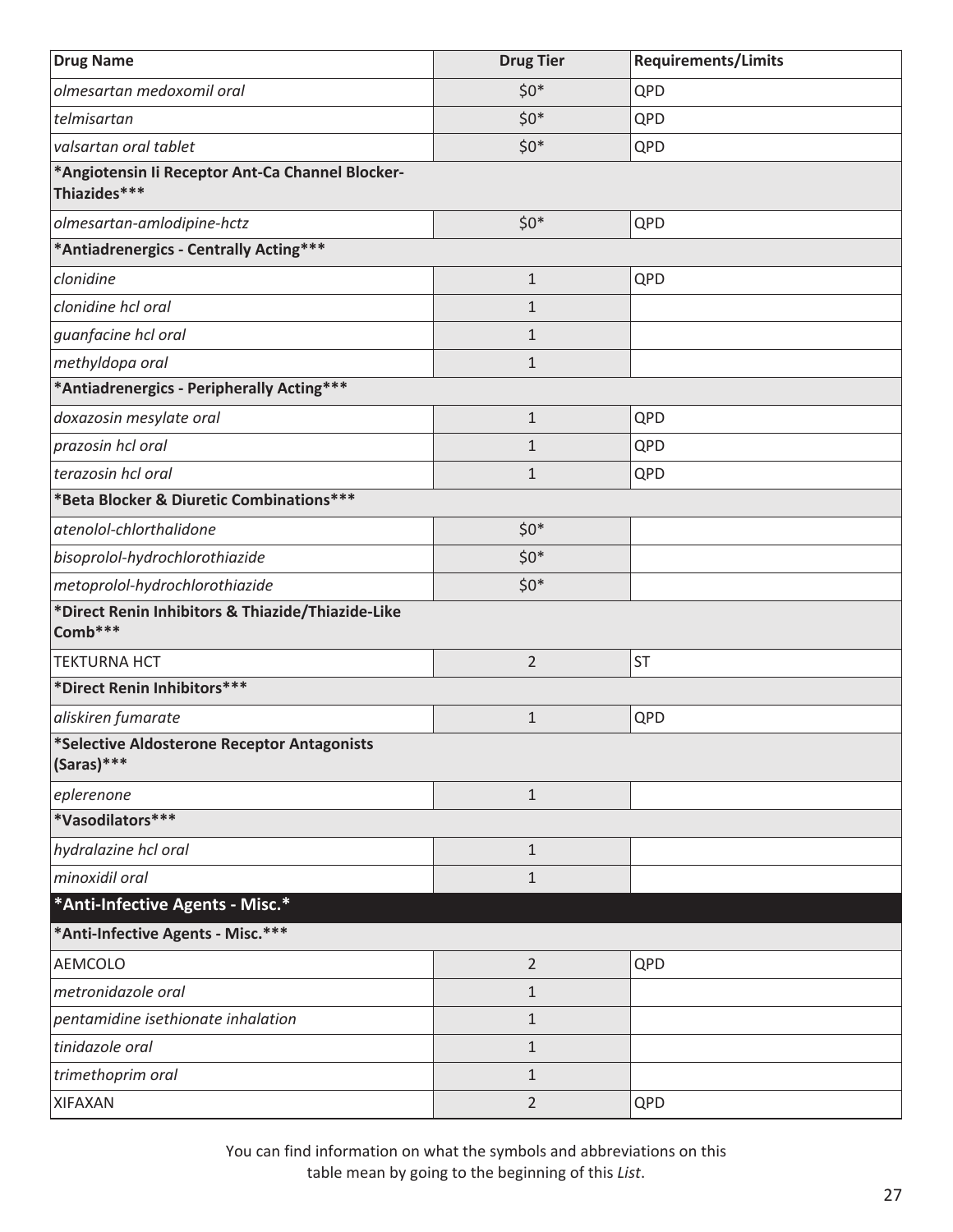| <b>Drug Name</b>                                                | <b>Drug Tier</b> | <b>Requirements/Limits</b> |
|-----------------------------------------------------------------|------------------|----------------------------|
| *Anti-Infective Misc. - Combinations***                         |                  |                            |
| sulfamethoxazole-trimethoprim oral suspension 200-<br>40 mg/5ml | $1\,$            |                            |
| sulfamethoxazole-trimethoprim oral tablet                       | $\mathbf{1}$     |                            |
| sulfatrim pediatric                                             | $1\,$            |                            |
| *Antiprotozoal Agents***                                        |                  |                            |
| ALINIA ORAL SUSPENSION RECONSTITUTED                            | $\overline{2}$   | QPD                        |
| atovaquone oral                                                 | $\mathbf{1}$     | QPD                        |
| nitazoxanide oral                                               | $\mathbf{1}$     | QPD                        |
| *Glycopeptides***                                               |                  |                            |
| <b>FIRVANQ</b>                                                  | $\overline{2}$   | QPD                        |
| vancomycin hcl oral                                             | $\mathbf{1}$     | QPD                        |
| *Leprostatics***                                                |                  |                            |
| dapsone oral                                                    | $\mathbf 1$      |                            |
| *Lincosamides***                                                |                  |                            |
| clindamycin hcl oral                                            | $\mathbf{1}$     |                            |
| clindamycin palmitate hcl                                       | $\mathbf{1}$     |                            |
| *Monobactams***                                                 |                  |                            |
| <b>CAYSTON</b>                                                  | $\overline{2}$   | PA; LA; SP                 |
| *Oxazolidinones***                                              |                  |                            |
| linezolid oral                                                  | $\mathbf{1}$     | QPD                        |
| *Pleuromutilins***                                              |                  |                            |
| <b>XENLETA ORAL</b>                                             | $\overline{2}$   | QPD                        |
| *Urinary Anti-Infectives***                                     |                  |                            |
| fosfomycin tromethamine                                         | 1                |                            |
| methenamine hippurate                                           | $1\,$            |                            |
| methenamine mandelate oral                                      | $1\,$            |                            |
| nitrofurantoin macrocrystal oral capsule 100 mg, 50<br>mg       | $1\,$            | QPD                        |
| nitrofurantoin macrocrystal oral capsule 25 mg                  | $\mathbf{1}$     | PA; QPD                    |
| nitrofurantoin monohyd macro                                    | $\mathbf{1}$     | QPD                        |
| nitrofurantoin oral suspension                                  | $1\,$            | QPD                        |
| *Urinary Antiseptic-Antispasmodic &/Or<br>Analgesics***         |                  |                            |
| me/naphos/mb/hyo1                                               | $1\,$            |                            |
| phosphasal                                                      | $1\,$            |                            |
| urimar-t                                                        | $\mathbf{1}$     |                            |
| urin ds oral tablet 81.6 mg                                     | $1\,$            |                            |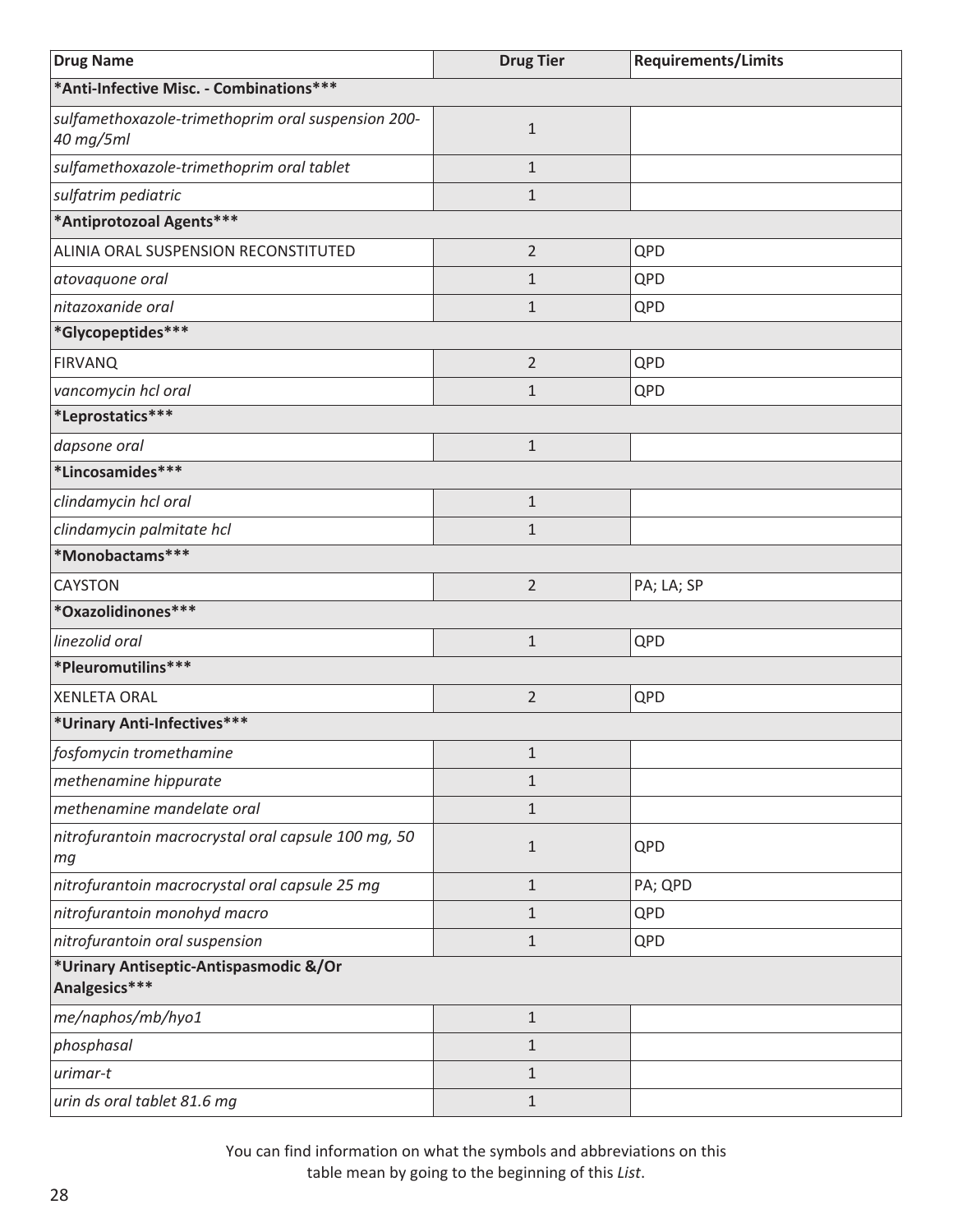<span id="page-32-0"></span>

| <b>Drug Name</b>                                      | <b>Drug Tier</b> | <b>Requirements/Limits</b> |
|-------------------------------------------------------|------------------|----------------------------|
| uro-458                                               | $\mathbf{1}$     |                            |
| urogesic-blue                                         | $\mathbf{1}$     |                            |
| uro-mp                                                | $\mathbf{1}$     |                            |
| utira-c                                               | $\mathbf{1}$     |                            |
| vilamit mb                                            | $\mathbf{1}$     |                            |
| vilevev mb                                            | $\mathbf{1}$     |                            |
| *Antimalarials*                                       |                  |                            |
| *Antimalarial Combinations***                         |                  |                            |
| atovaquone-proguanil hcl                              | $\mathbf 1$      |                            |
| COARTEM                                               | $\overline{2}$   |                            |
| *Antimalarials***                                     |                  |                            |
| chloroquine phosphate oral                            | $\mathbf 1$      |                            |
| hydroxychloroquine sulfate oral tablet 200 mg         | $\mathbf{1}$     |                            |
| <b>KRINTAFEL</b>                                      | $\overline{2}$   | QPD                        |
| mefloquine hcl                                        | $\mathbf{1}$     |                            |
| primaquine phosphate oral tablet 26.3 (15 base) mg    | $\mathbf 1$      |                            |
| PRIMAQUINE PHOSPHATE TABLET 26.3 (15 BASE) MG<br>ORAL | $\overline{2}$   |                            |
| pyrimethamine oral                                    | $\mathbf{1}$     | PA; SP                     |
| quinine sulfate oral                                  | $\mathbf{1}$     |                            |
| *Antimyasthenic/Cholinergic Agents*                   |                  |                            |
| *Antimyasthenic/Cholinergic Agents***                 |                  |                            |
| pyridostigmine bromide er                             | $\mathbf 1$      |                            |
| pyridostigmine bromide oral solution                  | $\mathbf{1}$     | SP                         |
| pyridostigmine bromide oral tablet 60 mg              | $\mathbf{1}$     |                            |
| *Antimycobacterial Agents*                            |                  |                            |
| *Antimycobacterial Agents***                          |                  |                            |
| <b>CYCLOSERINE ORAL</b>                               | $\overline{2}$   |                            |
| ethambutol hcl oral                                   | $\mathbf{1}$     |                            |
| isoniazid oral                                        | $\mathbf{1}$     |                            |
| <b>PASER</b>                                          | $\overline{2}$   |                            |
| PRETOMANID                                            | $\overline{2}$   | QPD                        |
| <b>PRIFTIN</b>                                        | $\overline{2}$   |                            |
| pyrazinamide oral                                     | $\mathbf{1}$     |                            |
| rifabutin                                             | $\mathbf{1}$     |                            |
| rifampin oral                                         | $\mathbf{1}$     |                            |
| <b>SIRTURO</b>                                        | $\overline{2}$   | LA; SP                     |
| <b>TRECATOR</b>                                       | $\overline{2}$   |                            |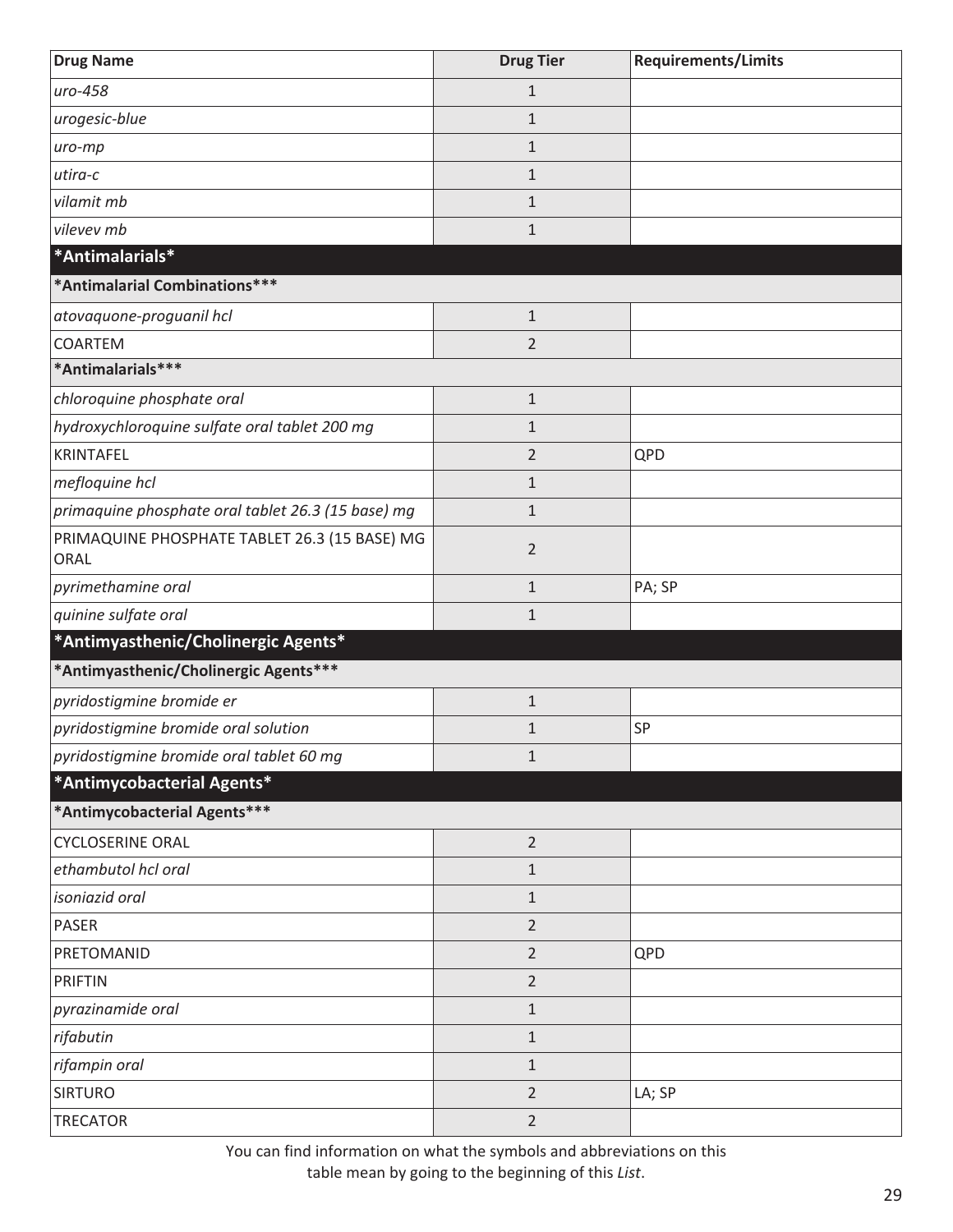<span id="page-33-0"></span>

| <b>Drug Name</b>                                                                 | <b>Drug Tier</b> | <b>Requirements/Limits</b> |
|----------------------------------------------------------------------------------|------------------|----------------------------|
| *Antineoplastics And Adjunctive Therapies*                                       |                  |                            |
| *Alkylating Agents***                                                            |                  |                            |
| <b>MYLERAN</b>                                                                   | $\overline{2}$   | SP                         |
| *Androgen Biosynthesis Inhibitors***                                             |                  |                            |
| abiraterone acetate                                                              | $1\,$            | SP; QPD                    |
| <b>YONSA</b>                                                                     | $\overline{2}$   | SP; QPD                    |
| *Antiadrenals***                                                                 |                  |                            |
| LYSODREN                                                                         | $\overline{2}$   | SP                         |
| *Antiandrogens***                                                                |                  |                            |
| bicalutamide                                                                     | $1\,$            | QPD                        |
| ERLEADA                                                                          | $\overline{2}$   | LA; SP; QPD                |
| flutamide                                                                        | $\mathbf 1$      | QPD                        |
| nilutamide                                                                       | $\mathbf 1$      | SP                         |
| <b>NUBEQA</b>                                                                    | $\overline{2}$   | LA; SP; QPD                |
| <b>XTANDI</b>                                                                    | $\overline{2}$   | LA; SP; QPD                |
| *Antiestrogens***                                                                |                  |                            |
| <b>SOLTAMOX</b>                                                                  | $\overline{2}$   |                            |
| tamoxifen citrate oral                                                           | \$0              |                            |
| toremifene citrate                                                               | $1\,$            |                            |
| *Antimetabolites***                                                              |                  |                            |
| capecitabine                                                                     | $\mathbf 1$      | SP                         |
| mercaptopurine oral                                                              | $\mathbf 1$      |                            |
| methotrexate oral                                                                | $\mathbf 1$      |                            |
| methotrexate sodium (pf) injection solution 1<br>gm/40ml, 250 mg/10ml, 50 mg/2ml | $\mathbf{1}$     | SP                         |
| methotrexate sodium injection solution 250 mg/10ml,<br>50 mg/2ml                 | $1\,$            | SP                         |
| methotrexate sodium oral                                                         | $\mathbf{1}$     |                            |
| ONUREG                                                                           | $\overline{2}$   | SP; QPD                    |
| <b>TABLOID</b>                                                                   | $\overline{2}$   |                            |
| *Antineoplastic - Alk Inhibitors ***                                             |                  |                            |
| ALECENSA                                                                         | $\overline{2}$   | LA; SP; QPD                |
| ALUNBRIG                                                                         | $\overline{2}$   | LA; SP; QPD                |
| LORBRENA                                                                         | $\overline{2}$   | LA; SP; QPD                |
| <b>XALKORI</b>                                                                   | $\overline{2}$   | LA; SP; QPD                |
| ZYKADIA ORAL TABLET                                                              | $\overline{2}$   | SP; QPD                    |
| *Antineoplastic - Anti-Her2 Agents***                                            |                  |                            |
| <b>TUKYSA</b>                                                                    | $\overline{2}$   | LA; SP; QPD                |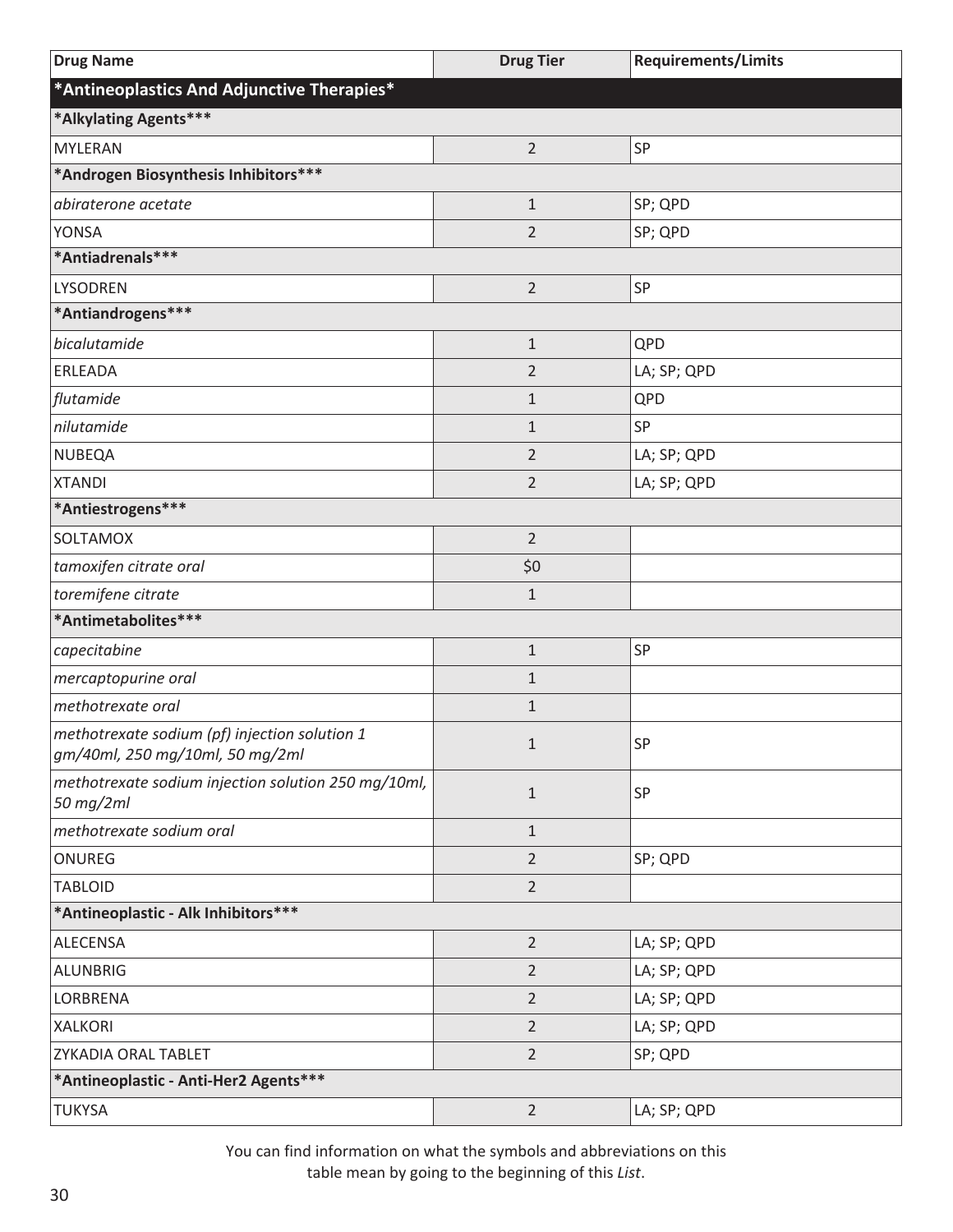| <b>Drug Name</b>                                  | <b>Drug Tier</b> | <b>Requirements/Limits</b> |
|---------------------------------------------------|------------------|----------------------------|
| *Antineoplastic - Bcl-2 Inhibitors ***            |                  |                            |
| <b>VENCLEXTA</b>                                  | $\overline{2}$   | LA; SP; QPD                |
| <b>VENCLEXTA STARTING PACK</b>                    | $\overline{2}$   | LA; SP; QPD                |
| *Antineoplastic - Bcr-Abl Kinase Inhibitors***    |                  |                            |
| <b>BOSULIF</b>                                    | $\overline{2}$   | LA; SP; QPD                |
| <b>ICLUSIG</b>                                    | $\overline{2}$   | LA; SP; QPD                |
| imatinib mesylate                                 | $\mathbf{1}$     | SP                         |
| <b>SCEMBLIX</b>                                   | $\overline{2}$   | SP; QPD                    |
| SPRYCEL                                           | $\overline{2}$   | SP; QPD                    |
| <b>TASIGNA</b>                                    | $\overline{2}$   | SP; QPD                    |
| *Antineoplastic - Braf Kinase Inhibitors ***      |                  |                            |
| <b>BRAFTOVI ORAL CAPSULE 75 MG</b>                | $\overline{2}$   | LA; SP; QPD                |
| <b>TAFINLAR</b>                                   | $\overline{2}$   | LA; SP; QPD                |
| ZELBORAF                                          | $\overline{2}$   | LA; SP; QPD                |
| *Antineoplastic - Btk Inhibitors***               |                  |                            |
| <b>BRUKINSA</b>                                   | $\overline{2}$   | LA; SP; QPD                |
| CALQUENCE                                         | $\overline{2}$   | LA; SP; QPD                |
| <b>IMBRUVICA ORAL CAPSULE</b>                     | $\overline{2}$   | LA; SP; QPD                |
| IMBRUVICA ORAL TABLET 420 MG, 560 MG              | $\overline{2}$   | LA; SP; QPD                |
| *Antineoplastic - Egfr Inhibitors ***             |                  |                            |
| erlotinib hcl                                     | $\mathbf{1}$     | SP; QPD                    |
| <b>EXKIVITY</b>                                   | $\overline{2}$   | SP; QPD                    |
| <b>GILOTRIF</b>                                   | $\overline{2}$   | LA; SP; QPD                |
| <b>IRESSA</b>                                     | $\overline{2}$   | LA; SP; QPD                |
| <b>TAGRISSO</b>                                   | 2                | LA; SP; QPD                |
| <b>VIZIMPRO</b>                                   | $\overline{2}$   | LA; SP; QPD                |
| *Antineoplastic - Fgfr Kinase Inhibitors ***      |                  |                            |
| <b>BALVERSA</b>                                   | $\overline{2}$   | LA; SP; QPD                |
| PEMAZYRE                                          | $\overline{2}$   | LA; SP; QPD                |
| TRUSELTIQ (100MG DAILY DOSE)                      | $\overline{2}$   | LA; SP; QPD                |
| TRUSELTIQ (125MG DAILY DOSE)                      | $\overline{2}$   | LA; SP; QPD                |
| TRUSELTIQ (50MG DAILY DOSE)                       | $\overline{2}$   | LA; SP; QPD                |
| TRUSELTIQ (75MG DAILY DOSE)                       | $\overline{2}$   | LA; SP; QPD                |
| *Antineoplastic - Hedgehog Pathway Inhibitors *** |                  |                            |
| <b>DAURISMO</b>                                   | $\overline{2}$   | LA; SP; QPD                |
| ERIVEDGE                                          | $\overline{2}$   | LA; SP; QPD                |
| <b>ODOMZO</b>                                     | $\overline{2}$   | SP; QPD                    |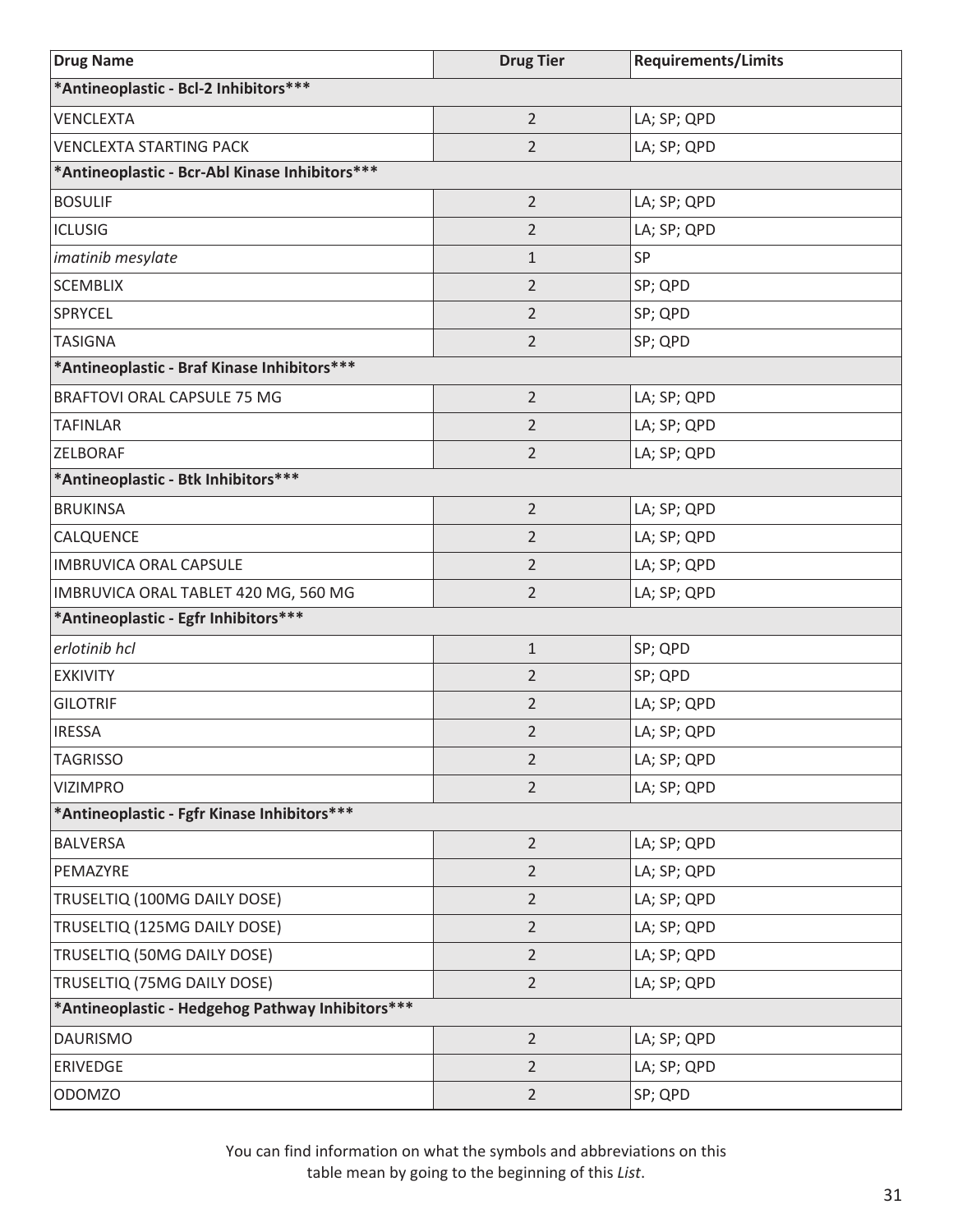| <b>Drug Name</b>                                           | <b>Drug Tier</b> | <b>Requirements/Limits</b> |
|------------------------------------------------------------|------------------|----------------------------|
| *Antineoplastic - Hif-2-Alpha Inhibitors***                |                  |                            |
| WELIREG                                                    | $\overline{2}$   | SP; QPD                    |
| *Antineoplastic - Histone Deacetylase Inhibitors***        |                  |                            |
| <b>FARYDAK</b>                                             | $\overline{2}$   | SP                         |
| <b>ZOLINZA</b>                                             | $\overline{2}$   | LA; SP; QPD                |
| *Antineoplastic - Immunomodulators***                      |                  |                            |
| <b>POMALYST</b>                                            | $\overline{2}$   | LA; SP; QPD                |
| *Antineoplastic - Kras Inhibitors***                       |                  |                            |
| <b>LUMAKRAS</b>                                            | $\overline{2}$   | LA; SP; QPD                |
| *Antineoplastic - Mek Inhibitors ***                       |                  |                            |
| <b>COTELLIC</b>                                            | $\overline{2}$   | LA; SP                     |
| <b>MEKINIST</b>                                            | $\overline{2}$   | LA; SP; QPD                |
| <b>MEKTOVI</b>                                             | $\overline{2}$   | LA; SP; QPD                |
| *Antineoplastic - Met Inhibitors ***                       |                  |                            |
| <b>TABRECTA</b>                                            | $\overline{2}$   | SP; QPD                    |
| <b>TEPMETKO</b>                                            | $\overline{2}$   | LA; SP; QPD                |
| *Antineoplastic - Methyltransferase Inhibitors***          |                  |                            |
| <b>TAZVERIK</b>                                            | $\overline{2}$   | LA; SP; QPD                |
| *Antineoplastic - Mtor Kinase Inhibitors***                |                  |                            |
| <b>AFINITOR DISPERZ</b>                                    | $\overline{2}$   | SP; QPD                    |
| AFINITOR ORAL TABLET 10 MG                                 | $\overline{2}$   | SP; QPD                    |
| everolimus oral tablet 10 mg, 2.5 mg, 5 mg, 7.5 mg         | 1                | SP; QPD                    |
| everolimus oral tablet soluble                             | $\mathbf{1}$     | SP; QPD                    |
| *Antineoplastic - Multikinase Inhibitors ***               |                  |                            |
| <b>CABOMETYX</b>                                           | 2                | LA; SP; QPD                |
| CAPRELSA                                                   | $\overline{2}$   | LA; SP; QPD                |
| COMETRIQ (100 MG DAILY DOSE) ORAL KIT 80 & 20<br>MG        | $\overline{2}$   | LA; SP; QPD                |
| COMETRIQ (140 MG DAILY DOSE) ORAL KIT 3 X 20 MG<br>& 80 MG | $\overline{2}$   | LA; SP; QPD                |
| COMETRIQ (60 MG DAILY DOSE)                                | $\overline{2}$   | LA; SP; QPD                |
| <b>FOTIVDA</b>                                             | $\overline{2}$   | LA; SP; QPD                |
| lapatinib ditosylate                                       | $\mathbf{1}$     | SP; QPD                    |
| NERLYNX                                                    | $\overline{2}$   | LA; SP; QPD                |
| NEXAVAR                                                    | $\overline{2}$   | LA; SP; QPD                |
| <b>QINLOCK</b>                                             | $\overline{2}$   | LA; SP; QPD                |
| <b>RYDAPT</b>                                              | $\overline{2}$   | SP; QPD                    |
| <b>STIVARGA</b>                                            | $\overline{2}$   | LA; SP; QPD                |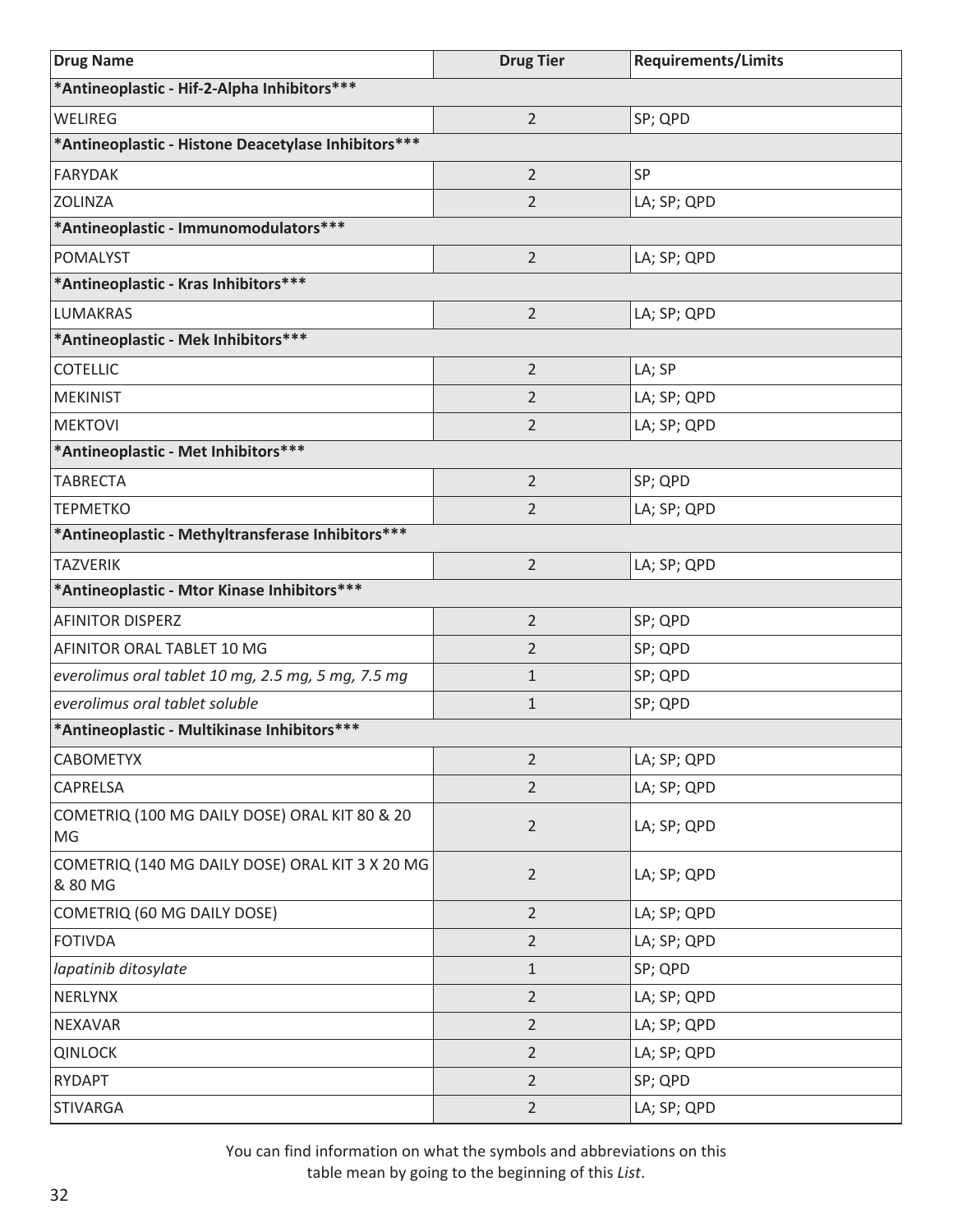| <b>Drug Name</b>                                               | <b>Drug Tier</b> | <b>Requirements/Limits</b> |
|----------------------------------------------------------------|------------------|----------------------------|
| sunitinib malate                                               | $\mathbf{1}$     | SP; QPD                    |
| <b>SUTENT</b>                                                  | 2                | LA; SP; QPD                |
| <b>TURALIO</b>                                                 | $\overline{2}$   | PA; LA; SP; QPD            |
| <b>UKONIQ</b>                                                  | $\overline{2}$   | LA; SP; QPD                |
| <b>VOTRIENT</b>                                                | $\overline{2}$   | LA; SP; QPD                |
| <b>XOSPATA</b>                                                 | $\overline{2}$   | LA; SP; QPD                |
| *Antineoplastic - Pdgfr-Alpha Inhibitors ***                   |                  |                            |
| AYVAKIT                                                        | $\overline{2}$   | LA; SP; QPD                |
| *Antineoplastic - Proteasome Inhibitors ***                    |                  |                            |
| <b>NINLARO</b>                                                 | $\overline{2}$   | LA; SP; QPD                |
| *Antineoplastic - Ret Inhibitors***                            |                  |                            |
| <b>GAVRETO</b>                                                 | $\overline{2}$   | LA; SP; QPD                |
| <b>RETEVMO</b>                                                 | 2                | LA; SP; QPD                |
| *Antineoplastic - Tropomyosin Receptor Kinase<br>Inhibitors*** |                  |                            |
| <b>ROZLYTREK</b>                                               | $\overline{2}$   | LA; SP; QPD                |
| <b>VITRAKVI</b>                                                | $\overline{2}$   | LA; SP; QPD                |
| *Antineoplastic - Xpo1 Inhibitors ***                          |                  |                            |
| XPOVIO (100 MG ONCE WEEKLY) ORAL TABLET<br>THERAPY PACK 50 MG  | $\overline{2}$   | LA; SP; QPD                |
| XPOVIO (40 MG ONCE WEEKLY) ORAL TABLET<br>THERAPY PACK 40 MG   | $\overline{2}$   | LA; SP; QPD                |
| XPOVIO (40 MG TWICE WEEKLY) ORAL TABLET<br>THERAPY PACK 40 MG  | $\overline{2}$   | LA; SP; QPD                |
| XPOVIO (60 MG ONCE WEEKLY) ORAL TABLET<br>THERAPY PACK 60 MG   | 2                | LA; SP; QPD                |
| XPOVIO (60 MG TWICE WEEKLY)                                    | $\overline{2}$   | LA; SP; QPD                |
| XPOVIO (80 MG ONCE WEEKLY) ORAL TABLET<br>THERAPY PACK 40 MG   | 2                | LA; SP; QPD                |
| XPOVIO (80 MG TWICE WEEKLY)                                    | $\overline{2}$   | LA; SP; QPD                |
| *Antineoplastic Combinations***                                |                  |                            |
| <b>INQOVI</b>                                                  | $\overline{2}$   | LA; SP; QPD                |
| KISQALI FEMARA (400 MG DOSE)                                   | $\overline{2}$   | SP; QPD                    |
| KISQALI FEMARA (600 MG DOSE)                                   | $\overline{2}$   | SP; QPD                    |
| KISQALI FEMARA(200 MG DOSE)                                    | $\overline{2}$   | SP; QPD                    |
| <b>LONSURF</b>                                                 | $\overline{2}$   | LA; SP                     |
| *Antineoplastics Misc.***                                      |                  |                            |
| <b>ACTIMMUNE</b>                                               | $\overline{2}$   | PA; LA; SP                 |
| <b>BESREMI</b>                                                 | $\overline{2}$   | SP; QPD                    |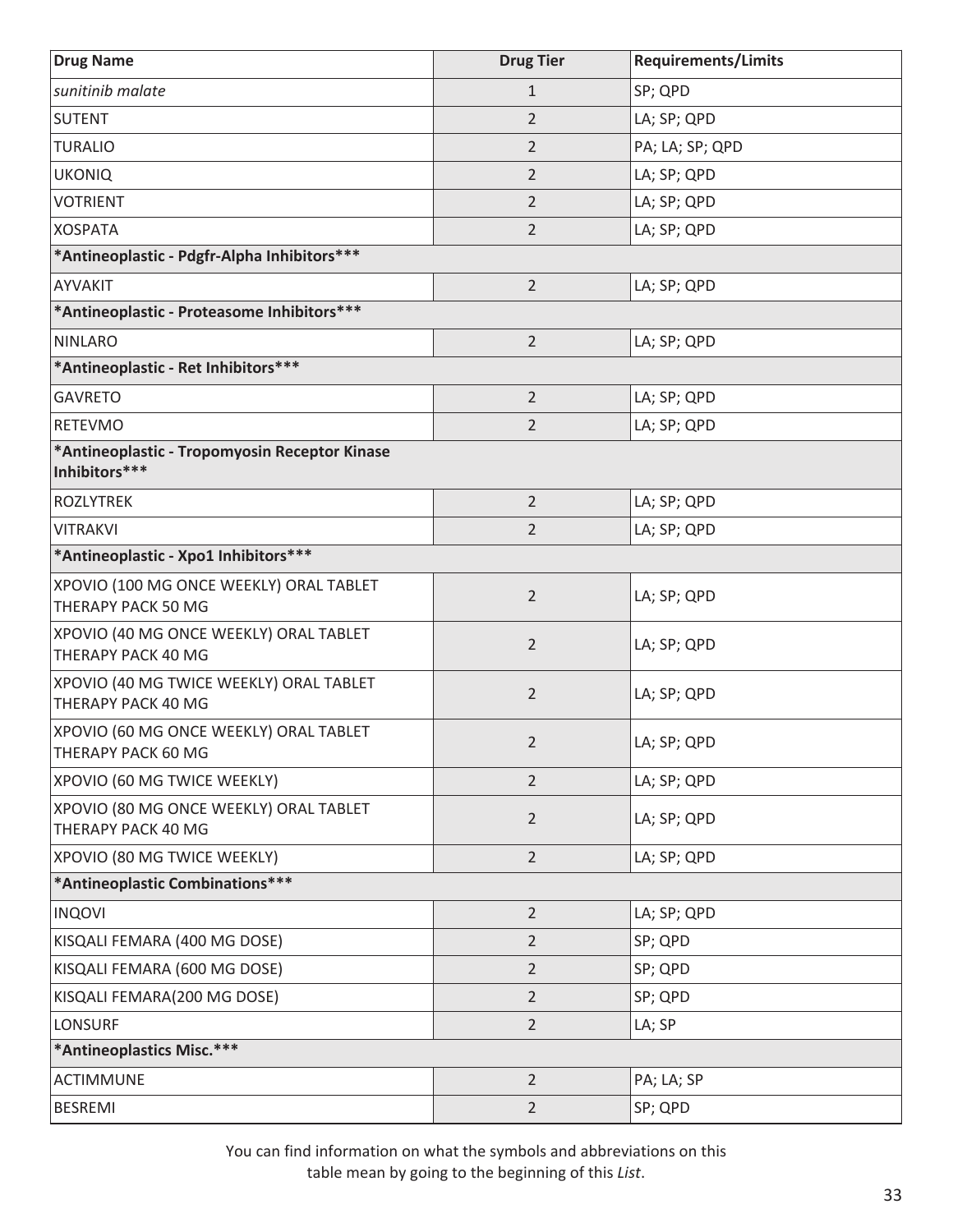| <b>Drug Name</b>                                         | <b>Drug Tier</b> | <b>Requirements/Limits</b> |
|----------------------------------------------------------|------------------|----------------------------|
| hydroxyurea oral                                         | $\mathbf{1}$     |                            |
| <b>MATULANE</b>                                          | $\overline{2}$   | LA; SP                     |
| <b>SYNRIBO</b>                                           | $\overline{2}$   | LA; SP                     |
| *Aromatase Inhibitors***                                 |                  |                            |
| anastrozole oral                                         | \$0              | QPD                        |
| exemestane                                               | \$0              | QPD                        |
| letrozole oral                                           | $\mathbf{1}$     | QPD                        |
| *Cyclin-Dependent Kinases (Cdk) Inhibitors***            |                  |                            |
| <b>IBRANCE</b>                                           | $\overline{2}$   | LA; SP; QPD                |
| KISQALI (200 MG DOSE)                                    | $\overline{2}$   | SP; QPD                    |
| KISQALI (400 MG DOSE)                                    | $\overline{2}$   | SP; QPD                    |
| KISQALI (600 MG DOSE)                                    | $\overline{2}$   | SP; QPD                    |
| <b>VERZENIO</b>                                          | $\overline{2}$   | LA; SP; QPD                |
| *Estrogens-Antineoplastic***                             |                  |                            |
| <b>EMCYT</b>                                             | $\overline{2}$   |                            |
| *Folic Acid Antagonists Rescue Agents***                 |                  |                            |
| leucovorin calcium oral                                  | $\mathbf{1}$     |                            |
| *Gonadotropin Releasing Hormone (Gnrh)<br>Antagonists*** |                  |                            |
| <b>ORGOVYX</b>                                           | $\overline{2}$   | LA; SP; QPD                |
| *Imidazotetrazines***                                    |                  |                            |
| temozolomide                                             | $\mathbf{1}$     | SP                         |
| *Isocitrate Dehydrogenase-1 (Idh1) Inhibitors ***        |                  |                            |
| <b>TIBSOVO</b>                                           | $\overline{2}$   | LA; SP; QPD                |
| *Isocitrate Dehydrogenase-2 (Idh2) Inhibitors ***        |                  |                            |
| <b>IDHIFA</b>                                            | $\overline{2}$   | LA; SP; QPD                |
| *Janus Associated Kinase (Jak) Inhibitors***             |                  |                            |
| <b>INREBIC</b>                                           | $\overline{2}$   | LA; SP; QPD                |
| <b>JAKAFI</b>                                            | $\overline{2}$   | LA; SP; QPD                |
| VONJO                                                    | $\overline{2}$   | SP; QPD                    |
| *Mitotic Inhibitors***                                   |                  |                            |
| etoposide oral                                           | $\mathbf{1}$     | SP                         |
| *Nitrogen Mustards And Related Analogues***              |                  |                            |
| cyclophosphamide oral capsule                            | $\mathbf{1}$     |                            |
| cyclophosphamide oral tablet 25 mg, 50 mg                | $\mathbf{1}$     |                            |
| CYCLOPHOSPHAMIDE TABLET 25 MG ORAL                       | $\overline{2}$   |                            |
| CYCLOPHOSPHAMIDE TABLET 50 MG ORAL                       | $\overline{2}$   |                            |
| LEUKERAN                                                 | $\overline{2}$   |                            |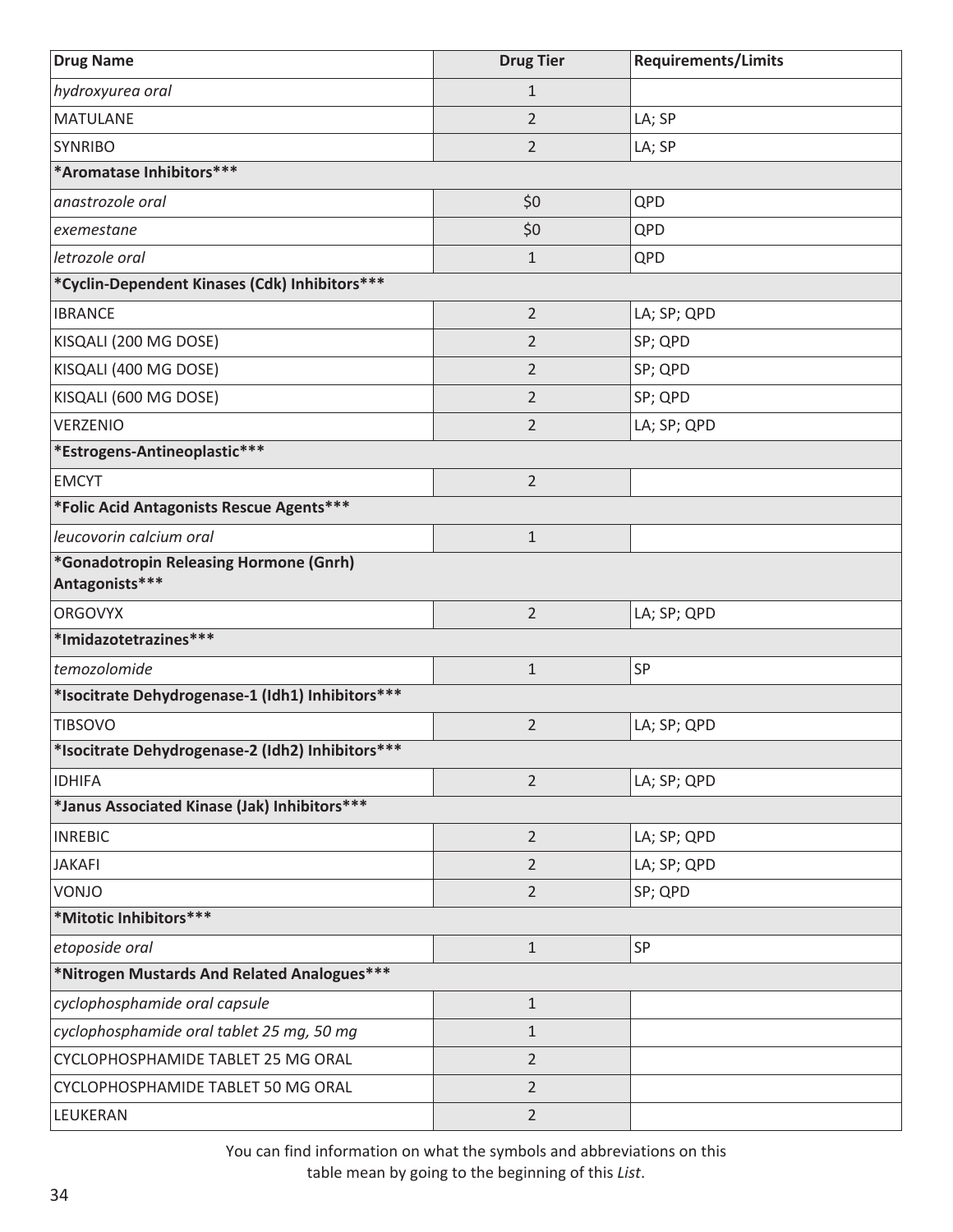| <b>Drug Tier</b> | <b>Requirements/Limits</b> |
|------------------|----------------------------|
| $\mathbf{1}$     | SP                         |
|                  |                            |
| $\overline{2}$   | SP                         |
|                  |                            |
| $\overline{2}$   | LA; SP; QPD                |
| 2                | SP; QPD                    |
| $\overline{2}$   | SP; QPD                    |
| 2                | SP; QPD                    |
| $\overline{2}$   | LA; SP                     |
|                  |                            |
| $\overline{2}$   | LA; SP; QPD                |
| $\overline{2}$   | LA; SP; QPD                |
| $\overline{2}$   | LA; SP; QPD                |
| 2                | LA; SP; QPD                |
|                  |                            |
| $\mathbf{1}$     |                            |
| $\mathbf{1}$     |                            |
|                  |                            |
| $\mathbf{1}$     |                            |
|                  |                            |
| $\mathbf{1}$     | SP                         |
|                  |                            |
| $\overline{2}$   | LA; SP                     |
|                  |                            |
| 2                | SP                         |
|                  |                            |
| $\overline{2}$   | LA; SP; QPD                |
| $\overline{2}$   | LA; SP; QPD                |
| $\overline{2}$   | LA; SP; QPD                |
| $\overline{2}$   | LA; SP; QPD                |
| $\overline{2}$   | LA; SP; QPD                |
| $\overline{2}$   | LA; SP; QPD                |
| $\overline{2}$   | LA; SP; QPD                |
| $\overline{2}$   | LA; SP; QPD                |
| $\overline{2}$   | LA; SP; QPD                |
|                  |                            |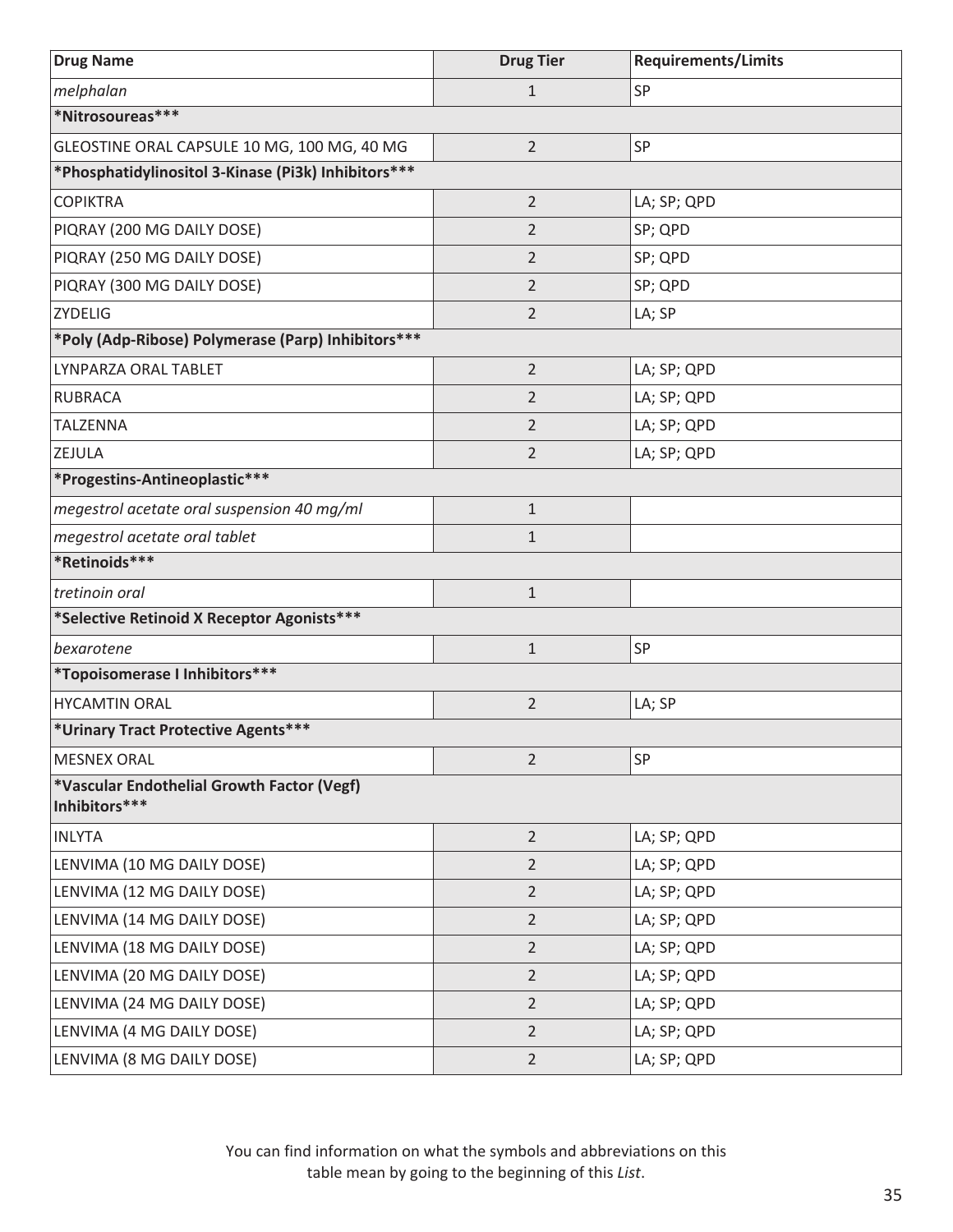| <b>Drug Name</b>                                                                                                                                   | <b>Drug Tier</b> | <b>Requirements/Limits</b> |
|----------------------------------------------------------------------------------------------------------------------------------------------------|------------------|----------------------------|
| *Antiparkinson And Related Therapy Agents*                                                                                                         |                  |                            |
| *Antiparkinson Anticholinergics***                                                                                                                 |                  |                            |
| benztropine mesylate oral                                                                                                                          | $\mathbf{1}$     |                            |
| trihexyphenidyl hcl                                                                                                                                | $\mathbf{1}$     |                            |
| *Antiparkinson Dopaminergics***                                                                                                                    |                  |                            |
| amantadine hcl oral capsule                                                                                                                        | $1\,$            |                            |
| amantadine hcl oral solution                                                                                                                       | 1                |                            |
| amantadine hcl oral tablet                                                                                                                         | $\mathbf{1}$     |                            |
| bromocriptine mesylate oral                                                                                                                        | $\mathbf{1}$     |                            |
| *Antiparkinson Monoamine Oxidase Inhibitors***                                                                                                     |                  |                            |
| rasagiline mesylate oral                                                                                                                           | $1\,$            |                            |
| selegiline hcl oral                                                                                                                                | $\mathbf{1}$     |                            |
| *Central/Peripheral Comt Inhibitors ***                                                                                                            |                  |                            |
| tolcapone                                                                                                                                          | $\mathbf{1}$     |                            |
| *Decarboxylase Inhibitors ***                                                                                                                      |                  |                            |
| carbidopa oral                                                                                                                                     | $1\,$            |                            |
| *Levodopa Combinations***                                                                                                                          |                  |                            |
| carbidopa-levodopa                                                                                                                                 | $\mathbf{1}$     |                            |
| carbidopa-levodopa er oral tablet extended release<br>25-100 mg, 50-200 mg                                                                         | $\mathbf{1}$     |                            |
| carbidopa-levodopa-entacapone oral tablet 12.5-50-<br>200 mg, 18.75-75-200 mg, 25-100-200 mg, 31.25-<br>125-200 mg, 37.5-150-200 mg, 50-200-200 mg | $1\,$            |                            |
| <b>RYTARY</b>                                                                                                                                      | $\overline{2}$   |                            |
| *Nonergoline Dopamine Receptor Agonists***                                                                                                         |                  |                            |
| <b>KYNMOBI</b>                                                                                                                                     | $\overline{2}$   | PA; SP; QPD                |
| <b>NEUPRO</b>                                                                                                                                      | $\overline{2}$   | QPD                        |
| pramipexole dihydrochloride                                                                                                                        | $\mathbf{1}$     |                            |
| pramipexole dihydrochloride er                                                                                                                     | $\mathbf{1}$     |                            |
| ropinirole hcl                                                                                                                                     | $\mathbf{1}$     |                            |
| ropinirole hcl er                                                                                                                                  | $\mathbf{1}$     | QPD                        |
| *Peripheral Comt Inhibitors***                                                                                                                     |                  |                            |
| entacapone                                                                                                                                         | $1\,$            |                            |
| *Antipsychotics/Antimanic Agents*                                                                                                                  |                  |                            |
| *Antimanic Agents***                                                                                                                               |                  |                            |
| lithium carbonate er                                                                                                                               | $\mathbf{1}$     |                            |
| lithium carbonate oral                                                                                                                             | $\mathbf{1}$     |                            |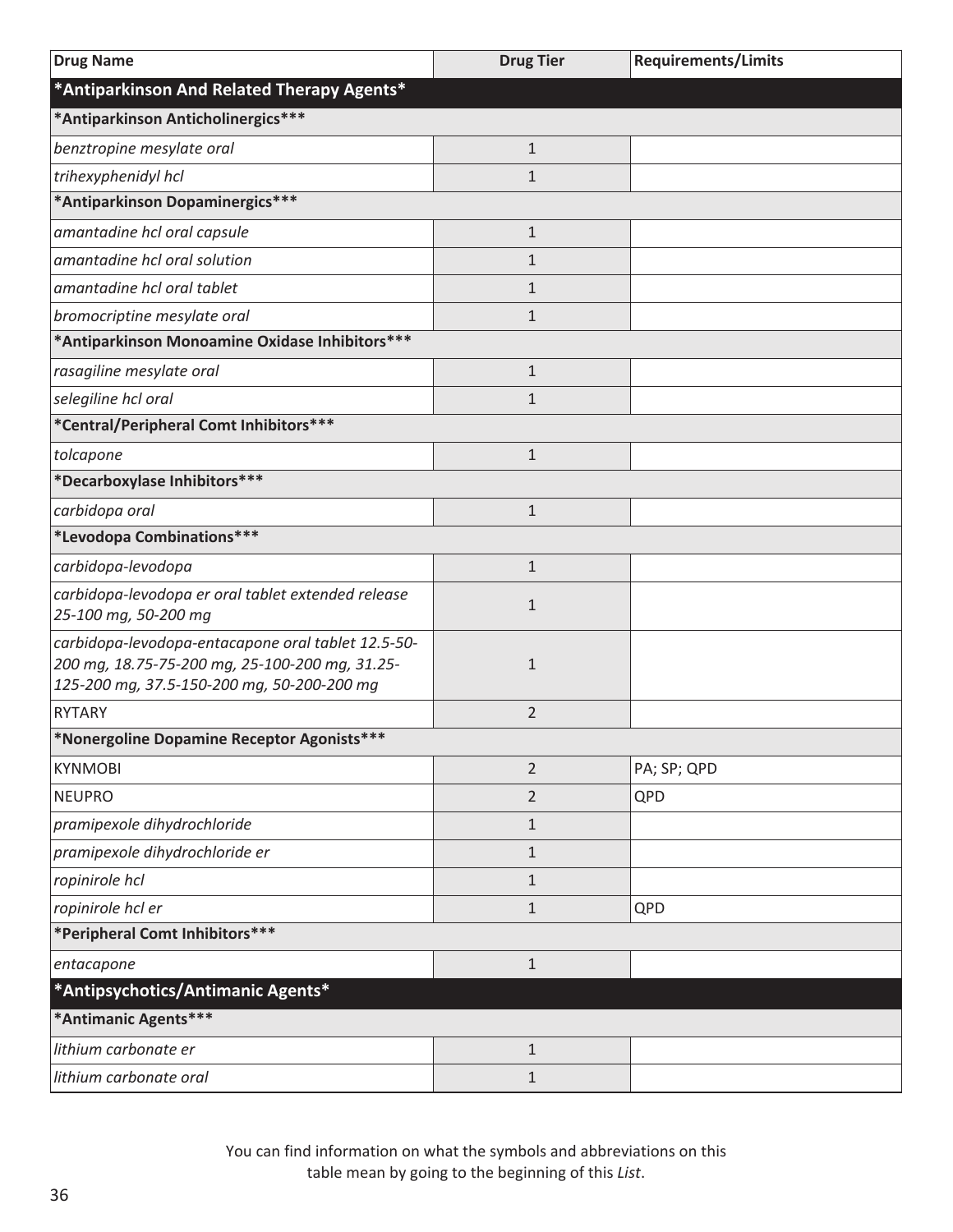| <b>Drug Name</b>                                       | <b>Drug Tier</b> | <b>Requirements/Limits</b> |
|--------------------------------------------------------|------------------|----------------------------|
| *Antipsychotics - Misc.***                             |                  |                            |
| <b>EQUETRO</b>                                         | $\overline{2}$   |                            |
| LATUDA                                                 | $\overline{2}$   | QPD                        |
| NUPLAZID ORAL CAPSULE                                  | $\overline{2}$   | LA; SP; QPD                |
| NUPLAZID ORAL TABLET 10 MG                             | $\overline{2}$   | LA; SP; QPD                |
| <b>VRAYLAR</b>                                         | $\overline{2}$   | QPD                        |
| ziprasidone hcl                                        | $\mathbf{1}$     | QPD                        |
| *Benzisoxazoles***                                     |                  |                            |
| <b>FANAPT</b>                                          | $\overline{2}$   | QPD                        |
| <b>FANAPT TITRATION PACK</b>                           | $\overline{2}$   | QPD                        |
| paliperidone er                                        | $\mathbf{1}$     | QPD                        |
| risperidone                                            | $\mathbf{1}$     |                            |
| *Butyrophenones***                                     |                  |                            |
| haloperidol lactate oral                               | $\mathbf{1}$     |                            |
| haloperidol oral                                       | $\mathbf{1}$     |                            |
| *Dibenzodiazepines***                                  |                  |                            |
| clozapine oral tablet                                  | $\mathbf{1}$     |                            |
| clozapine oral tablet dispersible 100 mg, 12.5 mg, 150 | $\mathbf{1}$     |                            |
| mg, 200 mg, 25 mg                                      |                  |                            |
| CLOZAPINE TABLET DISPERSIBLE 150 MG ORAL               | $\overline{2}$   |                            |
| CLOZAPINE TABLET DISPERSIBLE 200 MG ORAL               | $\overline{2}$   |                            |
| *Dibenzo-Oxepino Pyrroles***                           |                  |                            |
| asenapine maleate                                      | $1\,$            | QPD                        |
| *Dibenzothiazepines***                                 |                  |                            |
| quetiapine fumarate                                    | 1                | QPD                        |
| quetiapine fumarate er                                 | 1                | QPD                        |
| *Dibenzoxazepines***                                   |                  |                            |
| loxapine succinate oral                                | $1\,$            |                            |
| *Dihydroindolones***                                   |                  |                            |
| molindone hcl                                          | $1\,$            |                            |
| *Phenothiazines***                                     |                  |                            |
| chlorpromazine hcl oral tablet                         | $1\,$            |                            |
| compro                                                 | $1\,$            |                            |
| fluphenazine hcl oral                                  | $1\,$            |                            |
| perphenazine oral                                      | $1\,$            |                            |
| prochlorperazine                                       | $\mathbf 1$      |                            |
| prochlorperazine maleate oral                          | $\mathbf{1}$     |                            |
| thioridazine hcl oral                                  | $1\,$            |                            |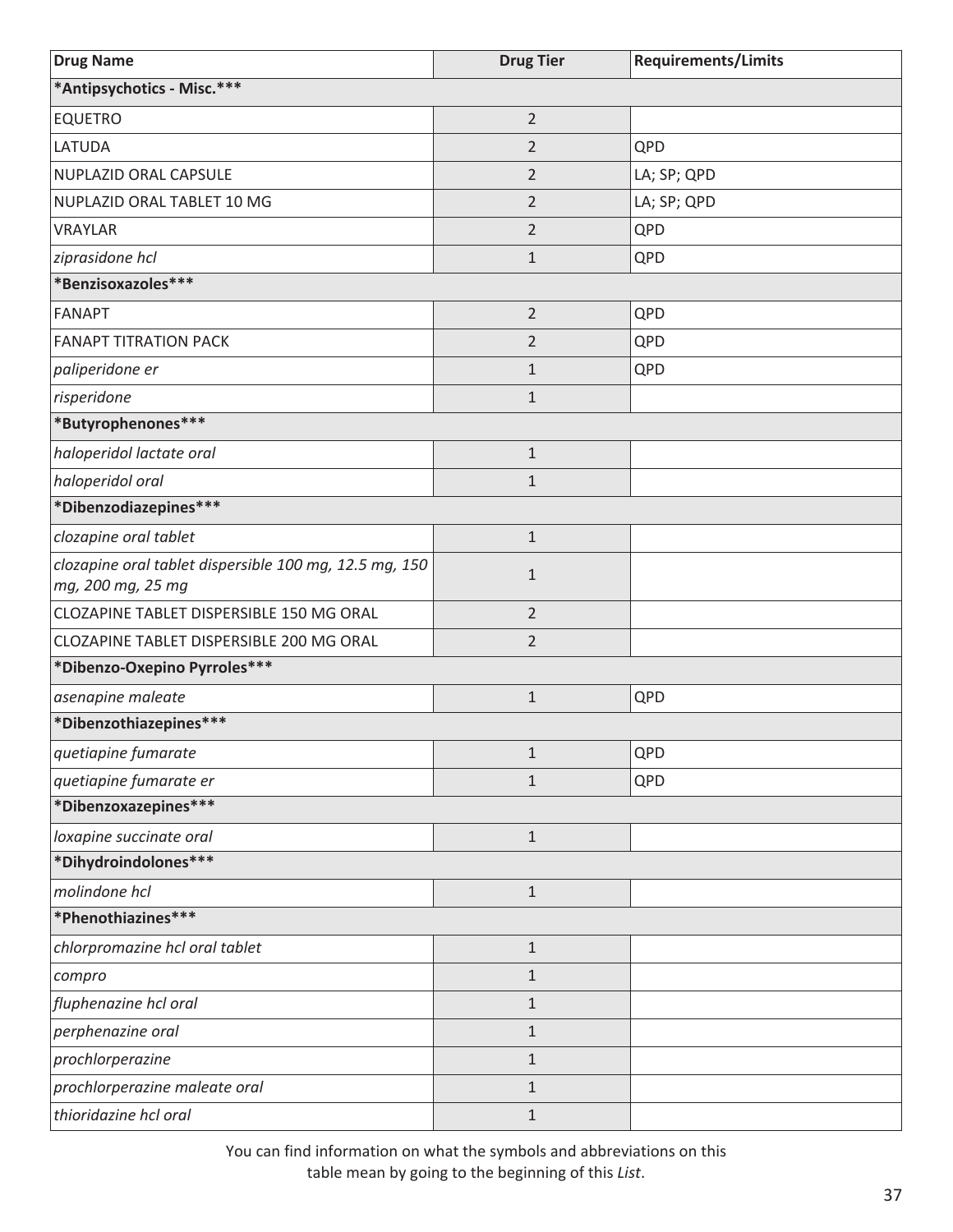| <b>Drug Name</b>                                                             | <b>Drug Tier</b> | <b>Requirements/Limits</b> |
|------------------------------------------------------------------------------|------------------|----------------------------|
| trifluoperazine hcl oral                                                     | $1\,$            |                            |
| *Quinolinone Derivatives***                                                  |                  |                            |
| aripiprazole                                                                 | $1\,$            | QPD                        |
| <b>REXULTI</b>                                                               | $\overline{2}$   | QPD                        |
| *Thienbenzodiazepines***                                                     |                  |                            |
| olanzapine oral                                                              | $\mathbf{1}$     | QPD                        |
| *Thioxanthenes***                                                            |                  |                            |
| thiothixene oral                                                             | $\mathbf 1$      |                            |
| *Antivirals*                                                                 |                  |                            |
| *Antiretroviral Combinations***                                              |                  |                            |
| abacavir sulfate-lamivudine                                                  | $1\,$            | SP                         |
| <b>BIKTARVY</b>                                                              | $\overline{2}$   | SP                         |
| <b>CIMDUO</b>                                                                | $\overline{2}$   | SP; QPD                    |
| <b>COMPLERA</b>                                                              | $\overline{2}$   | SP                         |
| <b>DELSTRIGO</b>                                                             | $\overline{2}$   | SP; QPD                    |
| <b>DESCOVY</b>                                                               | $\overline{2}$   | PA; SP                     |
| <b>DOVATO</b>                                                                | $\overline{2}$   | SP; QPD                    |
| efavirenz-emtricitab-tenofovir                                               | $\mathbf{1}$     | SP                         |
| efavirenz-lamivudine-tenofovir                                               | $\mathbf{1}$     | SP                         |
| emtricitabine-tenofovir df oral tablet 100-150 mg,<br>133-200 mg, 167-250 mg | $\mathbf{1}$     | SP                         |
| emtricitabine-tenofovir df oral tablet 200-300 mg                            | \$0              | SP                         |
| <b>EVOTAZ</b>                                                                | $\overline{2}$   | SP; QPD                    |
| <b>GENVOYA</b>                                                               | $\overline{2}$   | SP                         |
| JULUCA                                                                       | 2                | SP; QPD                    |
| lamivudine-zidovudine                                                        | $1\,$            |                            |
| lopinavir-ritonavir                                                          | $\mathbf{1}$     | SP                         |
| <b>ODEFSEY</b>                                                               | $\overline{2}$   | SP                         |
| <b>PREZCOBIX</b>                                                             | $\overline{2}$   | SP; QPD                    |
| <b>STRIBILD</b>                                                              | $\overline{2}$   | SP                         |
| SYMTUZA                                                                      | $\overline{2}$   | SP; QPD                    |
| <b>TEMIXYS</b>                                                               | $\overline{2}$   | SP; QPD                    |
| <b>TRIUMEQ</b>                                                               | $\overline{2}$   | SP                         |
| *Antiretrovirals - Ccr5 Antagonists (Entry<br>Inhibitor)***                  |                  |                            |
| maraviroc                                                                    | $\mathbf{1}$     | SP                         |
| SELZENTRY                                                                    | $\overline{2}$   | SP                         |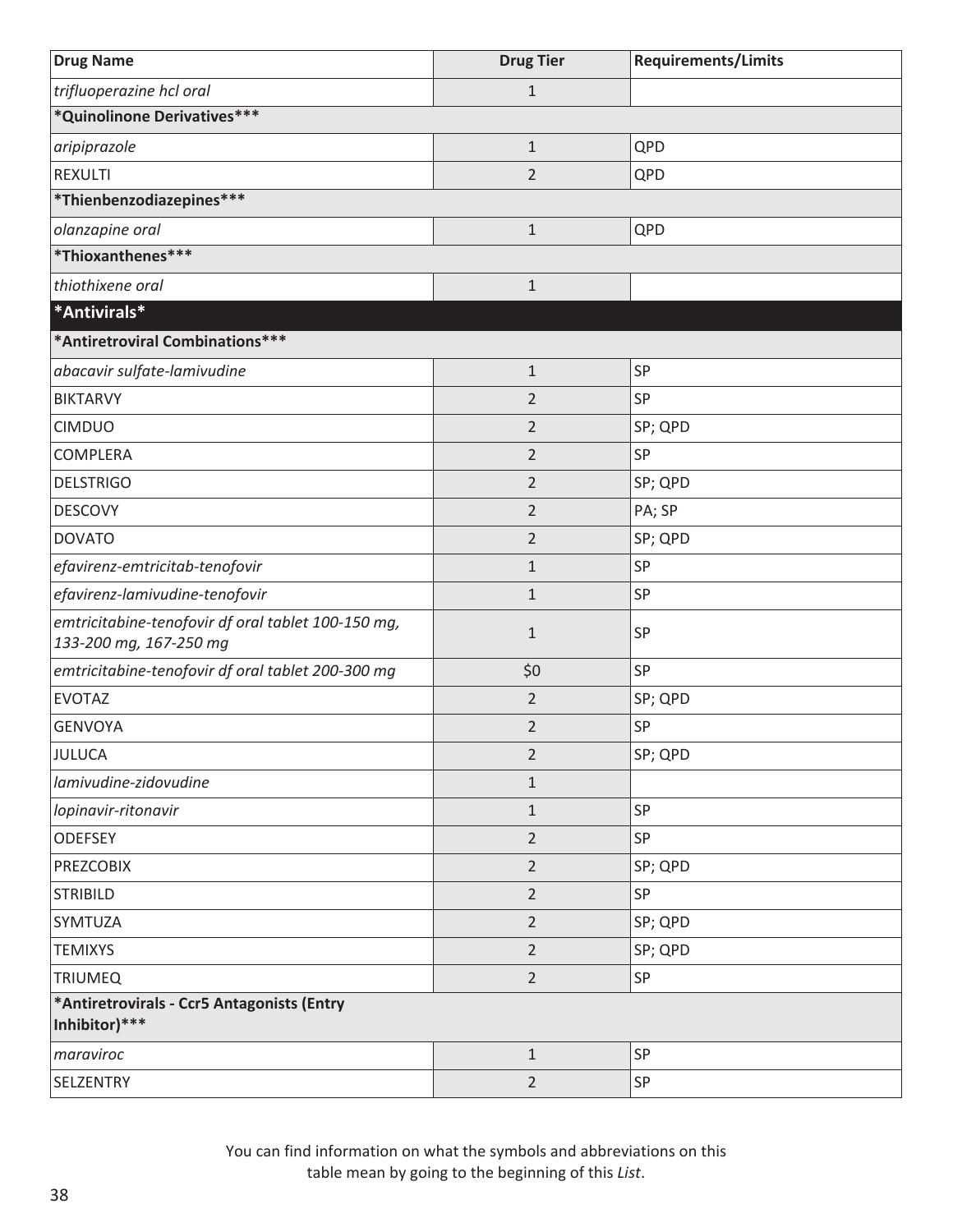| <b>Drug Name</b>                                               | <b>Drug Tier</b> | <b>Requirements/Limits</b> |
|----------------------------------------------------------------|------------------|----------------------------|
| *Antiretrovirals - Fusion Inhibitors ***                       |                  |                            |
| FUZEON SUBCUTANEOUS SOLUTION RECONSTITUTED                     | $\overline{2}$   | SP                         |
| *Antiretrovirals - Gp120-Directed Attachment<br>Inhibitor***   |                  |                            |
| <b>RUKOBIA</b>                                                 | $\overline{2}$   | SP; QPD                    |
| *Antiretrovirals - Integrase Inhibitors***                     |                  |                            |
| <b>ISENTRESS</b>                                               | $\overline{2}$   | SP                         |
| <b>ISENTRESS HD</b>                                            | $\overline{2}$   | SP                         |
| <b>TIVICAY</b>                                                 | $\overline{2}$   | SP                         |
| <b>TIVICAY PD</b>                                              | $\overline{2}$   | SP; QPD                    |
| *Antiretrovirals - Protease Inhibitors ***                     |                  |                            |
| <b>APTIVUS ORAL CAPSULE</b>                                    | $\overline{2}$   | SP                         |
| atazanavir sulfate                                             | $\mathbf{1}$     | SP                         |
| fosamprenavir calcium                                          | $\mathbf{1}$     | SP                         |
| LEXIVA ORAL SUSPENSION                                         | $\overline{2}$   | SP                         |
| NORVIR ORAL PACKET                                             | $\overline{2}$   | SP                         |
| NORVIR ORAL SOLUTION                                           | $\overline{2}$   | SP                         |
| PREZISTA ORAL SUSPENSION                                       | $\overline{2}$   | SP                         |
| PREZISTA ORAL TABLET 150 MG, 600 MG, 75 MG, 800<br>MG          | $\overline{2}$   | SP                         |
| REYATAZ ORAL PACKET                                            | $\overline{2}$   | SP                         |
| ritonavir                                                      | $\mathbf{1}$     | SP                         |
| <b>VIRACEPT ORAL TABLET</b>                                    | $\overline{2}$   | SP                         |
| *Antiretrovirals - Rti-Non-Nucleoside Analogues***             |                  |                            |
| EDURANT                                                        | $\overline{2}$   | SP                         |
| efavirenz                                                      | $\mathbf{1}$     | SP                         |
| etravirine                                                     | $\mathbf{1}$     | SP                         |
| <b>INTELENCE ORAL TABLET 25 MG</b>                             | $\overline{2}$   | SP                         |
| nevirapine                                                     | $\mathbf{1}$     |                            |
| nevirapine er                                                  | $\mathbf{1}$     |                            |
| PIFELTRO                                                       | $\overline{2}$   | SP; QPD                    |
| *Antiretrovirals - Rti-Nucleoside Analogues-<br>Purines***     |                  |                            |
| abacavir sulfate oral solution                                 | $\mathbf{1}$     | SP                         |
| abacavir sulfate oral tablet                                   | $\mathbf{1}$     |                            |
| *Antiretrovirals - Rti-Nucleoside Analogues-<br>Pyrimidines*** |                  |                            |
| emtricitabine                                                  | $1\,$            | SP                         |
| <b>EMTRIVA ORAL SOLUTION</b>                                   | $\overline{2}$   | SP                         |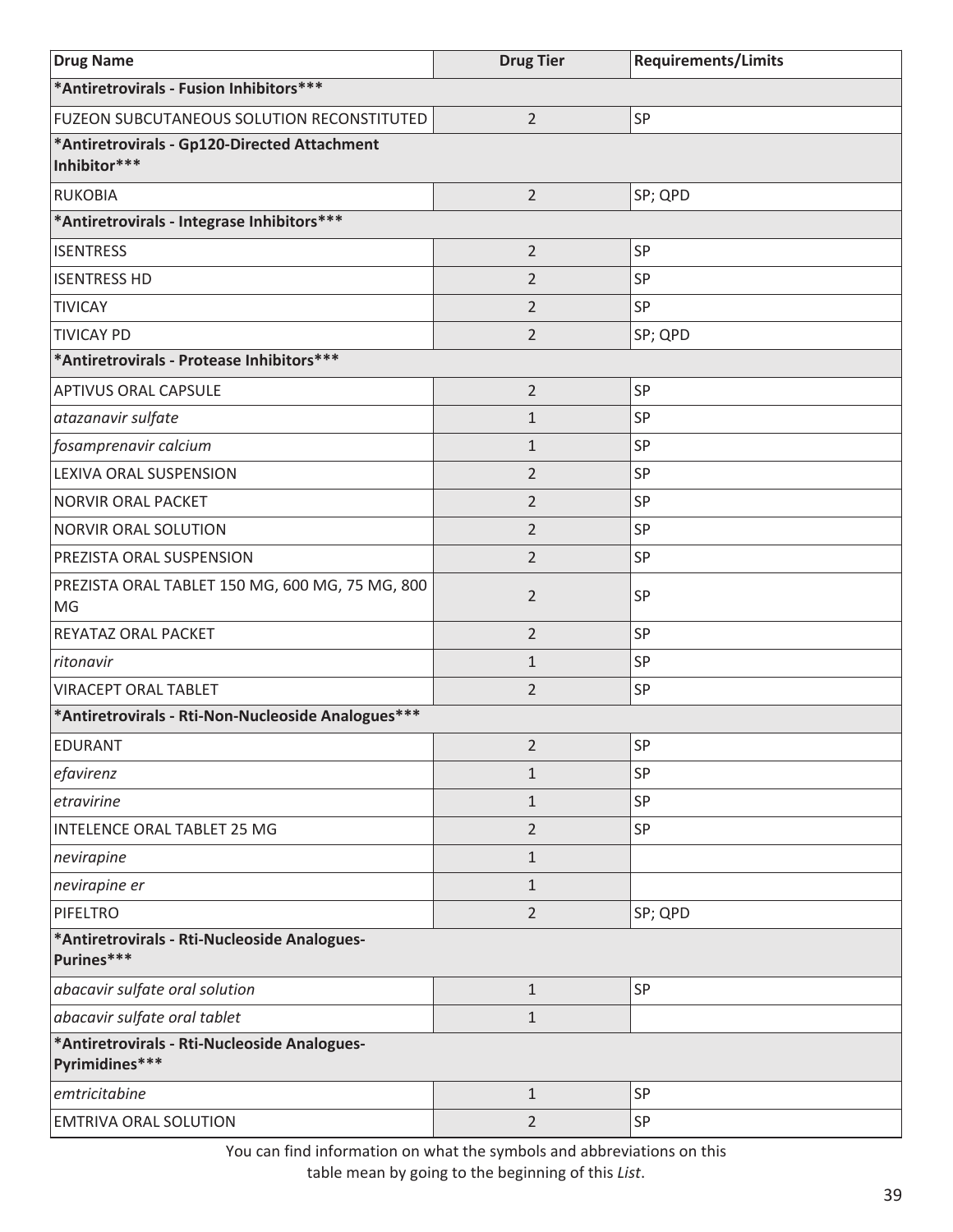| <b>Drug Name</b>                                              | <b>Drug Tier</b> | <b>Requirements/Limits</b> |
|---------------------------------------------------------------|------------------|----------------------------|
| lamivudine oral solution                                      | $\mathbf{1}$     |                            |
| lamivudine oral tablet 150 mg, 300 mg                         | $\mathbf{1}$     |                            |
| *Antiretrovirals - Rti-Nucleoside Analogues-<br>Thymidines*** |                  |                            |
| stavudine oral capsule                                        | $1\,$            |                            |
| zidovudine                                                    | $\mathbf{1}$     |                            |
| *Antiretrovirals - Rti-Nucleotide Analogues***                |                  |                            |
| tenofovir disoproxil fumarate                                 | $\mathbf{1}$     | SP                         |
| <b>VIREAD ORAL POWDER</b>                                     | 2                | SP                         |
| VIREAD ORAL TABLET 150 MG, 200 MG, 250 MG                     | $\overline{2}$   | SP                         |
| *Antiretrovirals Adjuvants***                                 |                  |                            |
| <b>TYBOST</b>                                                 | $\overline{2}$   | SP                         |
| *Cmv Agents***                                                |                  |                            |
| PREVYMIS ORAL                                                 | $\overline{2}$   | QPD                        |
| valganciclovir hcl                                            | $\mathbf 1$      |                            |
| *Hepatitis B Agents***                                        |                  |                            |
| adefovir dipivoxil                                            | $1\,$            | SP                         |
| BARACLUDE ORAL SOLUTION                                       | $\overline{2}$   | SP                         |
| entecavir                                                     | $\mathbf{1}$     | SP                         |
| EPIVIR HBV ORAL SOLUTION                                      | $\overline{2}$   | SP                         |
| lamivudine oral tablet 100 mg                                 | $\mathbf{1}$     |                            |
| <b>VEMLIDY</b>                                                | $\overline{2}$   | SP                         |
| *Hepatitis C Agent - Combinations***                          |                  |                            |
| <b>EPCLUSA</b>                                                | $\overline{2}$   | PA; SP; QPD                |
| <b>HARVONI</b>                                                | 2                | PA; SP; QPD                |
| <b>VOSEVI</b>                                                 | $\overline{2}$   | PA; SP; QPD                |
| *Hepatitis C Agents***                                        |                  |                            |
| PEGASYS SUBCUTANEOUS SOLUTION 180 MCG/ML                      | $\overline{2}$   | PA; SP; QPD                |
| PEGASYS SUBCUTANEOUS SOLUTION PREFILLED<br><b>SYRINGE</b>     | $\overline{2}$   | PA; SP; QPD                |
| ribavirin oral capsule                                        | $1\,$            | QPD                        |
| ribavirin oral tablet 200 mg                                  | 1                | QPD                        |
| SOVALDI                                                       | $\overline{2}$   | PA; SP                     |
| *Herpes Agents - Purine Analogues***                          |                  |                            |
| acyclovir oral                                                | $1\,$            |                            |
| valacyclovir hcl oral                                         | $\mathbf{1}$     | QPD                        |
| *Herpes Agents - Thymidine Analogues***                       |                  |                            |
| famciclovir oral                                              | $1\,$            | QPD                        |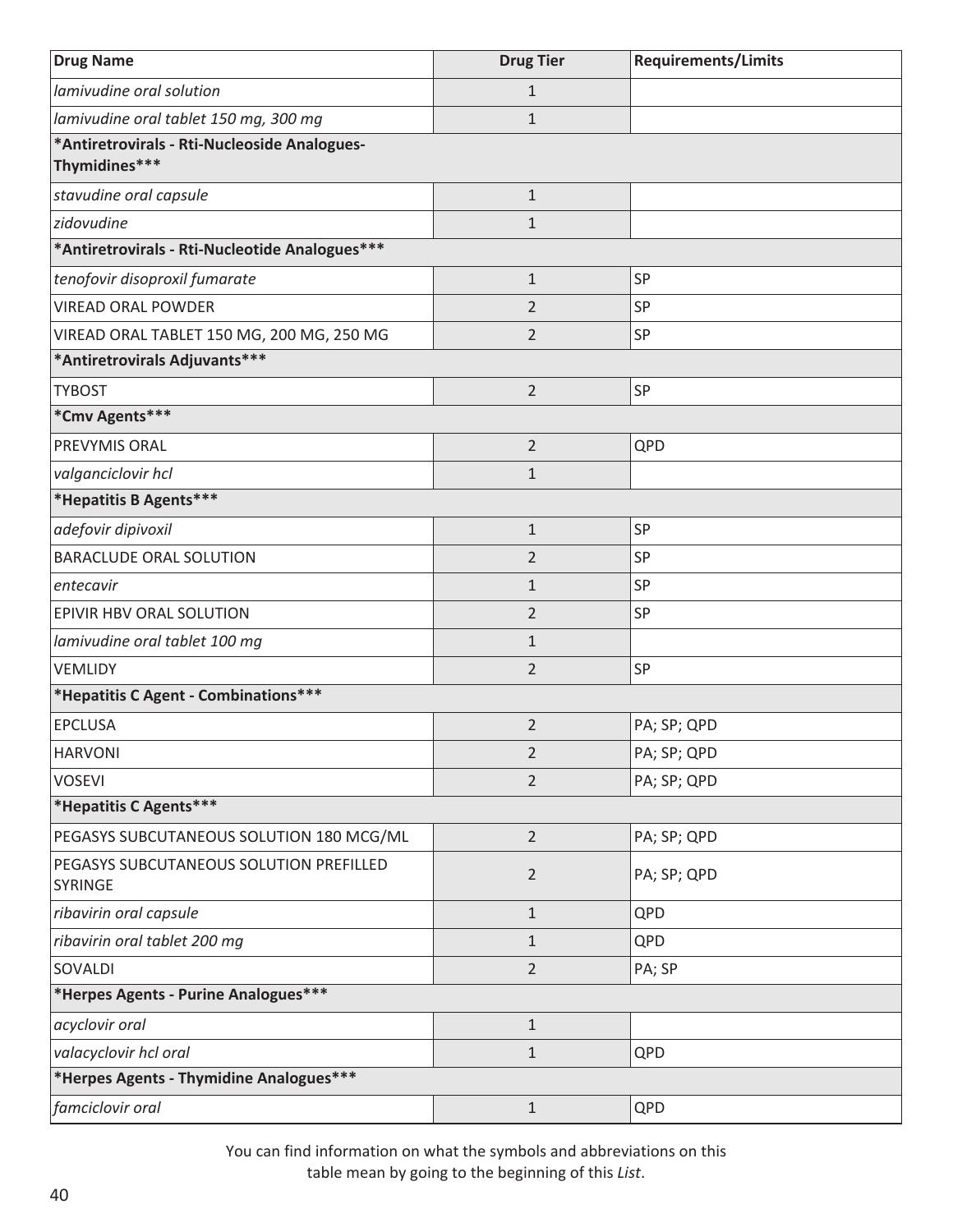| <b>Drug Name</b>                        | <b>Drug Tier</b> | <b>Requirements/Limits</b> |
|-----------------------------------------|------------------|----------------------------|
| *Influenza Agents***                    |                  |                            |
| rimantadine hcl                         | $\mathbf 1$      |                            |
| *Neuraminidase Inhibitors***            |                  |                            |
| oseltamivir phosphate oral              | $\mathbf 1$      | QPD                        |
| RELENZA DISKHALER                       | $\overline{2}$   | QPD                        |
| *Pa Endonuclease Inhibitors***          |                  |                            |
| XOFLUZA (40 MG DOSE)                    | $\overline{2}$   | QPD                        |
| XOFLUZA (80 MG DOSE)                    | $\overline{2}$   | QPD                        |
| *Beta Blockers*                         |                  |                            |
| *Alpha-Beta Blockers***                 |                  |                            |
| carvedilol                              | $\mathbf{1}$     |                            |
| carvedilol phosphate er                 | $\mathbf{1}$     |                            |
| labetalol hcl oral                      | $\mathbf{1}$     |                            |
| *Beta Blockers Cardio-Selective***      |                  |                            |
| acebutolol hcl oral                     | $$0^*$           |                            |
| atenolol oral                           | $$0*$            | QPD                        |
| betaxolol hcl oral                      | $$0*$            |                            |
| bisoprolol fumarate oral                | $$0*$            |                            |
| <b>BYSTOLIC</b>                         | $2+$             | <b>ST</b>                  |
| metoprolol succinate er                 | $$0*$            |                            |
| metoprolol tartrate oral                | $$0*$            | QPD                        |
| nebivolol hcl                           | $\mathbf 1$      |                            |
| *Beta Blockers Non-Selective***         |                  |                            |
| HEMANGEOL                               | $\overline{2}$   | LA; SP                     |
| nadolol oral tablet 20 mg, 40 mg, 80 mg | $$0*$            |                            |
| pindolol                                | $$0*$            |                            |
| propranolol hcl er                      | $$0*$            |                            |
| propranolol hcl oral                    | $$0*$            |                            |
| sotalol hcl (af)                        | $\mathbf{1}$     |                            |
| sotalol hcl oral                        | $\mathbf{1}$     |                            |
| timolol maleate oral                    | $$0*$            |                            |
| *Calcium Channel Blockers*              |                  |                            |
| *Calcium Channel Blockers***            |                  |                            |
| afeditab cr                             | $$0^*$           |                            |
| amlodipine besylate oral                | $$0*$            |                            |
| cartia xt                               | $$0^*$           |                            |
| diltiazem hcl er beads                  | $$0*$            |                            |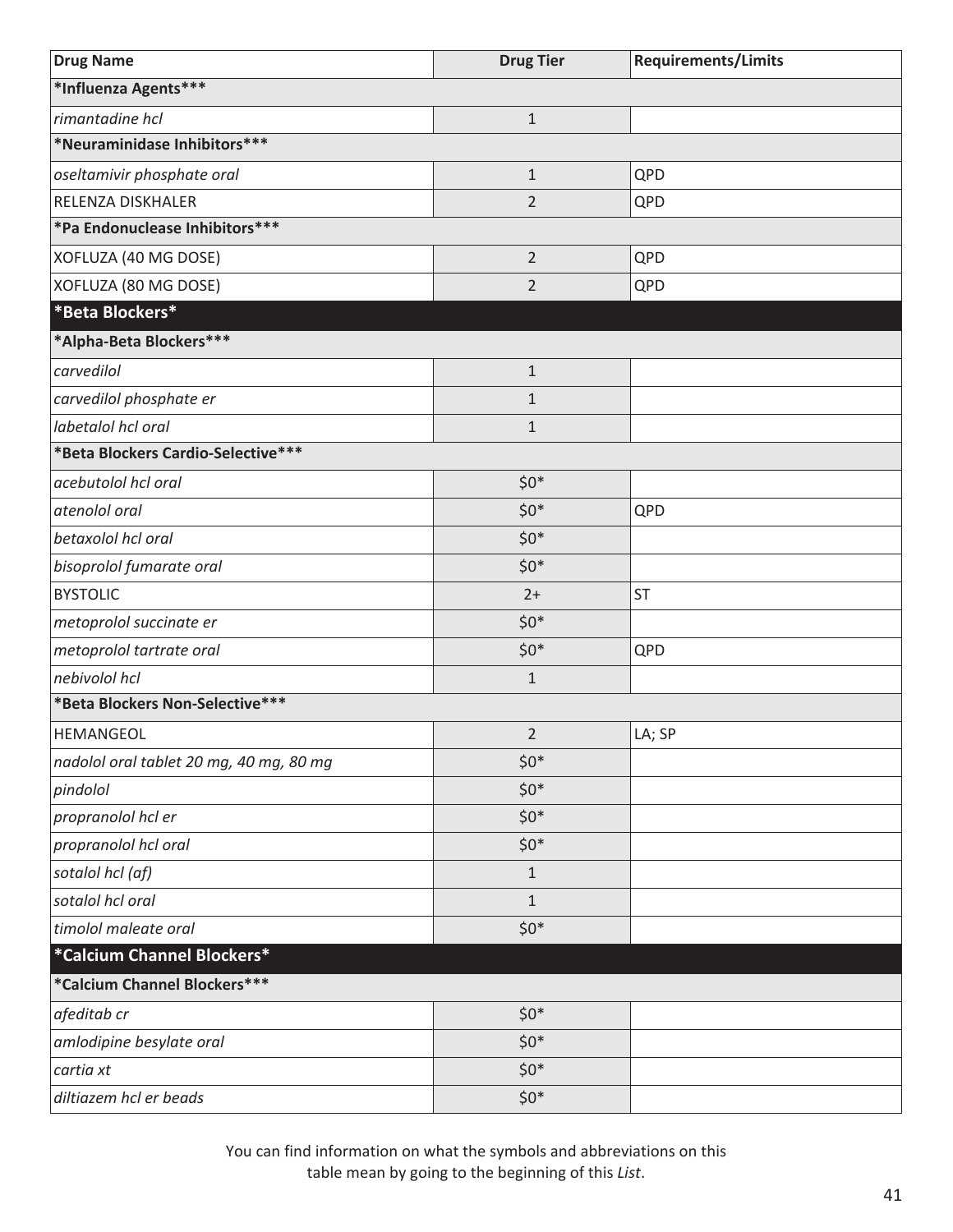| <b>Drug Name</b>                                                                                      | <b>Drug Tier</b> | <b>Requirements/Limits</b> |
|-------------------------------------------------------------------------------------------------------|------------------|----------------------------|
| diltiazem hcl er coated beads oral capsule extended<br>release 24 hour 120 mg, 180 mg, 240 mg, 300 mg | $$0*$            |                            |
| diltiazem hcl er oral capsule extended release 24 hour<br>120 mg, 180 mg, 240 mg                      | $$0*$            |                            |
| diltiazem hcl oral                                                                                    | $$0*$            |                            |
| dilt-xr                                                                                               | $$0*$            |                            |
| felodipine er                                                                                         | $$0*$            |                            |
| isradipine                                                                                            | $$0^*$           |                            |
| nicardipine hcl oral                                                                                  | $$0^*$           |                            |
| nifedipine er                                                                                         | $$0^*$           |                            |
| nifedipine er osmotic release                                                                         | $$0^*$           |                            |
| nifedipine oral                                                                                       | $$0^*$           |                            |
| nimodipine oral                                                                                       | $$0^*$           | QPD                        |
| nisoldipine er                                                                                        | $$0*$            |                            |
| NYMALIZE ORAL SOLUTION 6 MG/ML                                                                        | $\overline{2}$   | QPD                        |
| taztia xt                                                                                             | $$0*$            |                            |
| tiadylt er                                                                                            | $$0*$            |                            |
| verapamil hcl er oral capsule extended release 24<br>hour                                             | $$0*$            |                            |
| verapamil hcl er oral tablet extended release 120 mg,<br>180 mg, 240 mg                               | $$0*$            |                            |
| verapamil hcl oral                                                                                    | $$0^*$           |                            |
| *Cardiotonics*                                                                                        |                  |                            |
| *Cardiac Glycosides***                                                                                |                  |                            |
| digitek                                                                                               | $\mathbf{1}$     |                            |
| digox                                                                                                 | $\mathbf{1}$     |                            |
| digoxin oral                                                                                          | $\mathbf{1}$     |                            |
| LANOXIN ORAL TABLET 62.5 MCG                                                                          | $\overline{2}$   |                            |
| *Cardiovascular Agents - Misc.*                                                                       |                  |                            |
| *Calcium Channel Blocker & Hmg Coa Reductase<br>Inhibit Comb***                                       |                  |                            |
| amlodipine-atorvastatin                                                                               | $$0*$            | QPD                        |
| *Neprilysin Inhib (Arni)-Angiotensin Ii Recept Antag<br>Comb***                                       |                  |                            |
| <b>ENTRESTO</b>                                                                                       | $\overline{2}$   | QPD                        |
| *Nitrate & Vasodilator Combinations***                                                                |                  |                            |
| <b>BIDIL</b>                                                                                          | $\overline{2}$   |                            |
| *Prostaglandin Vasodilators***                                                                        |                  |                            |
| ORENITRAM                                                                                             | $\overline{2}$   | PA; LA; SP                 |

You can find information on what the symbols and abbreviations on this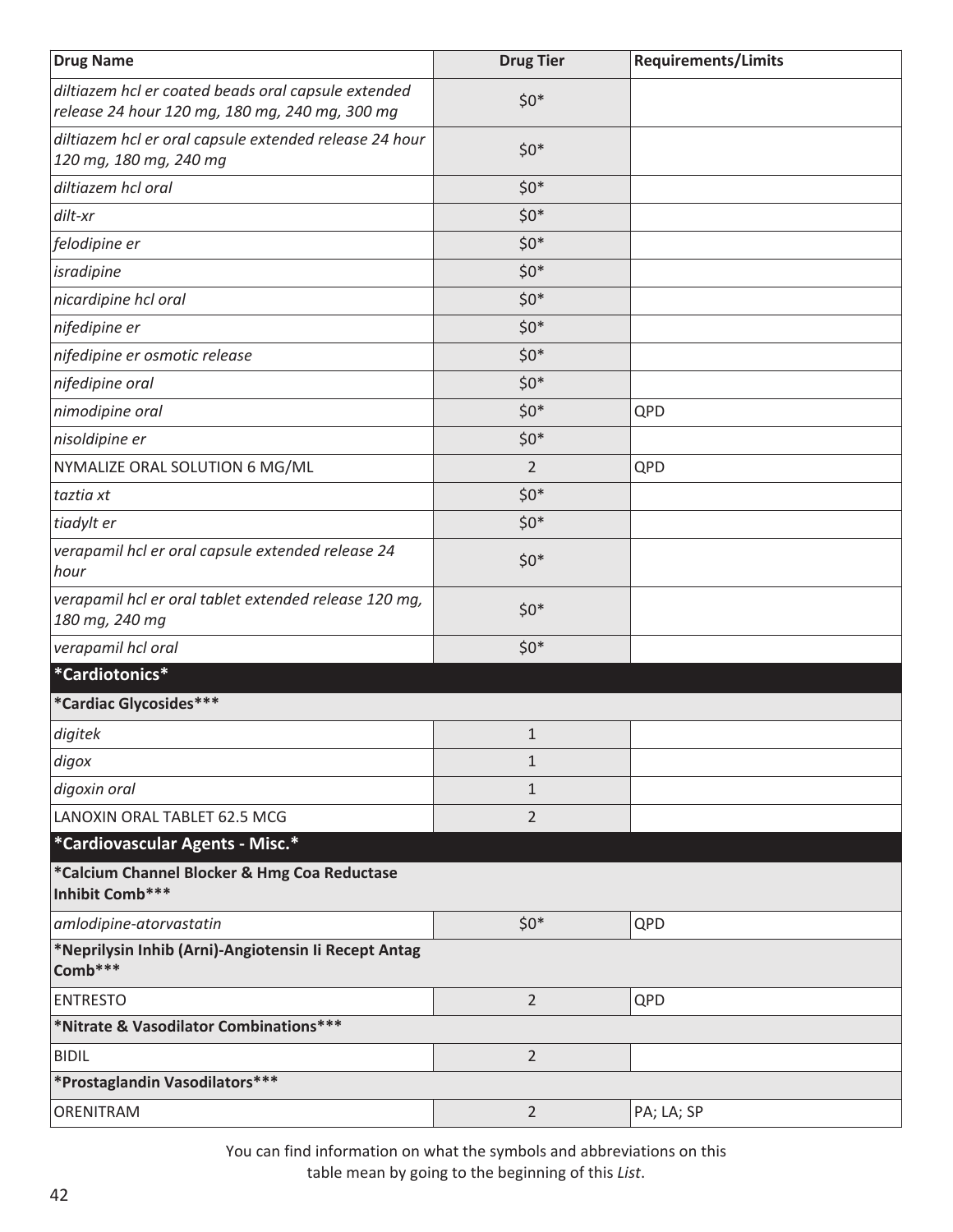| <b>Drug Name</b>                                                | <b>Drug Tier</b> | <b>Requirements/Limits</b> |
|-----------------------------------------------------------------|------------------|----------------------------|
| <b>TYVASO</b>                                                   | $\overline{2}$   | PA; LA; SP                 |
| <b>TYVASO REFILL</b>                                            | $\overline{2}$   | PA; LA; SP                 |
| <b>TYVASO STARTER</b>                                           | $\overline{2}$   | PA; LA; SP                 |
| <b>VENTAVIS</b>                                                 | $\overline{2}$   | PA; LA; SP                 |
| *Pulm Hyperten-Soluble Guanylate Cyclase<br>Stimulator (Sgc)*** |                  |                            |
| <b>ADEMPAS</b>                                                  | $\overline{2}$   | PA; LA; SP; QPD            |
| *Pulmonary Hypertension - Endothelin Receptor<br>Antagonists*** |                  |                            |
| ambrisentan                                                     | $\mathbf 1$      | PA; LA; SP; QPD            |
| bosentan                                                        | $\mathbf{1}$     | PA; SP                     |
| <b>OPSUMIT</b>                                                  | 2                | PA; LA; SP                 |
| TRACLEER ORAL TABLET SOLUBLE                                    | 2                | PA; LA; SP                 |
| *Pulmonary Hypertension - Phosphodiesterase<br>Inhibitors***    |                  |                            |
| alyq                                                            | $\mathbf{1}$     | PA; SP; QPD                |
| sildenafil citrate intravenous                                  | $\mathbf{1}$     | PA; SP; QPD                |
| sildenafil citrate oral suspension reconstituted                | $\mathbf{1}$     | PA; SP; QPD                |
| sildenafil citrate oral tablet 20 mg                            | $\mathbf{1}$     | PA; QPD                    |
| tadalafil (pah)                                                 | $\mathbf{1}$     | PA; SP; QPD                |
| *Pulmonary Hypertension - Prostacyclin Receptor<br>Agonist***   |                  |                            |
| <b>UPTRAVI ORAL</b>                                             | $\overline{2}$   | PA; LA; SP; QPD            |
| *Selective Cgmp Phosphodiesterase Type 5<br>Inhibitors***       |                  |                            |
| tadalafil oral tablet 5 mg                                      | 1                | PA; QPD                    |
| *Sinus Node Inhibitors**                                        |                  |                            |
| <b>CORLANOR</b>                                                 | $\overline{2}$   | QPD                        |
| *Cephalosporins*                                                |                  |                            |
| *Cephalosporins - 1St Generation***                             |                  |                            |
| cefadroxil                                                      | $\mathbf{1}$     |                            |
| cephalexin oral capsule 250 mg, 500 mg                          | $\mathbf{1}$     |                            |
| cephalexin oral suspension reconstituted                        | $\mathbf{1}$     |                            |
| cephalexin oral tablet                                          | $\mathbf{1}$     |                            |
| *Cephalosporins - 2Nd Generation***                             |                  |                            |
| cefaclor                                                        | $\mathbf{1}$     |                            |
| cefaclor er                                                     | 1                |                            |
| cefprozil                                                       | $\mathbf{1}$     |                            |
| cefuroxime axetil oral tablet                                   | $\mathbf{1}$     |                            |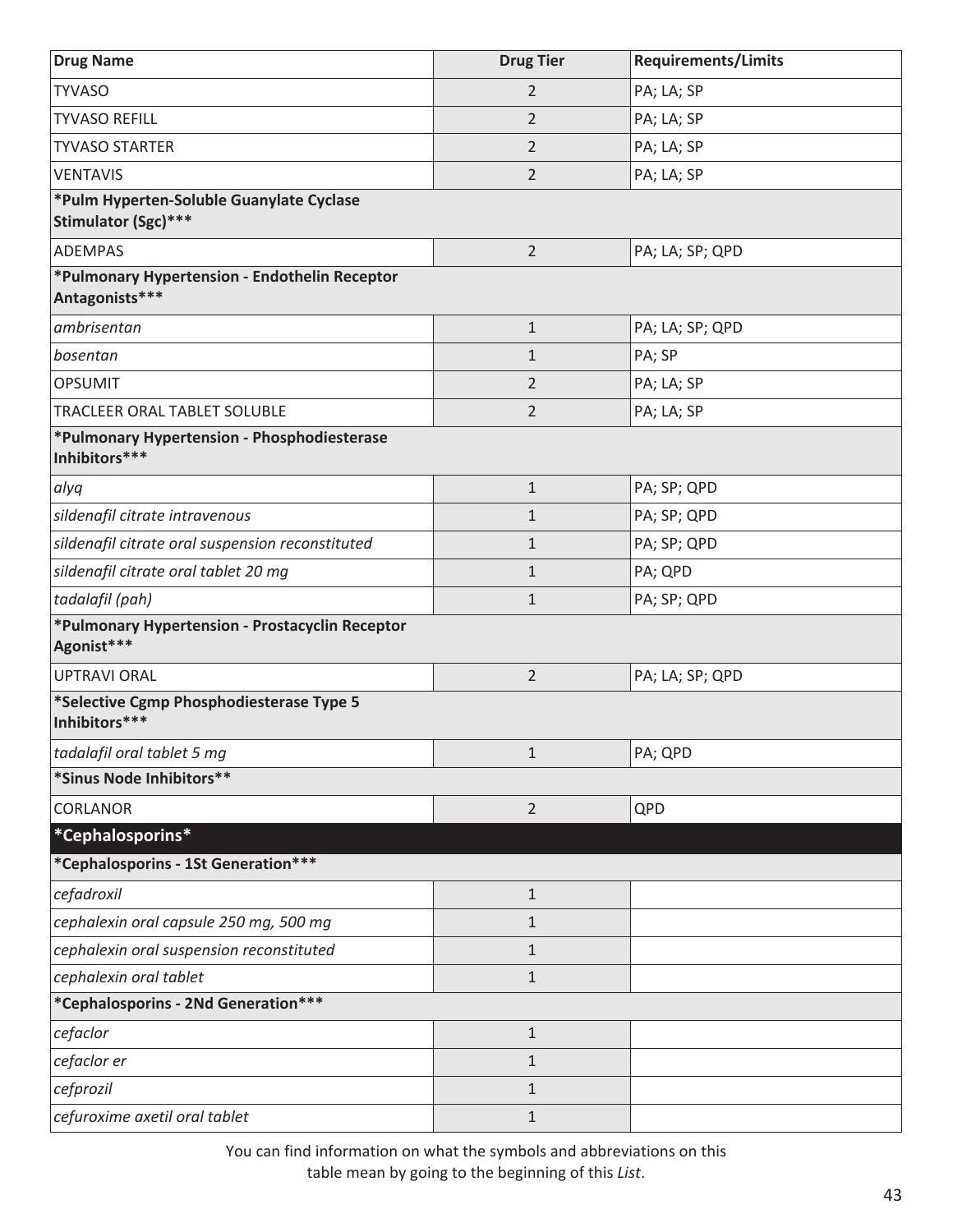| <b>Drug Name</b>                                                         | <b>Drug Tier</b> | <b>Requirements/Limits</b> |
|--------------------------------------------------------------------------|------------------|----------------------------|
| *Cephalosporins - 3Rd Generation***                                      |                  |                            |
| cefdinir                                                                 | $\mathbf 1$      |                            |
| cefixime                                                                 | $\mathbf{1}$     |                            |
| cefpodoxime proxetil                                                     | $\mathbf 1$      |                            |
| SUPRAX ORAL SUSPENSION RECONSTITUTED 500<br>MG/5ML                       | $\overline{2}$   |                            |
| <b>SUPRAX ORAL TABLET CHEWABLE</b>                                       | $\overline{2}$   |                            |
| *Contraceptives*                                                         |                  |                            |
| *Biphasic Contraceptives - Oral ***                                      |                  |                            |
| azurette                                                                 | \$0              |                            |
| desogestrel-ethinyl estradiol oral tablet 0.15-<br>$0.02/0.01$ mg (21/5) | \$0              |                            |
| kariva                                                                   | \$0              |                            |
| pimtrea                                                                  | \$0              |                            |
| simliya                                                                  | \$0              |                            |
| viorele                                                                  | \$0              |                            |
| volnea                                                                   | \$0              |                            |
| *Combination Contraceptives - Oral***                                    |                  |                            |
| afirmelle                                                                | \$0              |                            |
| altavera                                                                 | \$0              |                            |
| alyacen 1/35                                                             | \$0              |                            |
| apri                                                                     | \$0              |                            |
| aubra                                                                    | \$0              |                            |
| aubra eq                                                                 | \$0              |                            |
| aurovela 1.5/30                                                          | $$0$$            |                            |
| aurovela 1/20                                                            | \$0              |                            |
| aurovela 24 fe                                                           | \$0              |                            |
| aurovela fe 1.5/30                                                       | \$0              |                            |
| aurovela fe 1/20                                                         | \$0              |                            |
| aviane                                                                   | \$0              |                            |
| ayuna                                                                    | \$0              |                            |
| balziva                                                                  | \$0              |                            |
| blisovi 24 fe                                                            | \$0              |                            |
| blisovi fe 1.5/30                                                        | \$0              |                            |
| blisovi fe 1/20                                                          | \$0              |                            |
| briellyn                                                                 | \$0              |                            |
| charlotte 24 fe                                                          | \$0              |                            |
| chateal                                                                  | \$0              |                            |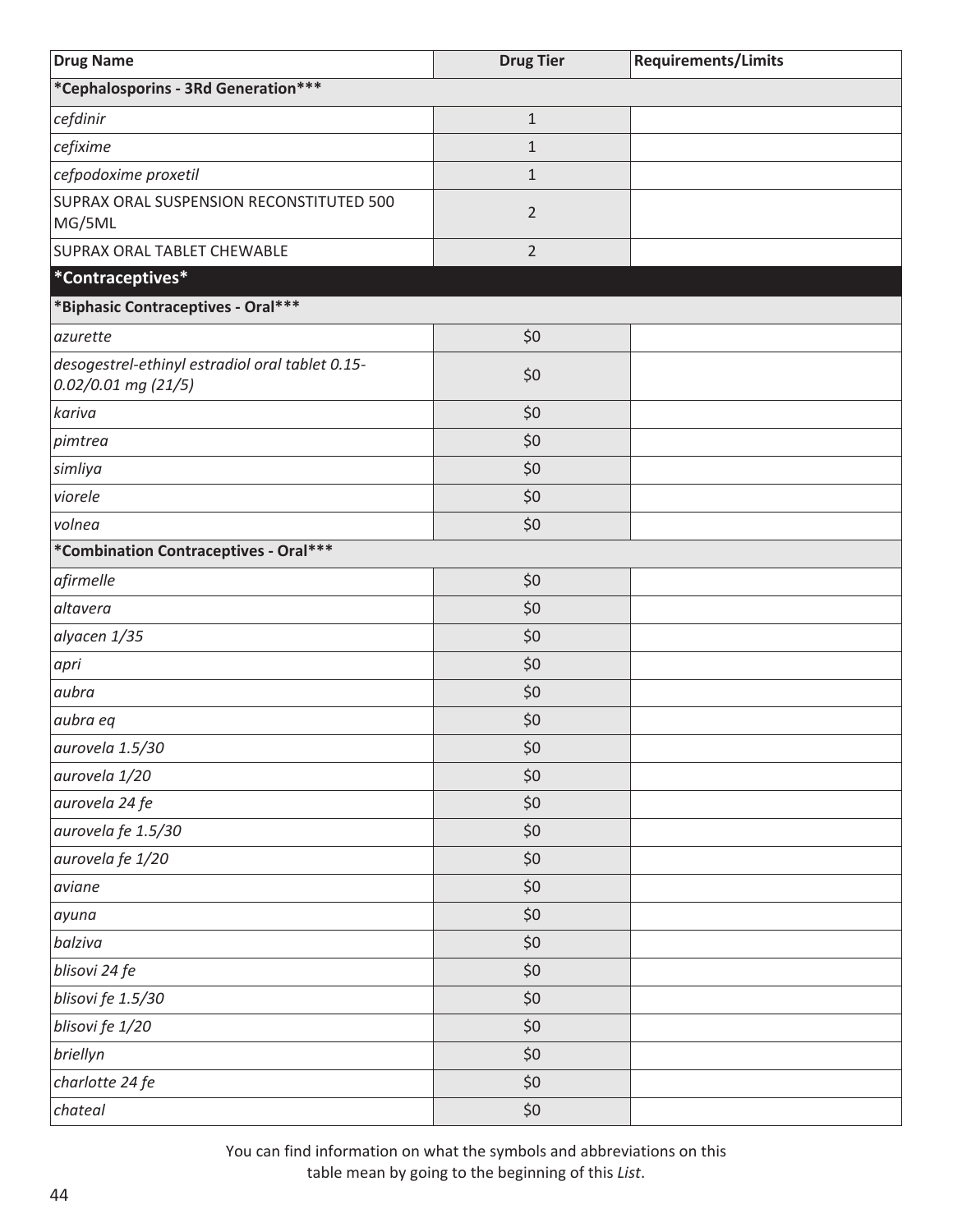| <b>Drug Name</b>                                             | <b>Drug Tier</b> | Requirements/Limits |
|--------------------------------------------------------------|------------------|---------------------|
| chateal eq                                                   | \$0              |                     |
| cryselle-28                                                  | \$0              |                     |
| cyclafem 1/35                                                | \$0              |                     |
| cyred                                                        | \$0              |                     |
| cyred eq                                                     | \$0              |                     |
| dasetta 1/35                                                 | \$0              |                     |
| delyla                                                       | \$0              |                     |
| desogestrel-ethinyl estradiol oral tablet 0.15-30 mg-<br>mcg | \$0              |                     |
| drospiren-eth estrad-levomefol                               | \$0              |                     |
| drospirenone-ethinyl estradiol                               | \$0              |                     |
| elinest                                                      | \$0              |                     |
| emoquette                                                    | \$0              |                     |
| enskyce oral tablet 0.15-30 mg-mcg                           | \$0              |                     |
| estarylla                                                    | \$0              |                     |
| ethynodiol diac-eth estradiol                                | \$0              |                     |
| falmina                                                      | \$0              |                     |
| femynor                                                      | \$0              |                     |
| gemmily                                                      | \$0              |                     |
| hailey 1.5/30                                                | \$0              |                     |
| hailey 24 fe                                                 | \$0              |                     |
| hailey fe 1.5/30                                             | \$0              |                     |
| hailey fe 1/20                                               | \$0              |                     |
| isibloom                                                     | $$0$$            |                     |
| jasmiel                                                      | \$0              |                     |
| juleber                                                      | \$0              |                     |
| junel 1.5/30                                                 | \$0              |                     |
| junel 1/20                                                   | \$0              |                     |
| junel fe 1.5/30                                              | \$0              |                     |
| junel fe 1/20                                                | \$0              |                     |
| junel fe 24                                                  | \$0              |                     |
| kaitlib fe                                                   | \$0              |                     |
| kalliga                                                      | \$0              |                     |
| kelnor 1/35                                                  | \$0              |                     |
| kelnor 1/50                                                  | \$0              |                     |
| kurvelo                                                      | \$0              |                     |
| larin 1.5/30                                                 | \$0              |                     |
| larin 1/20                                                   | $$0$$            |                     |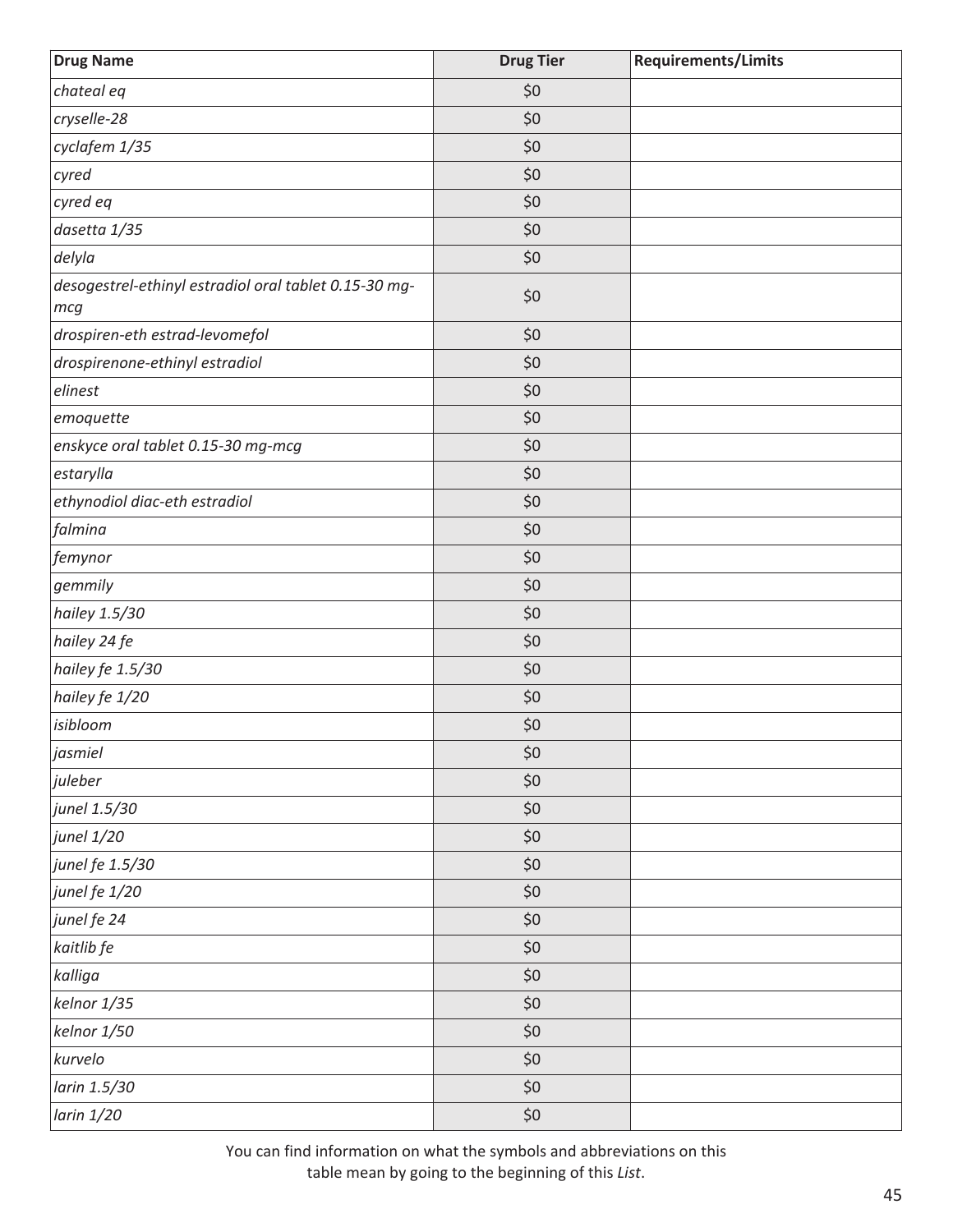| <b>Drug Name</b>                                                            | <b>Drug Tier</b> | <b>Requirements/Limits</b> |
|-----------------------------------------------------------------------------|------------------|----------------------------|
| larin 24 fe                                                                 | \$0              |                            |
| larin fe 1.5/30                                                             | \$0              |                            |
| larin fe 1/20                                                               | \$0              |                            |
| larissia                                                                    | \$0              |                            |
| layolis fe                                                                  | \$0              |                            |
| lessina                                                                     | \$0              |                            |
| levonorgestrel-ethinyl estrad oral tablet 0.1-20 mg-<br>mcg, 0.15-30 mg-mcg | \$0              |                            |
| levora 0.15/30 (28)                                                         | \$0              |                            |
| lillow                                                                      | \$0              |                            |
| loryna                                                                      | \$0              |                            |
| low-ogestrel                                                                | \$0              |                            |
| lo-zumandimine                                                              | \$0              |                            |
| lutera                                                                      | \$0              |                            |
| marlissa                                                                    | \$0              |                            |
| merzee                                                                      | \$0              |                            |
| microgestin 1.5/30                                                          | \$0              |                            |
| microgestin 1/20                                                            | \$0              |                            |
| microgestin fe 1.5/30                                                       | \$0              |                            |
| microgestin fe 1/20                                                         | \$0              |                            |
| mili                                                                        | \$0              |                            |
| mono-linyah                                                                 | \$0              |                            |
| necon 0.5/35 (28)                                                           | \$0              |                            |
| necon 1/35 (28)                                                             | \$0              |                            |
| nikki                                                                       | \$0\$            |                            |
| norethin ace-eth estrad-fe oral capsule                                     | \$0              |                            |
| norethin ace-eth estrad-fe oral tablet 1-20 mg-mcg,<br>1.5-30 mg-mcg        | \$0              |                            |
| norethin ace-eth estrad-fe oral tablet chewable                             | \$0              |                            |
| norethindrone acet-ethinyl est oral tablet                                  | \$0              |                            |
| norethin-eth estradiol-fe                                                   | \$0              |                            |
| norgestimate-eth estradiol oral tablet 0.25-35 mg-<br>mcg                   | \$0              |                            |
| nortrel 0.5/35 (28)                                                         | \$0              |                            |
| nortrel 1/35 (21)                                                           | \$0              |                            |
| nortrel 1/35 (28)                                                           | \$0              |                            |
| nylia 1/35                                                                  | \$0              |                            |
| nymyo                                                                       | \$0              |                            |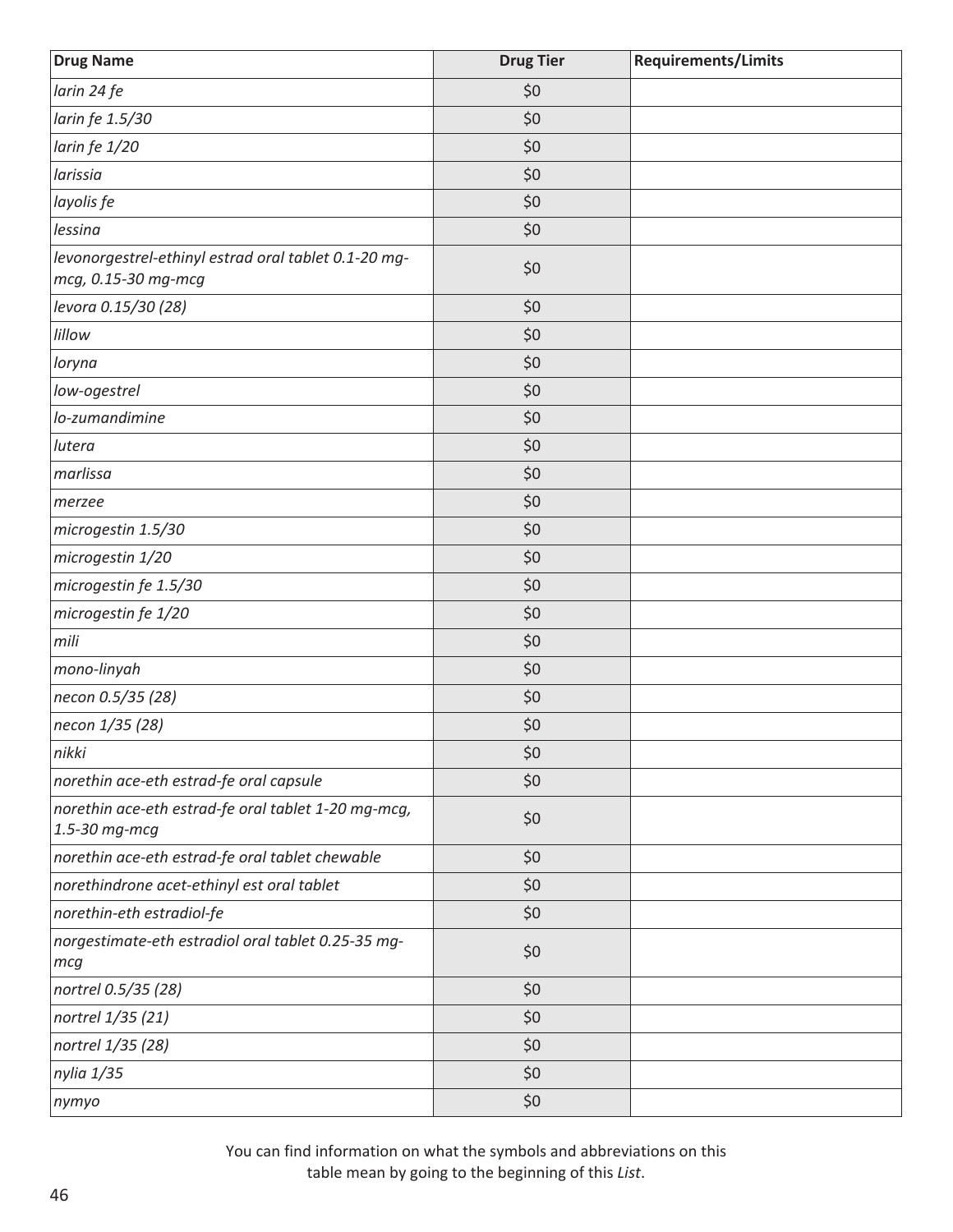| <b>Drug Name</b>                                    | <b>Drug Tier</b> | Requirements/Limits |
|-----------------------------------------------------|------------------|---------------------|
| ocella                                              | \$0              |                     |
| orsythia                                            | \$0              |                     |
| philith                                             | \$0              |                     |
| pirmella 1/35                                       | \$0              |                     |
| portia-28                                           | \$0              |                     |
| previfem                                            | \$0              |                     |
| reclipsen                                           | \$0              |                     |
| sprintec 28                                         | \$0              |                     |
| sronyx                                              | \$0              |                     |
| syeda                                               | \$0              |                     |
| tarina 24 fe                                        | \$0              |                     |
| tarina fe 1/20                                      | \$0              |                     |
| tarina fe 1/20 eq                                   | \$0              |                     |
| taysofy                                             | \$0              |                     |
| tydemy                                              | \$0              |                     |
| vestura                                             | \$0              |                     |
| vienva                                              | \$0              |                     |
| vyfemla                                             | \$0              |                     |
| vylibra                                             | \$0              |                     |
| wera                                                | \$0              |                     |
| wymzya fe                                           | \$0              |                     |
| zovia 1/35 (28)                                     | \$0              |                     |
| zumandimine                                         | \$0              |                     |
| *Combination Contraceptives - Transdermal***        |                  |                     |
| xulane                                              | \$0              |                     |
| zafemy                                              | \$0              |                     |
| *Combination Contraceptives - Vaginal***            |                  |                     |
| eluryng                                             | \$0              |                     |
| etonogestrel-ethinyl estradiol                      | \$0              |                     |
| *Continuous Contraceptives - Oral***                |                  |                     |
| amethyst                                            | \$0              |                     |
| dolishale                                           | \$0              |                     |
| levonorgestrel-ethinyl estrad oral tablet 90-20 mcg | \$0              |                     |
| *Emergency Contraceptives***                        |                  |                     |
| afterpill                                           | \$0              | QPD                 |
| econtra ez                                          | \$0              | QPD                 |
| econtra one-step                                    | \$0              | QPD                 |
| <b>ELLA</b>                                         | \$0              | QPD                 |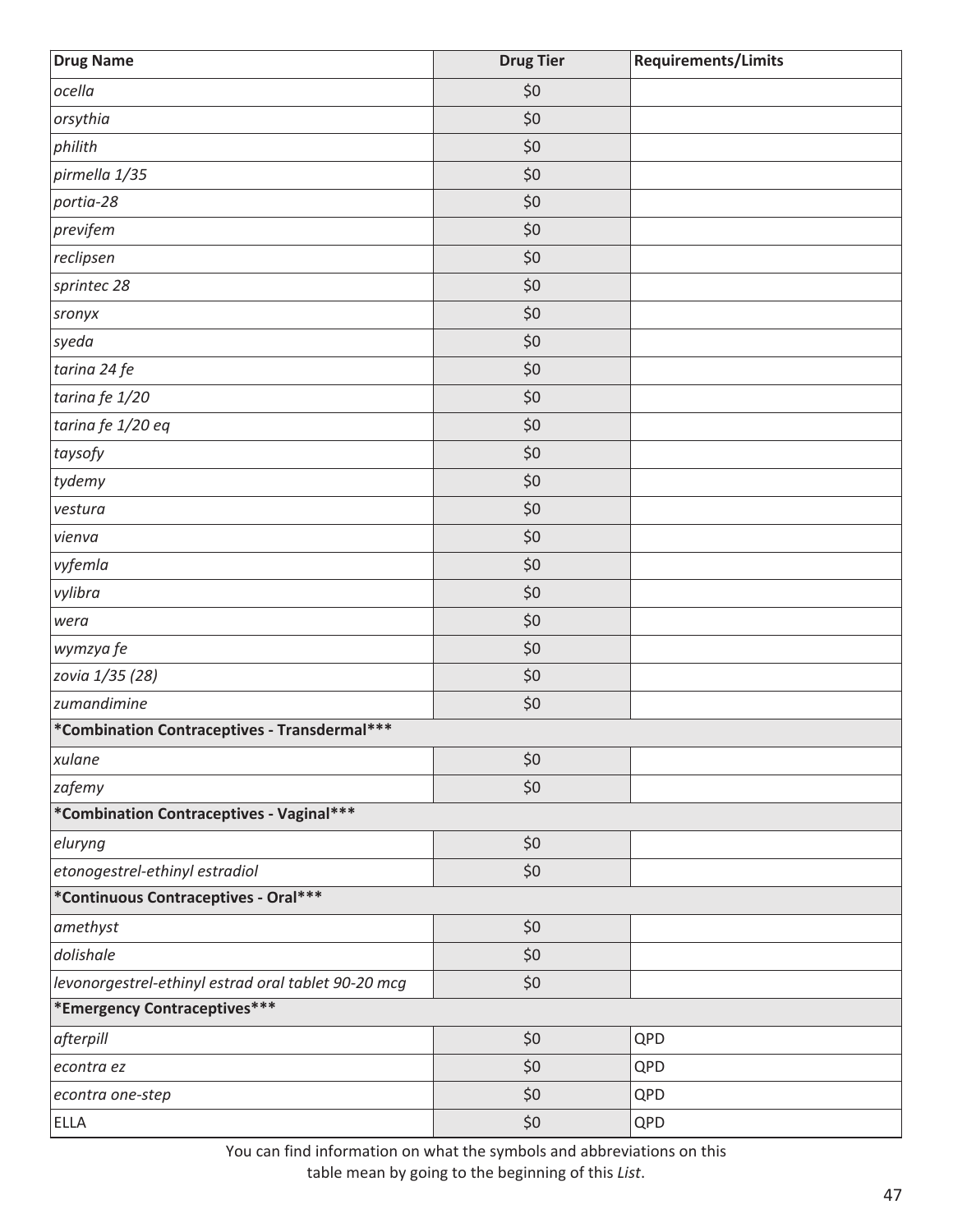| <b>Drug Name</b>                          | <b>Drug Tier</b> | <b>Requirements/Limits</b> |
|-------------------------------------------|------------------|----------------------------|
| levonorgestrel oral tablet 1.5 mg         | \$0              | QPD                        |
| my choice                                 | \$0              | QPD                        |
| my way                                    | \$0              | QPD                        |
| new day                                   | \$0              | QPD                        |
| opcicon one-step                          | \$0              | QPD                        |
| option 2                                  | \$0              | QPD                        |
| react                                     | \$0              | QPD                        |
| *Extended-Cycle Contraceptives - Oral***  |                  |                            |
| amethia                                   | \$0              | QPD                        |
| ashlyna                                   | \$0              | QPD                        |
| camrese                                   | \$0              | QPD                        |
| camrese lo                                | \$0              | QPD                        |
| daysee                                    | \$0              | QPD                        |
| fayosim                                   | \$0              | QPD                        |
| iclevia                                   | \$0              |                            |
| introvale                                 | \$0              | QPD                        |
| jaimiess                                  | \$0              |                            |
| jolessa                                   | \$0              | QPD                        |
| levonorgest-eth est & eth est             | \$0              | QPD                        |
| levonorgest-eth estrad 91-day             | \$0              | QPD                        |
| lojaimiess                                | \$0              |                            |
| rivelsa                                   | \$0              | QPD                        |
| setlakin                                  | \$0              | QPD                        |
| simpesse                                  | \$0              |                            |
| *Progestin Contraceptives - Injectable*** |                  |                            |
| medroxyprogesterone acetate intramuscular | \$0              | QPD                        |
| *Progestin Contraceptives - Oral***       |                  |                            |
| camila                                    | \$0              |                            |
| deblitane                                 | \$0              |                            |
| errin                                     | \$0              |                            |
| heather                                   | \$0              |                            |
| incassia                                  | \$0              |                            |
| jencycla                                  | \$0              |                            |
| lyleq                                     | \$0              |                            |
| lyza                                      | \$0              |                            |
| nora-be                                   | \$0              |                            |
| norethindrone oral                        | \$0              |                            |
| norlyda                                   | \$0              |                            |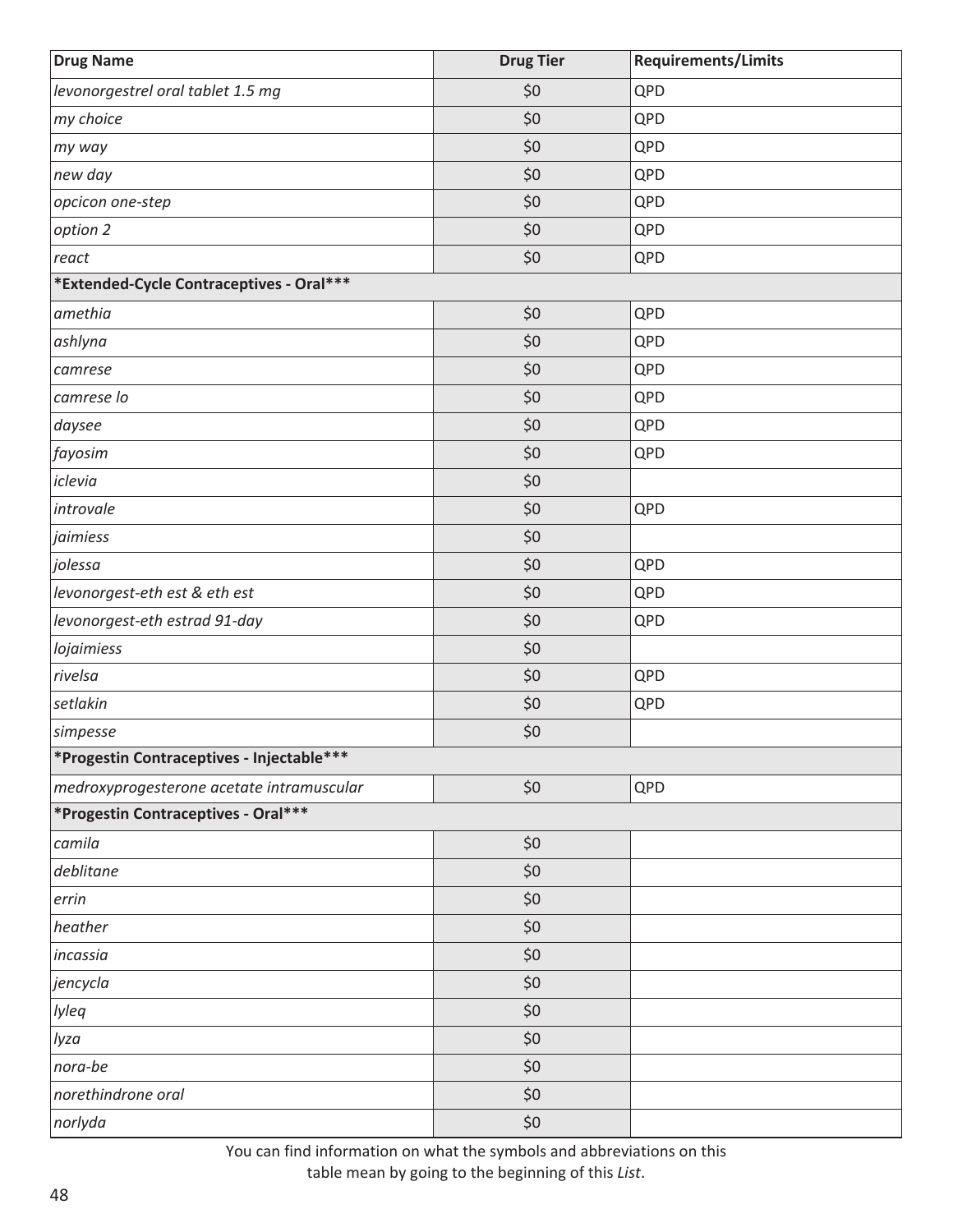| <b>Drug Name</b>                                                     | <b>Drug Tier</b> | <b>Requirements/Limits</b> |
|----------------------------------------------------------------------|------------------|----------------------------|
| norlyroc                                                             | \$0              |                            |
| sharobel                                                             | \$0              |                            |
| tulana                                                               | \$0              |                            |
| *Triphasic Contraceptives - Oral***                                  |                  |                            |
| alyacen 7/7/7                                                        | \$0              |                            |
| aranelle                                                             | \$0              |                            |
| caziant                                                              | \$0              |                            |
| cyclafem 7/7/7                                                       | \$0              |                            |
| dasetta 7/7/7                                                        | \$0              |                            |
| enpresse-28                                                          | \$0              |                            |
| leena                                                                | \$0              |                            |
| levonest                                                             | \$0              |                            |
| levonorg-eth estrad triphasic oral tablet 50-30/75-40/<br>125-30 mcg | \$0              |                            |
| norgestim-eth estrad triphasic                                       | \$0              |                            |
| nortrel 7/7/7                                                        | \$0              |                            |
| nylia 7/7/7                                                          | \$0              |                            |
| pirmella 7/7/7                                                       | \$0              |                            |
| tilia fe                                                             | \$0              |                            |
| tri femynor                                                          | \$0              |                            |
| tri-estarylla                                                        | \$0              |                            |
| tri-legest fe                                                        | \$0              |                            |
| tri-linyah                                                           | \$0              |                            |
| tri-lo-estarylla                                                     | \$0              |                            |
| tri-lo-marzia                                                        | \$0              |                            |
| tri-lo-mili                                                          | \$0              |                            |
| tri-lo-sprintec                                                      | \$0              |                            |
| tri-mili                                                             | \$0              |                            |
| trinessa (28)                                                        | \$0              |                            |
| tri-nymyo                                                            | \$0              |                            |
| tri-sprintec                                                         | \$0              |                            |
| trivora (28)                                                         | \$0              |                            |
| tri-vylibra                                                          | \$0              |                            |
| tri-vylibra lo                                                       | \$0              |                            |
| velivet                                                              | \$0              |                            |
| *Corticosteroids*                                                    |                  |                            |
| *Glucocorticosteroids***                                             |                  |                            |
| budesonide er oral tablet extended release 24 hour                   | $\mathbf 1$      | QPD                        |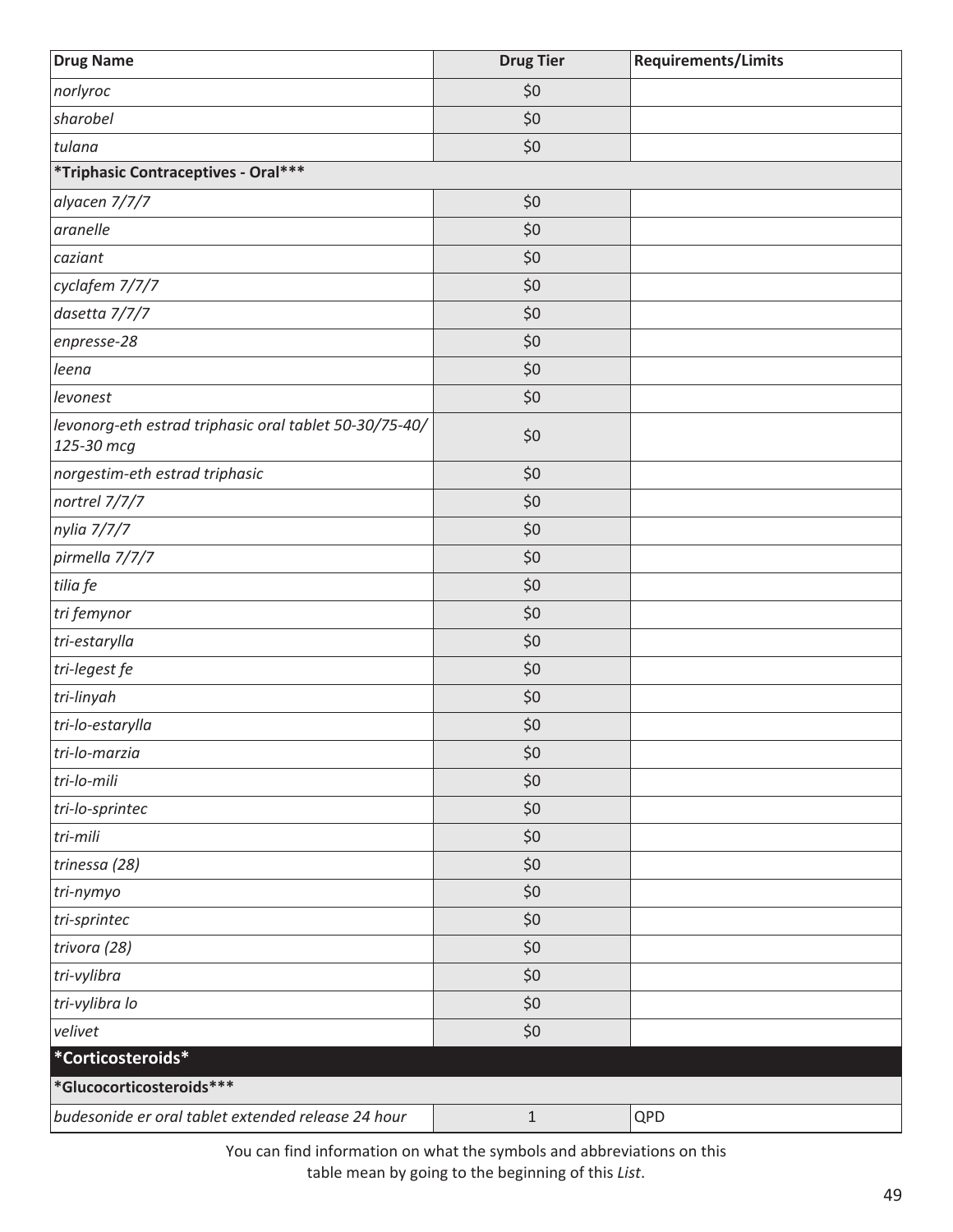| <b>Drug Name</b>                                                                         | <b>Drug Tier</b> | <b>Requirements/Limits</b> |
|------------------------------------------------------------------------------------------|------------------|----------------------------|
| budesonide oral                                                                          | $\mathbf{1}$     |                            |
| dexamethasone intensol                                                                   | $\mathbf{1}$     |                            |
| dexamethasone oral elixir                                                                | $\mathbf{1}$     |                            |
| dexamethasone oral solution                                                              | $\mathbf{1}$     |                            |
| dexamethasone oral tablet                                                                | $\mathbf{1}$     |                            |
| hydrocortisone oral                                                                      | $\mathbf{1}$     |                            |
| methylprednisolone oral                                                                  | $\mathbf{1}$     |                            |
| millipred oral tablet                                                                    | 1                |                            |
| prednisolone oral solution                                                               | $\mathbf{1}$     |                            |
| prednisolone sodium phosphate oral solution 15<br>mg/5ml, 25 mg/5ml, 6.7 (5 base) mg/5ml | $\mathbf{1}$     |                            |
| prednisolone sodium phosphate oral tablet dispersible                                    | $\mathbf{1}$     |                            |
| prednisone intensol                                                                      | 1                |                            |
| prednisone oral                                                                          | $\mathbf{1}$     |                            |
| *Mineralocorticoids***                                                                   |                  |                            |
| fludrocortisone acetate oral                                                             | $\mathbf{1}$     |                            |
| *Cough/Cold/Allergy*                                                                     |                  |                            |
| *Antitussive - Nonnarcotic***                                                            |                  |                            |
| benzonatate oral capsule 100 mg, 200 mg                                                  | $\mathbf{1}$     |                            |
| *Antitussive - Opioid***                                                                 |                  |                            |
| hydrocodone bit-homatrop mbr                                                             | $\mathbf{1}$     |                            |
| hydromet oral solution                                                                   | $\mathbf{1}$     |                            |
| *Antitussive-Expectorant***                                                              |                  |                            |
| g tussin ac                                                                              | $\mathbf{1}$     |                            |
| guaiatussin ac                                                                           | 1                |                            |
| guaifenesin ac                                                                           | 1                |                            |
| guaifenesin-codeine oral solution                                                        | $\mathbf{1}$     |                            |
| MAR-COF CG EXPECTORANT                                                                   | $\overline{2}$   |                            |
| maxi-tuss ac                                                                             | $\mathbf{1}$     |                            |
| m-clear wc                                                                               | $\mathbf{1}$     |                            |
| virtussin a/c                                                                            | $\mathbf{1}$     |                            |
| *Antitussive-Expectorants-Decongestant***                                                |                  |                            |
| tusnel c                                                                                 | $1\,$            |                            |
| *Decongestant & Antihistamine***                                                         |                  |                            |
| promethazine vc                                                                          | $1\,$            |                            |
| promethazine-phenylephrine                                                               | $\mathbf{1}$     |                            |
| *Iodine Expectorants***                                                                  |                  |                            |
| <b>SSKI</b>                                                                              | $\overline{2}$   |                            |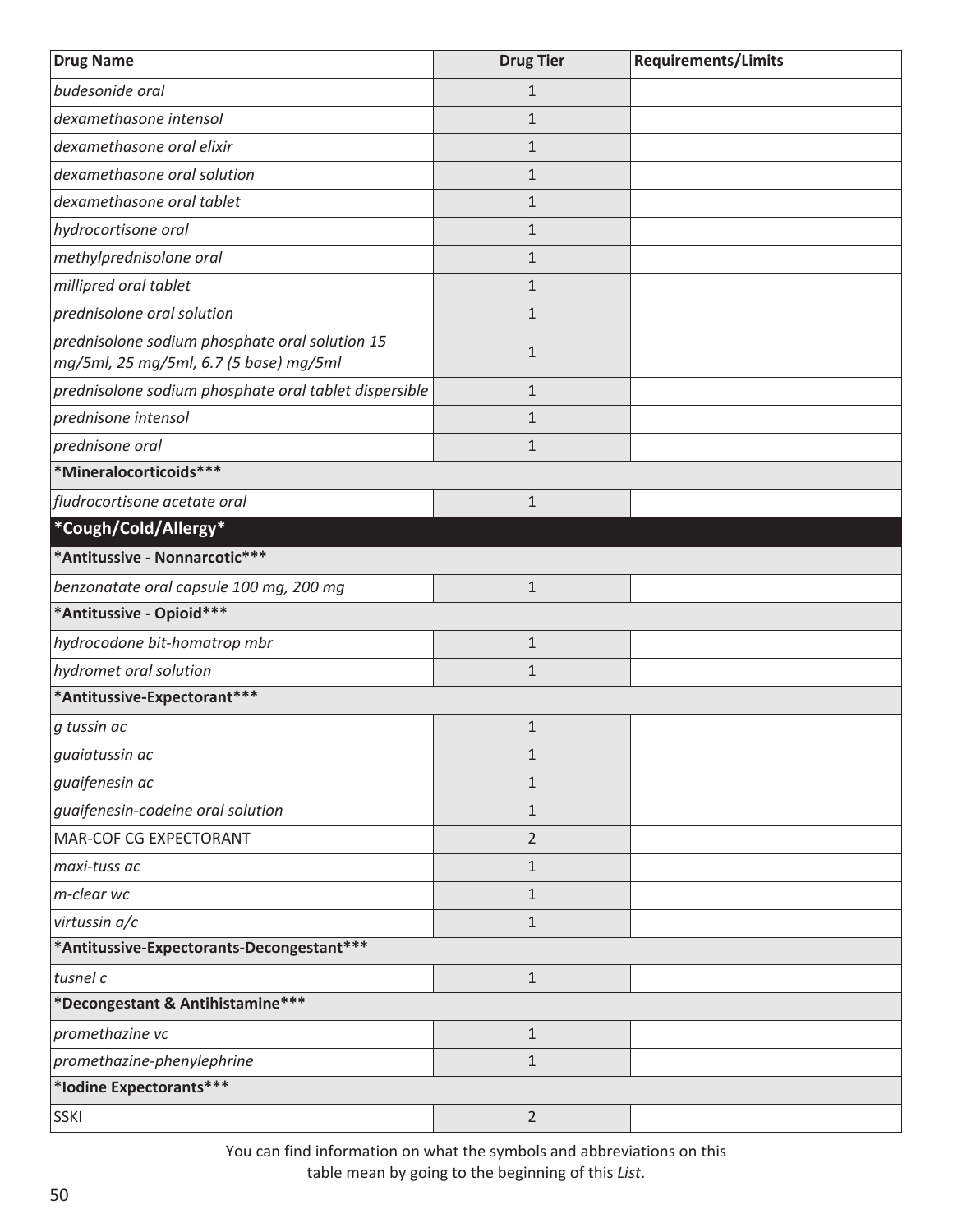| <b>Drug Name</b>                                                          | <b>Drug Tier</b> | <b>Requirements/Limits</b> |  |
|---------------------------------------------------------------------------|------------------|----------------------------|--|
| *Misc. Respiratory Inhalants***                                           |                  |                            |  |
| <b>HYPERSAL</b>                                                           | $\overline{2}$   |                            |  |
| sodium chloride inhalation nebulization solution 0.9<br>%, 10 %, 3 %, 7 % | $\mathbf{1}$     |                            |  |
| *Mucolytics***                                                            |                  |                            |  |
| acetylcysteine inhalation                                                 | $\mathbf{1}$     |                            |  |
| *Non-Narc Antitussive-Antihistamine***                                    |                  |                            |  |
| promethazine-dm oral syrup                                                | $\mathbf{1}$     |                            |  |
| *Non-Narc Antitussive-Decongestant-<br>Antihistamine***                   |                  |                            |  |
| pseudoeph-bromphen-dm oral syrup 30-2-10 mg/5ml                           | $\mathbf{1}$     |                            |  |
| *Opioid Antitussive-Antihistamine***                                      |                  |                            |  |
| hydrocod polst-cpm polst er oral suspension extended<br>release           | $\mathbf{1}$     |                            |  |
| promethazine-codeine                                                      | $\mathbf{1}$     | QPD                        |  |
| *Opioid Antitussive-Decongestant-Antihistamine***                         |                  |                            |  |
| <b>MAR-COF BP</b>                                                         | $\overline{2}$   |                            |  |
| promethazine vc/codeine                                                   | $\mathbf{1}$     |                            |  |
| promethazine-phenyleph-codeine                                            | $\mathbf{1}$     |                            |  |
| rydex                                                                     | $\mathbf{1}$     |                            |  |
| *Dermatologicals*                                                         |                  |                            |  |
| *Acne Antibiotics***                                                      |                  |                            |  |
| <b>ACZONE EXTERNAL GEL 7.5 %</b>                                          | $\overline{2}$   | ST; QPD                    |  |
| clindacin-p                                                               | $\mathbf{1}$     | QPD                        |  |
| clindamycin phosphate external                                            | $\mathbf 1$      | QPD                        |  |
| dapsone external gel 5 %                                                  | $\mathbf 1$      | QPD                        |  |
| dapsone gel 7.5 % external                                                | $\mathbf{1}$     | QPD                        |  |
| ery                                                                       | $\mathbf{1}$     | QPD                        |  |
| erygel                                                                    | $\mathbf{1}$     | QPD                        |  |
| erythromycin external gel                                                 | $\mathbf 1$      | QPD                        |  |
| erythromycin external solution                                            | $\mathbf{1}$     | QPD                        |  |
| sulfacetamide sodium (acne)                                               | $\mathbf{1}$     | QPD                        |  |
| *Acne Combinations***                                                     |                  |                            |  |
| benzoyl peroxide-erythromycin                                             | $1\,$            |                            |  |
| clindamycin phos-benzoyl perox external gel 1-5 %,<br>$1.2 - 5%$          | $\mathbf 1$      |                            |  |
| clindamycin-tretinoin                                                     | $\mathbf{1}$     | PA                         |  |
| neuac external gel                                                        | $\mathbf{1}$     |                            |  |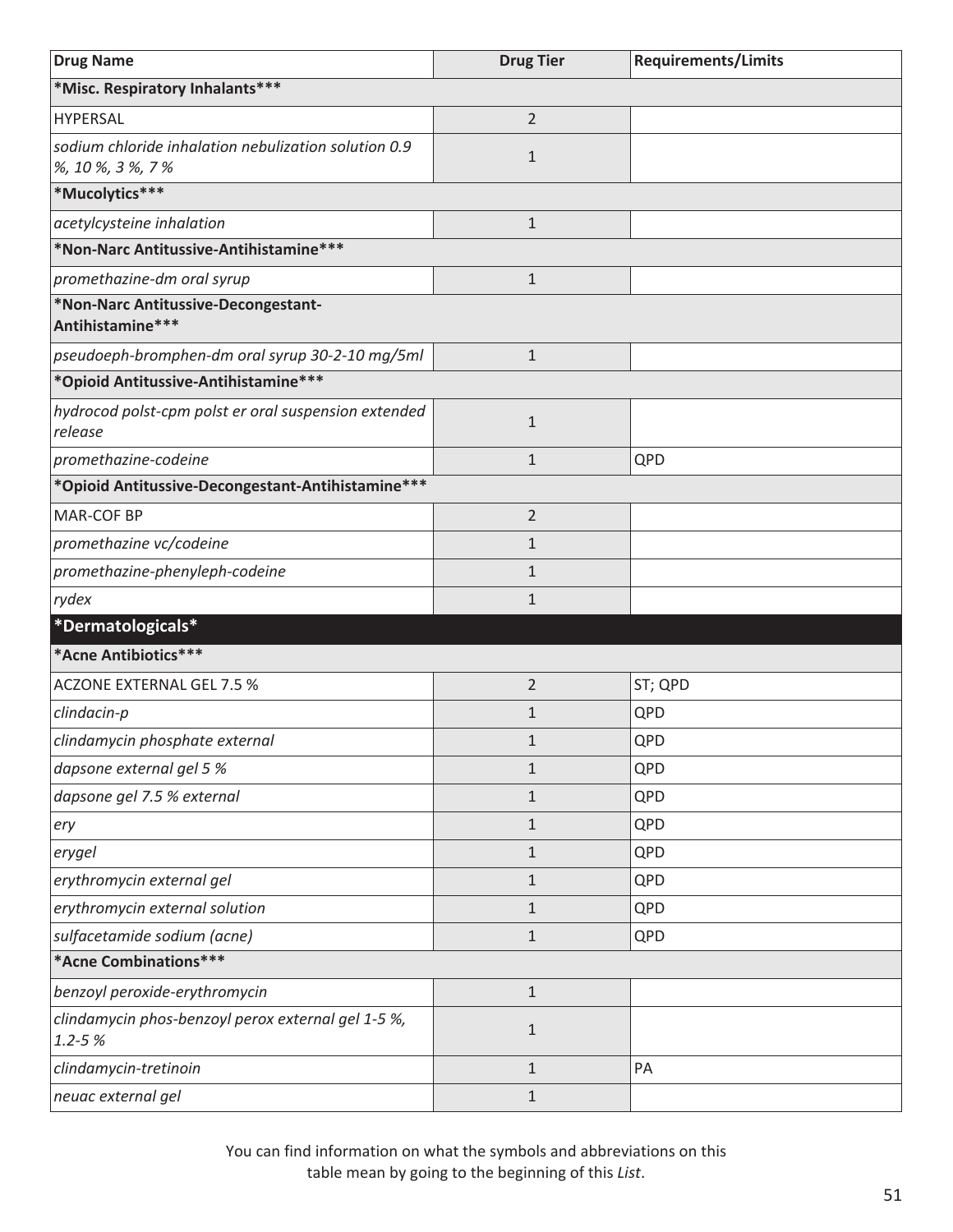| <b>Drug Name</b>                               | <b>Drug Tier</b> | <b>Requirements/Limits</b> |
|------------------------------------------------|------------------|----------------------------|
| *Acne Products***                              |                  |                            |
| <b>ABSORICA</b>                                | $\overline{2}$   | QPD                        |
| <b>ABSORICA LD</b>                             | $\overline{2}$   | QPD                        |
| accutane                                       | $\mathbf{1}$     | QPD                        |
| adapalene external cream                       | $\mathbf{1}$     | QPD                        |
| adapalene external gel 0.3 %                   | $\mathbf{1}$     | QPD                        |
| <b>ALTRENO</b>                                 | $\overline{2}$   | PA; QPD                    |
| amnesteem                                      | $\mathbf 1$      | QPD                        |
| avita external cream                           | $\mathbf{1}$     | PA; QPD                    |
| claravis                                       | $\mathbf{1}$     | QPD                        |
| isotretinoin oral                              | $\mathbf{1}$     | QPD                        |
| myorisan                                       | 1                | QPD                        |
| tretinoin external                             | $\mathbf{1}$     | PA; QPD                    |
| tretinoin microsphere                          | 1                | PA; QPD                    |
| tretinoin microsphere pump                     | $\mathbf{1}$     | PA; QPD                    |
| zenatane                                       | 1                | QPD                        |
| *Antibiotics - Topical***                      |                  |                            |
| gentamicin sulfate external                    | $\mathbf{1}$     | QPD                        |
| mupirocin external                             | $\mathbf{1}$     | QPD                        |
| <b>XEPI</b>                                    | $\overline{2}$   | QPD                        |
| *Antifungals - Topical Combinations***         |                  |                            |
| clotrimazole-betamethasone                     | $\mathbf{1}$     | QPD                        |
| nystatin-triamcinolone                         | $\mathbf{1}$     | QPD                        |
| *Antifungals - Topical***                      |                  |                            |
| ciclodan external solution                     | $\mathbf{1}$     | QPD                        |
| ciclopirox external                            | $\mathbf{1}$     | QPD                        |
| ciclopirox olamine external                    | $\mathbf{1}$     | QPD                        |
| <b>MENTAX</b>                                  | $\overline{2}$   | PA; QPD                    |
| naftifine hcl external cream                   | $\mathbf{1}$     | PA; QPD                    |
| <b>NAFTIN EXTERNAL GEL 2 %</b>                 | $\overline{2}$   | PA; QPD                    |
| nyamyc                                         | $\mathbf{1}$     | QPD                        |
| nystatin external                              | $\mathbf{1}$     | QPD                        |
| nystop                                         | $\mathbf{1}$     | QPD                        |
| *Anti-Inflammatory Agents - Topical***         |                  |                            |
| diclofenac sodium external gel 1 %             | $\mathbf 1$      | QPD                        |
| diclofenac sodium external solution            | $\mathbf{1}$     | QPD                        |
| *Antineoplastic Alkylating Agents - Topical*** |                  |                            |
| VALCHLOR                                       | $\overline{2}$   | LA; SP                     |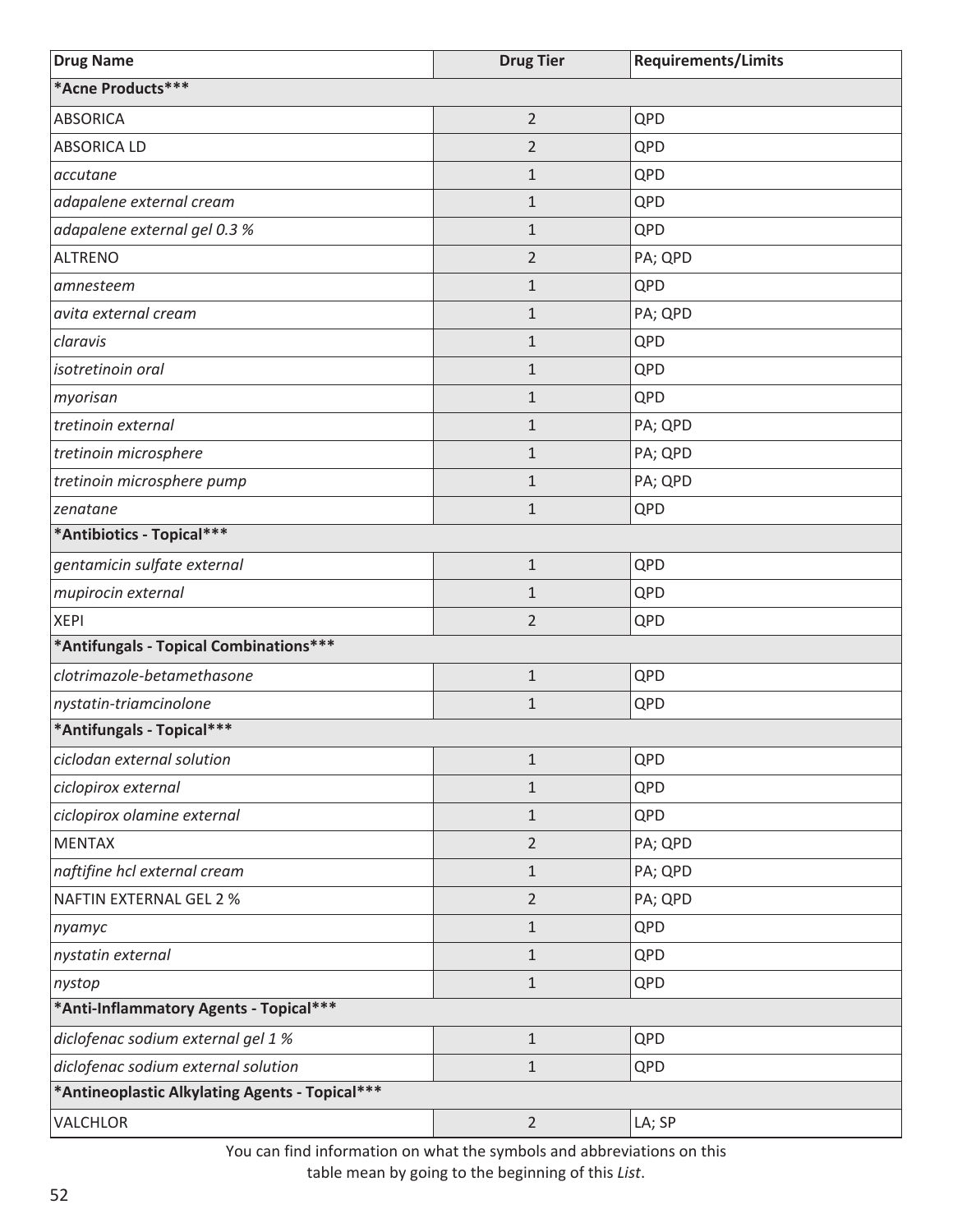| <b>Drug Name</b>                                                                | <b>Drug Tier</b> | <b>Requirements/Limits</b> |
|---------------------------------------------------------------------------------|------------------|----------------------------|
| *Antineoplastic Antimetabolites - Topical***                                    |                  |                            |
| CARAC                                                                           | $\overline{2}$   | PA                         |
| fluorouracil external cream 5 %                                                 | $\mathbf{1}$     |                            |
| fluorouracil external solution                                                  | $\mathbf 1$      |                            |
| *Antineoplastic Or Premalignant Lesions - Topical<br>Nsaid's***                 |                  |                            |
| diclofenac sodium external gel 3 %                                              | $\mathbf{1}$     | PA; QPD                    |
| *Antineoplastic Retinoids - Topical***                                          |                  |                            |
| <b>PANRETIN</b>                                                                 | $\overline{2}$   | SP                         |
| *Antipruritics - Topical***                                                     |                  |                            |
| doxepin hcl external                                                            | $\mathbf{1}$     | PA; QPD                    |
| prudoxin                                                                        | $\mathbf{1}$     | PA; QPD                    |
| *Antipsoriatics - Systemic***                                                   |                  |                            |
| acitretin                                                                       | $\mathbf{1}$     |                            |
| <b>COSENTYX</b>                                                                 | $\overline{2}$   | PA; LA; SP; QPD            |
| COSENTYX (300 MG DOSE)                                                          | $\overline{2}$   | PA; LA; SP; QPD            |
| <b>COSENTYX SENSOREADY (300 MG)</b>                                             | $\overline{2}$   | PA; LA; SP; QPD            |
| <b>COSENTYX SENSOREADY PEN SUBCUTANEOUS</b><br>SOLUTION AUTO-INJECTOR 150 MG/ML | $\overline{2}$   | PA; LA; SP; QPD            |
| methoxsalen rapid                                                               | $\mathbf{1}$     | SP                         |
| <b>SILIQ</b>                                                                    | $\overline{2}$   | PA; SP; QPD                |
| <b>SKYRIZI</b>                                                                  | $\overline{2}$   | PA; SP; QPD                |
| SKYRIZI (150 MG DOSE)                                                           | $\overline{2}$   | PA; SP; QPD                |
| <b>SKYRIZI PEN</b>                                                              | $\overline{2}$   | PA; SP; QPD                |
| STELARA SUBCUTANEOUS SOLUTION 45 MG/0.5ML                                       | 2                | PA; SP; QPD                |
| STELARA SUBCUTANEOUS SOLUTION PREFILLED<br>SYRINGE                              | $\overline{2}$   | PA; SP; QPD                |
| <b>TALTZ</b>                                                                    | $\overline{2}$   | PA; LA; SP; QPD            |
| <b>TREMFYA</b>                                                                  | $\overline{2}$   | PA; SP; QPD                |
| *Antipsoriatics***                                                              |                  |                            |
| calcipotriene external cream                                                    | $\mathbf{1}$     | QPD                        |
| calcipotriene external ointment                                                 | $\mathbf{1}$     | QPD                        |
| calcipotriene external solution                                                 | $\mathbf{1}$     | QPD                        |
| calcitrene                                                                      | $\mathbf{1}$     | QPD                        |
| calcitriol external                                                             | $\mathbf{1}$     | QPD                        |
| tazarotene external cream                                                       | $\mathbf{1}$     | QPD                        |
| TAZORAC EXTERNAL CREAM 0.05 %                                                   | $\overline{2}$   | QPD                        |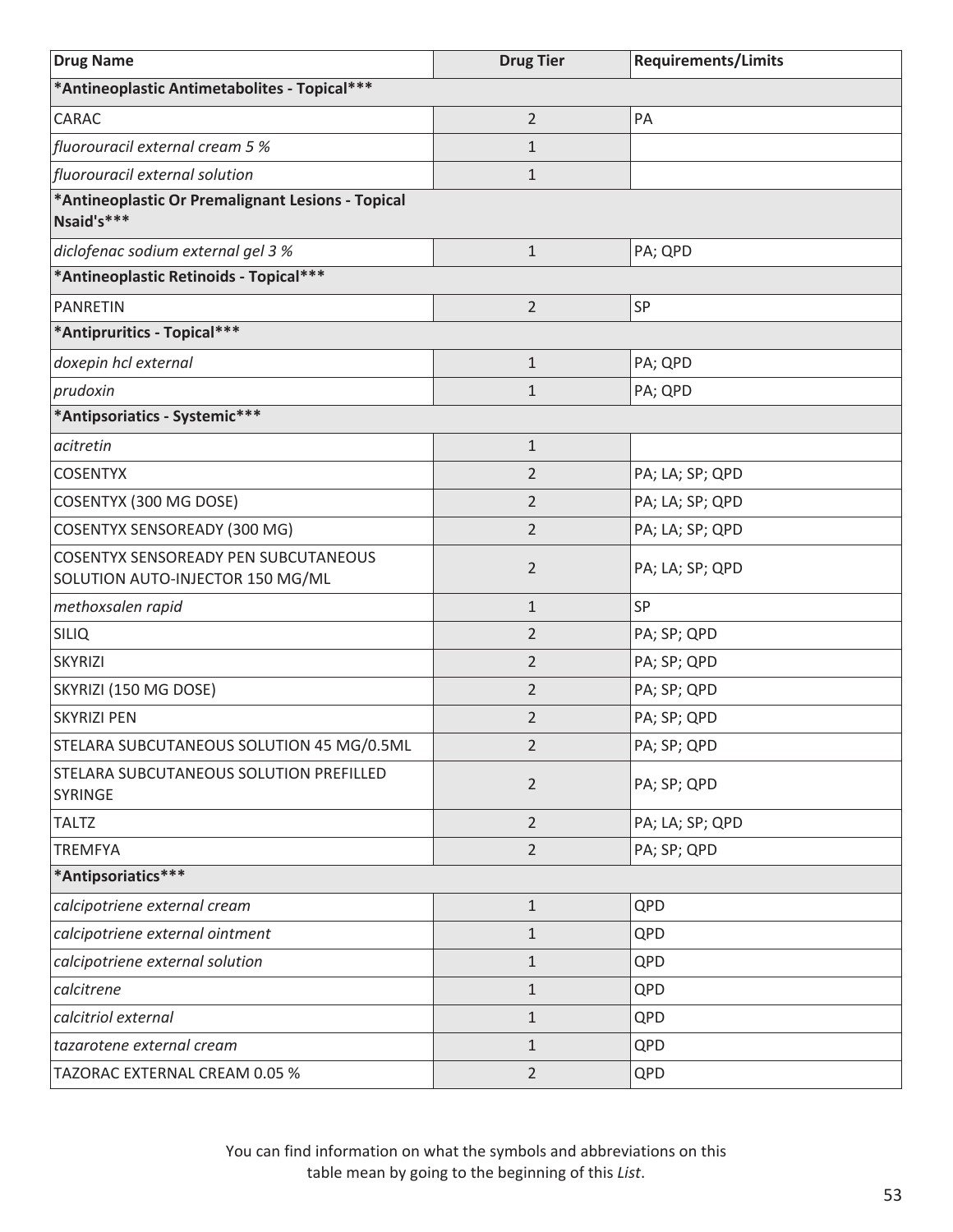| <b>Drug Name</b>                              | <b>Drug Tier</b> | <b>Requirements/Limits</b> |
|-----------------------------------------------|------------------|----------------------------|
| *Antiseborrheic Products***                   |                  |                            |
| selenium sulfide external lotion              | $\mathbf{1}$     |                            |
| sodium sulfacetamide external shampoo 10 %    | $\mathbf{1}$     |                            |
| sulfacetamide sodium (cleans)                 | $\mathbf{1}$     |                            |
| sulfacetamide sodium external liquid          | $\mathbf{1}$     |                            |
| *Antivirals - Topical***                      |                  |                            |
| acyclovir external ointment                   | $\mathbf{1}$     | PA                         |
| <b>DENAVIR</b>                                | $\overline{2}$   | PA                         |
| *Atopic Dermatitis - Monoclonal Antibodies*** |                  |                            |
| <b>DUPIXENT</b>                               | $\overline{2}$   | PA; SP; QPD                |
| *Burn Products***                             |                  |                            |
| mafenide acetate external                     | $\mathbf{1}$     |                            |
| silver sulfadiazine external                  | $\mathbf{1}$     |                            |
| ssd                                           | $\mathbf{1}$     |                            |
| ssd (silver sulfadiazine)                     | $\mathbf{1}$     |                            |
| SULFAMYLON EXTERNAL CREAM                     | $\overline{2}$   |                            |
| thermazene                                    | $\mathbf{1}$     |                            |
| *Corticosteroids - Topical***                 |                  |                            |
| ala-cort external cream                       | $1\,$            | QPD                        |
| alclometasone dipropionate                    | $\mathbf{1}$     | QPD                        |
| amcinonide                                    | $\mathbf{1}$     | QPD                        |
| betamethasone dipropionate aug                | $\mathbf{1}$     | QPD                        |
| betamethasone dipropionate external           | $\mathbf{1}$     | QPD                        |
| betamethasone valerate external               | $\mathbf{1}$     | QPD                        |
| clobetasol prop emollient base                | $\mathbf{1}$     | QPD                        |
| clobetasol propionate e                       | $1\,$            | QPD                        |
| clobetasol propionate emulsion                | $\mathbf{1}$     | QPD                        |
| clobetasol propionate external                | $1\,$            | QPD                        |
| clodan external shampoo                       | $1\,$            | QPD                        |
| desonide external cream                       | $1\,$            | QPD                        |
| desonide external lotion                      | $1\,$            | QPD                        |
| desonide external ointment                    | $1\,$            | QPD                        |
| desoximetasone external cream                 | $\mathbf{1}$     | QPD                        |
| desoximetasone external gel                   | $1\,$            | QPD                        |
| desoximetasone external ointment              | $\mathbf{1}$     | QPD                        |
| diflorasone diacetate external                | $1\,$            | QPD                        |
| fluocinolone acetonide body                   | $\mathbf{1}$     | QPD                        |
| fluocinolone acetonide external               | $1\,$            | QPD                        |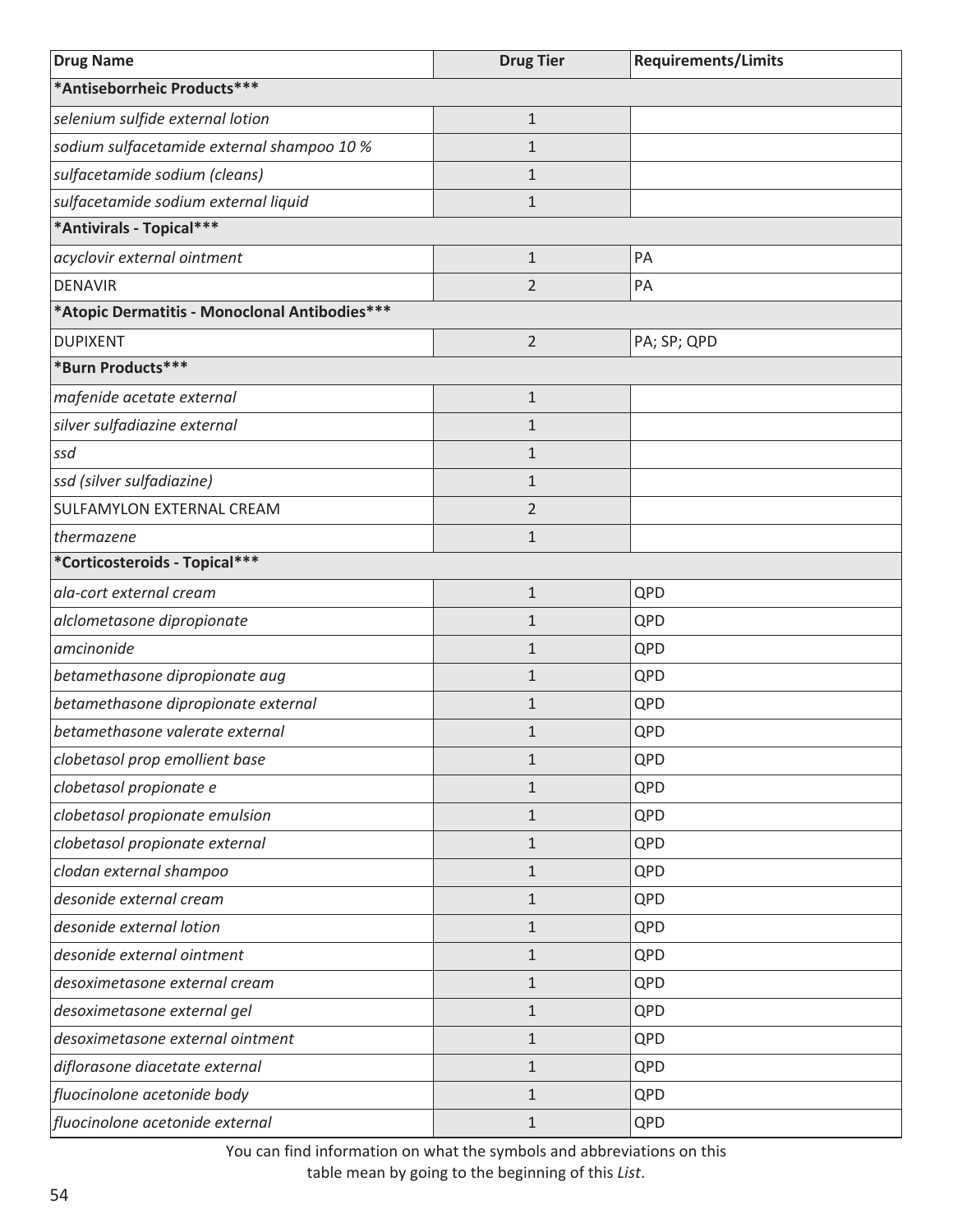| <b>Drug Name</b>                                                      | <b>Drug Tier</b> | <b>Requirements/Limits</b> |
|-----------------------------------------------------------------------|------------------|----------------------------|
| fluocinolone acetonide scalp                                          | $\mathbf 1$      | QPD                        |
| fluocinonide emulsified base                                          | $\mathbf{1}$     | QPD                        |
| fluocinonide external                                                 | $\mathbf{1}$     | QPD                        |
| fluticasone propionate external                                       | $\mathbf{1}$     | QPD                        |
| halobetasol propionate external cream                                 | $\mathbf{1}$     | QPD                        |
| halobetasol propionate external ointment                              | $\mathbf{1}$     | QPD                        |
| hydrocortisone butyr lipo base                                        | $\mathbf{1}$     | QPD                        |
| hydrocortisone butyrate external cream                                | $\mathbf{1}$     | QPD                        |
| hydrocortisone butyrate external ointment                             | $\mathbf{1}$     | QPD                        |
| hydrocortisone butyrate external solution                             | $\mathbf{1}$     | QPD                        |
| hydrocortisone external cream 1 %, 2.5 %                              | $\mathbf{1}$     | QPD                        |
| hydrocortisone external lotion 2.5 %                                  | $\mathbf{1}$     | QPD                        |
| hydrocortisone external ointment 1 %, 2.5 %                           | $\mathbf{1}$     | QPD                        |
| hydrocortisone valerate                                               | $\mathbf{1}$     | QPD                        |
| mometasone furoate external                                           | $\mathbf{1}$     | QPD                        |
| prednicarbate external ointment                                       | $\mathbf{1}$     | QPD                        |
| tovet external foam                                                   | $\mathbf{1}$     | ST; QPD                    |
| triamcinolone acetonide external aerosol solution                     | $\mathbf{1}$     | QPD                        |
| triamcinolone acetonide external cream                                | $\mathbf{1}$     | QPD                        |
| triamcinolone acetonide external lotion                               | $\mathbf{1}$     | QPD                        |
| triamcinolone acetonide external ointment 0.025 %,<br>$0.1\%$ , 0.5 % | $\mathbf{1}$     | QPD                        |
| triderm external cream                                                | $1\,$            | QPD                        |
| *Enzymes - Topical***                                                 |                  |                            |
| SANTYL                                                                | $\overline{2}$   | QPD                        |
| *Imidazole-Related Antifungals - Topical***                           |                  |                            |
| clotrimazole external cream                                           | $1\,$            | QPD                        |
| clotrimazole external solution                                        | $\mathbf{1}$     | QPD                        |
| econazole nitrate external                                            | $\mathbf{1}$     | QPD                        |
| <b>ERTACZO</b>                                                        | $\overline{2}$   | PA; QPD                    |
| EXELDERM                                                              | $\overline{2}$   | PA; QPD                    |
| ketoconazole external cream                                           | $\mathbf{1}$     | QPD                        |
| ketoconazole external foam                                            | $\mathbf{1}$     | QPD                        |
| ketoconazole external shampoo 2 %                                     | $\mathbf{1}$     | QPD                        |
| LUZU                                                                  | $\overline{2}$   | PA; QPD                    |
| oxiconazole nitrate                                                   | $1\,$            | PA; QPD                    |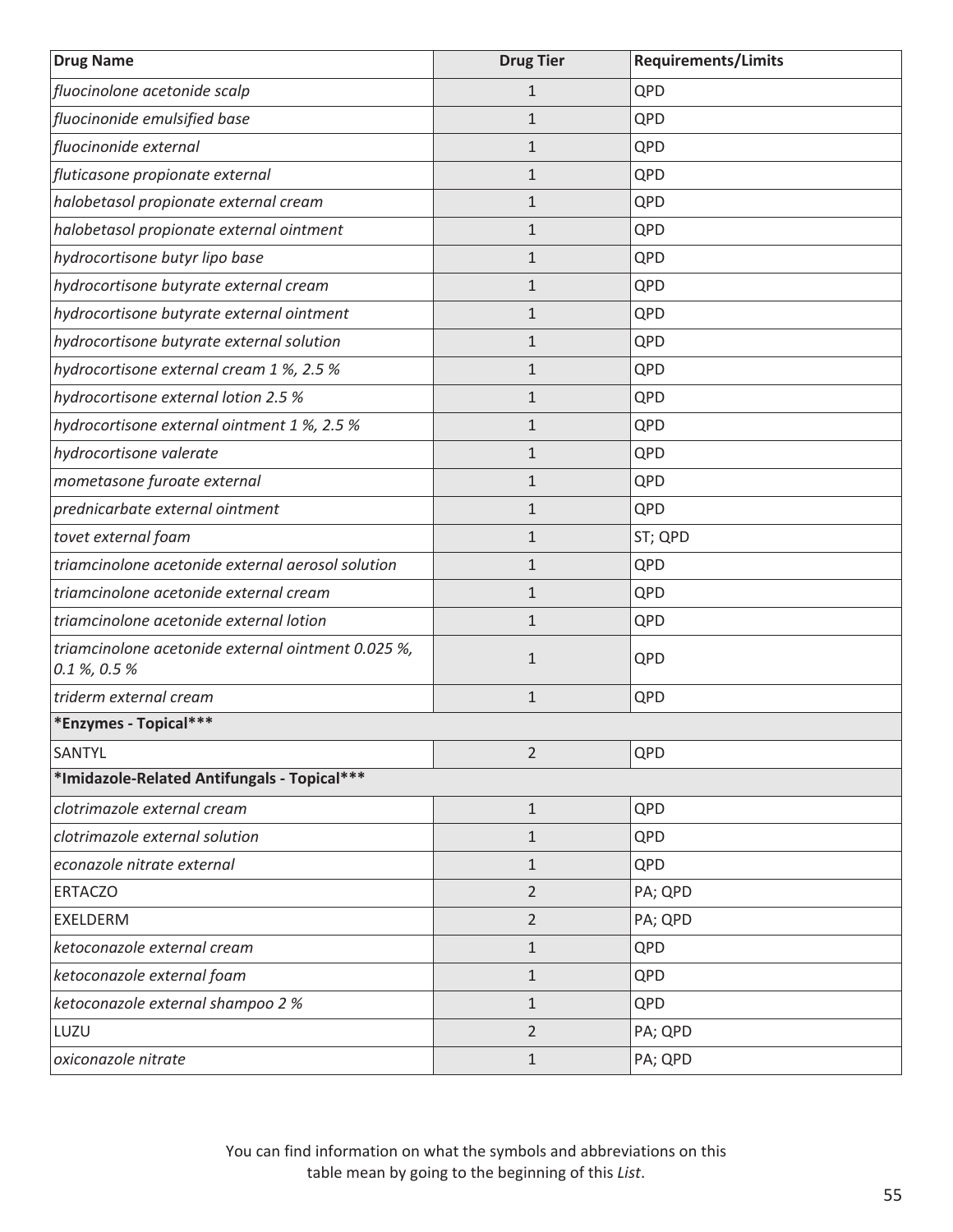| <b>Drug Name</b>                                        | <b>Drug Tier</b> | <b>Requirements/Limits</b> |
|---------------------------------------------------------|------------------|----------------------------|
| *Immunomodulators Imidazoquinolinamines -<br>Topical*** |                  |                            |
| imiquimod external cream 3.75 %                         | $\mathbf{1}$     | PA; QPD                    |
| imiquimod external cream 5 %                            | $\mathbf{1}$     | QPD                        |
| *Keratolytic/Antimitotic Agents***                      |                  |                            |
| podofilox external                                      | $\mathbf 1$      |                            |
| *Local Anesthetics - Topical***                         |                  |                            |
| glydo external prefilled syringe                        | $\mathbf 1$      | QPD                        |
| lidocaine external ointment 5 %                         | 1                | PA; QPD                    |
| lidocaine external patch 5 %                            | $\mathbf 1$      | PA                         |
| lidocaine hcl external solution                         | $\mathbf 1$      | QPD                        |
| lidocaine hcl urethral/mucosal                          | $\mathbf 1$      | QPD                        |
| <b>ZTLIDO</b>                                           | $\overline{2}$   | PA; QPD                    |
| *Macrolide Immunosuppressants - Topical***              |                  |                            |
| pimecrolimus                                            | $\mathbf{1}$     | PA; QPD                    |
| tacrolimus external ointment                            | $\mathbf{1}$     | PA; QPD                    |
| *Misc. Topical***                                       |                  |                            |
| QBREXZA                                                 | $\overline{2}$   | PA; QPD                    |
| *Prostaglandins - Topical***                            |                  |                            |
| bimatoprost external                                    | $\mathbf{1}$     |                            |
| *Rosacea Agents***                                      |                  |                            |
| azelaic acid external                                   | $\mathbf{1}$     |                            |
| FINACEA EXTERNAL FOAM                                   | $\overline{2}$   |                            |
| metronidazole external                                  | $\mathbf{1}$     | QPD                        |
| <b>MIRVASO</b>                                          | 2                | QPD                        |
| <b>RHOFADE</b>                                          | $\overline{2}$   | QPD                        |
| rosadan external cream                                  | $\mathbf{1}$     | QPD                        |
| rosadan external gel                                    | $\mathbf{1}$     | QPD                        |
| *Scabicides & Pediculicides***                          |                  |                            |
| crotan                                                  | $\mathbf{1}$     | QPD                        |
| ivermectin external lotion                              | $\mathbf{1}$     |                            |
| lindane external shampoo                                | $\mathbf{1}$     |                            |
| malathion external                                      | $\mathbf{1}$     |                            |
| permethrin external cream                               | $\mathbf{1}$     |                            |
| spinosad                                                | $\mathbf{1}$     | QPD                        |
| *Steroid-Local Anesthetic Combinations***               |                  |                            |
| hydrocortisone ace-pramoxine external cream 2.5-1 %     | $\mathbf 1$      | QPD                        |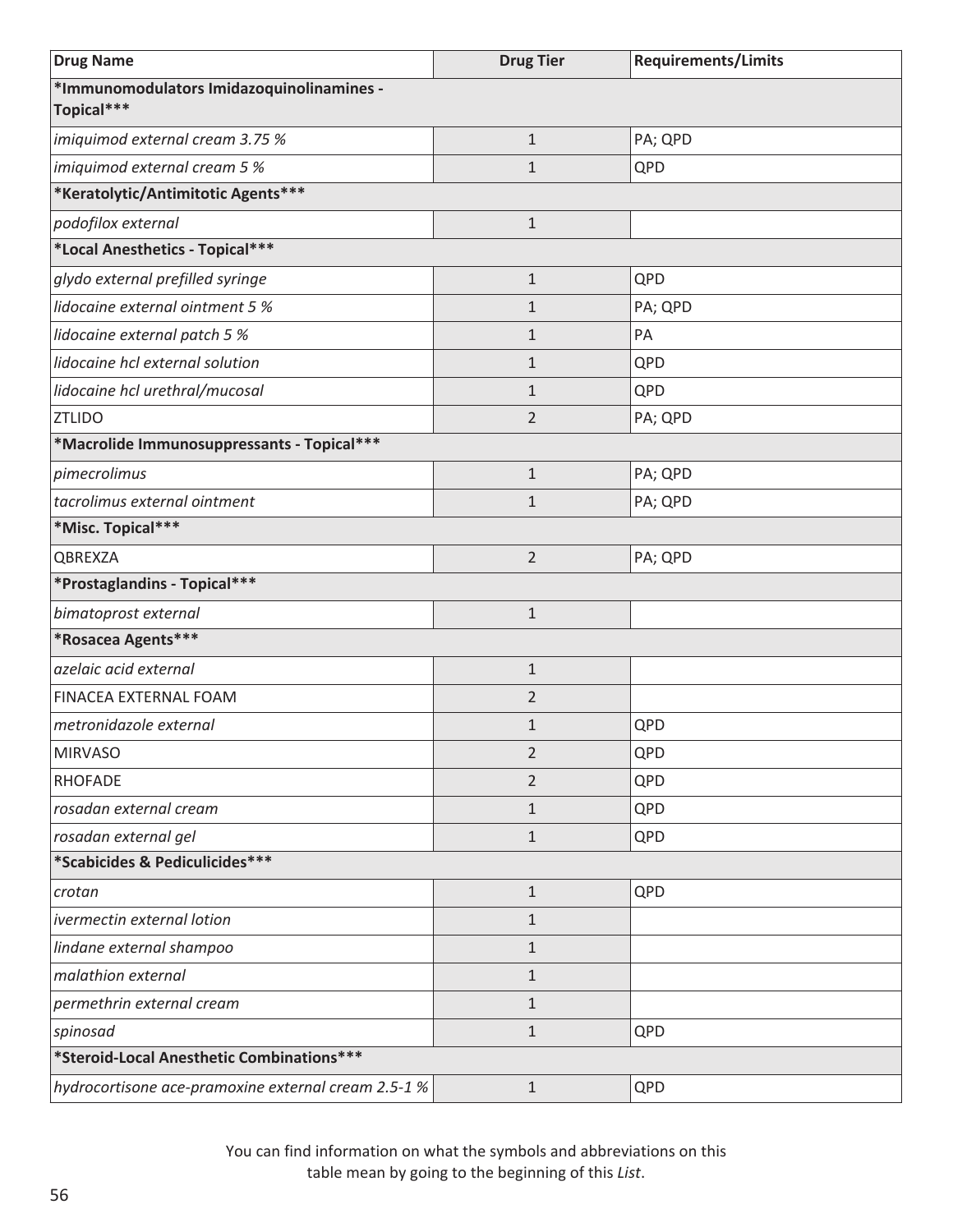| <b>Drug Name</b>                                                                                                                                    | <b>Drug Tier</b> | <b>Requirements/Limits</b> |
|-----------------------------------------------------------------------------------------------------------------------------------------------------|------------------|----------------------------|
| *Topical Anesthetic Combinations***                                                                                                                 |                  |                            |
| lidocaine-prilocaine external cream                                                                                                                 | $\mathbf{1}$     | PA; QPD                    |
| *Topical Selective Retinoid X Receptor Agonists***                                                                                                  |                  |                            |
| <b>TARGRETIN EXTERNAL</b>                                                                                                                           | $\overline{2}$   | SP                         |
| *Topical Steroid Combinations***                                                                                                                    |                  |                            |
| calcipotriene-betameth diprop external ointment                                                                                                     | $\mathbf{1}$     | QPD                        |
| <b>ENSTILAR</b>                                                                                                                                     | $\overline{2}$   | QPD                        |
| *Wound Care - Growth Factor Agents***                                                                                                               |                  |                            |
| <b>REGRANEX</b>                                                                                                                                     | $\overline{2}$   | QPD                        |
| *Diagnostic Products*                                                                                                                               |                  |                            |
| *Diagnostic Drugs***                                                                                                                                |                  |                            |
| <b>METOPIRONE</b>                                                                                                                                   | $\overline{2}$   | QPD                        |
| *Diagnostic Tests***                                                                                                                                |                  |                            |
| <b>CONTOUR NEXT TEST</b>                                                                                                                            | $\overline{2}$   |                            |
| <b>CONTOUR TEST</b>                                                                                                                                 | $\overline{2}$   |                            |
| <b>GHT TEST</b>                                                                                                                                     | $\overline{2}$   |                            |
| TRUE METRIX BLOOD GLUCOSE TEST                                                                                                                      | $\overline{2}$   |                            |
| <b>TRUETEST TEST</b>                                                                                                                                | $\overline{2}$   |                            |
| <b>TRUETRACK TEST</b>                                                                                                                               | $\overline{2}$   |                            |
| *Digestive Aids*                                                                                                                                    |                  |                            |
| *Digestive Enzymes***                                                                                                                               |                  |                            |
| <b>CREON</b>                                                                                                                                        | $\overline{2}$   |                            |
| <b>SUCRAID</b>                                                                                                                                      | $\overline{2}$   | LA; SP                     |
| ZENPEP ORAL CAPSULE DELAYED RELEASE PARTICLES<br>10000-32000 UNIT, 15000-47000 UNIT, 20000-63000<br>UNIT, 25000-79000 UNIT, 3000-10000 UNIT, 40000- | $\overline{2}$   |                            |
| 126000 UNIT, 5000-24000 UNIT                                                                                                                        |                  |                            |
| *Diuretics*                                                                                                                                         |                  |                            |
| *Carbonic Anhydrase Inhibitors ***                                                                                                                  |                  |                            |
| acetazolamide er                                                                                                                                    | $1\,$            |                            |
| acetazolamide oral                                                                                                                                  | 1                |                            |
| <b>KEVEYIS</b>                                                                                                                                      | $\overline{2}$   | PA; LA; SP; QPD            |
| methazolamide oral                                                                                                                                  | $\mathbf{1}$     |                            |
| *Diuretic Combinations***                                                                                                                           |                  |                            |
| amiloride-hydrochlorothiazide                                                                                                                       | $1\,$            |                            |
| spironolactone-hctz                                                                                                                                 | $\mathbf{1}$     |                            |
| triamterene-hctz oral capsule 37.5-25 mg                                                                                                            | $1\,$            | QPD                        |
| triamterene-hctz oral tablet                                                                                                                        | $1\,$            | QPD                        |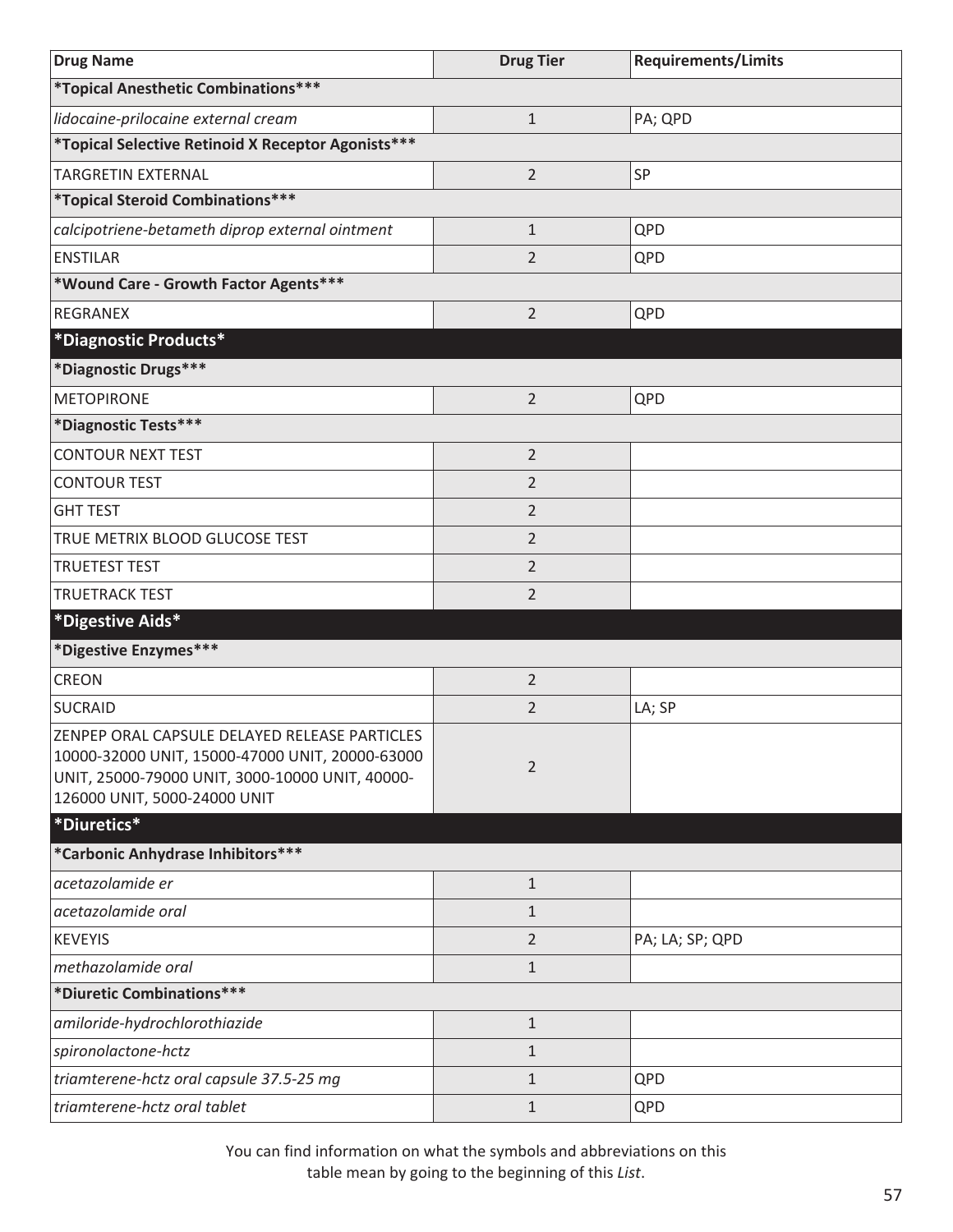| <b>Drug Name</b>                                                        | <b>Drug Tier</b> | <b>Requirements/Limits</b> |
|-------------------------------------------------------------------------|------------------|----------------------------|
| *Loop Diuretics***                                                      |                  |                            |
| bumetanide oral                                                         | $\mathbf 1$      |                            |
| ethacrynic acid oral                                                    | $\mathbf{1}$     | PA                         |
| furosemide oral solution 10 mg/ml, 8 mg/ml                              | $\mathbf{1}$     | QPD                        |
| furosemide oral tablet                                                  | $\mathbf 1$      | QPD                        |
| torsemide oral                                                          | $\mathbf 1$      |                            |
| *Potassium Sparing Diuretics***                                         |                  |                            |
| amiloride hcl oral                                                      | $\mathbf 1$      |                            |
| spironolactone oral                                                     | $\mathbf 1$      |                            |
| triamterene oral                                                        | $\mathbf 1$      |                            |
| *Thiazides And Thiazide-Like Diuretics***                               |                  |                            |
| chlorthalidone oral tablet 25 mg, 50 mg                                 | $$0*$            |                            |
| <b>DIURIL</b>                                                           | 2                |                            |
| hydrochlorothiazide oral                                                | $$0*$            | QPD                        |
| indapamide oral                                                         | $$0*$            |                            |
| metolazone                                                              | $$0*$            |                            |
| *Endocrine And Metabolic Agents - Misc.*                                |                  |                            |
| *Bisphosphonates***                                                     |                  |                            |
| alendronate sodium oral solution                                        | $$0*$            | QPD                        |
| alendronate sodium oral tablet 10 mg, 35 mg, 5 mg,<br>70 mg             | $$0*$            | QPD                        |
| ibandronate sodium oral                                                 | $$0*$            | QPD                        |
| risedronate sodium oral tablet 150 mg, 30 mg, 35 mg,<br>5 <sub>mg</sub> | $$0*$            | QPD                        |
| risedronate sodium oral tablet delayed release                          | $$0*$            | QPD                        |
| *Calcimimetic Agents***                                                 |                  |                            |
| cinacalcet hcl                                                          | $\mathbf{1}$     | PA                         |
| *Calcitonins***                                                         |                  |                            |
| calcitonin (salmon) injection                                           | $\mathbf{1}$     |                            |
| calcitonin (salmon) nasal                                               | $\mathbf{1}$     | QPD                        |
| *Carnitine Replenisher - Agents***                                      |                  |                            |
| levocarnitine oral solution                                             | $\mathbf{1}$     |                            |
| levocarnitine oral tablet                                               | $\mathbf{1}$     |                            |
| *Corticotropin***                                                       |                  |                            |
| <b>ACTHAR</b>                                                           | $\overline{2}$   | PA; LA; SP; QPD            |
| *Dopamine Receptor Agonists***                                          |                  |                            |
| cabergoline                                                             | $1\,$            |                            |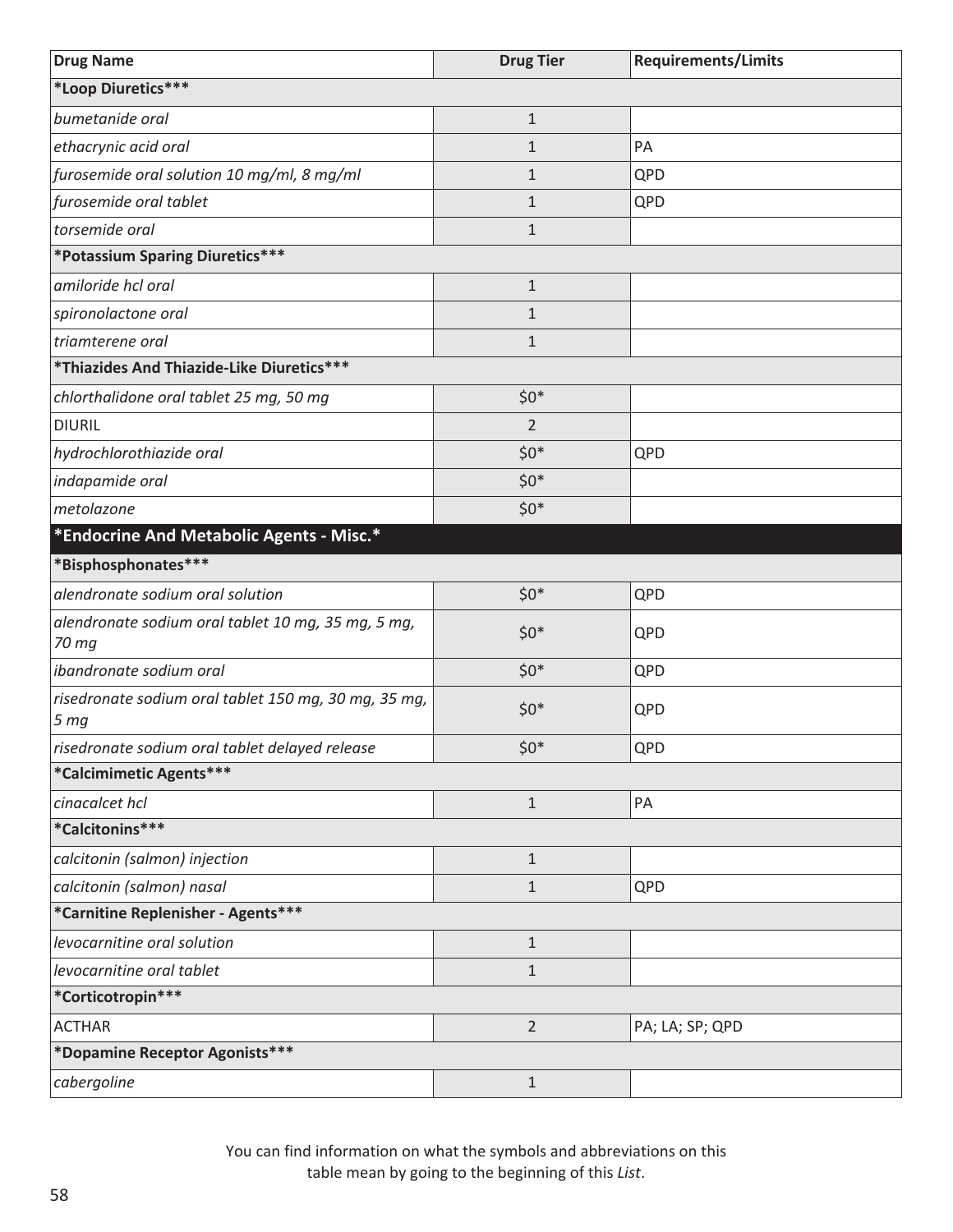| <b>Drug Name</b>                                               | <b>Drug Tier</b> | <b>Requirements/Limits</b> |  |
|----------------------------------------------------------------|------------------|----------------------------|--|
| *Fabry Disease - Agents***                                     |                  |                            |  |
| <b>GALAFOLD</b>                                                | $\overline{2}$   | PA; LA; SP; QPD            |  |
| *Gnrh/Lhrh Antagonists***                                      |                  |                            |  |
| ORILISSA                                                       | $\overline{2}$   | PA; QPD                    |  |
| *Growth Hormone Receptor Antagonists***                        |                  |                            |  |
| SOMAVERT                                                       | $\overline{2}$   | LA; SP; QPD                |  |
| *Growth Hormone Releasing Hormones (Ghrh) ***                  |                  |                            |  |
| <b>EGRIFTA SV</b>                                              | $\overline{2}$   | PA; LA; SP                 |  |
| *Growth Hormones***                                            |                  |                            |  |
| NORDITROPIN FLEXPRO SUBCUTANEOUS SOLUTION<br>PEN-INJECTOR      | $\overline{2}$   | PA; SP                     |  |
| *Hereditary Orotic Aciduria Treatment - Agents**               |                  |                            |  |
| <b>XURIDEN</b>                                                 | $\overline{2}$   | PA; LA; SP; QPD            |  |
| *Hereditary Tyrosinemia Type 1 (Ht-1) Treatment -<br>Agents*** |                  |                            |  |
| nitisinone                                                     | $\mathbf{1}$     | PA; LA; SP                 |  |
| <b>NITYR</b>                                                   | $\overline{2}$   | PA; LA; SP                 |  |
| ORFADIN ORAL CAPSULE 20 MG                                     | $\overline{2}$   | PA; LA; SP                 |  |
| ORFADIN ORAL SUSPENSION                                        | $\overline{2}$   | PA; LA; SP                 |  |
| *Homocystinuria Treatment - Agents***                          |                  |                            |  |
| betaine                                                        | $\mathbf{1}$     | SP; QPD                    |  |
| CYSTADANE                                                      | $\overline{2}$   | LA; SP; QPD                |  |
| *Hyperparathyroid Treatment - Vitamin D<br>Analogs***          |                  |                            |  |
| calcitriol oral                                                | $\mathbf{1}$     |                            |  |
| doxercalciferol oral                                           | $\mathbf{1}$     |                            |  |
| paricalcitol oral                                              | $\mathbf{1}$     |                            |  |
| *Hypophosphatasia (Hpp) Agents***                              |                  |                            |  |
| <b>STRENSIQ</b>                                                | $\overline{2}$   | PA; LA; SP                 |  |
| *Insulin-Like Growth Factors (Somatomedins)***                 |                  |                            |  |
| <b>INCRELEX</b>                                                | $\overline{2}$   | PA; LA; SP                 |  |
| *Leptin Analogues***                                           |                  |                            |  |
| <b>MYALEPT</b>                                                 | $\overline{2}$   | PA; LA; SP                 |  |
| *Lhrh/Gnrh Agonist Analog Pituitary<br>Suppressants***         |                  |                            |  |
| SYNAREL                                                        | $\overline{2}$   | SP                         |  |
| *Parathyroid Hormone And Derivatives***                        |                  |                            |  |
| <b>NATPARA</b>                                                 | $\overline{2}$   | PA; LA; SP; QPD            |  |
| <b>TYMLOS</b>                                                  | $\overline{2}$   | PA; SP; QPD                |  |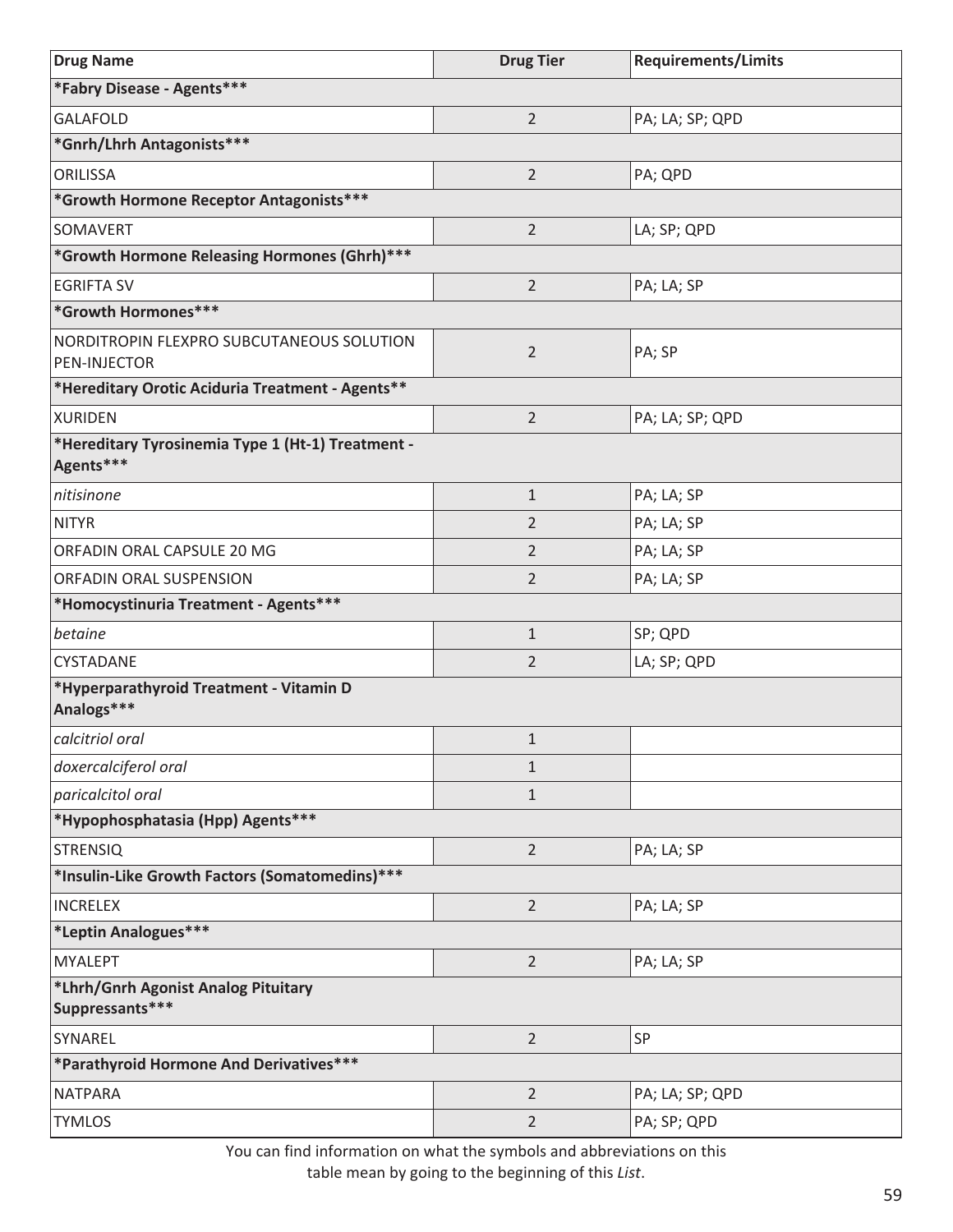| <b>Drug Name</b>                                                                                    | <b>Drug Tier</b> | <b>Requirements/Limits</b> |
|-----------------------------------------------------------------------------------------------------|------------------|----------------------------|
| *Phenylketonuria Treatment - Agents***                                                              |                  |                            |
| sapropterin dihydrochloride oral packet                                                             | $1\,$            | PA; SP                     |
| sapropterin dihydrochloride oral tablet                                                             | $\mathbf{1}$     | PA; SP                     |
| *Selective Estrogen Receptor Modulators                                                             |                  |                            |
| (Serms)***                                                                                          |                  |                            |
| <b>OSPHENA</b>                                                                                      | $\overline{2}$   | QPD                        |
| raloxifene hcl                                                                                      | $$0*$            | QPD                        |
| *Selective Vasopressin V2-Receptor Antagonists***                                                   |                  |                            |
| <b>JYNARQUE</b>                                                                                     | $\overline{2}$   | PA; LA; SP; QPD            |
| SAMSCA ORAL TABLET 15 MG                                                                            | $\overline{2}$   | LA; SP                     |
| tolvaptan                                                                                           | $1\,$            | SP                         |
| *Somatostatic Agents***                                                                             |                  |                            |
| octreotide acetate injection solution 100 mcg/ml,<br>1000 mcg/ml, 200 mcg/ml, 50 mcg/ml, 500 mcg/ml | $1\,$            | SP                         |
| octreotide acetate subcutaneous                                                                     | $1\,$            | SP                         |
| <b>SIGNIFOR</b>                                                                                     | $\overline{2}$   | PA; LA; SP; QPD            |
| *Urea Cycle Disorder - Agents***                                                                    |                  |                            |
| <b>RAVICTI</b>                                                                                      | $\overline{2}$   | PA; LA; SP; QPD            |
| sodium phenylbutyrate oral powder 3 gm/tsp                                                          | 1                | PA; SP; QPD                |
| sodium phenylbutyrate oral tablet                                                                   | $1\,$            | PA; SP; QPD                |
| *Vasopressin***                                                                                     |                  |                            |
| desmopressin ace spray refrig                                                                       | $1\,$            |                            |
| desmopressin acetate oral                                                                           | $\mathbf{1}$     |                            |
| desmopressin acetate spray                                                                          | $1\,$            |                            |
| <b>STIMATE</b>                                                                                      | $\overline{2}$   | ${\sf SP}$                 |
| *Estrogens*                                                                                         |                  |                            |
| *Estrogen & Androgen***                                                                             |                  |                            |
| covaryx                                                                                             | $1\,$            |                            |
| covaryx hs                                                                                          | $1\,$            |                            |
| eemt                                                                                                | $\mathbf{1}$     |                            |
| eemt hs                                                                                             | $1\,$            |                            |
| est estrogens-methyltest ds                                                                         | $\mathbf{1}$     |                            |
| est estrogens-methyltest hs                                                                         | $1\,$            |                            |
| est estrogens-methyltest oral tablet 1.25-2.5 mg                                                    | $1\,$            |                            |
| *Estrogen & Progestin***                                                                            |                  |                            |
| amabelz                                                                                             | $1\,$            |                            |
| <b>CLIMARA PRO</b>                                                                                  | 2                | QPD                        |
| COMBIPATCH                                                                                          | $\overline{2}$   | QPD                        |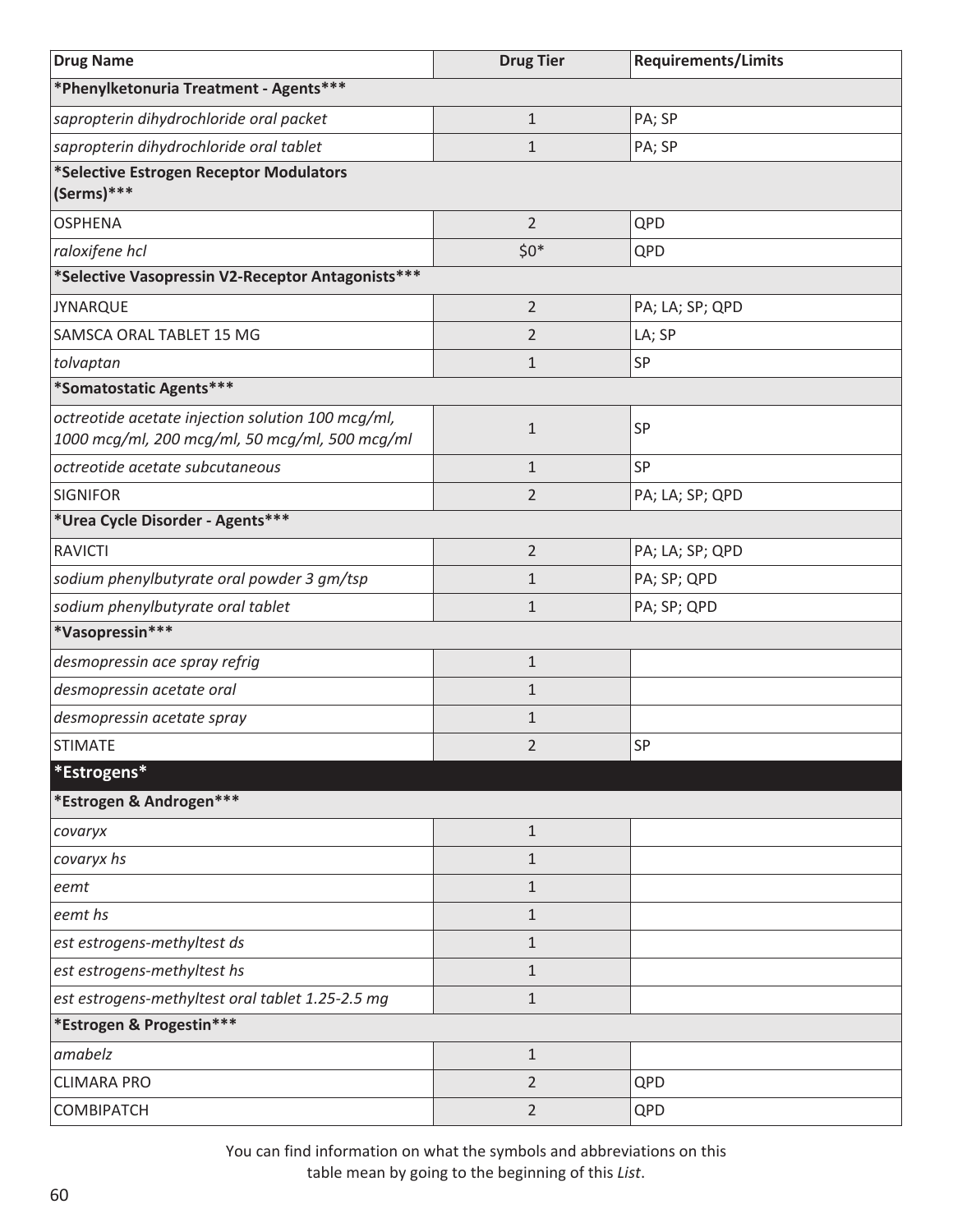| <b>Drug Name</b>                                           | <b>Drug Tier</b> | <b>Requirements/Limits</b> |
|------------------------------------------------------------|------------------|----------------------------|
| estradiol-norethindrone acet                               | $\mathbf{1}$     |                            |
| fyavolv                                                    | $\mathbf{1}$     |                            |
| jinteli                                                    | $\mathbf{1}$     |                            |
| mimvey                                                     | $\mathbf{1}$     |                            |
| norethindrone-eth estradiol                                | $\mathbf{1}$     |                            |
| PREMPHASE                                                  | $\overline{2}$   | QPD                        |
| <b>PREMPRO</b>                                             | $\overline{2}$   | QPD                        |
| *Estrogen-Progestin-Gnrh Antagonist***                     |                  |                            |
| <b>ORIAHNN</b>                                             | $\overline{2}$   | PA; QPD                    |
| *Estrogens***                                              |                  |                            |
| DELESTROGEN INTRAMUSCULAR OIL 10 MG/ML                     | $\overline{2}$   |                            |
| DEPO-ESTRADIOL                                             | $\overline{2}$   |                            |
| <b>DIVIGEL</b>                                             | $\overline{2}$   | QPD                        |
| dotti                                                      | $\mathbf{1}$     | QPD                        |
| <b>ELESTRIN</b>                                            | $\overline{2}$   | QPD                        |
| estradiol oral                                             | $\mathbf{1}$     |                            |
| estradiol transdermal                                      | $\mathbf{1}$     | QPD                        |
| estradiol valerate intramuscular oil 20 mg/ml, 40<br>mg/ml | $\mathbf 1$      |                            |
| <b>EVAMIST</b>                                             | $\overline{2}$   | QPD                        |
| lyllana                                                    | $\mathbf{1}$     | QPD                        |
| MENEST ORAL TABLET 0.3 MG, 0.625 MG, 1.25 MG               | $\overline{2}$   |                            |
| <b>PREMARIN ORAL</b>                                       | $\overline{2}$   | QPD                        |
| *Estrogen-Selective Estrogen Receptor Modulator<br>Comb*** |                  |                            |
| <b>DUAVEE</b>                                              | $\overline{2}$   |                            |
| *Fluoroquinolones*                                         |                  |                            |
| *Fluoroquinolones***                                       |                  |                            |
| <b>BAXDELA ORAL</b>                                        | $\overline{2}$   | QPD                        |
| ciprofloxacin hcl oral                                     | $\mathbf{1}$     |                            |
| levofloxacin oral                                          | $\mathbf{1}$     |                            |
| moxifloxacin hcl oral                                      | $\mathbf{1}$     |                            |
| ofloxacin oral tablet 300 mg, 400 mg                       | $\mathbf{1}$     |                            |
| *Gastrointestinal Agents - Misc.*                          |                  |                            |
| *Bile Acid Synthesis Disorder Agents***                    |                  |                            |
| CHOLBAM                                                    | $\overline{2}$   | PA; LA; SP                 |
| *Gallstone Solubilizing Agents***                          |                  |                            |
| CHENODAL                                                   | $\overline{2}$   | LA; SP                     |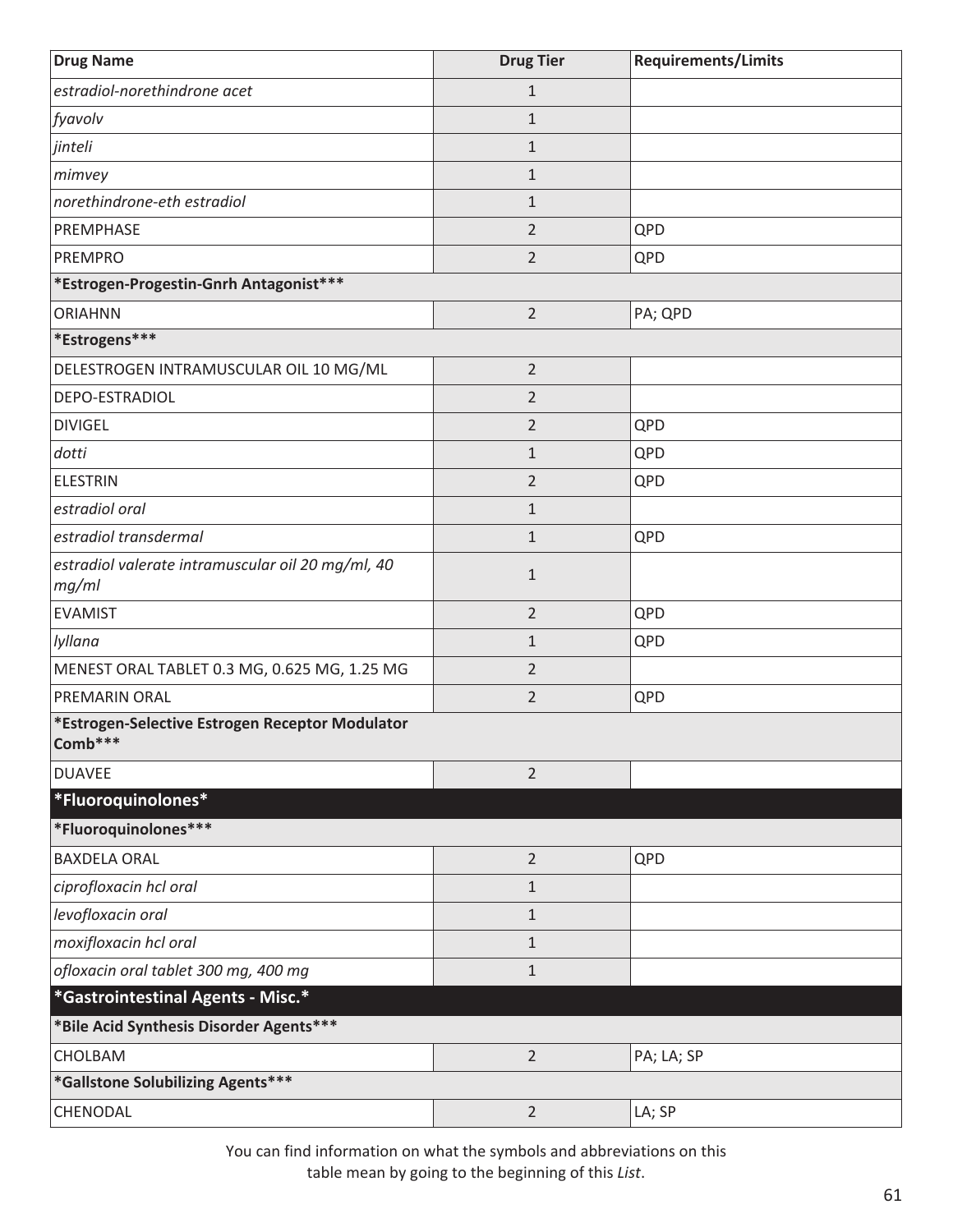| <b>Drug Name</b>                                          | <b>Drug Tier</b> | <b>Requirements/Limits</b> |
|-----------------------------------------------------------|------------------|----------------------------|
| ursodiol oral capsule 300 mg                              | $\mathbf{1}$     |                            |
| ursodiol oral tablet                                      | $\mathbf{1}$     |                            |
| *Gastrointestinal Antiallergy Agents***                   |                  |                            |
| cromolyn sodium oral                                      | $1\,$            | PA                         |
| *Gastrointestinal Chloride Channel Activators***          |                  |                            |
| AMITIZA                                                   | $\overline{2}$   | QPD                        |
| *Gastrointestinal Stimulants***                           |                  |                            |
| metoclopramide hcl oral solution 10 mg/10ml, 5<br>mg/5ml  | $1\,$            |                            |
| metoclopramide hcl oral tablet                            | $\mathbf{1}$     |                            |
| *Glucagon-Like Peptide-2 (Glp-2) Analogs***               |                  |                            |
| <b>GATTEX</b>                                             | $\overline{2}$   | PA; LA; SP                 |
| *Ibs Agent - Guanylate Cyclase-C (Gc-C) Agonists***       |                  |                            |
| <b>LINZESS</b>                                            | $\overline{2}$   | QPD                        |
| *Ibs Agent - Mu-Opioid Receptor Agonists***               |                  |                            |
| <b>VIBERZI</b>                                            | $\overline{2}$   | QPD                        |
| *Ibs Agent - Selective 5-Ht3 Receptor<br>Antagonists***   |                  |                            |
| alosetron hcl                                             | $\mathbf{1}$     | QPD                        |
| *Inflammatory Bowel Agents***                             |                  |                            |
| balsalazide disodium                                      | $1\,$            |                            |
| <b>DIPENTUM</b>                                           | $\overline{2}$   |                            |
| mesalamine er                                             | $\mathbf{1}$     |                            |
| mesalamine oral                                           | $1\,$            |                            |
| mesalamine rectal enema                                   | $\mathbf{1}$     |                            |
| mesalamine rectal suppository                             | $\mathbf{1}$     | QPD                        |
| PENTASA                                                   | $\overline{2}$   |                            |
| sulfasalazine oral                                        | $1\,$            |                            |
| *Intestinal Acidifiers***                                 |                  |                            |
| enulose                                                   | $1\,$            |                            |
| generlac                                                  | $\mathbf{1}$     |                            |
| lactulose encephalopathy                                  | $\mathbf{1}$     |                            |
| *Peripheral Opioid Receptor Antagonists***                |                  |                            |
| <b>MOVANTIK</b>                                           | $\overline{2}$   | QPD                        |
| <b>RELISTOR ORAL</b>                                      | $\overline{2}$   | SP; QPD                    |
| RELISTOR SUBCUTANEOUS SOLUTION 12 MG/0.6ML,<br>8 MG/0.4ML | $\overline{2}$   | SP; QPD                    |
| SYMPROIC                                                  | $\overline{2}$   | QPD                        |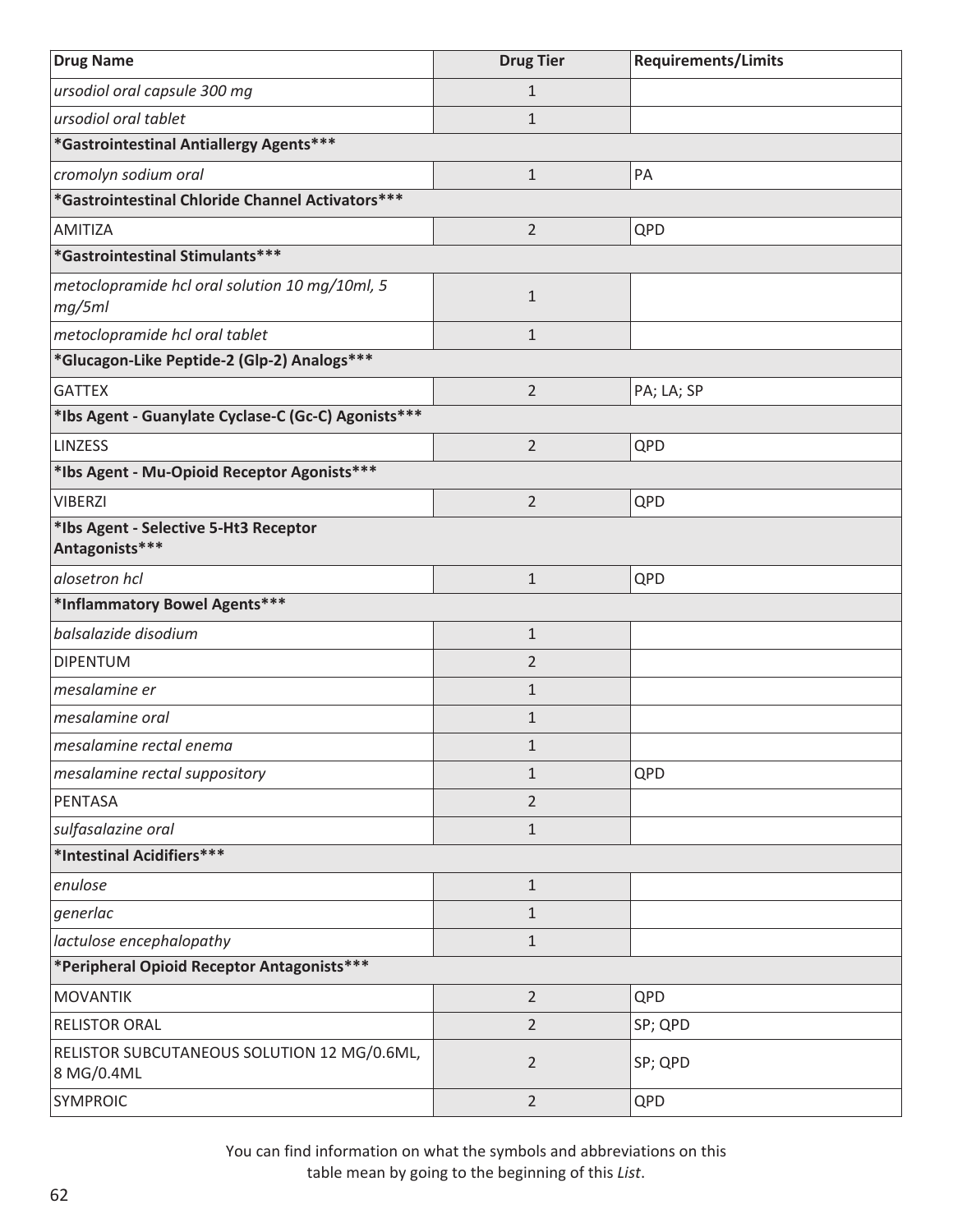| <b>Drug Name</b>                                                | <b>Drug Tier</b> | <b>Requirements/Limits</b> |  |
|-----------------------------------------------------------------|------------------|----------------------------|--|
| *Phosphate Binder Agents***                                     |                  |                            |  |
| calcium acetate (phos binder)                                   | $\mathbf{1}$     |                            |  |
| calcium acetate oral tablet 667 mg                              | $\mathbf{1}$     |                            |  |
| PHOSLYRA                                                        | $\overline{2}$   | PA                         |  |
| sevelamer carbonate                                             | $\mathbf{1}$     | PA                         |  |
| <b>VELPHORO</b>                                                 | $\overline{2}$   | PA                         |  |
| *Tumor Necrosis Factor Alpha Blockers***                        |                  |                            |  |
| CIMZIA PREFILLED SUBCUTANEOUS PREFILLED<br><b>SYRINGE KIT</b>   | $\overline{2}$   | PA; LA; SP; QPD            |  |
| CIMZIA STARTER KIT SUBCUTANEOUS PREFILLED<br><b>SYRINGE KIT</b> | $\overline{2}$   | PA; LA; SP; QPD            |  |
| *Genitourinary Agents - Miscellaneous*                          |                  |                            |  |
| *5-Alpha Reductase Inhibitors ***                               |                  |                            |  |
| dutasteride oral                                                | $\mathbf{1}$     | QPD                        |  |
| finasteride oral tablet 5 mg                                    | $\mathbf 1$      | QPD                        |  |
| *Alpha 1-Adrenoceptor Antagonists***                            |                  |                            |  |
| alfuzosin hcl er                                                | $\mathbf{1}$     |                            |  |
| silodosin                                                       | $\mathbf 1$      | QPD                        |  |
| tamsulosin hcl                                                  | $\mathbf{1}$     | QPD                        |  |
| *Citrates***                                                    |                  |                            |  |
| cytra k crystals                                                | $\mathbf{1}$     |                            |  |
| potassium citrate er                                            | $\mathbf{1}$     |                            |  |
| *Cystinosis Agents***                                           |                  |                            |  |
| <b>CYSTAGON</b>                                                 | $\overline{2}$   | LA; SP                     |  |
| <b>PROCYSBI</b>                                                 | $\overline{2}$   | PA; LA; SP                 |  |
| *Genitourinary Irrigants***                                     |                  |                            |  |
| acetic acid irrigation                                          | $1\,$            |                            |  |
| glycine urologic                                                | 1                |                            |  |
| sodium chloride irrigation solution 0.9 %                       | $\mathbf{1}$     |                            |  |
| *Interstitial Cystitis Agents***                                |                  |                            |  |
| <b>ELMIRON</b>                                                  | $\overline{2}$   |                            |  |
| *Prostatic Hypertrophy Agent Combinations***                    |                  |                            |  |
| dutasteride-tamsulosin hcl                                      | $1\,$            | QPD                        |  |
| *Urinary Analgesics***                                          |                  |                            |  |
| phenazopyridine hcl oral tablet 100 mg, 200 mg                  | $\mathbf 1$      |                            |  |
| *Urinary Stone Agents***                                        |                  |                            |  |
| <b>LITHOSTAT</b>                                                | $\overline{2}$   | SP                         |  |
| THIOLA EC                                                       | $\overline{2}$   | LA; SP                     |  |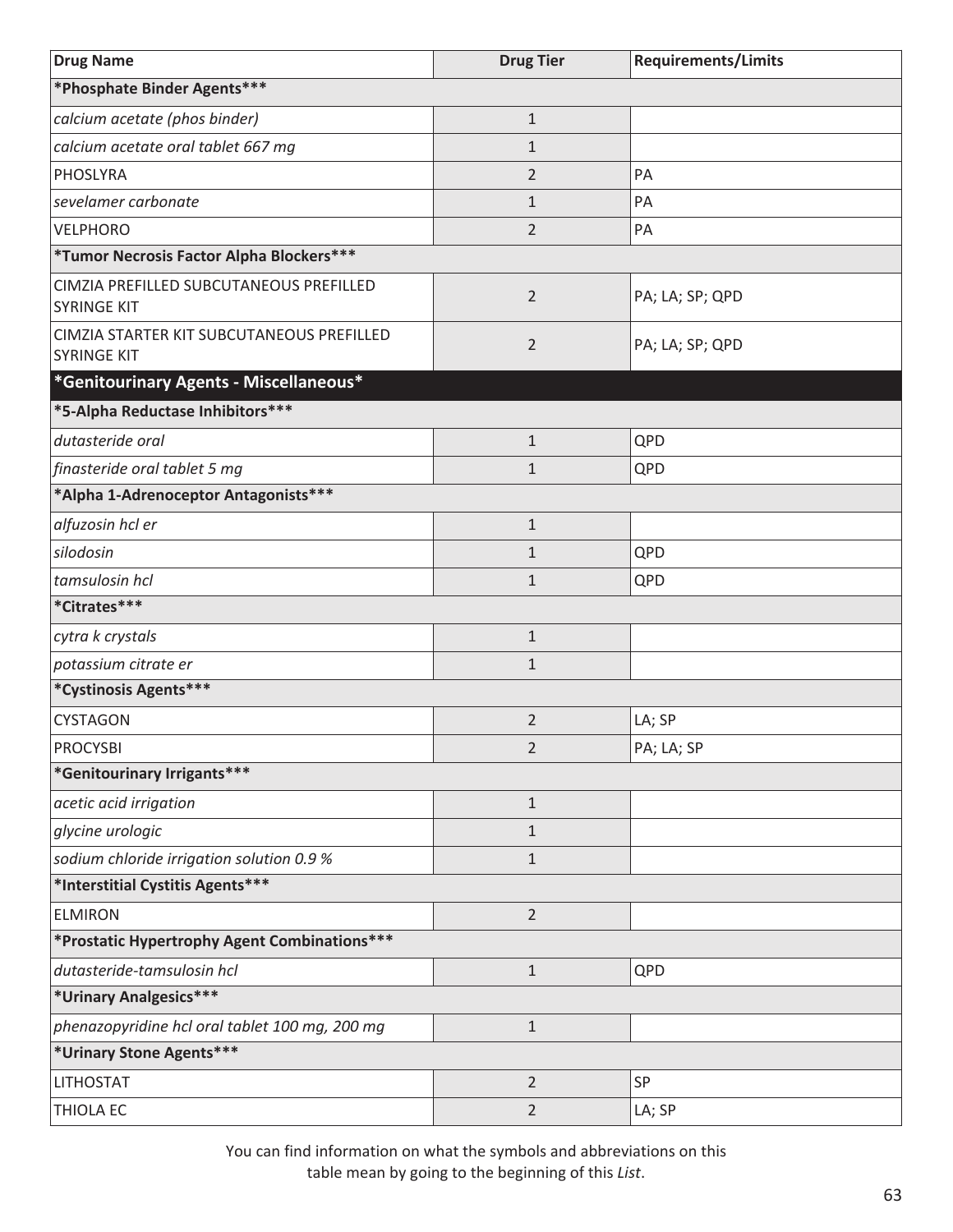| <b>Drug Name</b>                                            | <b>Drug Tier</b> | <b>Requirements/Limits</b> |
|-------------------------------------------------------------|------------------|----------------------------|
| tiopronin oral                                              | $\mathbf{1}$     | SP                         |
| *Gout Agents*                                               |                  |                            |
| *Gout Agent Combinations***                                 |                  |                            |
| colchicine-probenecid                                       | $1\,$            |                            |
| *Gout Agents***                                             |                  |                            |
| allopurinol oral                                            | $\mathbf{1}$     |                            |
| <b>COLCHICINE ORAL CAPSULE</b>                              | $\overline{2}$   |                            |
| colchicine oral tablet                                      | $\mathbf{1}$     |                            |
| febuxostat                                                  | $\mathbf{1}$     | QPD                        |
| *Uricosurics***                                             |                  |                            |
| probenecid oral                                             | $\mathbf{1}$     |                            |
| *Hematological Agents - Misc.*                              |                  |                            |
| *Bradykinin B2 Receptor Antagonists***                      |                  |                            |
| icatibant acetate                                           | $\mathbf{1}$     | PA; SP; QPD                |
| *C1 Inhibitors***                                           |                  |                            |
| <b>CINRYZE</b>                                              | $\overline{2}$   | PA; LA; SP; QPD            |
| <b>HAEGARDA</b>                                             | $\overline{2}$   | PA; LA; SP; QPD            |
| <b>RUCONEST</b>                                             | $\overline{2}$   | PA; LA; SP; QPD            |
| *Direct-Acting P2y12 Inhibitors ***                         |                  |                            |
| <b>BRILINTA</b>                                             | $\overline{2}$   | QPD                        |
| *Hematorheologic Agents***                                  |                  |                            |
| pentoxifylline er                                           | $\mathbf{1}$     |                            |
| *Phosphodiesterase lii Inhibitors ***                       |                  |                            |
| cilostazol                                                  | $\mathbf{1}$     | QPD                        |
| *Plasma Kallikrein Inhibitors - Monoclonal<br>Antibodies*** |                  |                            |
| TAKHZYRO SUBCUTANEOUS SOLUTION                              | $\overline{2}$   | PA; LA; SP; QPD            |
| *Plasma Kallikrein Inhibitors***                            |                  |                            |
| ORLADEYO                                                    | $\overline{2}$   | PA; LA; SP; QPD            |
| *Platelet Aggregation Inhibitor Combinations***             |                  |                            |
| aspirin-dipyridamole er                                     | $$0*$            | QPD                        |
| *Platelet Aggregation Inhibitors ***                        |                  |                            |
| dipyridamole oral                                           | $$0*$            |                            |
| *Protease-Activated Receptor-1 (Par-1)<br>Antagonists***    |                  |                            |
| ZONTIVITY                                                   | $\overline{2}$   |                            |
| *Quinazoline Agents***                                      |                  |                            |
| anagrelide hcl                                              | $\mathbf{1}$     |                            |

You can find information on what the symbols and abbreviations on this

table mean by going to the beginning of this *List*.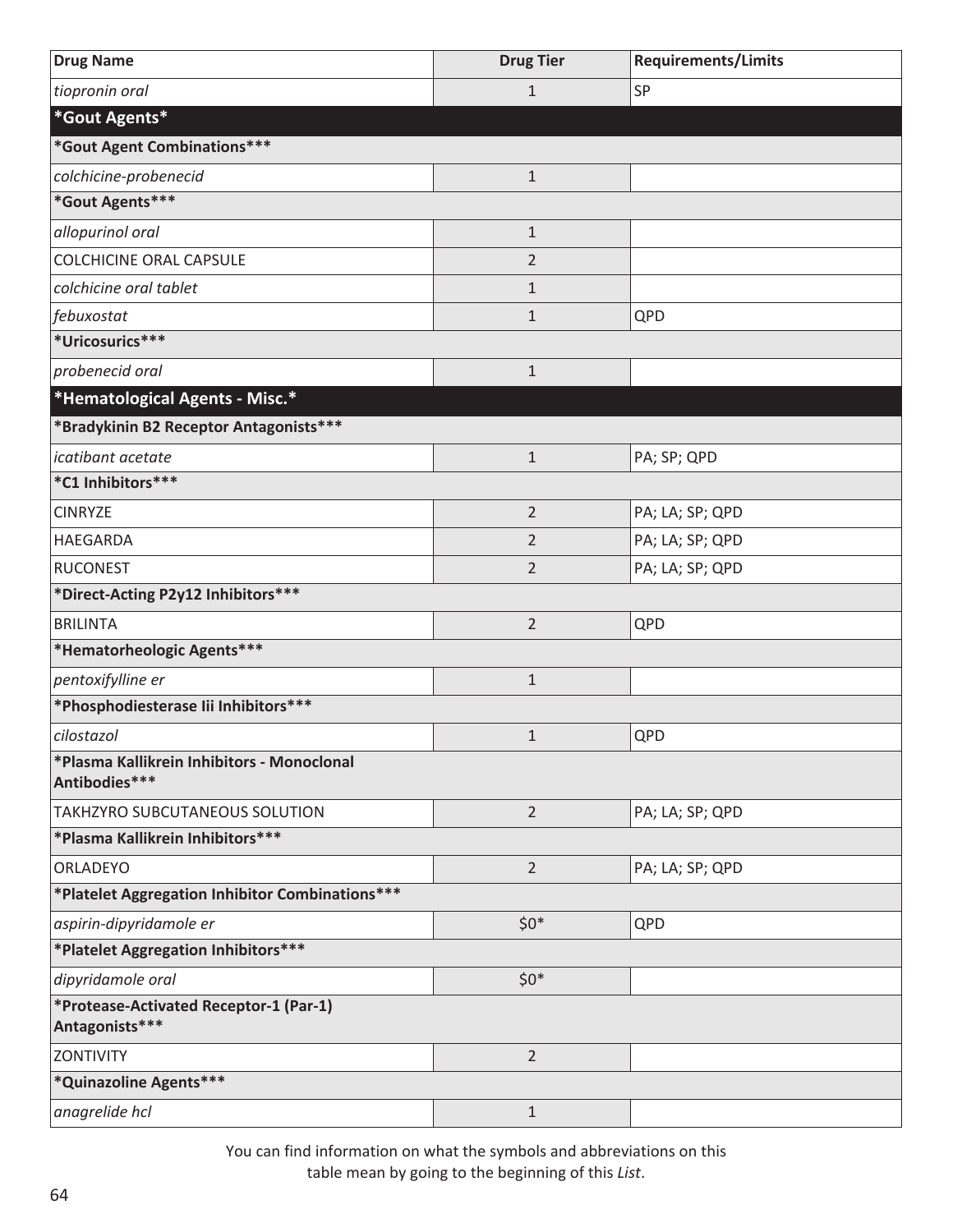| <b>Drug Name</b>                              | <b>Drug Tier</b> | <b>Requirements/Limits</b> |
|-----------------------------------------------|------------------|----------------------------|
| *Thienopyridine Derivatives***                |                  |                            |
| clopidogrel bisulfate oral                    | $$0*$            | QPD                        |
| prasugrel hcl                                 | $$0*$            | QPD                        |
| *Hematopoietic Agents*                        |                  |                            |
| *Agents For Gaucher Disease***                |                  |                            |
| CERDELGA                                      | $\overline{2}$   | PA; SP                     |
| miglustat                                     | $\mathbf{1}$     | PA; SP                     |
| *Cobalamins***                                |                  |                            |
| cyanocobalamin injection solution 1000 mcg/ml | $\mathbf{1}$     |                            |
| hydroxocobalamin acetate                      | $\mathbf{1}$     |                            |
| <b>NASCOBAL</b>                               | $\overline{2}$   | QPD                        |
| *Cxcr4 Receptor Antagonist***                 |                  |                            |
| <b>MOZOBIL</b>                                | $\overline{2}$   | LA; SP                     |
| *Cytotoxic Agents***                          |                  |                            |
| <b>DROXIA</b>                                 | $\overline{2}$   |                            |
| *Folic Acid/Folate Combinations***            |                  |                            |
| foltabs 800                                   | \$0              |                            |
| *Folic Acid/Folates***                        |                  |                            |
| cvs folic acid oral tablet 800 mcg            | $$0*$            |                            |
| folate                                        | \$0              |                            |
| folic acid oral tablet 1 mg, 400 mcg, 800 mcg | $$0*$            |                            |
| gnp folic acid                                | $$0*$            |                            |
| hm folic acid                                 | $$0*$            |                            |
| kp folic acid oral tablet 800 mcg             | $$0*$            |                            |
| ra folic acid                                 | $$0*$            |                            |
| sm folic acid                                 | $$0^*$           |                            |
| *Thrombopoietin (Tpo) Receptor Agonists***    |                  |                            |
| PROMACTA                                      | $\overline{2}$   | PA; LA; SP                 |
| *Hemostatics*                                 |                  |                            |
| *Hemostatics - Systemic***                    |                  |                            |
| tranexamic acid oral                          | $\mathbf 1$      |                            |
| *Hypnotics/Sedatives/Sleep Disorder Agents*   |                  |                            |
| *Barbiturate Hypnotics***                     |                  |                            |
| phenobarbital oral elixir                     | $\mathbf{1}$     |                            |
| phenobarbital oral tablet                     | $\mathbf{1}$     |                            |
| *Benzodiazepine Hypnotics***                  |                  |                            |
| estazolam                                     | $1\,$            | QPD                        |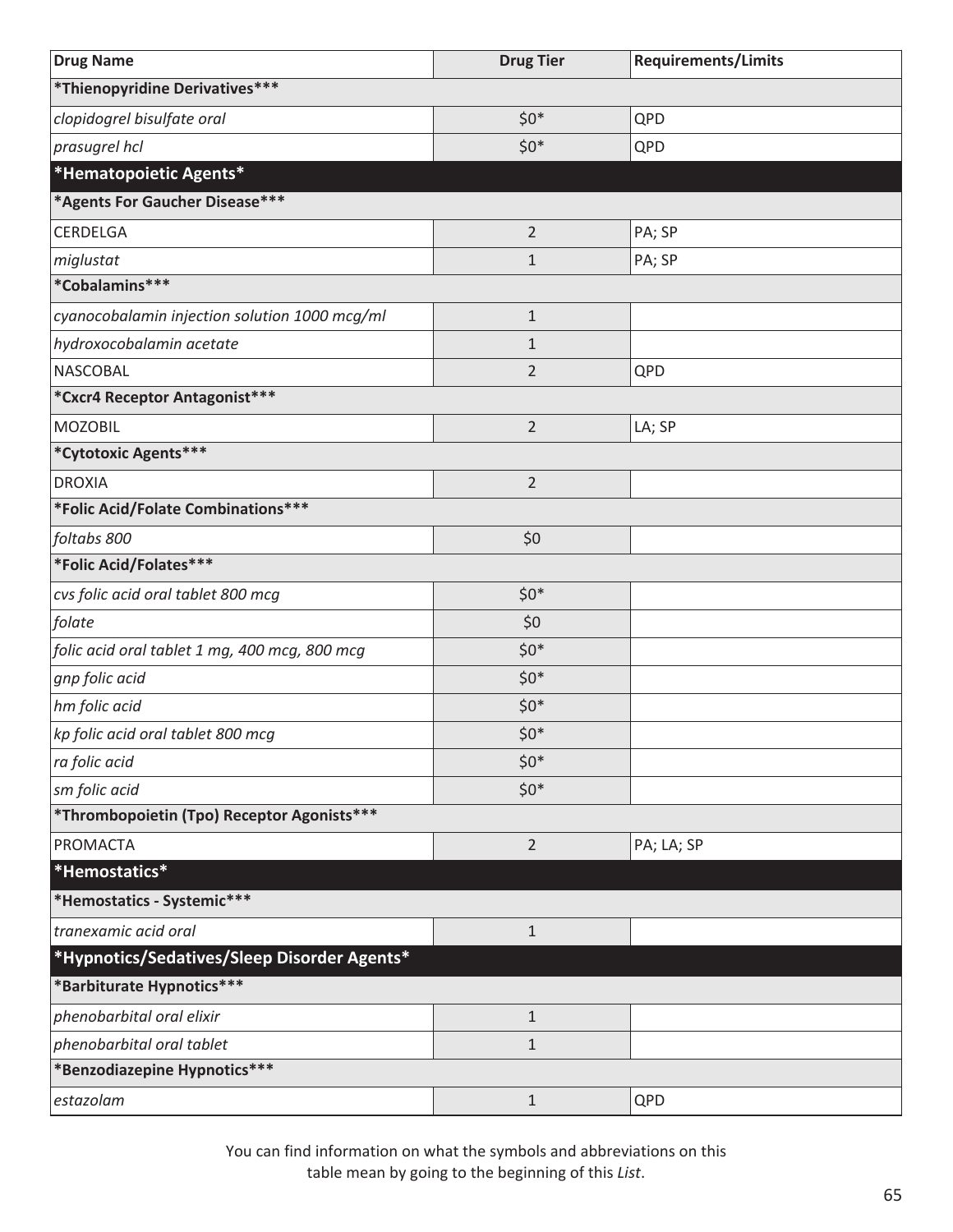| <b>Drug Name</b>                                     | <b>Drug Tier</b> | <b>Requirements/Limits</b> |
|------------------------------------------------------|------------------|----------------------------|
| flurazepam hcl                                       | $\mathbf{1}$     | QPD                        |
| quazepam tablet 15 mg oral                           | $\mathbf 1$      | QPD                        |
| temazepam                                            | $\mathbf{1}$     | QPD                        |
| triazolam                                            | $\mathbf{1}$     | QPD                        |
| *Non-Benzodiazepine - Gaba-Receptor<br>Modulators*** |                  |                            |
| eszopiclone                                          | $\mathbf{1}$     | QPD                        |
| zaleplon                                             | $\mathbf{1}$     | QPD                        |
| zolpidem tartrate er                                 | $\mathbf{1}$     | QPD                        |
| zolpidem tartrate oral                               | $\mathbf{1}$     | QPD                        |
| *Selective Melatonin Receptor Agonists***            |                  |                            |
| <b>HETLIOZ</b>                                       | $\overline{2}$   | PA; LA; SP; QPD            |
| <b>HETLIOZ LQ</b>                                    | $\overline{2}$   | PA; LA; SP                 |
| *Laxatives*                                          |                  |                            |
| *Bowel Evacuant Combinations***                      |                  |                            |
| gavilyte-c                                           | \$0              |                            |
| gavilyte-g                                           | \$0              |                            |
| gavilyte-n with flavor pack                          | \$0              |                            |
| peg 3350-kcl-na bicarb-nacl                          | \$0              |                            |
| peg-3350/electrolytes                                | \$0              |                            |
| peg-3350/electrolytes/ascorbat                       | \$0              |                            |
| peg-kcl-nacl-nasulf-na asc-c                         | \$0              |                            |
| peg-prep                                             | \$0              |                            |
| <b>SUPREP BOWEL PREP KIT</b>                         | $\overline{2}$   |                            |
| *Laxatives - Miscellaneous***                        |                  |                            |
| clearlax oral powder                                 | \$0              |                            |
| constulose                                           | $\mathbf{1}$     |                            |
| cvs purelax                                          | \$0              |                            |
| eg clearlax                                          | \$0              |                            |
| egl clearlax                                         | \$0              |                            |
| gavilax oral powder                                  | \$0              |                            |
| gentlelax oral powder                                | \$0              |                            |
| glycolax                                             | \$0              |                            |
| gnp clearlax                                         | \$0              |                            |
| goodsense clearlax                                   | \$0              |                            |
| healthylax                                           | \$0              |                            |
| hm clearlax oral powder                              | \$0              |                            |
| kls laxaclear                                        | \$0              |                            |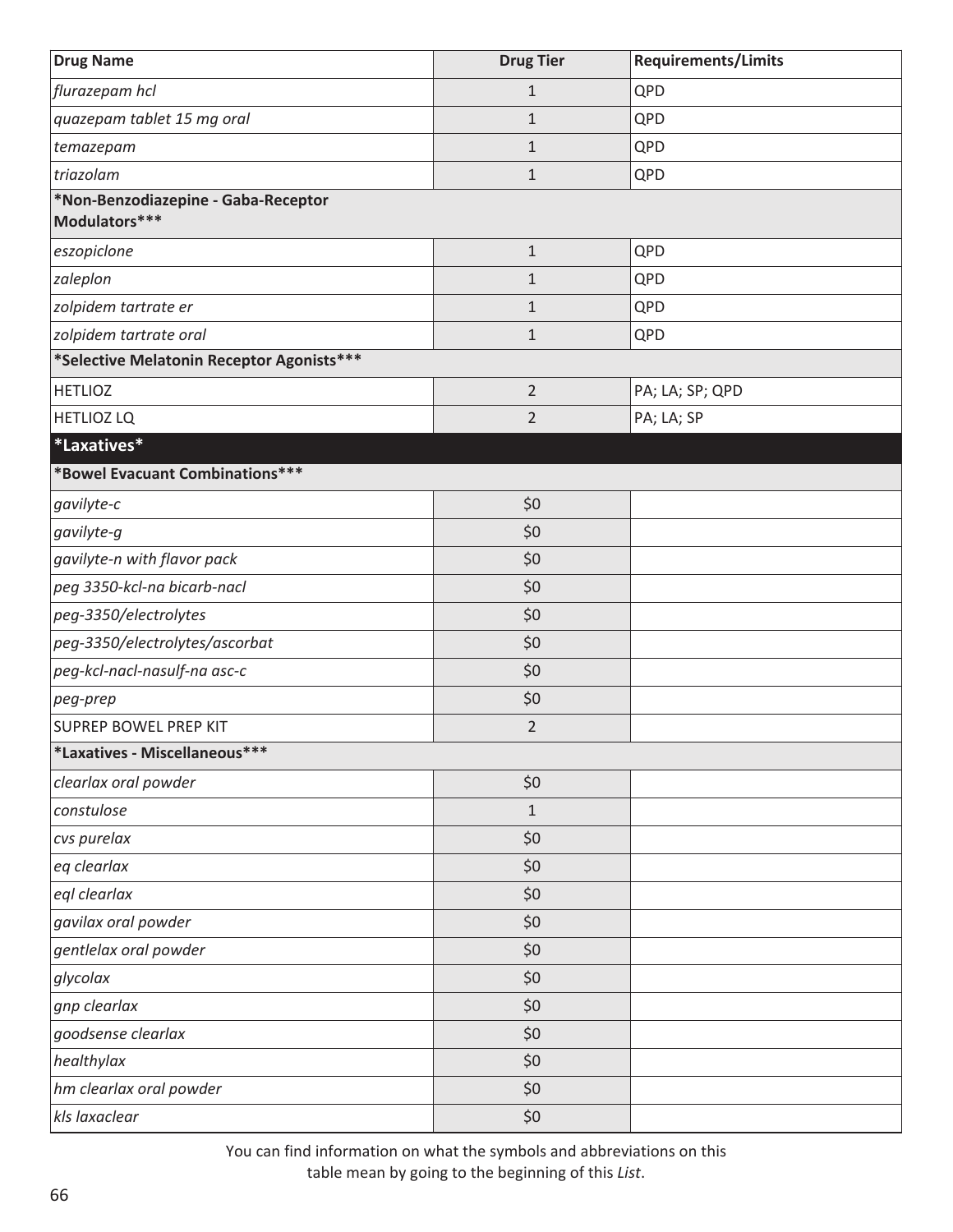| <b>Drug Name</b>                                                     | <b>Drug Tier</b> | <b>Requirements/Limits</b> |
|----------------------------------------------------------------------|------------------|----------------------------|
| lactulose oral solution 10 gm/15ml                                   | $\mathbf{1}$     |                            |
| miralax oral packet                                                  | \$0              |                            |
| peg 3350                                                             | \$0              |                            |
| polyethylene glycol 3350 oral packet 17 gm                           | \$0              |                            |
| polyethylene glycol 3350 oral powder                                 | \$0              |                            |
| qc natura-lax                                                        | \$0              |                            |
| ra laxative oral powder                                              | \$0              |                            |
| sb polyethylene glycol 3350                                          | \$0              |                            |
| sm clearlax                                                          | \$0              |                            |
| smooth lax                                                           | \$0              |                            |
| *Saline Laxatives ***                                                |                  |                            |
| citrate of magnesia oral solution                                    | \$0              |                            |
| citroma                                                              | \$0              |                            |
| cvs magnesium citrate oral solution                                  | \$0              |                            |
| cvs milk of magnesia                                                 | \$0              |                            |
| dulcolax oral suspension                                             | \$0              |                            |
| eq magnesium citrate                                                 | \$0              |                            |
| eql magnesium citrate                                                | \$0              |                            |
| eql milk of magnesia                                                 | \$0              |                            |
| gnp milk of magnesia                                                 | \$0              |                            |
| goodsense magnesium citrate                                          | \$0              |                            |
| hm magnesium citrate                                                 | \$0              |                            |
| hm milk of magnesia                                                  | \$0              |                            |
| magnesium citrate oral solution 1.745 gm/30ml                        | \$0              |                            |
| milk of magnesia concentrate                                         | \$0              |                            |
| milk of magnesia oral suspension 1200 mg/15ml, 400<br>mg/5ml, 7.75 % | \$0              |                            |
| px milk of magnesia                                                  | \$0              |                            |
| qc magnesium citrate                                                 | \$0              |                            |
| qc milk of magnesia                                                  | \$0              |                            |
| ra milk of magnesia oral suspension                                  | \$0              |                            |
| sb milk of magnesia                                                  | \$0              |                            |
| sm magnesium citrate                                                 | \$0              |                            |
| sm milk of magnesia oral suspension 1200 mg/15ml                     | \$0              |                            |
| *Stimulant Laxatives***                                              |                  |                            |
| alophen                                                              | \$0              |                            |
| bisacodyl ec                                                         | \$0              |                            |
| cvs gentle laxative oral                                             | \$0              |                            |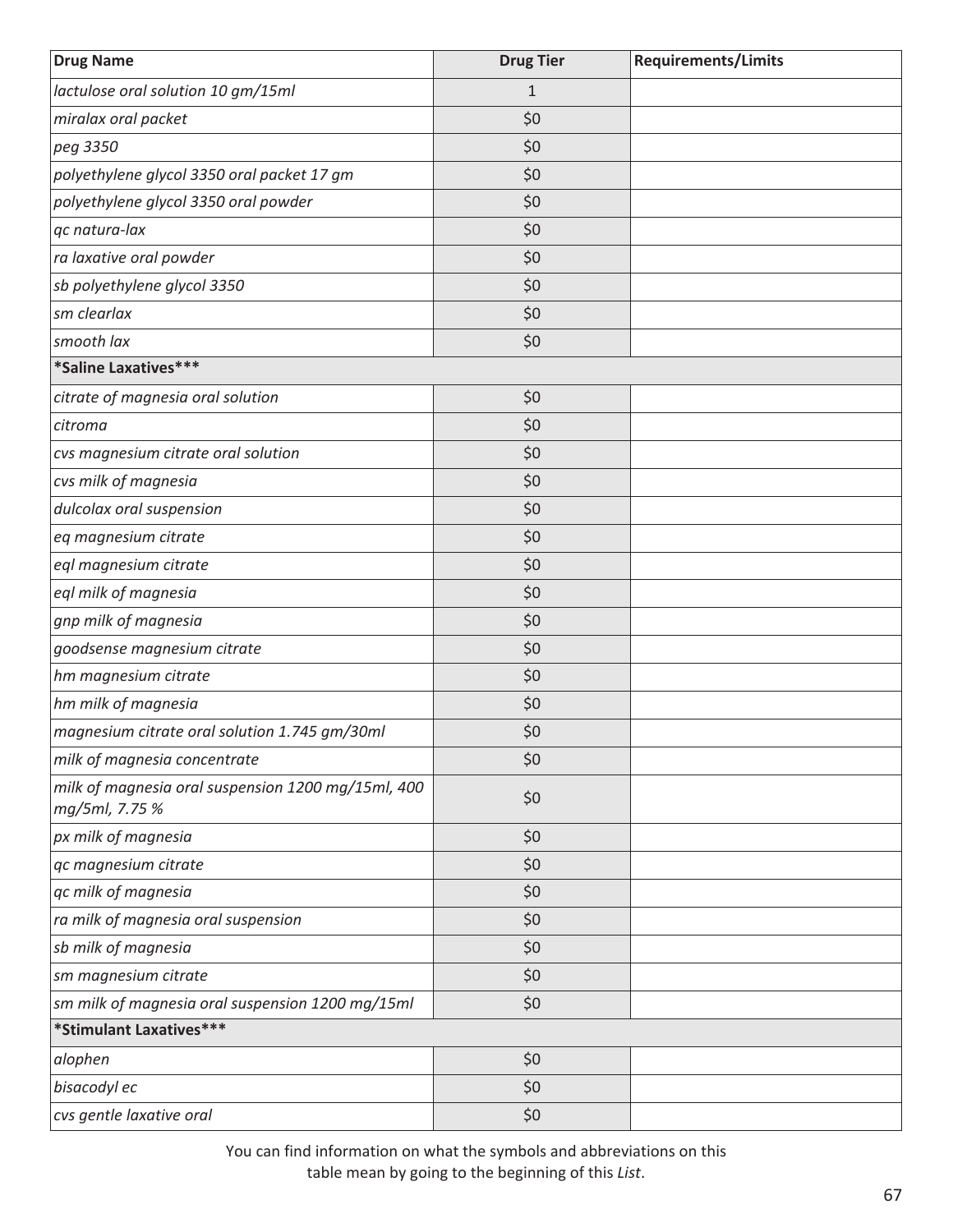| <b>Drug Name</b>                                   | <b>Drug Tier</b> | <b>Requirements/Limits</b> |
|----------------------------------------------------|------------------|----------------------------|
| cvs gentle laxative womens                         | \$0              |                            |
| eq gentle laxative                                 | \$0              |                            |
| eql gentle laxative                                | \$0              |                            |
| eql laxative oral tablet delayed release           | \$0              |                            |
| gentle laxative oral                               | \$0              |                            |
| gnp gentle laxative oral                           | \$0              |                            |
| gnp womens gentle laxative                         | \$0              |                            |
| goodsense bisacodyl ec                             | \$0              |                            |
| hm laxative oral                                   | \$0              |                            |
| kp bisacodyl                                       | \$0              |                            |
| laxative oral tablet delayed release               | \$0              |                            |
| px laxative                                        | \$0              |                            |
| qc gentle laxative oral                            | \$0              |                            |
| ra laxative oral tablet delayed release            | \$0              |                            |
| ra womens laxative                                 | \$0              |                            |
| sb bisacodyl laxative ec                           | \$0              |                            |
| sm gentle laxative                                 | \$0              |                            |
| womans laxative oral tablet delayed release        | \$0              |                            |
| womens laxative                                    | \$0              |                            |
| *Macrolides*                                       |                  |                            |
| *Azithromycin***                                   |                  |                            |
| azithromycin oral packet                           | $\mathbf 1$      |                            |
| azithromycin oral suspension reconstituted         | $\mathbf{1}$     |                            |
| azithromycin oral tablet 250 mg, 500 mg, 600 mg    | $\mathbf{1}$     |                            |
| *Clarithromycin***                                 |                  |                            |
| clarithromycin er                                  | $\mathbf{1}$     |                            |
| clarithromycin oral                                | $\mathbf 1$      |                            |
| *Erythromycins***                                  |                  |                            |
| e.e.s. 400 oral tablet                             | $\mathbf 1$      |                            |
| ery-tab oral tablet delayed release 250 mg, 333 mg | $\mathbf 1$      |                            |
| erythrocin stearate oral tablet 250 mg             | $\mathbf{1}$     |                            |
| erythromycin base oral                             | $\mathbf 1$      |                            |
| erythromycin ethylsuccinate oral                   | $\mathbf{1}$     |                            |
| erythromycin oral                                  | $\mathbf{1}$     |                            |
| *Fidaxomicin***                                    |                  |                            |
| <b>DIFICID</b>                                     | $\overline{2}$   | QPD                        |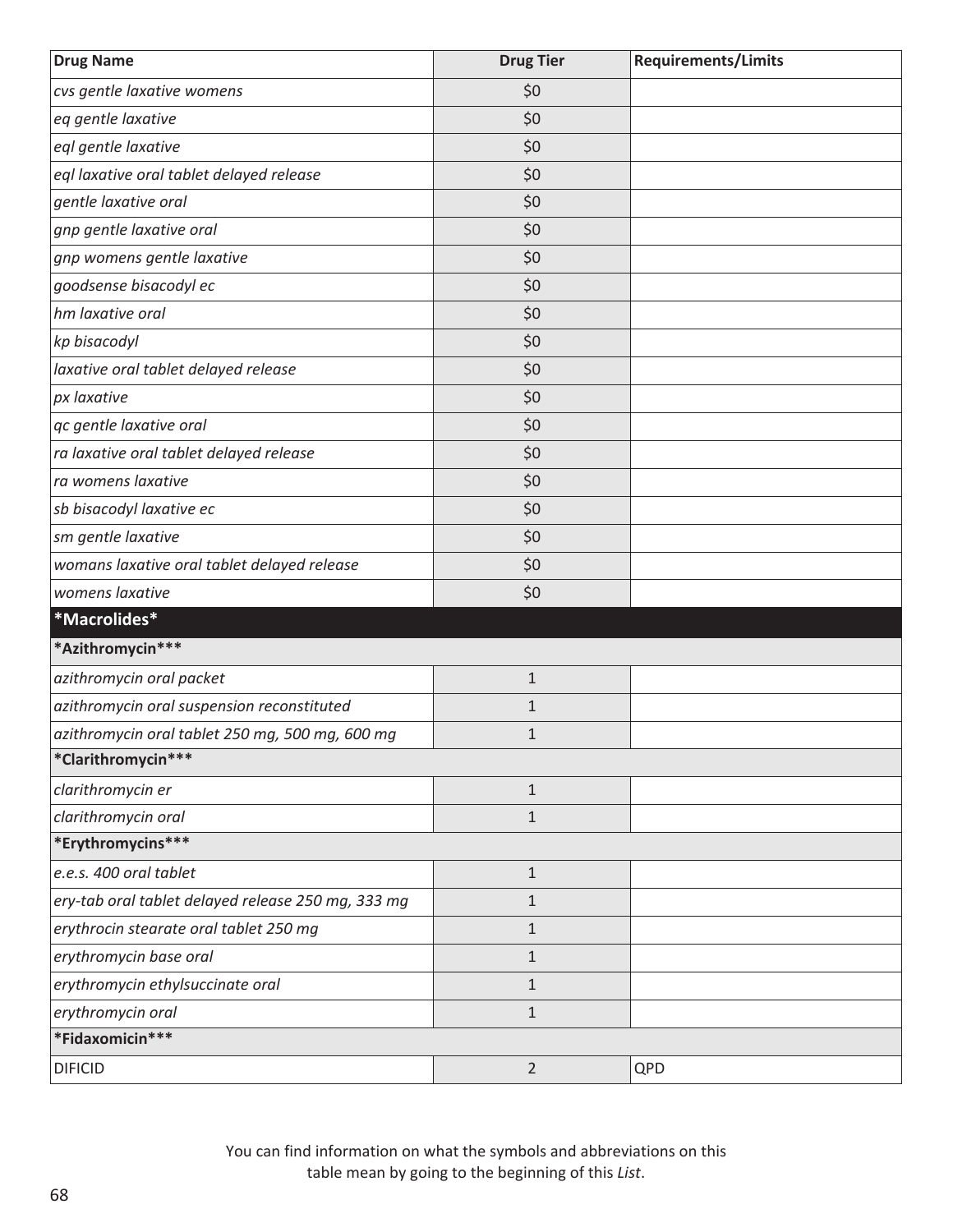| <b>Drug Name</b>                                                | <b>Drug Tier</b> | <b>Requirements/Limits</b> |
|-----------------------------------------------------------------|------------------|----------------------------|
| *Medical Devices And Supplies*                                  |                  |                            |
| *Cervical Caps***                                               |                  |                            |
| <b>FEMCAP</b>                                                   | \$0              |                            |
| *Condoms - Female***                                            |                  |                            |
| fc female condom                                                | \$0              |                            |
| FC2 FEMALE CONDOM                                               | \$0              |                            |
| *Diaphragms***                                                  |                  |                            |
| <b>CAYA</b>                                                     | \$0              |                            |
| WIDE-SEAL DIAPHRAGM 60                                          | \$0              |                            |
| WIDE-SEAL DIAPHRAGM 65                                          | \$0              |                            |
| WIDE-SEAL DIAPHRAGM 70                                          | \$0              |                            |
| WIDE-SEAL DIAPHRAGM 75                                          | \$0              |                            |
| WIDE-SEAL DIAPHRAGM 80                                          | \$0              |                            |
| WIDE-SEAL DIAPHRAGM 85                                          | \$0              |                            |
| WIDE-SEAL DIAPHRAGM 90                                          | \$0              |                            |
| WIDE-SEAL DIAPHRAGM 95                                          | \$0              |                            |
| *Glucose Monitoring Test Supplies***                            |                  |                            |
| <b>DEXCOM G6 RECEIVER</b>                                       | $\overline{2}$   | PA; QPD                    |
| <b>DEXCOM G6 SENSOR</b>                                         | 2                | PA; QPD                    |
| <b>DEXCOM G6 TRANSMITTER</b>                                    | $\overline{2}$   | PA; QPD                    |
| FREESTYLE LIBRE 14 DAY READER                                   | $\overline{2}$   | PA; QPD                    |
| <b>FREESTYLE LIBRE 14 DAY SENSOR</b>                            | $\overline{2}$   | PA; QPD                    |
| <b>FREESTYLE LIBRE 2 READER</b>                                 | $\overline{2}$   | PA; QPD                    |
| <b>FREESTYLE LIBRE 2 SENSOR</b>                                 | $\overline{2}$   | PA; QPD                    |
| <b>FREESTYLE LIBRE READER</b>                                   | 2                | PA; QPD                    |
| *Insulin Administration Supplies***                             |                  |                            |
| <b>OMNIPOD CLASSIC PDM (GEN 3)</b>                              | $\overline{2}$   | PA; QPD                    |
| <b>OMNIPOD CLASSIC PODS (GEN 3)</b>                             | $\overline{2}$   | PA; QPD                    |
| <b>OMNIPOD DASH PODS (GEN 4)</b>                                | $\overline{2}$   | PA; QPD                    |
| *Migraine Products*                                             |                  |                            |
| *Calcitonin Gene-Related Peptide Receptor Antag<br>$(Cgrp)$ *** |                  |                            |
| <b>NURTEC</b>                                                   | $\overline{2}$   | PA; QPD                    |
| <b>UBRELVY</b>                                                  | $\overline{2}$   | PA; ST; QPD                |
| *Cgrp Receptor Antagonists - Monocolonal<br>Antibodies***       |                  |                            |
| <b>AIMOVIG</b>                                                  | $\overline{2}$   | PA; QPD                    |
| <b>AJOVY</b>                                                    | $\overline{2}$   | PA; QPD                    |
|                                                                 |                  |                            |

You can find information on what the symbols and abbreviations on this

table mean by going to the beginning of this *List*.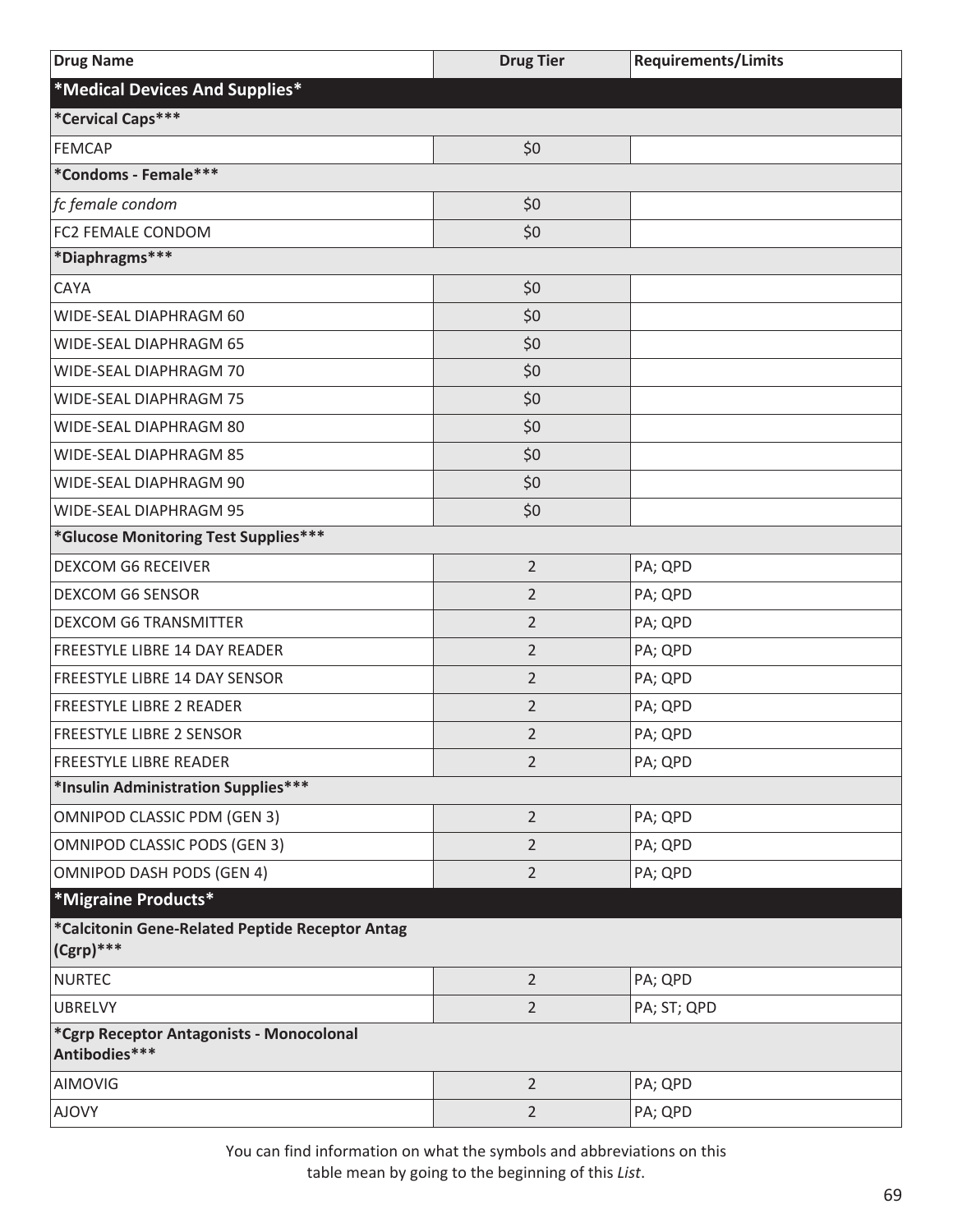| <b>Drug Name</b>                                                                     | <b>Drug Tier</b> | <b>Requirements/Limits</b> |
|--------------------------------------------------------------------------------------|------------------|----------------------------|
| <b>EMGALITY</b>                                                                      | 2                | PA; QPD                    |
| EMGALITY (300 MG DOSE)                                                               | $\overline{2}$   | PA; QPD                    |
| *Ergot Combinations***                                                               |                  |                            |
| ergotamine-caffeine                                                                  | $\mathbf{1}$     | PA; QPD                    |
| migergot                                                                             | $\mathbf{1}$     | PA; QPD                    |
| *Migraine Products***                                                                |                  |                            |
| dihydroergotamine mesylate injection                                                 | $1\,$            | PA; QPD                    |
| dihydroergotamine mesylate nasal                                                     | $\mathbf{1}$     | PA; QPD                    |
| <b>ERGOMAR</b>                                                                       | $\overline{2}$   | PA; QPD                    |
| *Selective Serotonin Agonists 5-Ht(1) ***                                            |                  |                            |
| almotriptan malate                                                                   | $\mathbf 1$      | QPD                        |
| eletriptan hydrobromide                                                              | 1                | QPD                        |
| frovatriptan succinate                                                               | $\mathbf{1}$     | QPD                        |
| naratriptan hcl                                                                      | $\mathbf{1}$     | QPD                        |
| rizatriptan benzoate                                                                 | $\mathbf{1}$     | QPD                        |
| sumatriptan nasal                                                                    | $\mathbf{1}$     | QPD                        |
| sumatriptan succinate oral                                                           | $\mathbf{1}$     | QPD                        |
| sumatriptan succinate refill subcutaneous solution<br>cartridge                      | $\mathbf{1}$     | QPD                        |
| sumatriptan succinate subcutaneous solution 6<br>mg/0.5ml                            | $\mathbf{1}$     | QPD                        |
| sumatriptan succinate subcutaneous solution auto-<br>injector 4 mg/0.5ml, 6 mg/0.5ml | $\mathbf{1}$     | QPD                        |
| zolmitriptan nasal solution 5 mg                                                     | $\mathbf{1}$     | QPD                        |
| zolmitriptan oral                                                                    | $\mathbf{1}$     | QPD                        |
| <b>ZOMIG NASAL</b>                                                                   | $\overline{2}$   | QPD                        |
| *Selective Serotonin Agonists 5-Ht(1F)***                                            |                  |                            |
| <b>REYVOW</b>                                                                        | $\overline{2}$   | PA; ST; QPD                |
| *Minerals & Electrolytes*                                                            |                  |                            |
| *Fluoride***                                                                         |                  |                            |
| sodium fluoride oral solution                                                        | \$0              |                            |
| sodium fluoride oral tablet 1.1 (0.5 f) mg                                           | \$0              |                            |
| sodium fluoride oral tablet 2.2 (1 f) mg                                             | $\mathbf{1}$     |                            |
| sodium fluoride oral tablet chewable                                                 | \$0              |                            |
| *Phosphate***                                                                        |                  |                            |
| K-PHOS                                                                               | $\overline{2}$   |                            |
| *Potassium Combinations***                                                           |                  |                            |
| EFFER-K ORAL TABLET EFFERVESCENT 10 MEQ, 20<br><b>MEQ</b>                            | $\overline{2}$   |                            |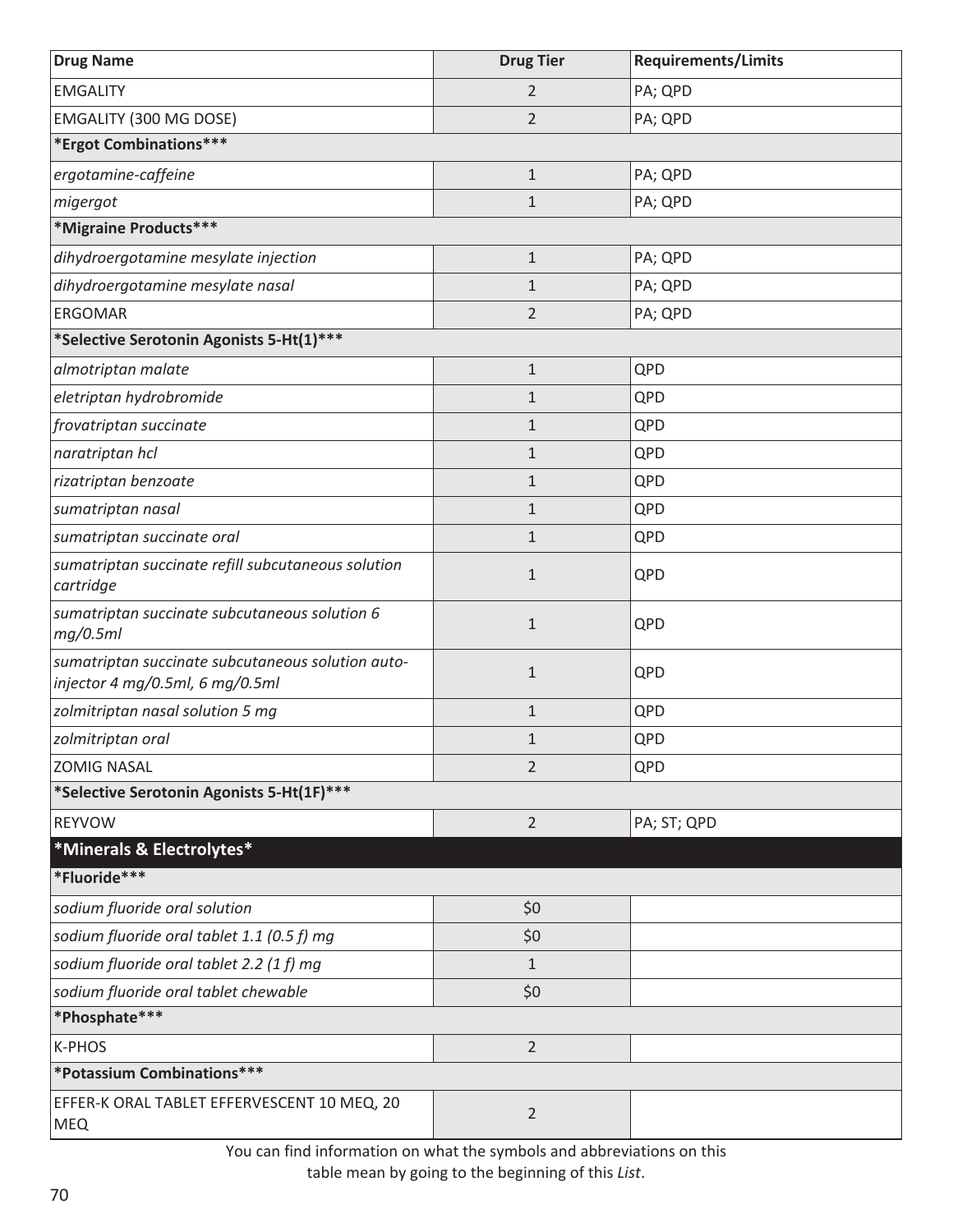| <b>Drug Name</b>                                                         | <b>Drug Tier</b> | <b>Requirements/Limits</b> |
|--------------------------------------------------------------------------|------------------|----------------------------|
| *Potassium***                                                            |                  |                            |
| effer-k oral tablet effervescent 25 meq                                  | $\mathbf{1}$     |                            |
| klor-con 10                                                              | $\mathbf{1}$     |                            |
| klor-con m10                                                             | 1                |                            |
| klor-con m15                                                             | $\mathbf{1}$     |                            |
| klor-con m20                                                             | 1                |                            |
| klor-con oral tablet extended release                                    | $\mathbf{1}$     |                            |
| klor-con/ef                                                              | $\mathbf{1}$     |                            |
| k-tab oral tablet extended release 8 meg                                 | $\mathbf{1}$     |                            |
| potassium chloride crys er                                               | $\mathbf{1}$     |                            |
| potassium chloride er                                                    | $\mathbf{1}$     |                            |
| potassium chloride oral packet                                           | $\mathbf 1$      |                            |
| potassium chloride oral solution 20 meq/15ml (10%),<br>40 meg/15ml (20%) | $\mathbf{1}$     |                            |
| *Zinc***                                                                 |                  |                            |
| <b>GALZIN</b>                                                            | $\overline{2}$   |                            |
| *Miscellaneous Therapeutic Classes*                                      |                  |                            |
| *Antileprotics***                                                        |                  |                            |
| <b>THALOMID</b>                                                          | $\overline{2}$   | LA; SP                     |
| *B-Lymphocyte Stimulator (Blys)-Specific<br>Inhibitors***                |                  |                            |
| <b>BENLYSTA SUBCUTANEOUS</b>                                             | $\overline{2}$   | PA; LA; SP; QPD            |
| *Chelating Agents***                                                     |                  |                            |
| penicillamine oral tablet                                                | $\mathbf{1}$     | SP                         |
| *Cyclosporine Analogs***                                                 |                  |                            |
| cyclosporine modified                                                    | $\mathbf 1$      |                            |
| cyclosporine oral capsule                                                | $\mathbf{1}$     |                            |
| gengraf oral capsule 100 mg, 25 mg                                       | $\mathbf 1$      |                            |
| gengraf oral solution                                                    | $\mathbf{1}$     |                            |
| SANDIMMUNE ORAL SOLUTION                                                 | $\overline{2}$   |                            |
| *Immunomodulators For Myelodysplastic<br>Syndromes***                    |                  |                            |
| lenalidomide                                                             | $\mathbf 1$      | SP; QPD                    |
| REVLIMID                                                                 | $\overline{2}$   | LA; SP; QPD                |
| *Inosine Monophosphate Dehydrogenase<br>Inhibitors***                    |                  |                            |
| mycophenolate mofetil oral                                               | $\mathbf 1$      |                            |
| mycophenolate sodium                                                     | $1\,$            |                            |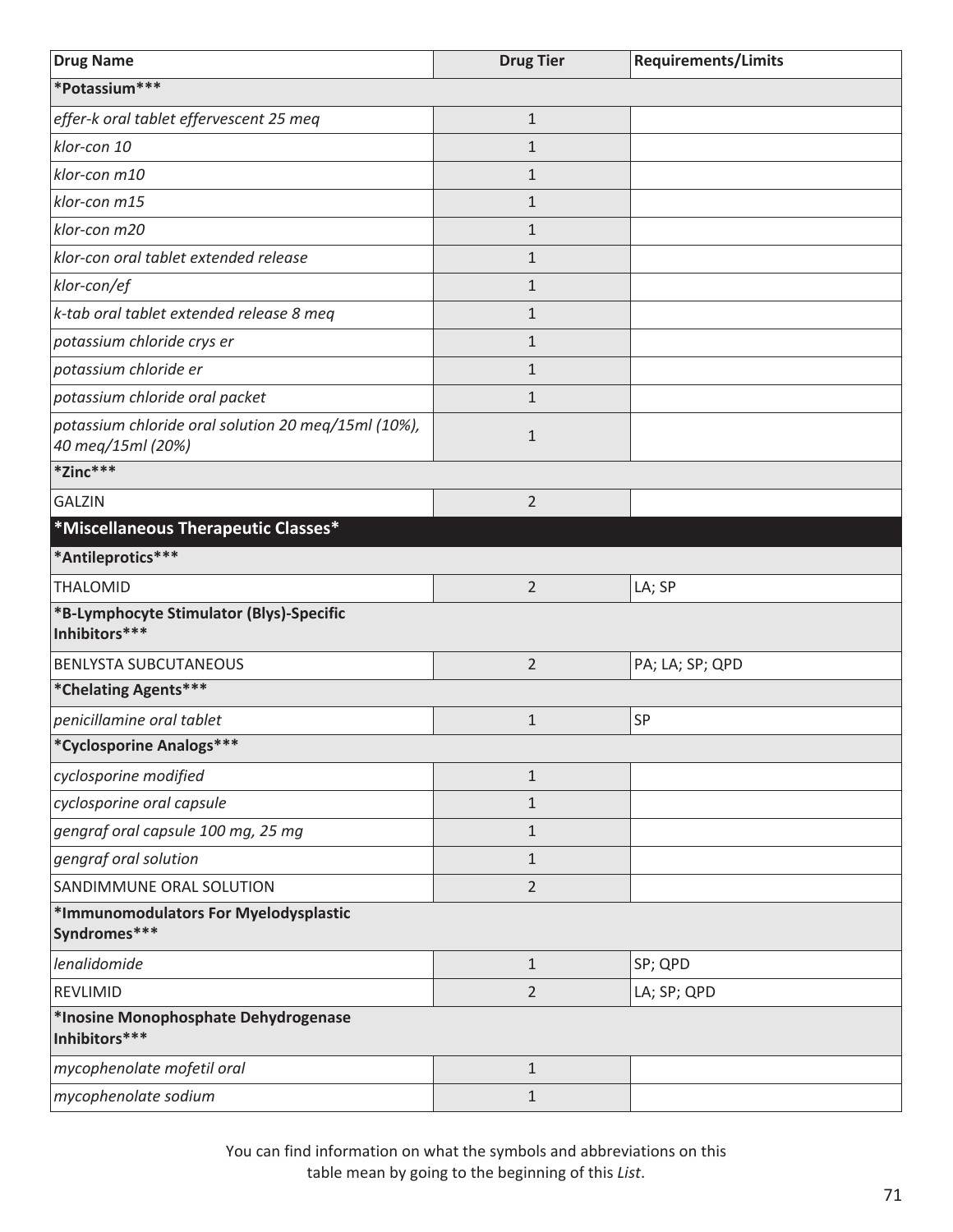| <b>Drug Name</b>                                      | <b>Drug Tier</b> | <b>Requirements/Limits</b> |
|-------------------------------------------------------|------------------|----------------------------|
| *Irrigation Solutions***                              |                  |                            |
| lactated ringers irrigation                           | $1\,$            |                            |
| ringers irrigation                                    | $\mathbf{1}$     |                            |
| sterile water for irrigation                          | $\mathbf{1}$     |                            |
| tis-u-sol                                             | $\mathbf{1}$     |                            |
| water for irrigation, sterile                         | $1\,$            |                            |
| *Macrolide Immunosuppressants***                      |                  |                            |
| everolimus oral tablet 0.25 mg, 0.5 mg, 0.75 mg, 1 mg | $1\,$            |                            |
| sirolimus oral                                        | $\mathbf{1}$     |                            |
| tacrolimus oral                                       | $\mathbf{1}$     |                            |
| ZORTRESS ORAL TABLET 1 MG                             | $\overline{2}$   |                            |
| *Monoclonal Antibodies***                             |                  |                            |
| <b>ENSPRYNG</b>                                       | $\overline{2}$   | PA; LA; SP; QPD            |
| *Potassium Removing Agents***                         |                  |                            |
| LOKELMA                                               | $\overline{2}$   | QPD                        |
| sodium polystyrene sulfonate oral powder              | $\mathbf{1}$     |                            |
| sps                                                   | $\mathbf{1}$     |                            |
| VELTASSA                                              | $\overline{2}$   | QPD                        |
| *Purine Analogs***                                    |                  |                            |
| azathioprine oral tablet 50 mg                        | $1\,$            |                            |
| *Rock Inhibitors***                                   |                  |                            |
| <b>REZUROCK</b>                                       | $\overline{2}$   | SP; QPD                    |
| *Mouth/Throat/Dental Agents*                          |                  |                            |
| *Anesthetics Topical Oral***                          |                  |                            |
| lidocaine viscous hcl                                 | $\mathbf{1}$     | QPD                        |
| *Anti-Infectives - Throat***                          |                  |                            |
| clotrimazole mouth/throat troche                      | $1\,$            |                            |
| nystatin mouth/throat                                 | $\mathbf{1}$     |                            |
| <b>ORAVIG</b>                                         | $\overline{2}$   | PA                         |
| *Antiseptics - Mouth/Throat***                        |                  |                            |
| chlorhexidine gluconate mouth/throat                  | $1\,$            |                            |
| paroex                                                | $\mathbf{1}$     |                            |
| periogard                                             | $1\,$            |                            |
| *Fluoride Dental Products***                          |                  |                            |
| denta 5000 plus                                       | $1\,$            |                            |
| dentagel                                              | $1\,$            |                            |
| $\ensuremath{\mathit{sf}}$                            | $\mathbf{1}$     |                            |
| sf 5000 plus                                          | $1\,$            |                            |

You can find information on what the symbols and abbreviations on this

table mean by going to the beginning of this *List*.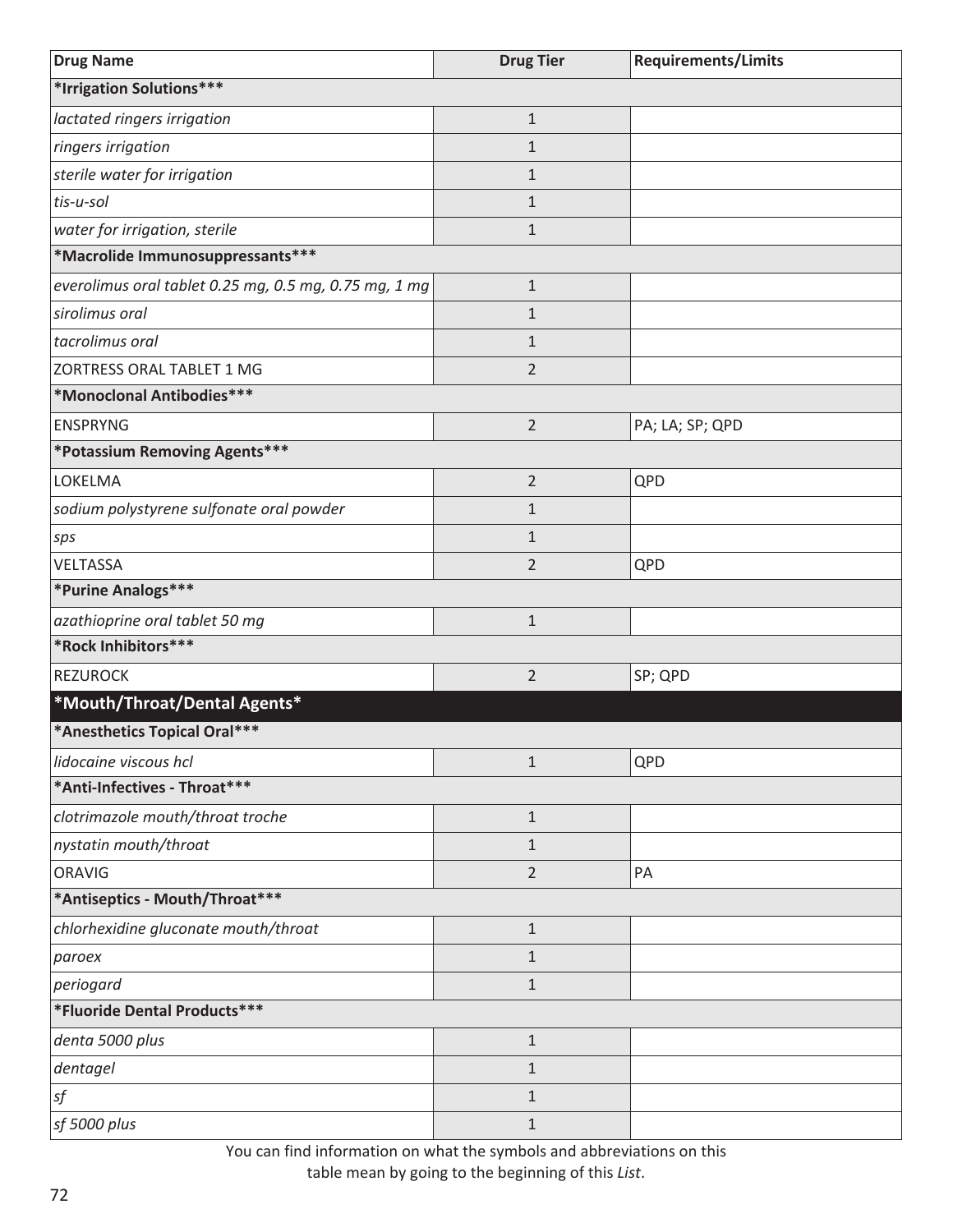| <b>Drug Name</b>                      | <b>Drug Tier</b> | <b>Requirements/Limits</b> |
|---------------------------------------|------------------|----------------------------|
| sodium fluoride 5000 plus             | $\mathbf{1}$     |                            |
| sodium fluoride 5000 ppm dental cream | $\mathbf{1}$     |                            |
| sodium fluoride dental cream          | $\mathbf{1}$     |                            |
| sodium fluoride dental gel 1.1 %      | $\mathbf{1}$     |                            |
| *Saliva Stimulants***                 |                  |                            |
| cevimeline hcl                        | $\mathbf{1}$     |                            |
| pilocarpine hcl oral                  | $\mathbf{1}$     |                            |
| *Steroids - Mouth/Throat/Dental***    |                  |                            |
| oralone                               | $\mathbf 1$      |                            |
| triamcinolone acetonide mouth/throat  | $\mathbf{1}$     |                            |
| *Multivitamins*                       |                  |                            |
| *B-Complex Vitamins***                |                  |                            |
| b-complex/b-12 oral                   | \$0              |                            |
| ra b-complex                          | \$0              |                            |
| ra b-complex with b-12                | \$0              |                            |
| vitamin b complex oral tablet         | \$0              |                            |
| vitamin b-complex                     | \$0              |                            |
| vitamin-b complex                     | \$0              |                            |
| *B-Complex W/ C & Folic Acid***       |                  |                            |
| b complex-c-folic acid                | \$0              |                            |
| b-complex balanced                    | \$0              |                            |
| b-complex/vitamin c                   | \$0              |                            |
| b-plex                                | $\mathbf 1$      |                            |
| dialyvite 800 oral tablet             | \$0              |                            |
| eql super b complex/vitamin c         | \$0              |                            |
| full spectrum b/vitamin c             | \$0              |                            |
| px b complex/vitamin c                | \$0              |                            |
| rena-vite                             | \$0              |                            |
| sm b super vitamin complex            | \$0              |                            |
| sm b-complex/vitamin c                | \$0              |                            |
| stress formula (folic acid)           | \$0              |                            |
| super b complex/fa/vit c              | \$0              |                            |
| super b-complex/vit c/fa              | \$0              |                            |
| *B-Complex W/ C***                    |                  |                            |
| b complex-c oral tablet               | \$0              |                            |
| b-complex-c oral tablet               | $$0*$            |                            |
| cvs b complex plus c                  | \$0              |                            |
| cvs super b complex/c                 | \$0              |                            |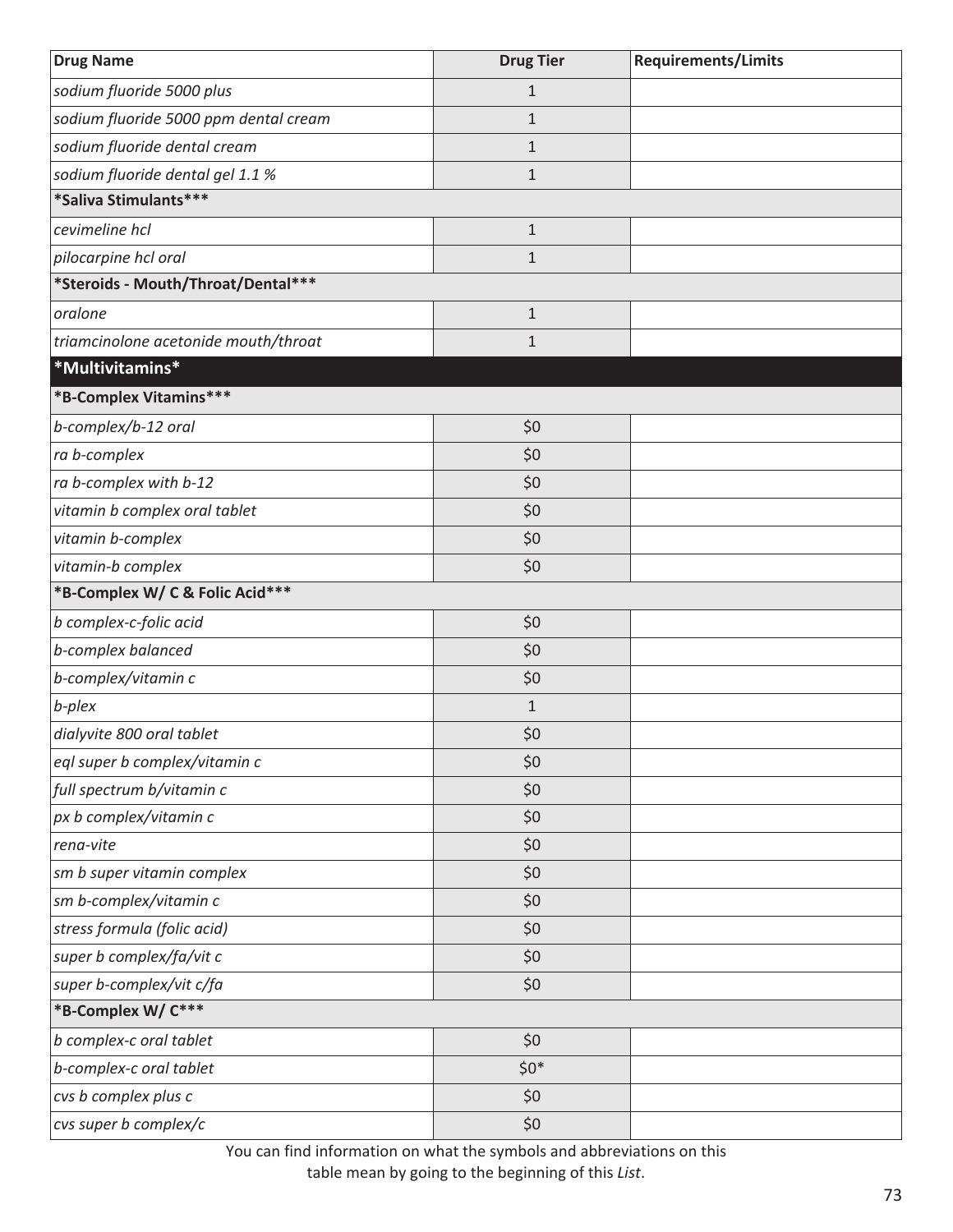| <b>Drug Name</b>                                                    | <b>Drug Tier</b> | <b>Requirements/Limits</b> |
|---------------------------------------------------------------------|------------------|----------------------------|
| sm super b complex/c                                                | \$0              |                            |
| vitamin b complex-c                                                 | \$0              |                            |
| *B-Complex W/ C-Biotin-E & Folic Acid***                            |                  |                            |
| b complex-c-biotin-e-fa                                             | \$0              |                            |
| *B-Complex W/ Folic Acid***                                         |                  |                            |
| b complex formula 1 (w/fa)                                          | \$0              |                            |
| kobee                                                               | \$0              |                            |
| sm balanced b-100                                                   | \$0              |                            |
| sm balanced b-50                                                    | \$0              |                            |
| *B-Complex W/Biotin & Folic Acid***                                 |                  |                            |
| $b-100$ tr                                                          | \$0              |                            |
| b-50 complex oral tablet                                            | \$0              |                            |
| balance b-50 tablet oral                                            | \$0              |                            |
| balanced b-100 oral tablet extended release                         | \$0              |                            |
| b-complex oral tablet                                               | \$0              |                            |
| complex b-100                                                       | \$0              |                            |
| eql b complex 50 oral tablet                                        | \$0              |                            |
| eql b-100 complex                                                   | \$0              |                            |
| gnp b-100 complex                                                   | \$0              |                            |
| ra balanced b-100                                                   | \$0              |                            |
| ra balanced b-50                                                    | \$0              |                            |
| sm b100 complex                                                     | \$0              |                            |
| sm b-complex                                                        | \$0              |                            |
| super quints b-50                                                   | \$0              |                            |
| *Multiple Vitamins W/ Iron***                                       |                  |                            |
| stress formula/iron                                                 | \$0              |                            |
| *Multivitamins***                                                   |                  |                            |
| stress formula                                                      | \$0              |                            |
| *Ped Mv W/ Fluoride***                                              |                  |                            |
| multivitamin/fluoride oral solution                                 | \$0              |                            |
| multi-vitamin/fluoride oral solution                                | \$0              |                            |
| multivitamin/fluoride oral tablet chewable 0.25 mg,<br>0.5 mg, 1 mg | \$0              |                            |
| *Ped Vitamins Acd W/ Fluoride***                                    |                  |                            |
| adc/f(0.5mg/ml)                                                     | \$0              |                            |
| tri-vitamin/fluoride oral solution 0.25 mg/ml                       | \$0              |                            |
| tri-vite/fluoride                                                   | \$0              |                            |
| vitamins acd-fluoride                                               | \$0              |                            |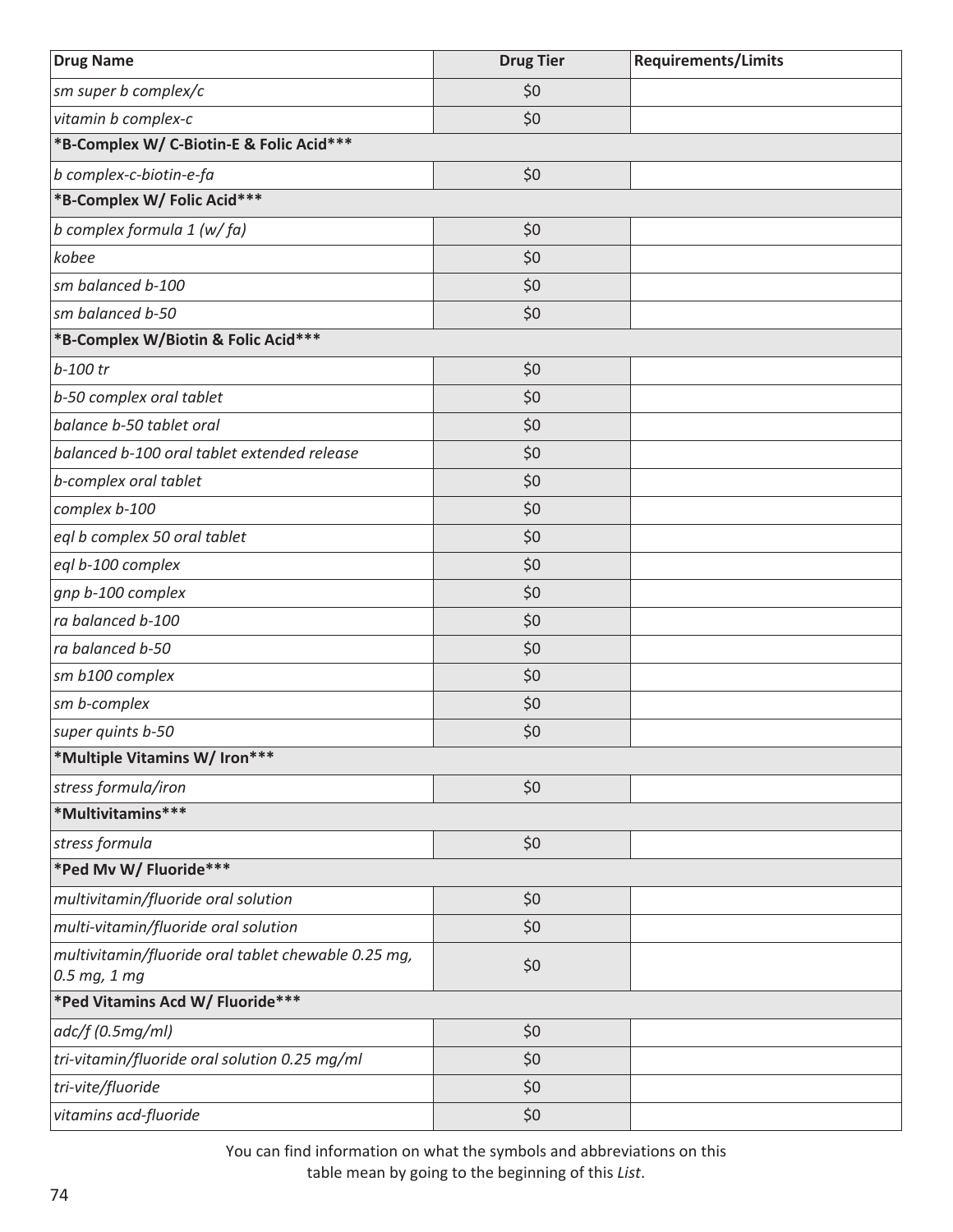| <b>Drug Name</b>                                   | <b>Drug Tier</b> | <b>Requirements/Limits</b> |
|----------------------------------------------------|------------------|----------------------------|
| *Prenatal Mv & Min W/Fe-Fa***                      |                  |                            |
| classic prenatal                                   | $$0*$            |                            |
| c-nate dha                                         | $$0*$            |                            |
| cvs prenatal oral tablet 27-0.8 mg                 | $$0*$            |                            |
| eql prenatal formula                               | \$0              |                            |
| folivane-ob oral capsule 85-1 mg                   | $$0*$            |                            |
| gnp prenatal                                       | $$0*$            |                            |
| inatal gt                                          | $$0*$            |                            |
| kp prenatal multivitamins                          | $$0*$            |                            |
| m-natal plus                                       | $$0*$            |                            |
| obstetrix dha                                      | $$0*$            |                            |
| perry prenatal                                     | $$0*$            |                            |
| pnv prenatal plus multivitamin                     | $$0*$            |                            |
| pnv-omega                                          | $$0*$            |                            |
| pnv-select                                         | $$0*$            |                            |
| prena1 pearl                                       | $$0*$            |                            |
| prenatabs fa oral tablet 29-1 mg                   | $$0*$            |                            |
| prenatabs rx                                       | $$0*$            |                            |
| prenatal (w/iron & fa)                             | $$0*$            |                            |
| prenatal complete                                  | $$0*$            |                            |
| prenatal one daily                                 | $$0*$            |                            |
| prenatal oral tablet 27-0.8 mg, 27-1 mg, 28-0.8 mg | $$0*$            |                            |
| prenatal plus                                      | $$0*$            |                            |
| prenatal vitamin and mineral                       | \$0              |                            |
| prenatal vitamin plus low iron                     | $$0*$            |                            |
| prenatal vitamins oral tablet 28-0.8 mg            | $$0*$            |                            |
| prenatal/iron oral tablet                          | $$0*$            |                            |
| prenatal-u                                         | $$0*$            |                            |
| preplus                                            | $$0*$            |                            |
| qc prenatal                                        | $$0*$            |                            |
| ra prenatal                                        | $$0*$            |                            |
| relnate dha                                        | $$0*$            |                            |
| se-natal 19                                        | $$0*$            |                            |
| sm prenatal vitamins                               | $$0*$            |                            |
| taron-c dha oral capsule 35-1 mg                   | $$0*$            |                            |
| trinatal rx 1                                      | $$0*$            |                            |
| trinate                                            | $$0*$            |                            |
| vinate ii                                          | $$0*$            |                            |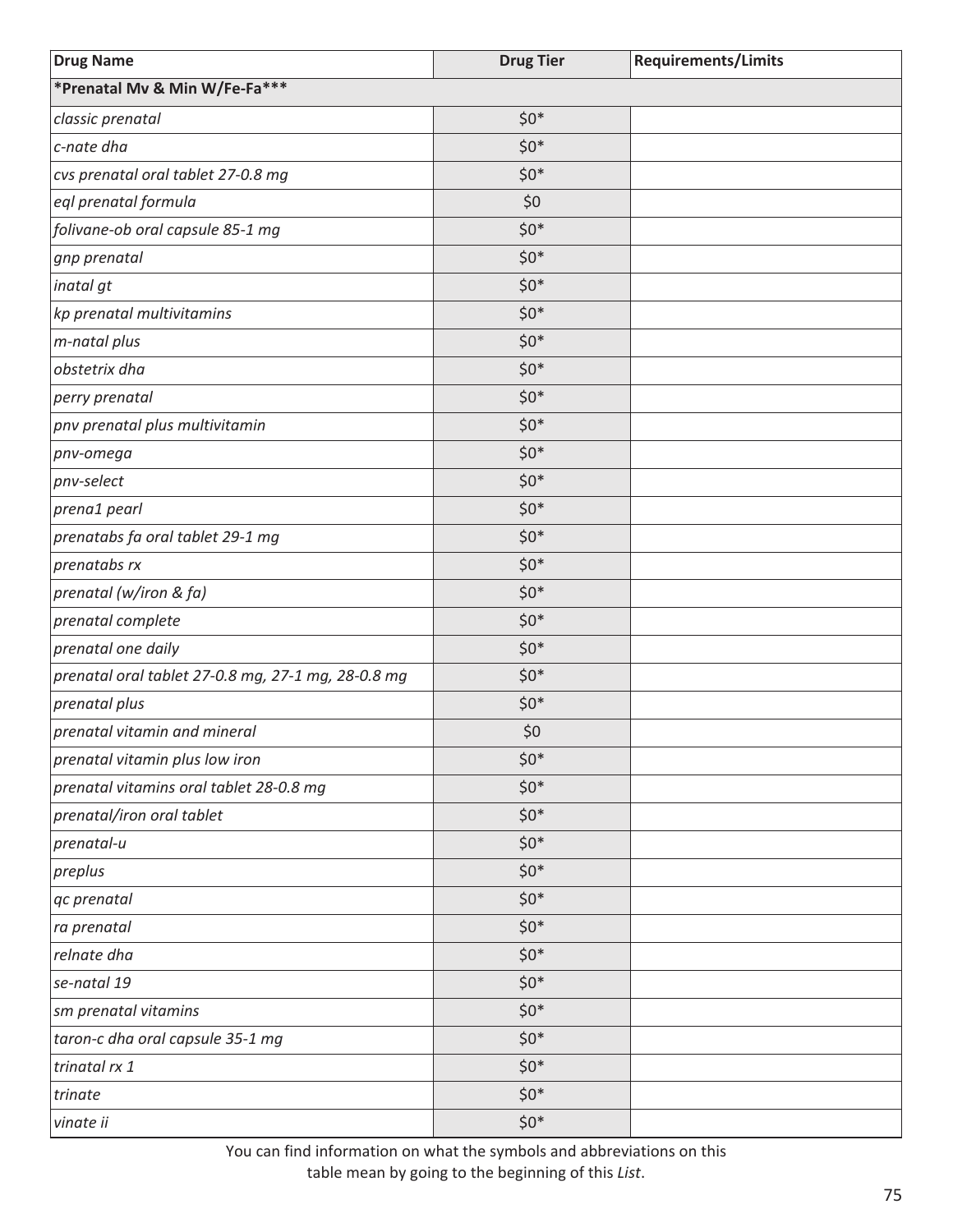| <b>Drug Name</b>                                       | <b>Drug Tier</b> | <b>Requirements/Limits</b> |
|--------------------------------------------------------|------------------|----------------------------|
| virt-c dha                                             | $$0*$            |                            |
| virt-nate dha                                          | $$0*$            |                            |
| *Prenatal Mv & Min W/Fe-Fa-Ca-Omega 3 Fish<br>$Oil***$ |                  |                            |
| complete natal dha oral 29-1-200 & 200 mg              | $$0*$            |                            |
| *Prenatal Mv & Min W/Fe-Fa-Dha***                      |                  |                            |
| cvs prenatal multi+dha                                 | \$0              |                            |
| pnv-dha                                                | $$0*$            |                            |
| pnv-dha+docusate                                       | $$0*$            |                            |
| prena 1 true                                           | $$0*$            |                            |
| prenaissance                                           | $$0*$            |                            |
| prenaissance plus                                      | $$0*$            |                            |
| prenatal multi +dha oral capsule 27-0.8-250 mg         | \$0              |                            |
| taron-prex                                             | $$0*$            |                            |
| virt-pn dha                                            | $$0*$            |                            |
| zatean-pn dha                                          | $$0*$            |                            |
| *Prenatal Vitamins***                                  |                  |                            |
| prena1                                                 | $$0^*$           |                            |
| *Vitamins W/ Lipotropics***                            |                  |                            |
| balance b-100                                          | \$0              |                            |
| balanced b-50 complex oral tablet                      | \$0              |                            |
| ultra b-100 complex                                    | \$0              |                            |
| *Musculoskeletal Therapy Agents*                       |                  |                            |
| *Central Muscle Relaxants***                           |                  |                            |
| baclofen oral tablet 10 mg, 20 mg                      | $\mathbf{1}$     |                            |
| carisoprodol oral tablet 350 mg                        | $\mathbf{1}$     | QPD                        |
| chlorzoxazone oral tablet 500 mg                       | $\mathbf{1}$     |                            |
| cyclobenzaprine hcl oral tablet 10 mg, 5 mg            | $\mathbf{1}$     |                            |
| metaxalone                                             | $\mathbf{1}$     |                            |
| methocarbamol oral                                     | $\mathbf{1}$     |                            |
| orphenadrine citrate er                                | 1                |                            |
| tizanidine hcl oral                                    | 1                |                            |
| vanadom                                                | $\mathbf{1}$     | QPD                        |
| *Direct Muscle Relaxants***                            |                  |                            |
| dantrolene sodium oral                                 | $\mathbf{1}$     |                            |
| *Muscle Relaxant Combinations***                       |                  |                            |
| carisoprodol-aspirin-codeine                           | $\mathbf{1}$     | PA; QPD                    |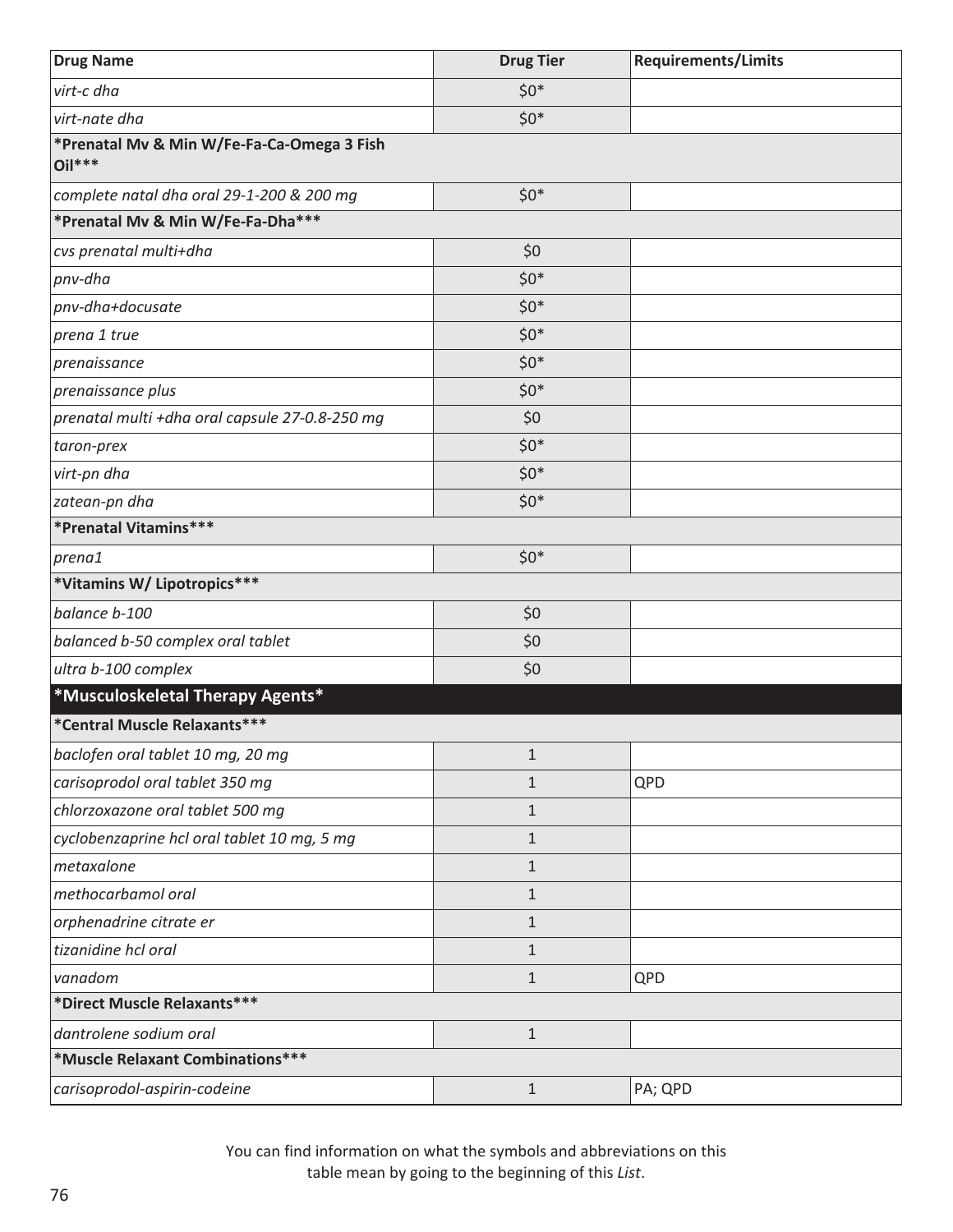| <b>Drug Name</b>                               | <b>Drug Tier</b> | <b>Requirements/Limits</b> |
|------------------------------------------------|------------------|----------------------------|
| *Nasal Agents - Systemic And Topical*          |                  |                            |
| *Nasal Anticholinergics***                     |                  |                            |
| ipratropium bromide nasal                      | $\mathbf{1}$     |                            |
| *Nasal Antihistamines***                       |                  |                            |
| azelastine hcl nasal                           | $\mathbf{1}$     | QPD                        |
| olopatadine hcl nasal                          | $\mathbf{1}$     | QPD                        |
| *Nasal Steroids***                             |                  |                            |
| budesonide nasal                               | $\mathbf{1}$     | QPD                        |
| flunisolide nasal solution 25 mcg/act (0.025%) | $\mathbf{1}$     | QPD                        |
| fluticasone propionate nasal                   | $\mathbf{1}$     | QPD                        |
| mometasone furoate nasal                       | $\mathbf{1}$     | QPD                        |
| triamcinolone acetonide nasal aerosol          | $\mathbf{1}$     | QPD                        |
| *Neuromuscular Agents*                         |                  |                            |
| *Benzathiazoles***                             |                  |                            |
| riluzole                                       | $\mathbf{1}$     |                            |
| *Ophthalmic Agents*                            |                  |                            |
| *Alpha Adrenergic Agonist & Carbonic Anhydrase |                  |                            |
| Inhib Comb***                                  |                  |                            |
| SIMBRINZA                                      | $\overline{2}$   |                            |
| *Artificial Tear Inserts***                    |                  |                            |
| LACRISERT                                      | $\overline{2}$   | QPD                        |
| *Beta-Blockers - Ophthalmic Combinations***    |                  |                            |
| <b>COMBIGAN</b>                                | $\overline{2}$   |                            |
| dorzolamide hcl-timolol mal                    | $\mathbf{1}$     |                            |
| dorzolamide hcl-timolol mal pf                 | 1                |                            |
| *Beta-Blockers - Ophthalmic***                 |                  |                            |
| betaxolol hcl ophthalmic                       | $\mathbf{1}$     |                            |
| <b>BETIMOL</b>                                 | $\overline{2}$   |                            |
| <b>BETOPTIC-S</b>                              | $\overline{2}$   |                            |
| carteolol hcl                                  | $\mathbf{1}$     |                            |
| levobunolol hcl ophthalmic solution 0.5 %      | 1                |                            |
| timolol maleate (once-daily)                   | $\mathbf{1}$     |                            |
| timolol maleate ocudose                        | $\mathbf{1}$     |                            |
| timolol maleate ophthalmic                     | $\mathbf{1}$     |                            |
| timolol maleate pf                             | $\mathbf{1}$     |                            |
| TIMOPTIC OCUDOSE OPHTHALMIC SOLUTION 0.25 %    | $\overline{2}$   |                            |
| *Cycloplegic Mydriatics***                     |                  |                            |
| atropine sulfate ophthalmic solution 1 %       | $\mathbf{1}$     |                            |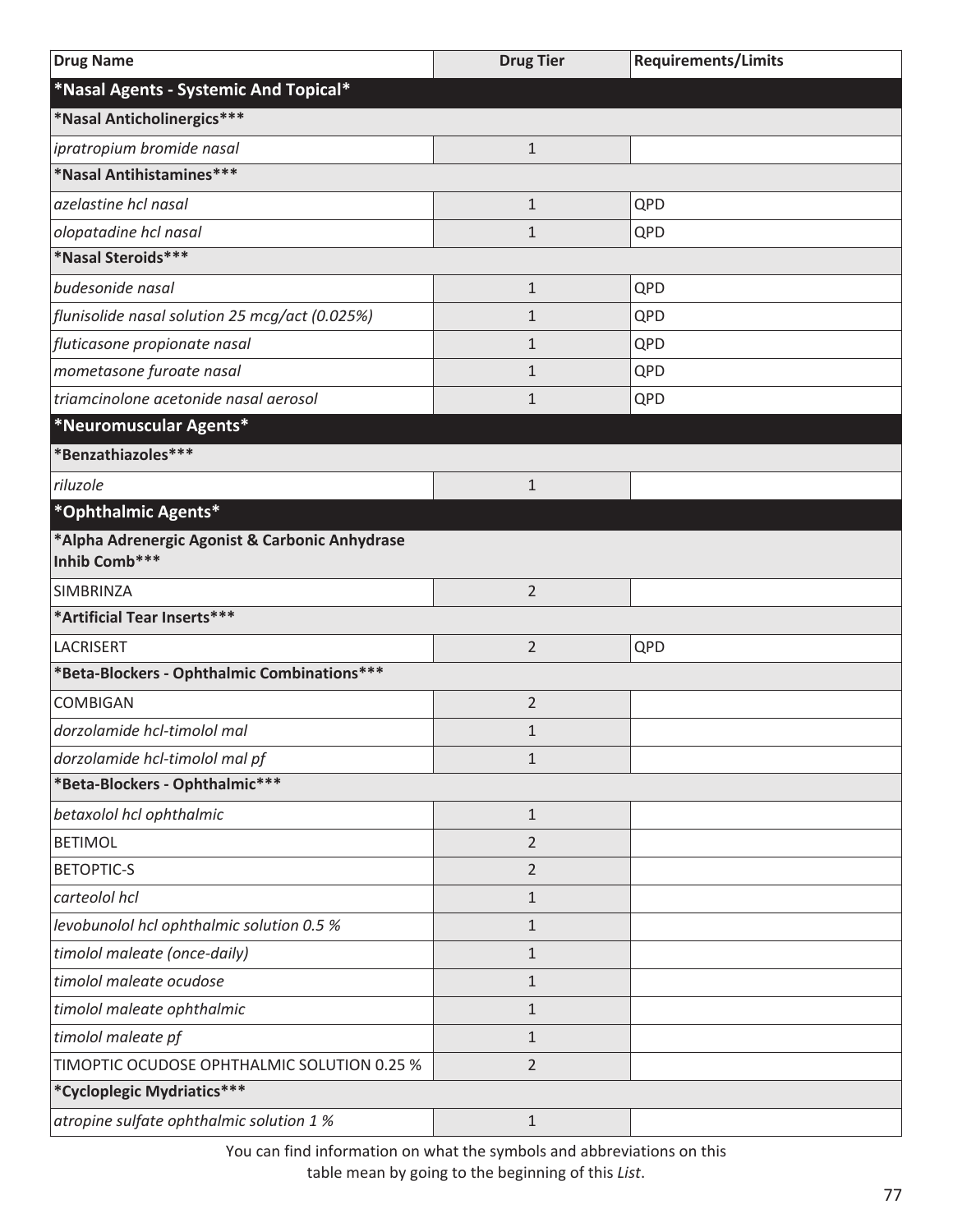| <b>Drug Name</b>                                              | <b>Drug Tier</b> | <b>Requirements/Limits</b> |
|---------------------------------------------------------------|------------------|----------------------------|
| cyclopentolate hcl ophthalmic                                 | $\mathbf{1}$     |                            |
| homatropaire                                                  | $\mathbf{1}$     |                            |
| phenylephrine hcl ophthalmic solution 10 %, 2.5 %             | $\mathbf{1}$     |                            |
| *Lymphocyte Function-Associated Antigen-1 (Lfa-1)<br>Antag*** |                  |                            |
| <b>XIIDRA</b>                                                 | $\overline{2}$   | QPD                        |
| *Miotics - Direct Acting***                                   |                  |                            |
| pilocarpine hcl ophthalmic solution 1 %, 2 %, 4 %             | $\mathbf{1}$     |                            |
| *Ophthalmic Antiallergic***                                   |                  |                            |
| <b>ALOCRIL</b>                                                | $\overline{2}$   |                            |
| <b>ALOMIDE</b>                                                | $\overline{2}$   |                            |
| azelastine hcl ophthalmic                                     | $\mathbf{1}$     |                            |
| bepotastine besilate                                          | $\mathbf{1}$     |                            |
| cromolyn sodium ophthalmic                                    | $\mathbf{1}$     |                            |
| epinastine hcl                                                | $\mathbf{1}$     |                            |
| <b>LASTACAFT</b>                                              | $\overline{2}$   |                            |
| olopatadine hcl ophthalmic                                    | $\mathbf{1}$     |                            |
| *Ophthalmic Antibiotics***                                    |                  |                            |
| <b>AZASITE</b>                                                | $\overline{2}$   |                            |
| bacitracin ophthalmic                                         | $\mathbf{1}$     |                            |
| <b>BESIVANCE</b>                                              | $\overline{2}$   |                            |
| CILOXAN OPHTHALMIC OINTMENT                                   | $\overline{2}$   |                            |
| ciprofloxacin hcl ophthalmic                                  | $\mathbf{1}$     |                            |
| erythromycin ophthalmic                                       | $\mathbf{1}$     |                            |
| gatifloxacin ophthalmic                                       | 1                |                            |
| gentak ophthalmic ointment                                    | $\mathbf 1$      |                            |
| gentamicin sulfate ophthalmic solution                        | $\mathbf 1$      |                            |
| levofloxacin ophthalmic                                       | $\mathbf{1}$     |                            |
| moxifloxacin hcl (2x day)                                     | $\mathbf 1$      |                            |
| moxifloxacin hcl ophthalmic solution                          | $\mathbf{1}$     |                            |
| ofloxacin ophthalmic                                          | $\mathbf 1$      |                            |
| tobramycin ophthalmic                                         | $\mathbf{1}$     |                            |
| TOBREX OPHTHALMIC OINTMENT                                    | $\overline{2}$   |                            |
| *Ophthalmic Antifungal***                                     |                  |                            |
| <b>NATACYN</b>                                                | $\overline{2}$   |                            |
| *Ophthalmic Anti-Infective Combinations***                    |                  |                            |
| ak-poly-bac                                                   | $1\,$            |                            |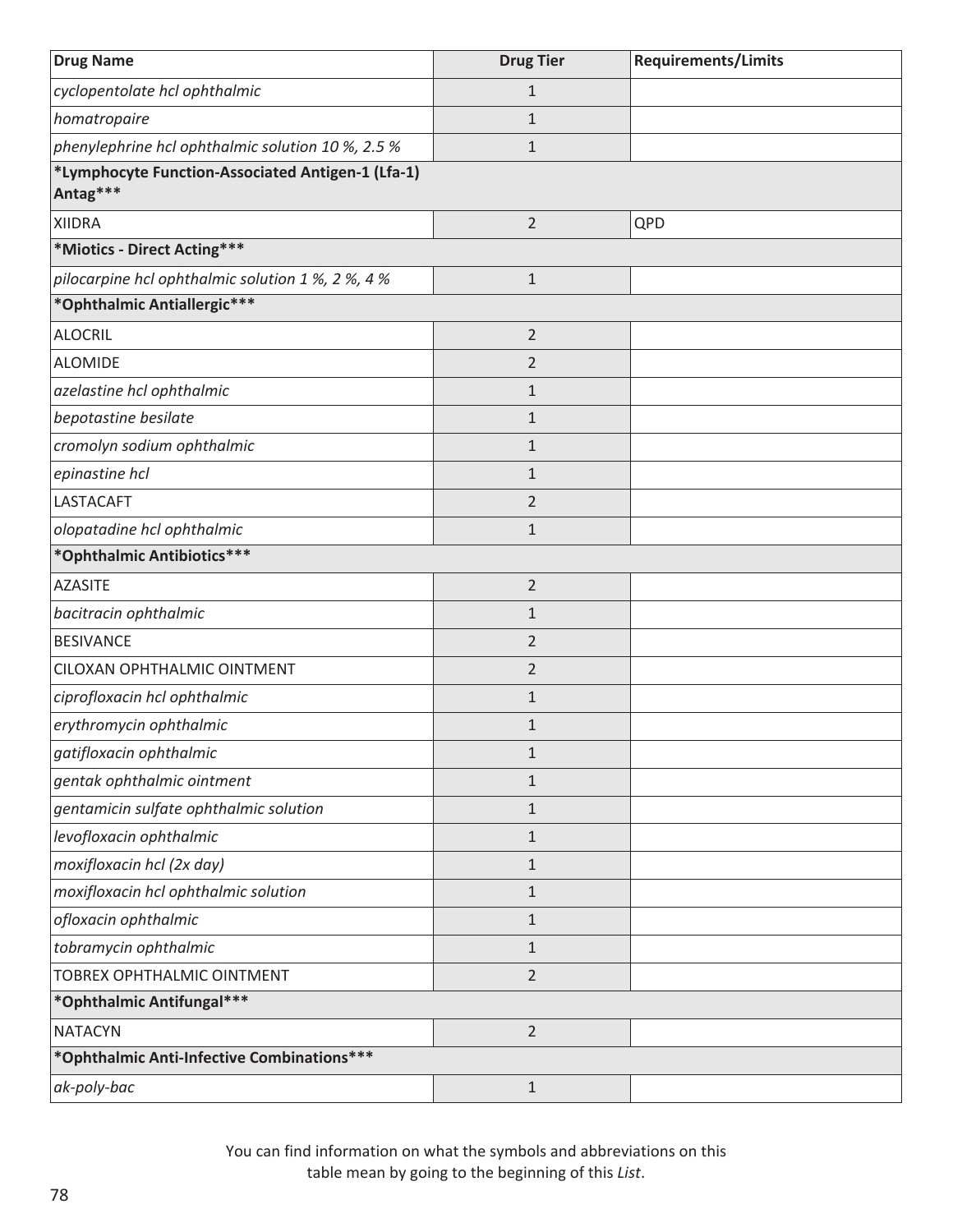| <b>Drug Name</b>                                                     | <b>Drug Tier</b> | <b>Requirements/Limits</b> |
|----------------------------------------------------------------------|------------------|----------------------------|
| bacitracin-polymyxin b ophthalmic ointment 500-<br>10000 unit/gm     | $1\,$            |                            |
| neomycin-bacitracin zn-polymyx                                       | $\mathbf{1}$     |                            |
| neomycin-polymyxin-gramicidin ophthalmic solution<br>1.75-10000-.025 | $\mathbf{1}$     |                            |
| neo-polycin                                                          | $\mathbf{1}$     |                            |
| polycin                                                              | 1                |                            |
| polymyxin b-trimethoprim                                             | $\mathbf{1}$     |                            |
| *Ophthalmic Antivirals***                                            |                  |                            |
| trifluridine ophthalmic                                              | $\mathbf{1}$     |                            |
| ZIRGAN                                                               | $\overline{2}$   |                            |
| *Ophthalmic Carbonic Anhydrase Inhibitors ***                        |                  |                            |
| brinzolamide                                                         | $\mathbf{1}$     |                            |
| dorzolamide hcl ophthalmic                                           | $\mathbf{1}$     |                            |
| *Ophthalmic Nerve Growth Factors***                                  |                  |                            |
| <b>OXERVATE</b>                                                      | $\overline{2}$   | PA; LA; SP; QPD            |
| *Ophthalmic Nonsteroidal Anti-Inflammatory<br>Agents***              |                  |                            |
| <b>ACUVAIL</b>                                                       | $\overline{2}$   |                            |
| bromfenac sodium (once-daily)                                        | $\mathbf{1}$     |                            |
| diclofenac sodium ophthalmic                                         | $\mathbf{1}$     |                            |
| flurbiprofen sodium                                                  | $\mathbf{1}$     |                            |
| <b>ILEVRO</b>                                                        | $\overline{2}$   |                            |
| ketorolac tromethamine ophthalmic                                    | $\mathbf{1}$     |                            |
| <b>NEVANAC</b>                                                       | $\overline{2}$   |                            |
| PROLENSA                                                             | $\overline{2}$   |                            |
| *Ophthalmic Selective Alpha Adrenergic Agonists***                   |                  |                            |
| ALPHAGAN P OPHTHALMIC SOLUTION 0.1 %                                 | $\overline{2}$   |                            |
| apraclonidine hcl                                                    | $\mathbf{1}$     |                            |
| brimonidine tartrate ophthalmic                                      | $\mathbf{1}$     |                            |
| <b>IOPIDINE OPHTHALMIC SOLUTION 1 %</b>                              | $\overline{2}$   |                            |
| *Ophthalmic Steroid Combinations***                                  |                  |                            |
| bacitra-neomycin-polymyxin-hc                                        | $1\,$            |                            |
| <b>BLEPHAMIDE</b>                                                    | $\overline{2}$   |                            |
| BLEPHAMIDE S.O.P.                                                    | $\overline{2}$   |                            |
| neomycin-polymyxin-dexameth ophthalmic ointment                      | $\mathbf{1}$     |                            |
| neomycin-polymyxin-dexameth ophthalmic<br>suspension 3.5-10000-0.1   | $\mathbf{1}$     |                            |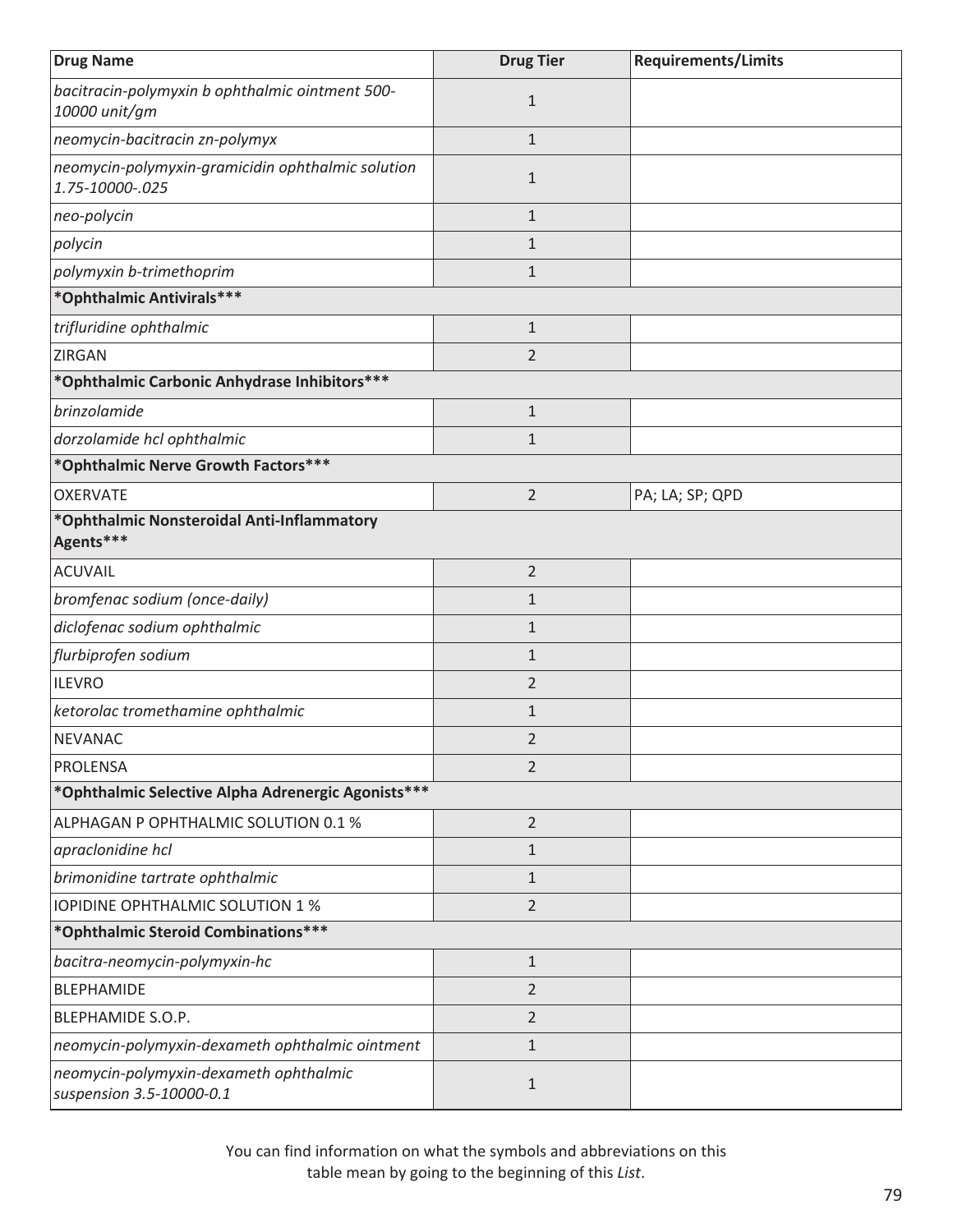| <b>Drug Name</b>                                            | <b>Drug Tier</b> | <b>Requirements/Limits</b> |
|-------------------------------------------------------------|------------------|----------------------------|
| neomycin-polymyxin-hc ophthalmic suspension 3.5-<br>10000-1 | $\mathbf{1}$     |                            |
| neo-polycin hc                                              | $\mathbf{1}$     |                            |
| PRED-G                                                      | 2                |                            |
| PRED-G S.O.P.                                               | $\overline{2}$   |                            |
| sulfacetamide-prednisolone ophthalmic solution              | $\mathbf{1}$     |                            |
| TOBRADEX OPHTHALMIC OINTMENT                                | 2                |                            |
| <b>TOBRADEX ST</b>                                          | 2                |                            |
| tobramycin-dexamethasone                                    | $\mathbf{1}$     |                            |
| <b>ZYLET</b>                                                | $\overline{2}$   |                            |
| *Ophthalmic Steroids***                                     |                  |                            |
| <b>ALREX</b>                                                | $\overline{2}$   |                            |
| dexamethasone sodium phosphate ophthalmic                   | $\mathbf{1}$     |                            |
| difluprednate                                               | $\mathbf{1}$     |                            |
| <b>DUREZOL</b>                                              | $\overline{2}$   |                            |
| fluorometholone ophthalmic                                  | $\mathbf{1}$     |                            |
| <b>FML</b>                                                  | $\overline{2}$   |                            |
| <b>FML FORTE</b>                                            | $\overline{2}$   |                            |
| LOTEMAX OPHTHALMIC OINTMENT                                 | $\overline{2}$   |                            |
| <b>LOTEMAX SM</b>                                           | $\overline{2}$   |                            |
| loteprednol etabonate                                       | $\mathbf{1}$     |                            |
| PRED MILD                                                   | $\overline{2}$   |                            |
| prednisolone acetate ophthalmic                             | $\mathbf{1}$     |                            |
| prednisolone sodium phosphate ophthalmic                    | $\mathbf{1}$     |                            |
| *Ophthalmic Sulfonamides***                                 |                  |                            |
| sulfacetamide sodium ophthalmic                             | $\mathbf 1$      |                            |
| *Ophthalmics - Cystinosis Agents**                          |                  |                            |
| <b>CYSTARAN</b>                                             | $\overline{2}$   | LA; SP                     |
| *Prostaglandins - Ophthalmic***                             |                  |                            |
| bimatoprost ophthalmic                                      | $\mathbf 1$      |                            |
| latanoprost ophthalmic                                      | $\mathbf 1$      |                            |
| travoprost (bak free)                                       | $\mathbf 1$      |                            |
| *Otic Agents*                                               |                  |                            |
| *Otic Agents - Miscellaneous***                             |                  |                            |
| acetic acid otic                                            | $\mathbf 1$      |                            |
| *Otic Anti-Infectives***                                    |                  |                            |
| ciprofloxacin hcl otic                                      | $\mathbf 1$      |                            |
| ofloxacin otic                                              | $\mathbf{1}$     |                            |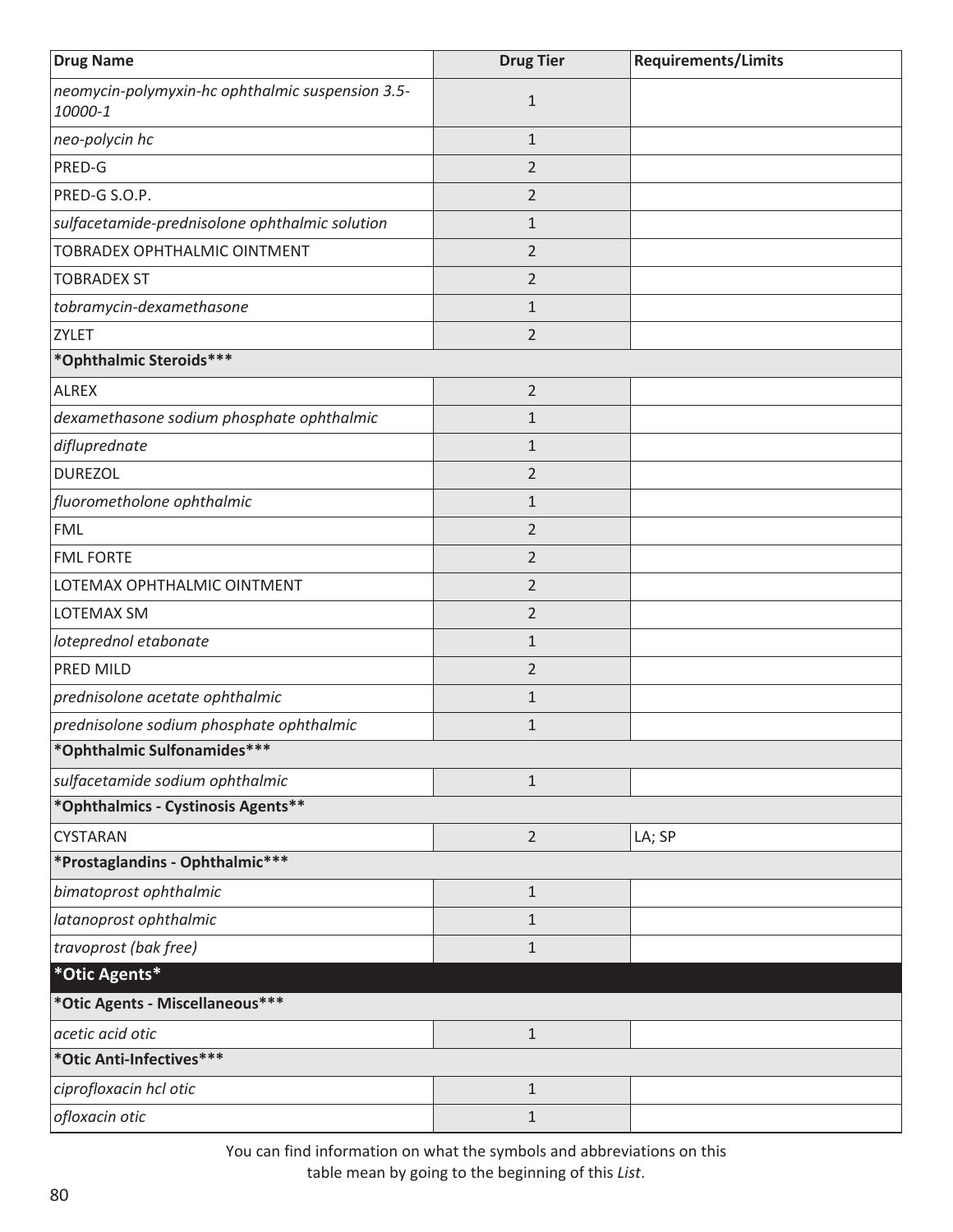| <b>Drug Name</b>                                | <b>Drug Tier</b> | <b>Requirements/Limits</b> |
|-------------------------------------------------|------------------|----------------------------|
| *Otic Steroid-Anti-Infective Combinations***    |                  |                            |
| <b>CIPRO HC</b>                                 | $\overline{2}$   |                            |
| ciprofloxacin-dexamethasone                     | 1                |                            |
| CORTISPORIN-TC                                  | $\overline{2}$   |                            |
| neomycin-polymyxin-hc otic                      | $\mathbf 1$      |                            |
| *Otic Steroids***                               |                  |                            |
| acetasol hc                                     | $\mathbf 1$      |                            |
| fluocinolone acetonide otic                     | 1                |                            |
| hydrocortisone-acetic acid                      | $\mathbf{1}$     |                            |
| *Oxytocics*                                     |                  |                            |
| *Oxytocics***                                   |                  |                            |
| methergine oral                                 | $\mathbf{1}$     | QPD                        |
| methylergonovine maleate oral                   | $\mathbf{1}$     | QPD                        |
| *Passive Immunizing And Treatment Agents*       |                  |                            |
| *Immune Serums***                               |                  |                            |
| <b>VARIZIG INTRAMUSCULAR SOLUTION</b>           | \$0              |                            |
| *Penicillins*                                   |                  |                            |
| *Aminopenicillins***                            |                  |                            |
| amoxicillin oral capsule                        | $\mathbf{1}$     |                            |
| amoxicillin oral suspension reconstituted       | $\mathbf{1}$     |                            |
| amoxicillin oral tablet                         | $\mathbf{1}$     |                            |
| amoxicillin oral tablet chewable 125 mg, 250 mg | $\mathbf{1}$     |                            |
| ampicillin oral capsule 500 mg                  | $\mathbf{1}$     |                            |
| *Natural Penicillins***                         |                  |                            |
| penicillin v potassium                          | $\mathbf{1}$     |                            |
| *Penicillin Combinations***                     |                  |                            |
| amoxicillin-pot clavulanate er                  | $\mathbf{1}$     |                            |
| amoxicillin-pot clavulanate oral                | $\mathbf{1}$     |                            |
| *Penicillinase-Resistant Penicillins***         |                  |                            |
| dicloxacillin sodium                            | $\mathbf{1}$     |                            |
| *Progestins*                                    |                  |                            |
| *Progestins***                                  |                  |                            |
| hydroxyprogesterone caproate intramuscular oil  | $\mathbf{1}$     | PA; SP; QPD                |
| <b>MAKENA SUBCUTANEOUS</b>                      | $\overline{2}$   | PA; SP; QPD                |
| medroxyprogesterone acetate oral                | $\mathbf{1}$     |                            |
| norethindrone acetate oral                      | $\mathbf{1}$     |                            |
| progesterone oral                               | $\mathbf{1}$     |                            |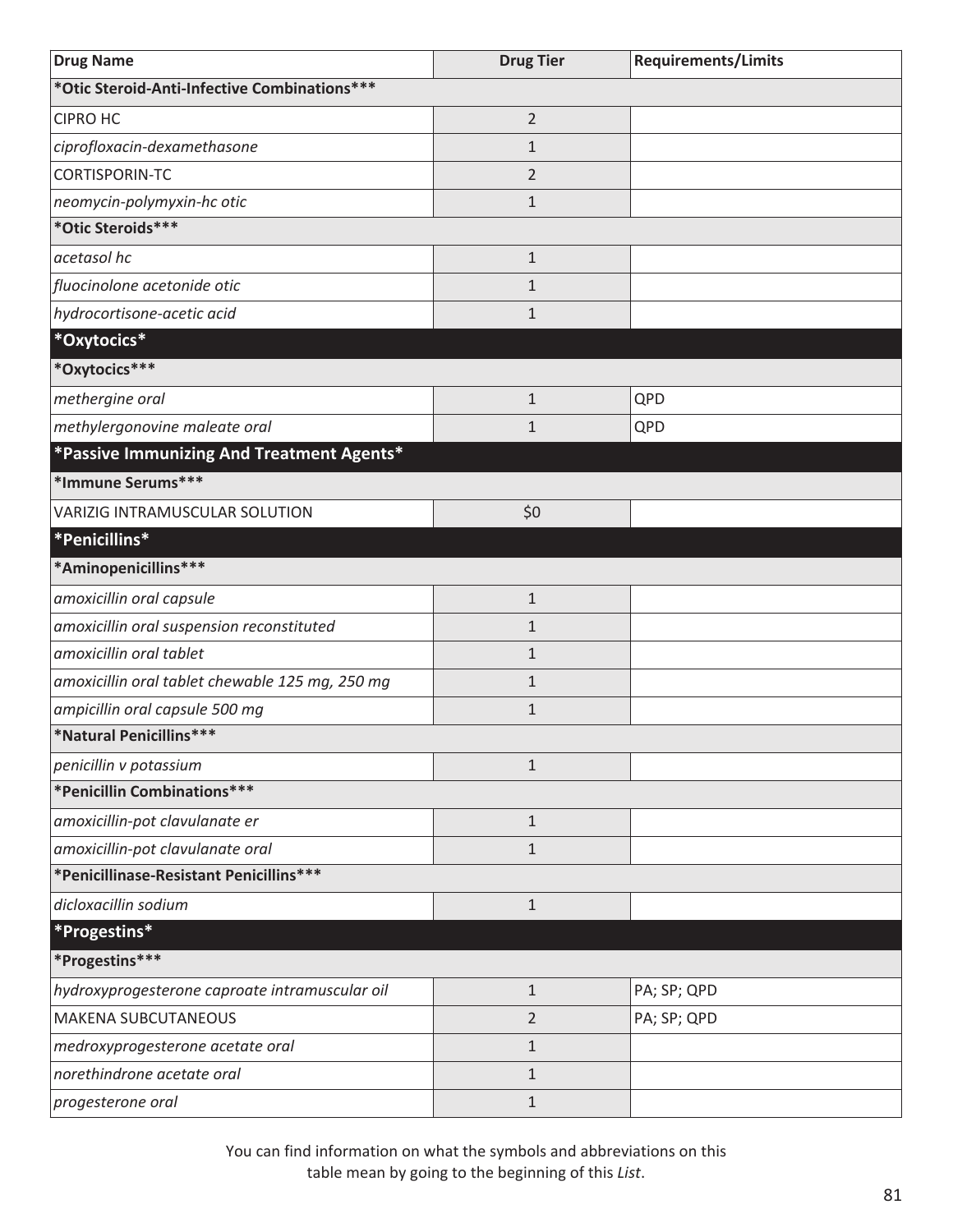| <b>Drug Name</b>                                               | <b>Drug Tier</b> | <b>Requirements/Limits</b> |
|----------------------------------------------------------------|------------------|----------------------------|
| *Psychotherapeutic And Neurological Agents -                   |                  |                            |
| Misc.*                                                         |                  |                            |
| *Alcohol Deterrents***                                         |                  |                            |
| acamprosate calcium                                            | $\mathbf 1$      |                            |
| disulfiram oral                                                | $\mathbf 1$      |                            |
| *Anti-Cataplectic Agents***                                    |                  |                            |
| <b>XYREM</b>                                                   | $\overline{2}$   | PA; LA; SP; QPD            |
| *Anti-Cataplectic Combinations***                              |                  |                            |
| <b>XYWAV</b>                                                   | $\overline{2}$   | PA; LA; SP; QPD            |
| *Benzodiazepines & Tricyclic Agents***                         |                  |                            |
| chlordiazepoxide-amitriptyline                                 | $\mathbf 1$      |                            |
| *Cholinomimetics - Ache Inhibitors***                          |                  |                            |
| donepezil hcl                                                  | $\mathbf 1$      | QPD                        |
| galantamine hydrobromide                                       | $\mathbf{1}$     | QPD                        |
| galantamine hydrobromide er                                    | $\mathbf{1}$     | QPD                        |
| rivastigmine                                                   | $\mathbf{1}$     | QPD                        |
| rivastigmine tartrate                                          | $\mathbf{1}$     | QPD                        |
| *Fibromyalgia Agent - Snris***                                 |                  |                            |
| SAVELLA                                                        | $\overline{2}$   | QPD                        |
| <b>SAVELLA TITRATION PACK</b>                                  | $\overline{2}$   | QPD                        |
| *Movement Disorder Drug Therapy***                             |                  |                            |
| <b>INGREZZA</b>                                                | $\overline{2}$   | PA; LA; SP; QPD            |
| tetrabenazine                                                  | $\mathbf{1}$     | PA; SP                     |
| *Ms Agents - Pyrimidine Synthesis Inhibitors***                |                  |                            |
| <b>AUBAGIO</b>                                                 | $\overline{2}$   | PA; LA; SP; QPD            |
| *Multiple Sclerosis Agents - Antimetabolites***                |                  |                            |
| MAVENCLAD (10 TABS)                                            | $\overline{2}$   | PA; LA; SP; QPD            |
| <b>MAVENCLAD (4 TABS)</b>                                      | $\overline{2}$   | PA; LA; SP; QPD            |
| <b>MAVENCLAD (5 TABS)</b>                                      | $\overline{2}$   | PA; LA; SP; QPD            |
| <b>MAVENCLAD (6 TABS)</b>                                      | $\overline{2}$   | PA; LA; SP; QPD            |
| <b>MAVENCLAD (7 TABS)</b>                                      | $\overline{2}$   | PA; LA; SP; QPD            |
| <b>MAVENCLAD (8 TABS)</b>                                      | $\overline{2}$   | PA; LA; SP; QPD            |
| <b>MAVENCLAD (9 TABS)</b>                                      | $\overline{2}$   | PA; LA; SP; QPD            |
| *Multiple Sclerosis Agents - Interferons***                    |                  |                            |
| AVONEX PEN INTRAMUSCULAR AUTO-INJECTOR KIT                     | $\overline{2}$   | PA; SP; QPD                |
| AVONEX PREFILLED INTRAMUSCULAR PREFILLED<br><b>SYRINGE KIT</b> | $\overline{2}$   | PA; SP; QPD                |
| BETASERON SUBCUTANEOUS KIT                                     | $\overline{2}$   | PA; SP; QPD                |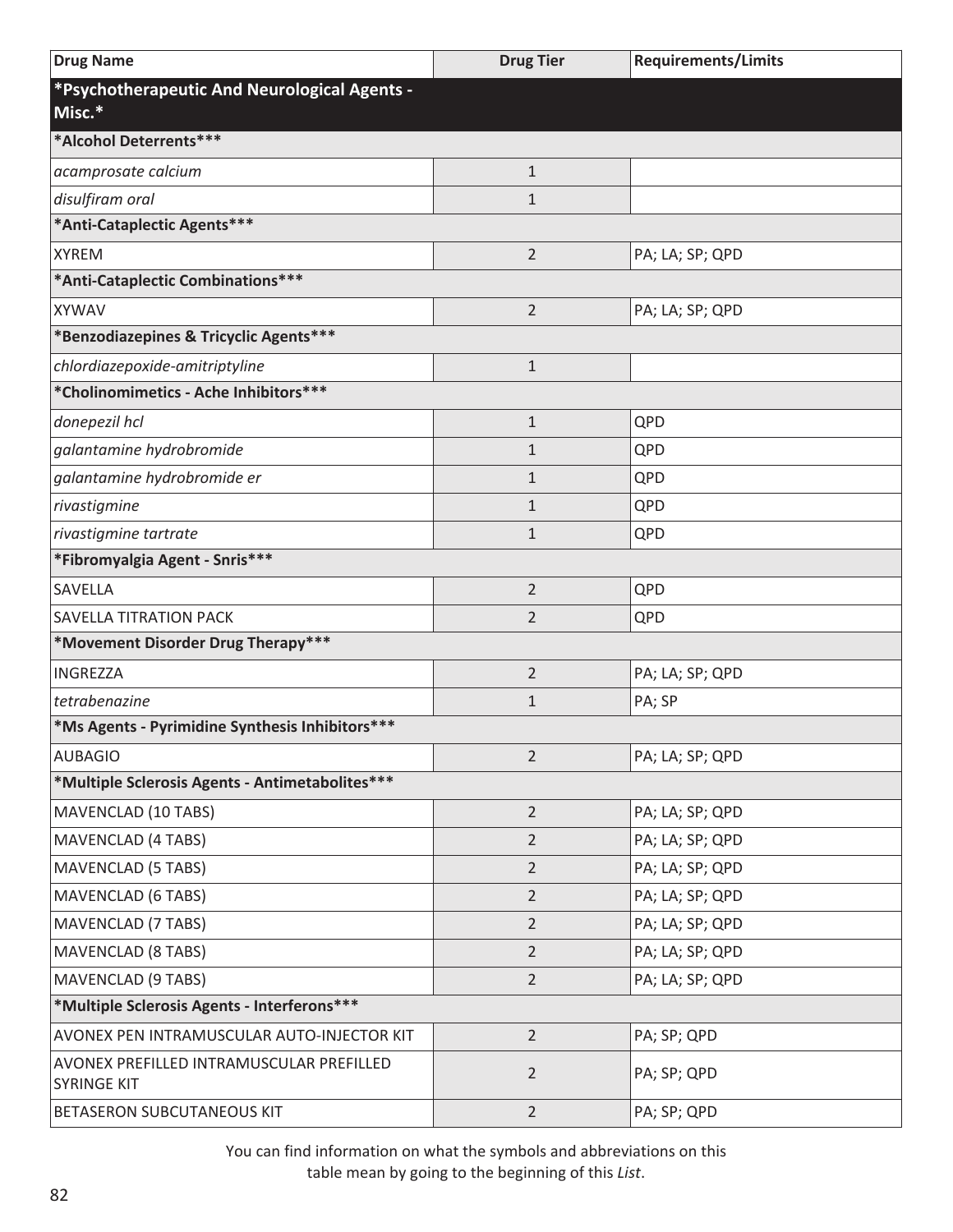| <b>Drug Name</b>                                                     | <b>Drug Tier</b> | <b>Requirements/Limits</b> |
|----------------------------------------------------------------------|------------------|----------------------------|
| EXTAVIA SUBCUTANEOUS KIT                                             | 2                | PA; SP; QPD                |
| PLEGRIDY                                                             | $\overline{2}$   | PA; SP; QPD                |
| PLEGRIDY STARTER PACK                                                | $\overline{2}$   | PA; SP; QPD                |
| REBIF REBIDOSE SUBCUTANEOUS SOLUTION AUTO-<br><b>INJECTOR</b>        | $\overline{2}$   | PA; SP; QPD                |
| REBIF REBIDOSE TITRATION PACK SUBCUTANEOUS<br>SOLUTION AUTO-INJECTOR | 2                | PA; SP; QPD                |
| REBIF SUBCUTANEOUS SOLUTION PREFILLED SYRINGE                        | 2                | PA; SP; QPD                |
| REBIF TITRATION PACK SUBCUTANEOUS SOLUTION<br>PREFILLED SYRINGE      | $\overline{2}$   | PA; SP; QPD                |
| *Multiple Sclerosis Agents - Monoclonal<br>Antibodies***             |                  |                            |
| <b>KESIMPTA</b>                                                      | $\overline{2}$   | PA; SP; QPD                |
| *Multiple Sclerosis Agents - Nrf2 Pathway<br>Activators***           |                  |                            |
| dimethyl fumarate oral                                               | $\mathbf{1}$     | SP; QPD                    |
| dimethyl fumarate starter pack                                       | $\mathbf{1}$     | SP; QPD                    |
| <b>VUMERITY</b>                                                      | $\overline{2}$   | PA; LA; SP; QPD            |
| *Multiple Sclerosis Agents - Potassium Channel<br>Blockers***        |                  |                            |
| dalfampridine er                                                     | $\mathbf{1}$     | PA; SP; QPD                |
| *Multiple Sclerosis Agents***                                        |                  |                            |
| glatiramer acetate                                                   | $\mathbf{1}$     | SP; QPD                    |
| glatopa                                                              | $\mathbf{1}$     | SP; QPD                    |
| *N-Methyl-D-Aspartate (Nmda) Receptor<br>Antagonists***              |                  |                            |
| memantine hcl er                                                     | $\mathbf{1}$     |                            |
| memantine hcl oral solution 2 mg/ml                                  | $\mathbf{1}$     |                            |
| memantine hcl oral tablet 10 mg, 5 mg                                | $\mathbf{1}$     |                            |
| *Phenothiazines & Tricyclic Agents***                                |                  |                            |
| perphenazine-amitriptyline                                           | $\mathbf{1}$     |                            |
| *Premenstrual Dysphoric Disorder (Pmdd) Agents -<br>Ssris***         |                  |                            |
| fluoxetine hcl (pmdd) oral tablet                                    | $\mathbf{1}$     | QPD                        |
| *Pseudobulbar Affect Agent Combinations***                           |                  |                            |
| NUEDEXTA                                                             | $\overline{2}$   | PA; SP; QPD                |
| *Psychotherapeutic And Neurological Agents -<br>Misc.***             |                  |                            |
| ergoloid mesylates oral                                              | $\mathbf 1$      |                            |
| pimozide                                                             | $\mathbf{1}$     |                            |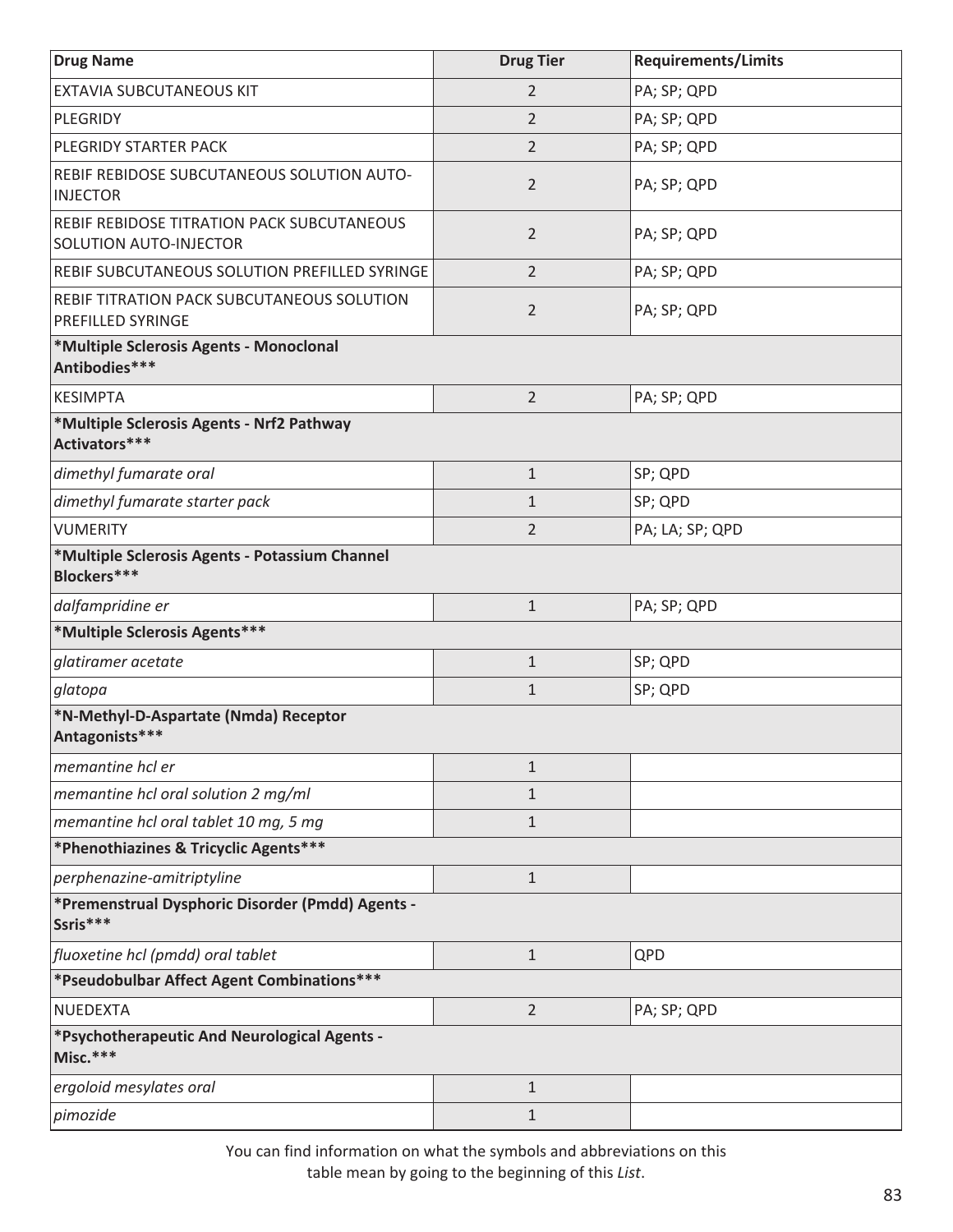| <b>Drug Name</b>                                                | <b>Drug Tier</b> | <b>Requirements/Limits</b> |
|-----------------------------------------------------------------|------------------|----------------------------|
| *Smoking Deterrents***                                          |                  |                            |
| bupropion hcl er (smoking det)                                  | \$0              | QPD                        |
| cvs nicotine mouth/throat lozenge                               | \$0              |                            |
| cvs nicotine polacrilex                                         | \$0              |                            |
| cvs nicotine transdermal                                        | \$0              |                            |
| eq nicotine mouth/throat lozenge                                | \$0              |                            |
| eq nicotine polacrilex                                          | \$0              |                            |
| eq nicotine step 3                                              | \$0              |                            |
| eq nicotine transdermal patch 24 hour 14 mg/24hr,<br>21 mg/24hr | \$0              |                            |
| eql nicotine polacrilex mouth/throat lozenge                    | \$0              |                            |
| GNP NICOTINE MINI LOZENGE 2 MG MOUTH/THROAT                     | \$0              |                            |
| gnp nicotine mini mouth/throat lozenge 2 mg                     | \$0              |                            |
| gnp nicotine polacrilex                                         | \$0              |                            |
| gnp nicotine transdermal patch 24 hour 14 mg/24hr,<br>7 mg/24hr | \$0              |                            |
| goodsense nicotine                                              | \$0              |                            |
| hm nicotine                                                     | \$0              |                            |
| HM NICOTINE POLACRILEX LOZENGE 2 MG<br>MOUTH/THROAT             | \$0              |                            |
| HM NICOTINE POLACRILEX LOZENGE 4 MG<br>MOUTH/THROAT             | \$0              |                            |
| hm nicotine polacrilex mouth/throat gum                         | \$0              |                            |
| hm nicotine polacrilex mouth/throat lozenge 2 mg, 4<br>mg       | \$0              |                            |
| kls quit2                                                       | \$0              |                            |
| kls quit4                                                       | \$0              |                            |
| nicorelief mouth/throat gum 2 mg                                | \$0              |                            |
| NICORETTE MINI                                                  | \$0              |                            |
| NICORETTE MOUTH/THROAT LOZENGE                                  | \$0              |                            |
| nicotine                                                        | \$0              |                            |
| nicotine mini                                                   | \$0              |                            |
| NICOTINE POLACRILEX LOZENGE 2 MG<br>MOUTH/THROAT                | \$0              |                            |
| NICOTINE POLACRILEX LOZENGE 4 MG<br>MOUTH/THROAT                | \$0              |                            |
| nicotine polacrilex mouth/throat gum                            | \$0              |                            |
| nicotine polacrilex mouth/throat lozenge 2 mg, 4 mg             | \$0              |                            |
| nicotine step 1                                                 | \$0              |                            |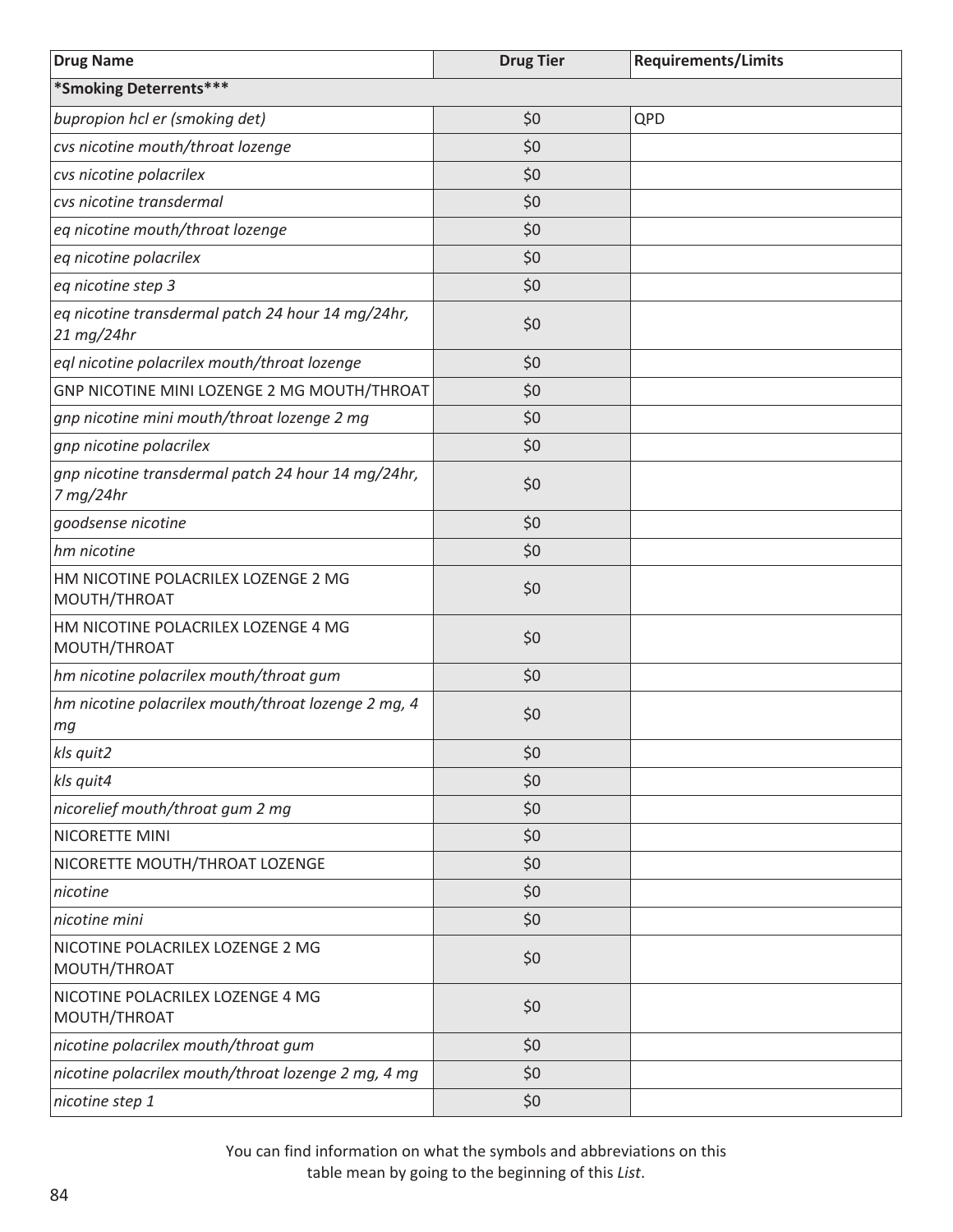| <b>Drug Name</b>                                                | <b>Drug Tier</b> | <b>Requirements/Limits</b> |
|-----------------------------------------------------------------|------------------|----------------------------|
| nicotine step 2                                                 | \$0              |                            |
| nicotine step 3                                                 | \$0              |                            |
| <b>NICOTROL</b>                                                 | \$0              |                            |
| NICOTROL NS                                                     | \$0              |                            |
| px stop smoking aid                                             | \$0              |                            |
| ra mini nicotine                                                | \$0              |                            |
| ra nicotine gum mouth/throat gum 2 mg, 4 mg                     | \$0              |                            |
| ra nicotine mouth/throat                                        | \$0              |                            |
| ra nicotine polacrilex mouth/throat lozenge                     | \$0              |                            |
| ra nicotine transdermal patch 24 hour 14 mg/24hr, 21<br>mq/24hr | \$0              |                            |
| sm nicotine                                                     | \$0              |                            |
| SM NICOTINE POLACRILEX LOZENGE 4 MG<br>MOUTH/THROAT             | \$0              |                            |
| sm nicotine polacrilex mouth/throat gum                         | \$0              |                            |
| sm nicotine polacrilex mouth/throat lozenge 4 mg                | \$0              |                            |
| varenicline tartrate oral tablet                                | \$0              |                            |
| *Sphingosine 1-Phosphate (S1p) Receptor<br>Modulators***        |                  |                            |
| GILENYA ORAL CAPSULE 0.5 MG                                     | $\overline{2}$   | PA; SP; QPD                |
| <b>MAYZENT</b>                                                  | $\overline{2}$   | PA; LA; SP; QPD            |
| <b>MAYZENT STARTER PACK</b>                                     | $\overline{2}$   | PA; LA; SP; QPD            |
| <b>PONVORY</b>                                                  | $\overline{2}$   | PA; LA; SP; QPD            |
| PONVORY STARTER PACK                                            | $\overline{2}$   | PA; LA; SP; QPD            |
| <b>ZEPOSIA</b>                                                  | $\overline{2}$   | PA; LA; SP; QPD            |
| ZEPOSIA 7-DAY STARTER PACK                                      | $\overline{2}$   | PA; LA; SP; QPD            |
| <b>ZEPOSIA STARTER KIT</b>                                      | $\overline{2}$   | PA; LA; SP; QPD            |
| *Respiratory Agents - Misc.*                                    |                  |                            |
| *Cftr Potentiators***                                           |                  |                            |
| KALYDECO                                                        | $\overline{2}$   | PA; LA; SP; QPD            |
| *Cystic Fibrosis Agent - Combinations***                        |                  |                            |
| <b>ORKAMBI</b>                                                  | $\overline{2}$   | PA; LA; SP; QPD            |
| SYMDEKO                                                         | $\overline{2}$   | PA; LA; SP; QPD            |
| <b>TRIKAFTA</b>                                                 | $\overline{2}$   | PA; LA; SP; QPD            |
| *Hydrolytic Enzymes***                                          |                  |                            |
| PULMOZYME INHALATION SOLUTION 2.5 MG/2.5ML                      | $\overline{2}$   | SP; QPD                    |
| *Pulmonary Fibrosis Agents - Kinase Inhibitors***               |                  |                            |
| <b>OFEV</b>                                                     | $\overline{2}$   | PA; LA; SP                 |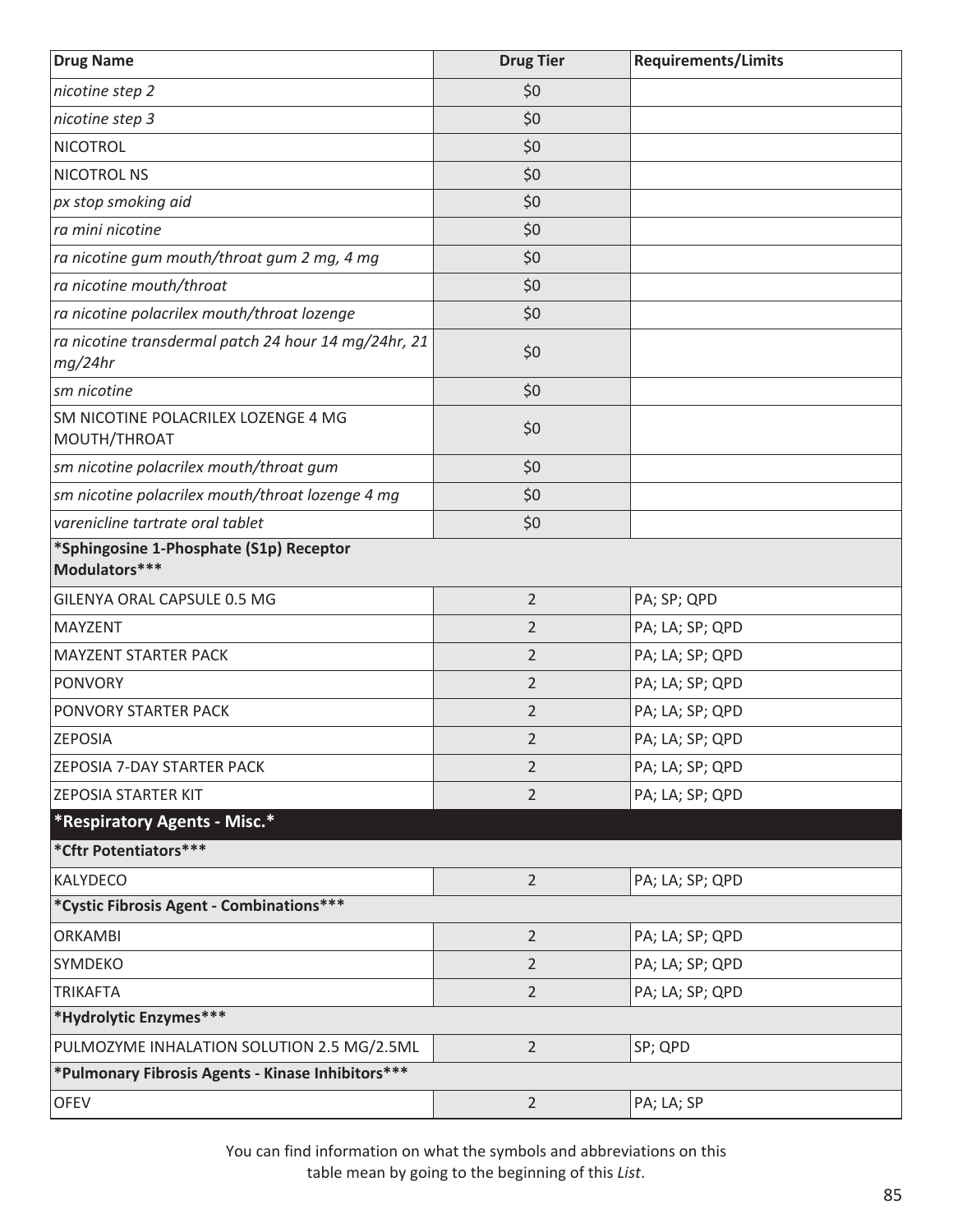| <b>Drug Name</b>                                         | <b>Drug Tier</b> | <b>Requirements/Limits</b> |
|----------------------------------------------------------|------------------|----------------------------|
| *Pulmonary Fibrosis Agents***                            |                  |                            |
| <b>ESBRIET</b>                                           | $\overline{2}$   | PA; LA; SP                 |
| *Sulfonamides*                                           |                  |                            |
| *Sulfonamides***                                         |                  |                            |
| sulfadiazine oral                                        | $\mathbf 1$      |                            |
| *Tetracyclines*                                          |                  |                            |
| *Aminomethylcyclines***                                  |                  |                            |
| NUZYRA ORAL TABLET 150 MG                                | $\overline{2}$   | QPD                        |
| *Tetracyclines***                                        |                  |                            |
| avidoxy                                                  | $\mathbf 1$      |                            |
| demeclocycline hcl oral                                  | $\mathbf{1}$     |                            |
| doxycycline hyclate oral capsule                         | $\mathbf{1}$     |                            |
| doxycycline hyclate oral tablet 100 mg, 20 mg            | $\mathbf{1}$     |                            |
| doxycycline monohydrate oral capsule 100 mg, 50 mg       | $\mathbf{1}$     | QPD                        |
| doxycycline monohydrate oral suspension<br>reconstituted | $\mathbf 1$      |                            |
| doxycycline monohydrate oral tablet                      | $\mathbf{1}$     | QPD                        |
| minocycline hcl oral capsule                             | $\mathbf{1}$     |                            |
| mondoxyne nl oral capsule 100 mg                         | $\mathbf{1}$     | QPD                        |
| tetracycline hcl oral                                    | $\mathbf{1}$     |                            |
| *Thyroid Agents*                                         |                  |                            |
| *Antithyroid Agents ***                                  |                  |                            |
| methimazole oral                                         | $\mathbf 1$      |                            |
| propylthiouracil oral                                    | $\mathbf{1}$     |                            |
| *Thyroid Hormones***                                     |                  |                            |
| <b>ARMOUR THYROID</b>                                    | $\overline{2}$   |                            |
| <b>CYTOMEL</b>                                           | $\overline{2}$   |                            |
| euthyrox                                                 | $\mathbf 1$      |                            |
| $levo-t$                                                 | $\mathbf{1}$     |                            |
| levothyroxine sodium oral tablet                         | $\mathbf 1$      |                            |
| levoxyl                                                  | $\mathbf{1}$     |                            |
| liothyronine sodium oral                                 | $\mathbf 1$      |                            |
| np thyroid                                               | $\mathbf{1}$     |                            |
| SYNTHROID                                                | $\overline{2}$   |                            |
| <b>TIROSINT</b>                                          | $\overline{2}$   | PA                         |
| unithroid                                                | $\mathbf{1}$     |                            |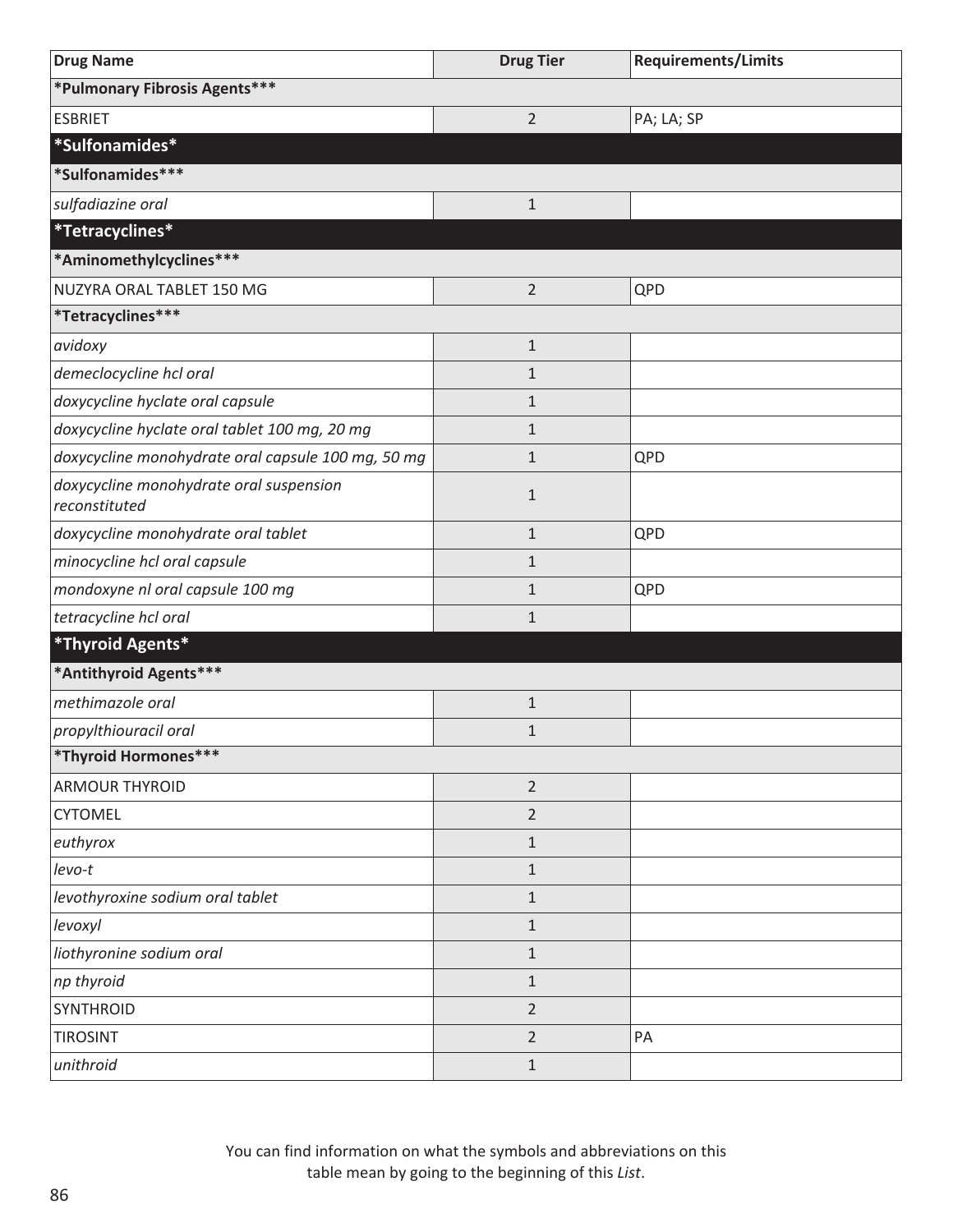| <b>Drug Name</b>                                               | <b>Drug Tier</b> | <b>Requirements/Limits</b> |
|----------------------------------------------------------------|------------------|----------------------------|
| *Toxoids*                                                      |                  |                            |
| *Toxoid Combinations***                                        |                  |                            |
| ADACEL INTRAMUSCULAR SUSPENSION 5-2-15.5 LF-<br>MCG/0.5        | \$0              |                            |
| BOOSTRIX INTRAMUSCULAR SUSPENSION 5-2.5-18.5<br>$LF-MCG/0.5$   | \$0              |                            |
| BOOSTRIX INTRAMUSCULAR SUSPENSION PREFILLED<br><b>SYRINGE</b>  | \$0              |                            |
| DAPTACEL INTRAMUSCULAR SUSPENSION 23-15-5                      | \$0              |                            |
| DIPHTHERIA-TETANUS TOXOIDS DT                                  | \$0              |                            |
| <b>INFANRIX</b>                                                | \$0              |                            |
| KINRIX INTRAMUSCULAR SUSPENSION PREFILLED<br><b>SYRINGE</b>    | \$0              |                            |
| PEDIARIX INTRAMUSCULAR SUSPENSION PREFILLED<br><b>SYRINGE</b>  | \$0              |                            |
| PENTACEL                                                       | \$0              |                            |
| QUADRACEL INTRAMUSCULAR SUSPENSION                             | \$0              |                            |
| QUADRACEL INTRAMUSCULAR SUSPENSION<br>PREFILLED SYRINGE        | \$0              |                            |
| <b>TDVAX</b>                                                   | \$0              |                            |
| <b>TENIVAC</b>                                                 | \$0              |                            |
| TETANUS-DIPHTHERIA TOXOIDS TD                                  | \$0              |                            |
| <b>VAXELIS</b>                                                 | \$0              |                            |
| *Ulcer Drugs/Antispasmodics/Anticholinergics*                  |                  |                            |
| *Anticholinergic Combinations***                               |                  |                            |
| belladonna alkaloids-opium                                     | $\mathbf{1}$     | PA                         |
| chlordiazepoxide-clidinium                                     | $\mathbf{1}$     |                            |
| *Antispasmodics***                                             |                  |                            |
| dicyclomine hcl oral                                           | $\mathbf{1}$     |                            |
| *Belladonna Alkaloids***                                       |                  |                            |
| anaspaz                                                        | $\mathbf{1}$     |                            |
| ed-spaz                                                        | $\mathbf{1}$     |                            |
| hyoscyamine sulfate er oral tablet extended release<br>12 hour | $1\,$            |                            |
| hyoscyamine sulfate oral                                       | $\mathbf{1}$     |                            |
| hyoscyamine sulfate sl                                         | $\mathbf{1}$     |                            |
| hyoscyamine sulfate sublingual                                 | $1\,$            |                            |
| hyosyne                                                        | $\mathbf{1}$     |                            |
| oscimin oral tablet                                            | $1\,$            |                            |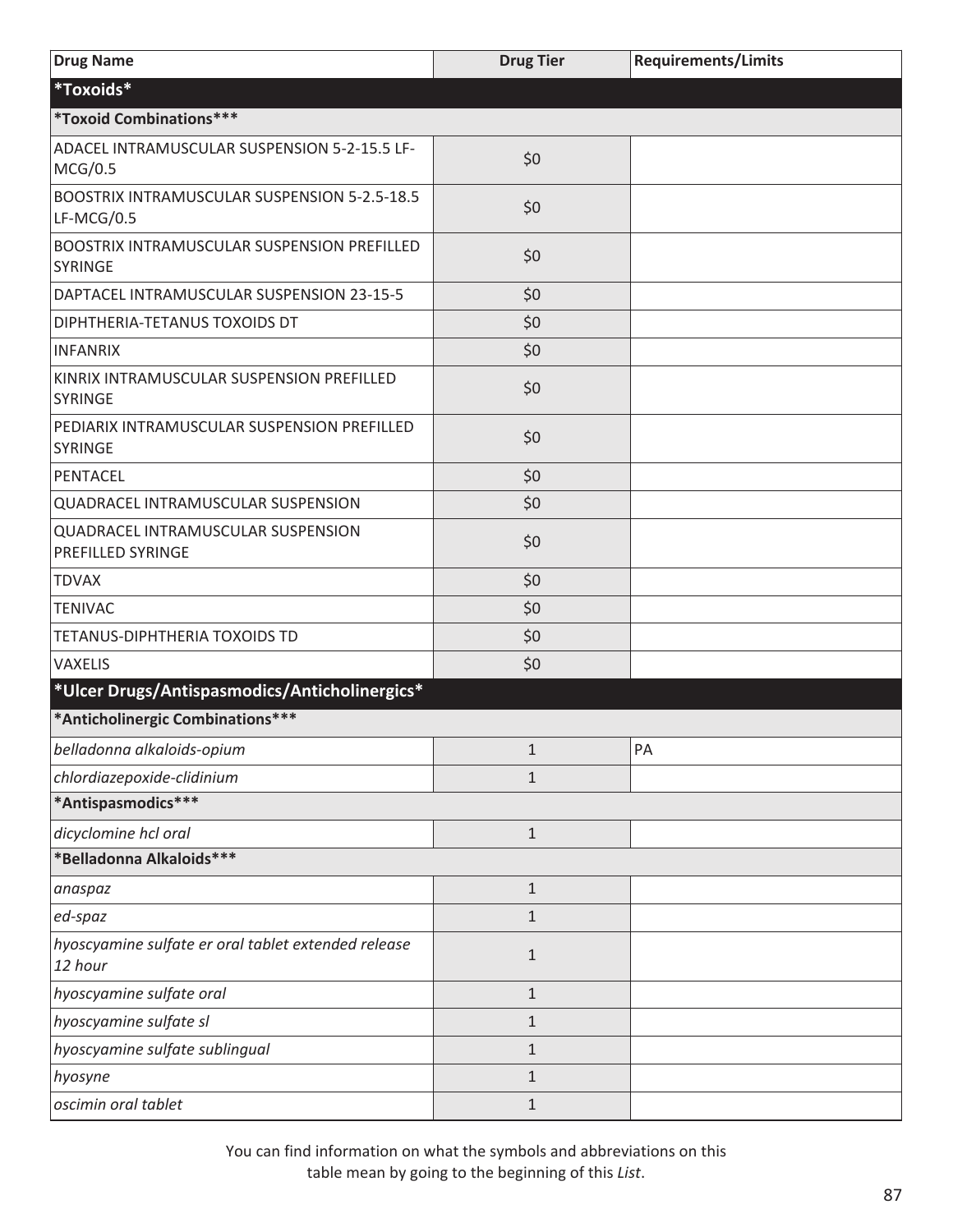| <b>Drug Name</b>                                                | <b>Drug Tier</b> | <b>Requirements/Limits</b> |
|-----------------------------------------------------------------|------------------|----------------------------|
| oscimin sublingual                                              | $\mathbf{1}$     |                            |
| *H-2 Antagonists***                                             |                  |                            |
| cimetidine hcl oral solution 300 mg/5ml                         | $\mathbf{1}$     |                            |
| cimetidine oral                                                 | $\mathbf{1}$     |                            |
| famotidine oral suspension reconstituted                        | $\mathbf{1}$     |                            |
| famotidine oral tablet 20 mg, 40 mg                             | $\mathbf{1}$     |                            |
| nizatidine                                                      | $\mathbf{1}$     |                            |
| *Misc. Anti-Ulcer***                                            |                  |                            |
| sucralfate oral                                                 | $1\,$            |                            |
| *Proton Pump Inhibitors***                                      |                  |                            |
| esomeprazole magnesium oral capsule delayed<br>release          | $\mathbf{1}$     | QPD                        |
| esomeprazole magnesium oral packet                              | $\mathbf{1}$     | QPD                        |
| lansoprazole oral capsule delayed release 30 mg                 | $\mathbf{1}$     | QPD                        |
| NEXIUM ORAL PACKET 2.5 MG, 5 MG                                 | $\overline{2}$   | QPD                        |
| omeprazole oral capsule delayed release                         | $\mathbf{1}$     | QPD                        |
| pantoprazole sodium oral tablet delayed release                 | $\mathbf{1}$     | QPD                        |
| rabeprazole sodium oral tablet delayed release                  | $\mathbf{1}$     | QPD                        |
| *Quaternary Anticholinergics***                                 |                  |                            |
| glycopyrrolate oral tablet 1 mg, 2 mg                           | $1\,$            |                            |
| methscopolamine bromide oral                                    | $\mathbf{1}$     |                            |
| *Ulcer Anti-Infective W/ Bismuth Combinations***                |                  |                            |
| PYLERA                                                          | $\overline{2}$   |                            |
| *Ulcer Anti-Infective W/ Proton Pump Inhibitors ***             |                  |                            |
| amoxicill-clarithro-lansopraz                                   | 1                |                            |
| OMECLAMOX-PAK                                                   | $\overline{2}$   |                            |
| <b>TALICIA</b>                                                  | $\overline{2}$   | QPD                        |
| *Ulcer Drugs - Prostaglandins***                                |                  |                            |
| misoprostol oral                                                | $1\,$            |                            |
| *Urinary Antispasmodics*                                        |                  |                            |
| *Urinary Antispasmodic - Antimuscarinic<br>(Anticholinergic)*** |                  |                            |
| darifenacin hydrobromide er                                     | $1\,$            | QPD                        |
| oxybutynin chloride er                                          | $\mathbf{1}$     | QPD                        |
| oxybutynin chloride oral                                        | $\mathbf{1}$     | QPD                        |
| solifenacin succinate                                           | $\mathbf{1}$     | QPD                        |
| tolterodine tartrate                                            | $\mathbf{1}$     | QPD                        |
| tolterodine tartrate er                                         | $\mathbf{1}$     | QPD                        |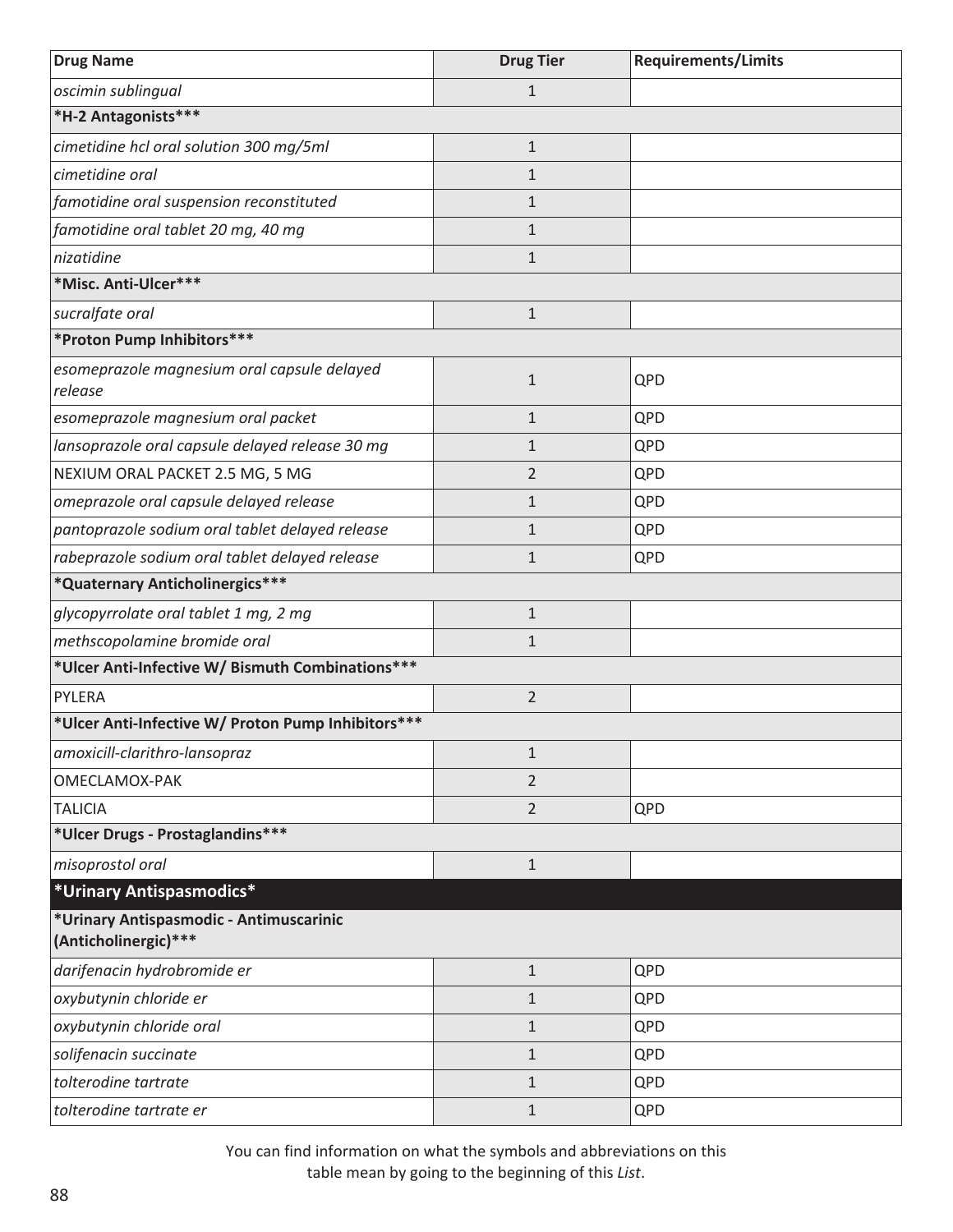| <b>Drug Name</b>                                                   | <b>Drug Tier</b> | <b>Requirements/Limits</b> |
|--------------------------------------------------------------------|------------------|----------------------------|
| <b>TOVIAZ</b>                                                      | $\overline{2}$   | ST; QPD                    |
| trospium chloride                                                  | $\mathbf{1}$     | QPD                        |
| trospium chloride er                                               | $\mathbf{1}$     | QPD                        |
| *Urinary Antispasmodics - Beta-3 Adrenergic<br>Agonists***         |                  |                            |
| MYRBETRIQ ORAL TABLET EXTENDED RELEASE 24<br><b>HOUR</b>           | $\overline{2}$   | QPD                        |
| *Urinary Antispasmodics - Cholinergic Agonists***                  |                  |                            |
| bethanechol chloride oral                                          | $\mathbf{1}$     |                            |
| *Urinary Antispasmodics - Direct Muscle<br>Relaxants***            |                  |                            |
| flavoxate hcl                                                      | $\mathbf{1}$     | QPD                        |
| *Vaccines*                                                         |                  |                            |
| *Bacterial Vaccines***                                             |                  |                            |
| <b>ACTHIB</b>                                                      | \$0              |                            |
| <b>BEXSERO</b>                                                     | \$0              |                            |
| <b>HIBERIX INJECTION</b>                                           | \$0              |                            |
| MENACTRA INTRAMUSCULAR SOLUTION                                    | \$0              |                            |
| MENQUADFI INTRAMUSCULAR SOLUTION                                   | \$0              |                            |
| <b>MENVEO</b>                                                      | \$0              |                            |
| PEDVAX HIB INTRAMUSCULAR SUSPENSION                                | \$0              |                            |
| PNEUMOVAX 23                                                       | \$0              |                            |
| PREVNAR 13                                                         | \$0              |                            |
| PREVNAR 20                                                         | \$0              |                            |
| <b>TRUMENBA</b>                                                    | \$0              |                            |
| VAXNEUVANCE                                                        | \$0              |                            |
| *Viral Vaccine Combinations***                                     |                  |                            |
| M-M-R II INJECTION                                                 | \$0              |                            |
| PROQUAD SUBCUTANEOUS SUSPENSION<br>RECONSTITUTED                   | \$0              |                            |
| TWINRIX INTRAMUSCULAR SUSPENSION PREFILLED<br>SYRINGE              | \$0              |                            |
| *Viral Vaccines***                                                 |                  |                            |
| AFLURIA QUADRIVALENT                                               | \$0              |                            |
| ENGERIX-B INJECTION SUSPENSION 10 MCG/0.5ML,<br>20 MCG/ML          | \$0              |                            |
| FLUAD QUADRIVALENT                                                 | \$0              |                            |
| FLUARIX QUADRIVALENT INTRAMUSCULAR<br>SUSPENSION PREFILLED SYRINGE | \$0              |                            |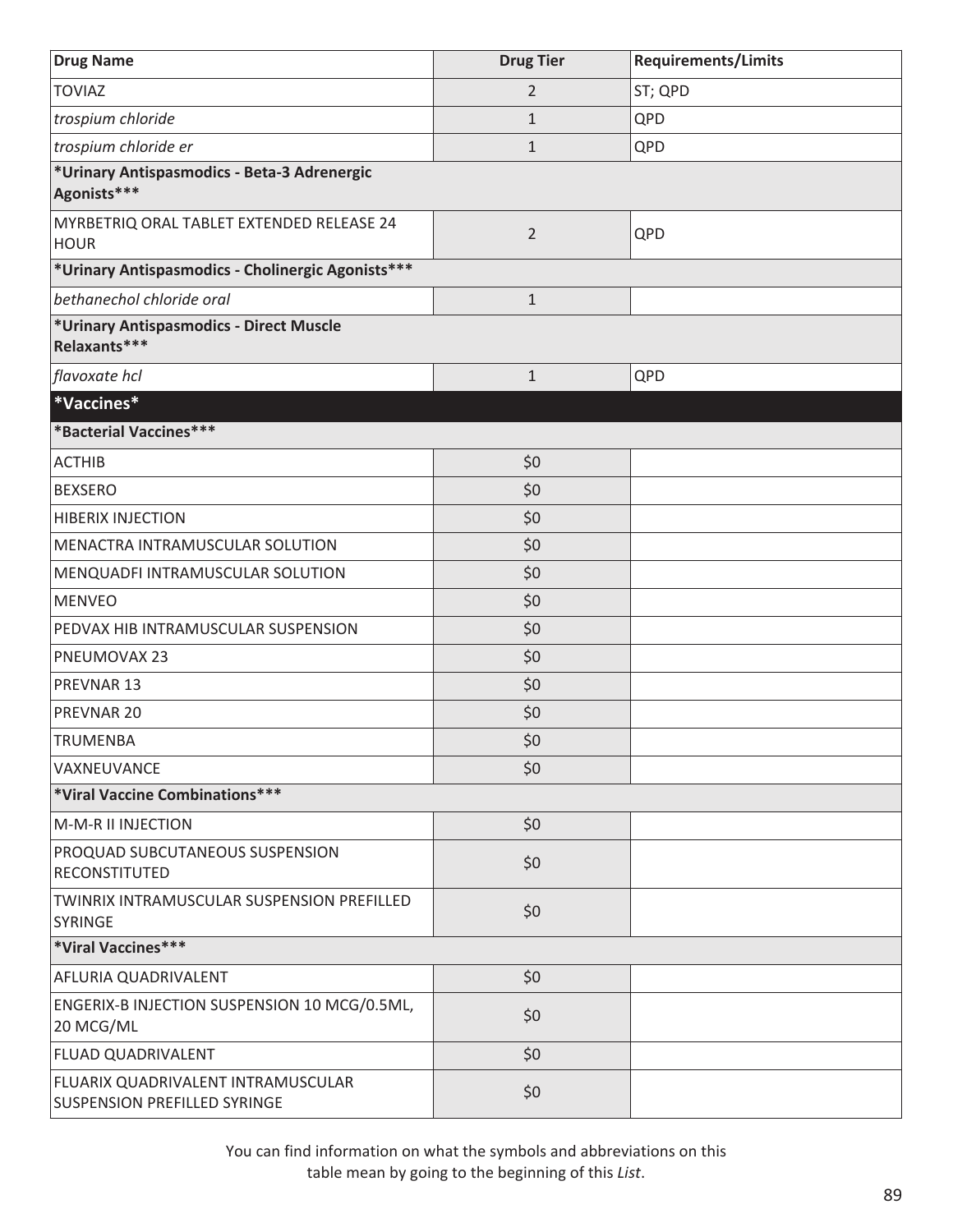| <b>Drug Name</b>                                                               | <b>Drug Tier</b> | <b>Requirements/Limits</b> |
|--------------------------------------------------------------------------------|------------------|----------------------------|
| <b>FLUBLOK QUADRIVALENT</b>                                                    | \$0              |                            |
| <b>FLUCELVAX QUADRIVALENT</b>                                                  | \$0              |                            |
| FLULAVAL QUADRIVALENT INTRAMUSCULAR<br><b>SUSPENSION PREFILLED SYRINGE</b>     | \$0              |                            |
| FLUZONE HIGH-DOSE QUADRIVALENT                                                 | \$0              |                            |
| FLUZONE QUADRIVALENT INTRAMUSCULAR<br>SUSPENSION , 0.5 ML                      | \$0              |                            |
| FLUZONE QUADRIVALENT INTRAMUSCULAR<br>SUSPENSION PREFILLED SYRINGE 0.5 ML      | \$0              |                            |
| <b>GARDASIL 9</b>                                                              | \$0              |                            |
| HAVRIX INTRAMUSCULAR SUSPENSION 1440 EL<br>U/ML, 720 EL U/0.5ML                | \$0              |                            |
| HEPLISAV-B INTRAMUSCULAR SOLUTION PREFILLED<br><b>SYRINGE</b>                  | \$0              |                            |
| <b>IPOL INJECTION INJECTABLE</b>                                               | \$0              |                            |
| PreHevbrio                                                                     | \$0              |                            |
| <b>RECOMBIVAX HB INJECTION SUSPENSION 10</b><br>MCG/ML, 40 MCG/ML, 5 MCG/0.5ML | \$0              |                            |
| <b>ROTARIX</b>                                                                 | \$0              |                            |
| <b>ROTATEQ ORAL SOLUTION</b>                                                   | \$0              |                            |
| SHINGRIX INTRAMUSCULAR SUSPENSION<br>RECONSTITUTED 50 MCG/0.5ML                | \$0              |                            |
| VAQTA INTRAMUSCULAR SUSPENSION 25<br>UNIT/0.5ML, 50 UNIT/ML                    | \$0              |                            |
| <b>VARIVAX</b>                                                                 | \$0              |                            |
| *Vaginal And Related Products*                                                 |                  |                            |
| *Imidazole-Related Antifungals ***                                             |                  |                            |
| GYNAZOLE-1                                                                     | $\overline{2}$   |                            |
| miconazole 3 vaginal suppository                                               | $\mathbf{1}$     |                            |
| terconazole                                                                    | $1\,$            |                            |
| *Miscellaneous Vaginal Combinations***                                         |                  |                            |
| fem ph                                                                         | $1\,$            |                            |
| *Miscellaneous Vaginal Products***                                             |                  |                            |
| <b>INTRAROSA</b>                                                               | $\overline{2}$   | QPD                        |
| *Spermicides***                                                                |                  |                            |
| options gynol ii contraceptive                                                 | \$0              |                            |
| <b>TODAY SPONGE</b>                                                            | \$0              |                            |
| vcf vaginal contraceptive vaginal foam                                         | \$0              |                            |
| *Vaginal Anti-Infectives***                                                    |                  |                            |
| <b>CLEOCIN VAGINAL SUPPOSITORY</b>                                             | $\overline{2}$   |                            |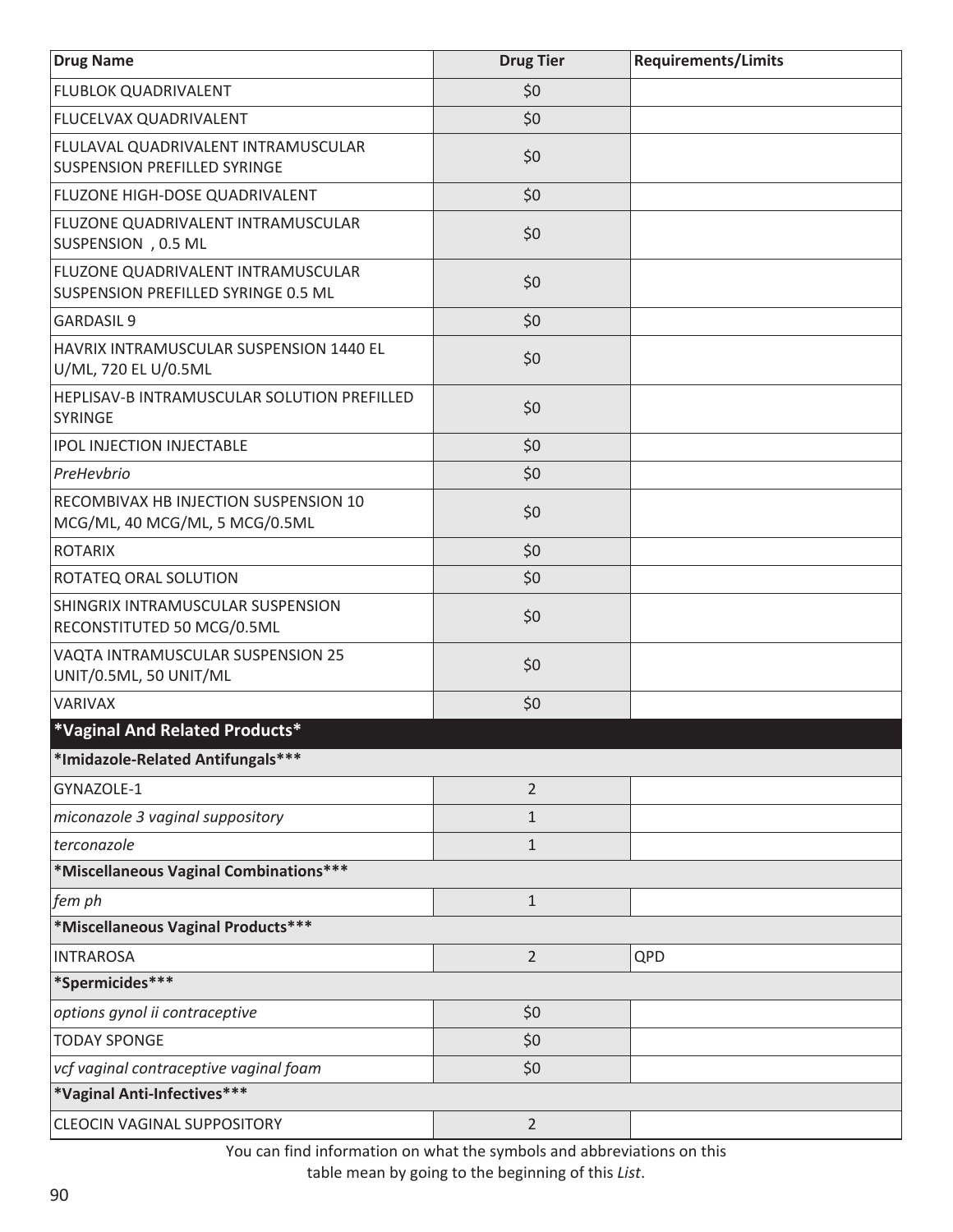| <b>Drug Name</b>                                                            | <b>Drug Tier</b> | <b>Requirements/Limits</b> |
|-----------------------------------------------------------------------------|------------------|----------------------------|
| clindamycin phosphate vaginal                                               | $\mathbf{1}$     |                            |
| <b>CLINDESSE</b>                                                            | $\overline{2}$   |                            |
| metronidazole vaginal                                                       | $\mathbf{1}$     |                            |
| <b>NUVESSA</b>                                                              | $\overline{2}$   |                            |
| vandazole                                                                   | $\mathbf{1}$     |                            |
| *Vaginal Estrogens***                                                       |                  |                            |
| estradiol vaginal                                                           | $1\,$            |                            |
| <b>ESTRING</b>                                                              | $\overline{2}$   | QPD                        |
| PREMARIN VAGINAL                                                            | $\overline{2}$   |                            |
| yuvafem                                                                     | $1\,$            |                            |
| *Vaginal Progestins***                                                      |                  |                            |
| <b>CRINONE VAGINAL GEL 4 %</b>                                              | $\overline{2}$   |                            |
| *Vasopressors*                                                              |                  |                            |
| *Anaphylaxis Therapy Agents***                                              |                  |                            |
| epinephrine injection solution auto-injector 0.15<br>mg/0.3ml, 0.3 mg/0.3ml | $1\,$            | QPD                        |
| *Neurogenic Orthostatic Hypotension (Noh) -<br>Agents***                    |                  |                            |
| droxidopa                                                                   | $\mathbf{1}$     | PA; SP                     |
| *Vasopressors***                                                            |                  |                            |
| midodrine hcl                                                               | $\mathbf{1}$     |                            |
| *Vitamins*                                                                  |                  |                            |
| *Vitamin D***                                                               |                  |                            |
| ergocalciferol oral capsule                                                 | $1\,$            |                            |
| vitamin d (ergocalciferol) oral capsule 1.25 mg (50000<br>ut)               | $\mathbf 1$      |                            |
| *Vitamin K***                                                               |                  |                            |
| PHYTONADIONE INJECTION SOLUTION 1 MG/0.5ML                                  | $\overline{2}$   |                            |
| phytonadione oral                                                           | $1\,$            |                            |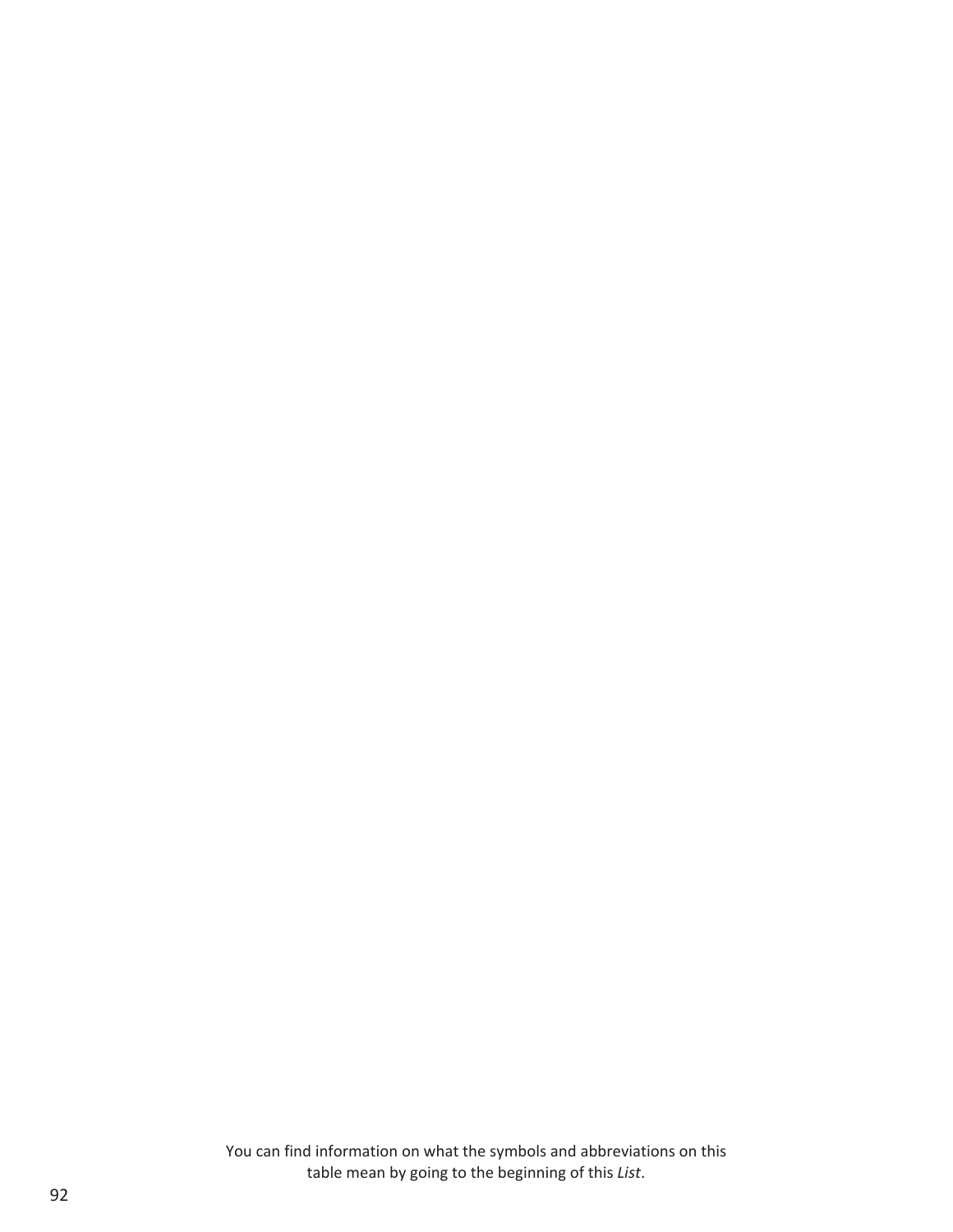## **Index**

| abacavir sulfate  39          |  |
|-------------------------------|--|
| abacavir sulfate-lamivudine38 |  |
| abiraterone acetate  30       |  |
|                               |  |
|                               |  |
| acamprosate calcium82         |  |
|                               |  |
|                               |  |
|                               |  |
| acetaminophen-codeine 8       |  |
| acetaminophen-codeine #2  8   |  |
| acetaminophen-codeine #3  8   |  |
| acetaminophen-codeine #4 8    |  |
|                               |  |
| acetazolamide57               |  |
| acetazolamide er  57          |  |
|                               |  |
|                               |  |
|                               |  |
|                               |  |
|                               |  |
|                               |  |
|                               |  |
|                               |  |
|                               |  |
|                               |  |
|                               |  |
|                               |  |
|                               |  |
|                               |  |
|                               |  |
| adefovir dipivoxil40          |  |
|                               |  |
|                               |  |
| ADVAIR HFA 17                 |  |
|                               |  |
|                               |  |
|                               |  |
| AFINITOR DISPERZ32            |  |
|                               |  |
| AFLURIA QUADRIVALENT89        |  |
|                               |  |
|                               |  |
|                               |  |
|                               |  |
|                               |  |
|                               |  |
|                               |  |
|                               |  |
| albuterol sulfate 13          |  |
| albuterol sulfate hfa 13      |  |
| alclometasone dipropionate 54 |  |
|                               |  |

| alendronate sodium 58             |  |
|-----------------------------------|--|
|                                   |  |
|                                   |  |
|                                   |  |
| aliskiren fumarate 27             |  |
|                                   |  |
|                                   |  |
|                                   |  |
| ALOGLIPTIN BENZOATE19             |  |
|                                   |  |
|                                   |  |
|                                   |  |
|                                   |  |
|                                   |  |
|                                   |  |
| alprazolam intensol  11           |  |
|                                   |  |
|                                   |  |
|                                   |  |
|                                   |  |
|                                   |  |
|                                   |  |
|                                   |  |
|                                   |  |
|                                   |  |
|                                   |  |
|                                   |  |
| amantadine hcl  36                |  |
|                                   |  |
|                                   |  |
|                                   |  |
|                                   |  |
|                                   |  |
| amiloride-hydrochlorothiazide 57  |  |
| amiodarone hcl  12                |  |
|                                   |  |
| amitriptyline hcl  18             |  |
| amlodipine besy-benazepril hcl25  |  |
| amlodipine besylate 41            |  |
| amlodipine besylate-valsartan 26  |  |
| amlodipine-atorvastatin 42        |  |
| amlodipine-olmesartan26           |  |
|                                   |  |
|                                   |  |
| amoxicill-clarithro-lansopraz  88 |  |
|                                   |  |
| amoxicillin-pot clavulanate81     |  |
|                                   |  |
| amoxicillin-pot clavulanate er 81 |  |
| amphetamine-dextroamphet er 3     |  |
| amphetamine-dextroamphetamine3    |  |
|                                   |  |
|                                   |  |
|                                   |  |
|                                   |  |

| ANORO ELLIPTA 12                |  |
|---------------------------------|--|
|                                 |  |
|                                 |  |
| APIDRA SOLOSTAR 19              |  |
|                                 |  |
|                                 |  |
|                                 |  |
|                                 |  |
|                                 |  |
|                                 |  |
|                                 |  |
| arformoterol tartrate13         |  |
|                                 |  |
|                                 |  |
|                                 |  |
| ARMOUR THYROID 86               |  |
| ARNUITY ELLIPTA 13              |  |
|                                 |  |
| asenapine maleate 37            |  |
|                                 |  |
| ASMANEX (120 METERED DOSES) 13  |  |
| ASMANEX (14 METERED DOSES) 13   |  |
| ASMANEX (30 METERED DOSES) 13   |  |
| ASMANEX (60 METERED DOSES) 13   |  |
|                                 |  |
|                                 |  |
| ASMANEX HFA 13                  |  |
|                                 |  |
|                                 |  |
|                                 |  |
|                                 |  |
|                                 |  |
|                                 |  |
| aspirin ec adult low strength 6 |  |
|                                 |  |
|                                 |  |
|                                 |  |
|                                 |  |
| aspirin-dipyridamole er 64      |  |
|                                 |  |
| atazanavir sulfate  39          |  |
|                                 |  |
| atenolol-chlorthalidone 27      |  |
|                                 |  |
| atorvastatin calcium  25        |  |
|                                 |  |
| atovaquone-proguanil hcl 29     |  |
| atropine sulfate 77             |  |
| ATROVENT HFA 13                 |  |
|                                 |  |
|                                 |  |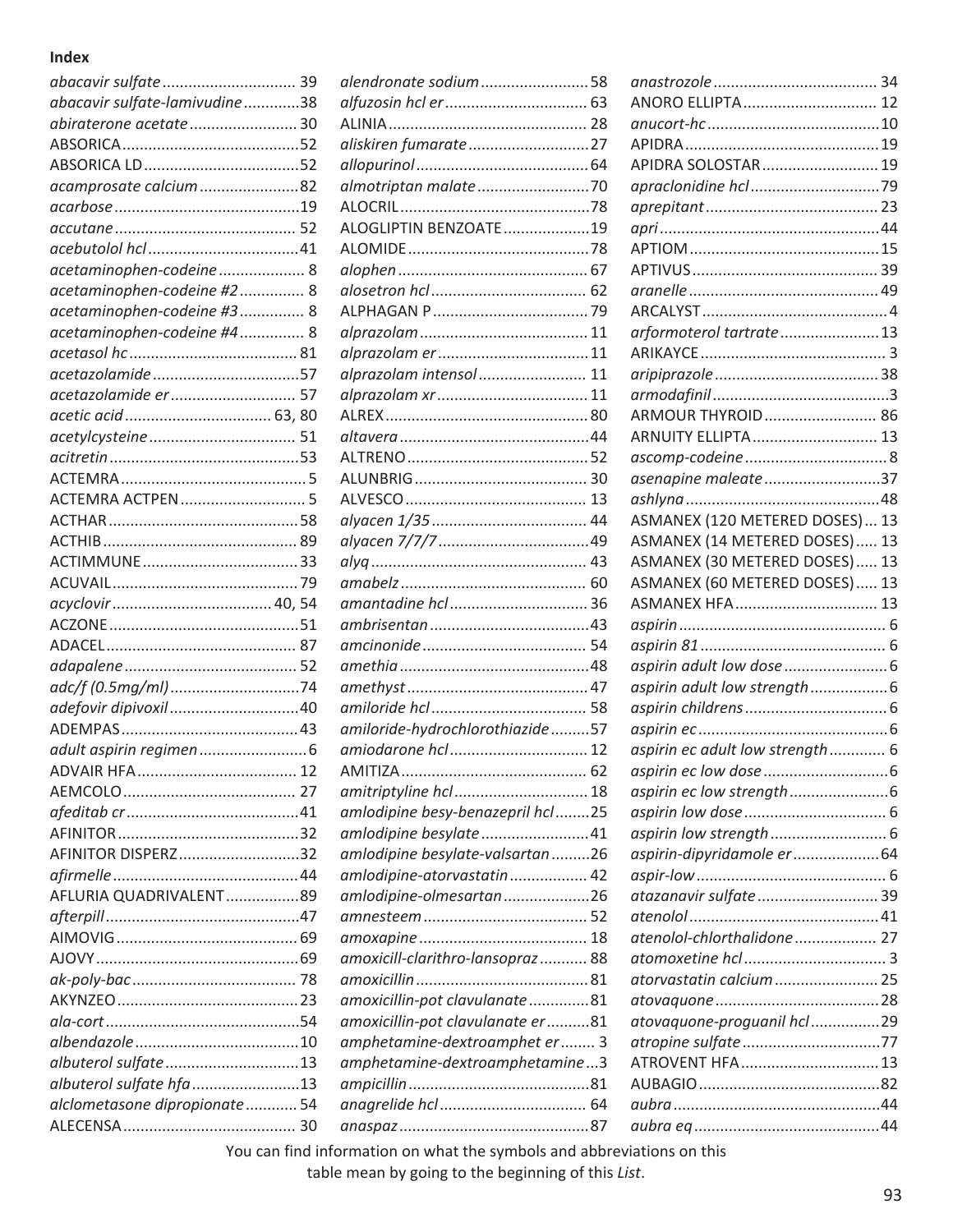| aurovela fe 1.5/3044                                |  |
|-----------------------------------------------------|--|
|                                                     |  |
|                                                     |  |
|                                                     |  |
|                                                     |  |
|                                                     |  |
| AVONEX PREFILLED82                                  |  |
|                                                     |  |
|                                                     |  |
|                                                     |  |
|                                                     |  |
|                                                     |  |
|                                                     |  |
|                                                     |  |
|                                                     |  |
| b complex formula 1 (w/ fa)  74                     |  |
|                                                     |  |
| b complex-c-biotin-e-fa 74                          |  |
| b complex-c-folic acid 73                           |  |
|                                                     |  |
|                                                     |  |
|                                                     |  |
|                                                     |  |
|                                                     |  |
|                                                     |  |
| bacitracin-polymyxin b79                            |  |
| bacitra-neomycin-polymyxin-hc79                     |  |
|                                                     |  |
|                                                     |  |
|                                                     |  |
|                                                     |  |
| balanced b-50 complex 76<br>balsalazide disodium 62 |  |
|                                                     |  |
|                                                     |  |
|                                                     |  |
| BAQSIMI ONE PACK 19                                 |  |
| BAQSIMI TWO PACK 19                                 |  |
|                                                     |  |
| BASAGLAR KWIKPEN20                                  |  |
|                                                     |  |
|                                                     |  |
| bayer aspirin ec low dose 7                         |  |
|                                                     |  |
|                                                     |  |
|                                                     |  |
| b-complex/vitamin c 73                              |  |
|                                                     |  |
| bd heparin posiflush14                              |  |
|                                                     |  |

| benazepril-hydrochlorothiazide  25 |  |
|------------------------------------|--|
|                                    |  |
|                                    |  |
| benzoyl peroxide-erythromycin51    |  |
| benztropine mesylate36             |  |
| bepotastine besilate78             |  |
|                                    |  |
|                                    |  |
|                                    |  |
| betamethasone dipropionate  54     |  |
| betamethasone dipropionate aug 54  |  |
| betamethasone valerate54           |  |
|                                    |  |
| betaxolol hcl41,77                 |  |
| bethanechol chloride 89            |  |
|                                    |  |
|                                    |  |
| BEVESPI AEROSPHERE12               |  |
|                                    |  |
|                                    |  |
|                                    |  |
|                                    |  |
|                                    |  |
| bimatoprost 56, 80                 |  |
|                                    |  |
| bisoprolol fumarate  41            |  |
| bisoprolol-hydrochlorothiazide 27  |  |
|                                    |  |
|                                    |  |
|                                    |  |
| blisovi fe 1.5/30 44               |  |
|                                    |  |
|                                    |  |
|                                    |  |
|                                    |  |
|                                    |  |
|                                    |  |
|                                    |  |
|                                    |  |
|                                    |  |
|                                    |  |
| brimonidine tartrate  79           |  |
|                                    |  |
| bromfenac sodium (once-daily) 79   |  |
| bromocriptine mesylate 36          |  |
|                                    |  |
| budesonide13, 50, 77               |  |
|                                    |  |
|                                    |  |
|                                    |  |
| buprenorphine hcl-naloxone hcl 9   |  |

| bupropion hcl er (smoking det)84  |  |
|-----------------------------------|--|
| bupropion hcl er (sr) 17          |  |
| bupropion hcl er (xl) 17          |  |
|                                   |  |
| butalbital-acetaminophen 6        |  |
| butalbital-apap-caff-cod  8       |  |
| butalbital-apap-caffeine 6        |  |
| butalbital-asa-caff-codeine8      |  |
|                                   |  |
| butalbital-aspirin-caffeine 6     |  |
|                                   |  |
| BYDUREON BCISE21                  |  |
| BYETTA 10 MCG PEN21               |  |
| BYETTA 5 MCG PEN21                |  |
|                                   |  |
|                                   |  |
|                                   |  |
|                                   |  |
|                                   |  |
|                                   |  |
| calcipotriene-betameth diprop  57 |  |
| calcitonin (salmon)58             |  |
|                                   |  |
|                                   |  |
|                                   |  |
|                                   |  |
|                                   |  |
| calcium acetate (phos binder) 63  |  |
|                                   |  |
|                                   |  |
|                                   |  |
| candesartan cilexetil 26          |  |
| candesartan cilexetil-hctz 26     |  |
|                                   |  |
|                                   |  |
|                                   |  |
|                                   |  |
|                                   |  |
| carbamazepine 15                  |  |
| carbamazepine er 15               |  |
|                                   |  |
|                                   |  |
| carbidopa-levodopa  36            |  |
| carbidopa-levodopa er 36          |  |
| carbidopa-levodopa-entacapone36   |  |
| carbinoxamine maleate 24          |  |
|                                   |  |
| carisoprodol-aspirin-codeine  76  |  |
|                                   |  |
|                                   |  |
|                                   |  |
| carvedilol phosphate er41         |  |
|                                   |  |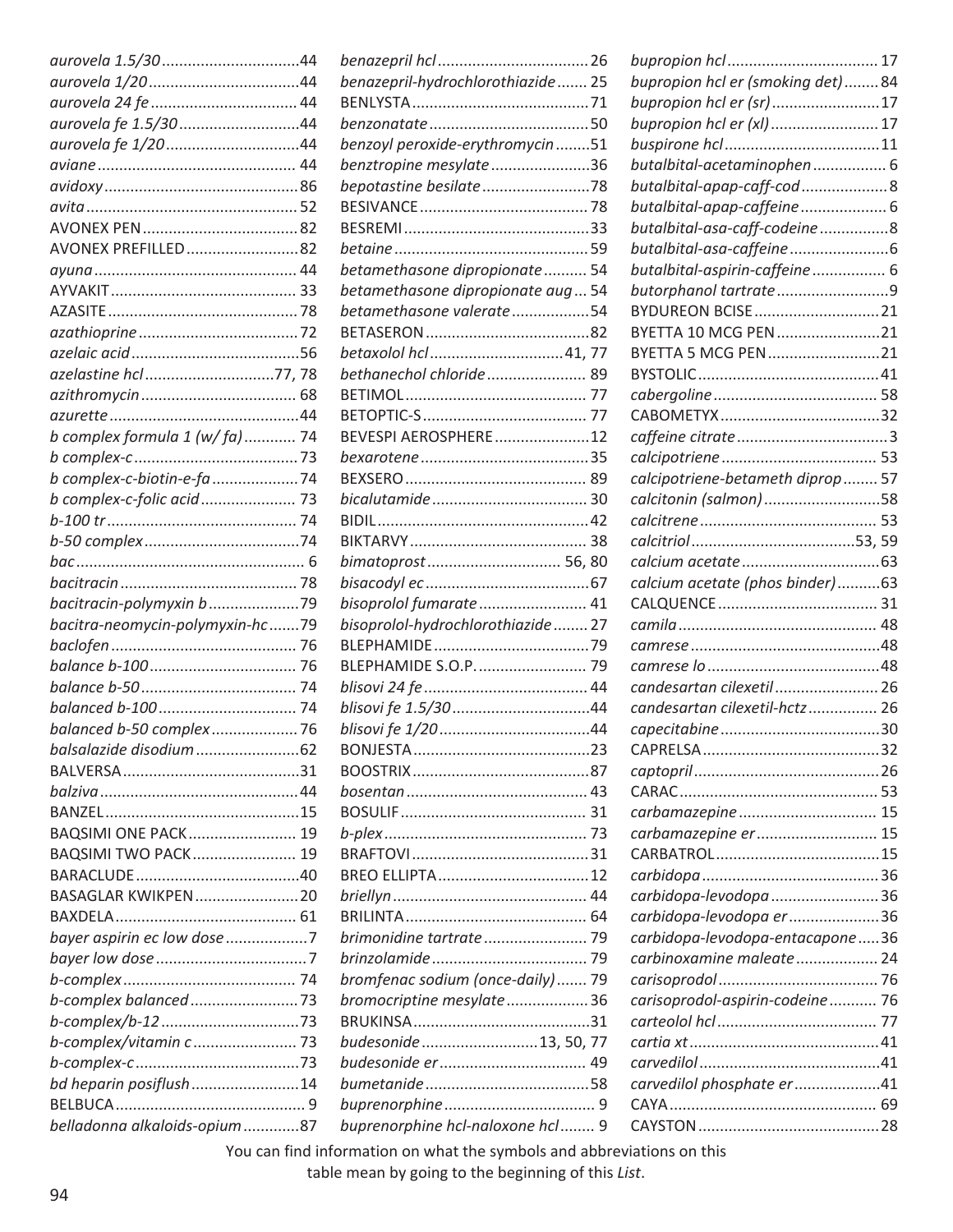|                                   |                                                                           | CORTISPORIN-TC81                  |  |
|-----------------------------------|---------------------------------------------------------------------------|-----------------------------------|--|
|                                   | clemastine fumarate 24                                                    |                                   |  |
|                                   |                                                                           | COSENTYX (300 MG DOSE) 53         |  |
|                                   |                                                                           | COSENTYX SENSOREADY (300 MG)53    |  |
|                                   |                                                                           | <b>COSENTYX SENSOREADY PEN 53</b> |  |
| cefpodoxime proxetil 44           |                                                                           |                                   |  |
|                                   | clindamycin palmitate hcl  28                                             |                                   |  |
|                                   | clindamycin phos-benzoyl perox 51                                         |                                   |  |
|                                   | clindamycin phosphate 51, 91                                              |                                   |  |
|                                   | clindamycin-tretinoin51                                                   |                                   |  |
|                                   |                                                                           |                                   |  |
|                                   |                                                                           | cromolyn sodium12, 62, 78         |  |
|                                   | clobetasol prop emollient base  54                                        |                                   |  |
|                                   | clobetasol propionate  54                                                 |                                   |  |
|                                   |                                                                           |                                   |  |
|                                   | clobetasol propionate e  54                                               | cvs aspirin adult low dose 7      |  |
|                                   | clobetasol propionate emulsion 54                                         | cvs aspirin adult low strength7   |  |
|                                   |                                                                           |                                   |  |
|                                   | clomipramine hcl18                                                        |                                   |  |
|                                   |                                                                           |                                   |  |
| chlordiazepoxide hcl 11           |                                                                           |                                   |  |
| chlordiazepoxide-amitriptyline 82 |                                                                           |                                   |  |
| chlordiazepoxide-clidinium 87     |                                                                           |                                   |  |
| chlorhexidine gluconate 72        | clopidogrel bisulfate 65                                                  | cvs gentle laxative womens 68     |  |
| chloroquine phosphate 29          | clorazepate dipotassium 11                                                | cvs magnesium citrate 67          |  |
| chlorpromazine hcl37              | clotrimazole  55, 72                                                      | cvs milk of magnesia67            |  |
|                                   | clotrimazole-betamethasone52                                              |                                   |  |
|                                   |                                                                           | cvs nicotine polacrilex 84        |  |
|                                   |                                                                           |                                   |  |
| cholestyramine24                  |                                                                           | cvs prenatal multi+dha  76        |  |
| cholestyramine light 24           |                                                                           |                                   |  |
|                                   |                                                                           |                                   |  |
|                                   |                                                                           |                                   |  |
| ciclopirox olamine 52             |                                                                           |                                   |  |
|                                   | colchicine-probenecid 64                                                  |                                   |  |
|                                   |                                                                           | cyclobenzaprine hcl76             |  |
|                                   |                                                                           | cyclopentolate hcl  78            |  |
|                                   |                                                                           | cyclophosphamide 34               |  |
|                                   |                                                                           | CYCLOPHOSPHAMIDE 34               |  |
|                                   | COMBIVENT RESPIMAT12                                                      |                                   |  |
|                                   | COMETRIQ (100 MG DAILY DOSE) 32                                           |                                   |  |
|                                   | COMETRIQ (140 MG DAILY DOSE) 32                                           |                                   |  |
|                                   | COMETRIQ (60 MG DAILY DOSE) 32                                            | cyclosporine modified 71          |  |
|                                   |                                                                           | cyproheptadine hcl24              |  |
| ciprofloxacin hcl  61, 78, 80     |                                                                           |                                   |  |
| ciprofloxacin-dexamethasone81     |                                                                           |                                   |  |
| citalopram hydrobromide 17        |                                                                           |                                   |  |
|                                   |                                                                           |                                   |  |
|                                   | CONTOUR NEXT TEST57                                                       |                                   |  |
|                                   |                                                                           |                                   |  |
|                                   |                                                                           |                                   |  |
|                                   |                                                                           | dalfampridine er 83               |  |
|                                   | More one find information on what the countries and abbreviations on this |                                   |  |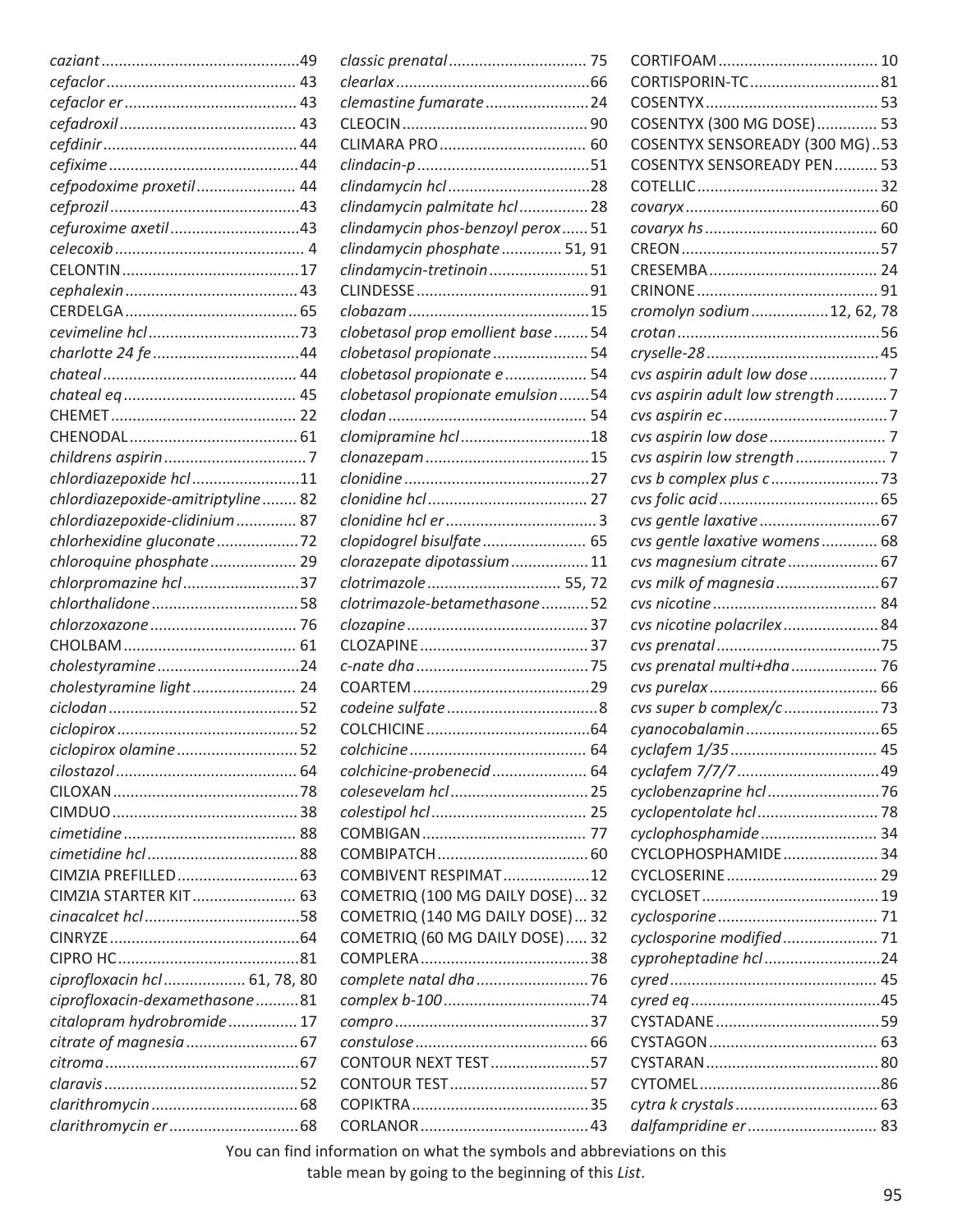|                                                            | diclofenac potassium 5                                                 |                                   |  |
|------------------------------------------------------------|------------------------------------------------------------------------|-----------------------------------|--|
|                                                            | diclofenac sodium  5, 52, 53, 79                                       |                                   |  |
| dantrolene sodium76                                        | diclofenac sodium er 5                                                 |                                   |  |
|                                                            | diclofenac-misoprostol5                                                |                                   |  |
|                                                            | dicloxacillin sodium81                                                 |                                   |  |
| darifenacin hydrobromide er  88                            |                                                                        |                                   |  |
|                                                            |                                                                        |                                   |  |
|                                                            | diflorasone diacetate  54                                              |                                   |  |
|                                                            |                                                                        | dutasteride-tamsulosin hcl 63     |  |
|                                                            |                                                                        |                                   |  |
|                                                            |                                                                        | econazole nitrate  55             |  |
|                                                            |                                                                        |                                   |  |
|                                                            |                                                                        |                                   |  |
| deferasirox granules 23                                    | dihydroergotamine mesylate70                                           |                                   |  |
|                                                            |                                                                        |                                   |  |
|                                                            | DILANTIN INFATABS 17                                                   |                                   |  |
|                                                            |                                                                        |                                   |  |
|                                                            |                                                                        |                                   |  |
| demeclocycline hcl  86                                     | diltiazem hcl er beads 41                                              |                                   |  |
|                                                            | diltiazem hcl er coated beads 42                                       | efavirenz-emtricitab-tenofovir38  |  |
| denta 5000 plus  72                                        |                                                                        | efavirenz-lamivudine-tenofovir 38 |  |
|                                                            | dimethyl fumarate 83                                                   |                                   |  |
|                                                            | dimethyl fumarate starter pack83                                       |                                   |  |
|                                                            |                                                                        |                                   |  |
| DEPAKOTE SPRINKLES17                                       | diphenhydramine hcl 24                                                 |                                   |  |
|                                                            | diphenoxylate-atropine22                                               | eletriptan hydrobromide70         |  |
|                                                            | DIPHTHERIA-TETANUS TOXOIDS DT 87                                       |                                   |  |
| desipramine hcl18                                          |                                                                        |                                   |  |
|                                                            | disopyramide phosphate 11                                              | ELIQUIS DVT/PE STARTER PACK  14   |  |
| desmopressin ace spray refrig 60                           |                                                                        |                                   |  |
| desmopressin acetate 60                                    |                                                                        |                                   |  |
| desmopressin acetate spray 60                              | divalproex sodium 17                                                   |                                   |  |
| desogestrel-ethinyl estradiol44, 45                        | divalproex sodium er17                                                 |                                   |  |
|                                                            |                                                                        |                                   |  |
|                                                            |                                                                        |                                   |  |
| desvenlafaxine succinate er  18                            |                                                                        | EMGALITY (300 MG DOSE)70          |  |
|                                                            |                                                                        |                                   |  |
| dexamethasone intensol50                                   |                                                                        |                                   |  |
|                                                            | dorzolamide hcl-timolol mal 77                                         |                                   |  |
| dexamethasone sodium phosphate.80<br>DEXCOM G6 RECEIVER 69 |                                                                        | emtricitabine-tenofovir df38      |  |
|                                                            | dorzolamide hcl-timolol mal pf 77                                      |                                   |  |
|                                                            |                                                                        |                                   |  |
| DEXCOM G6 TRANSMITTER 69                                   | doxazosin mesylate27                                                   |                                   |  |
| dexmethylphenidate hcl 3                                   |                                                                        | enalapril maleate 26              |  |
| dexmethylphenidate hcl er3                                 |                                                                        | enalapril-hydrochlorothiazide26   |  |
| dextroamphetamine sulfate  3                               |                                                                        |                                   |  |
| dextroamphetamine sulfate er  3                            | doxycycline hyclate 86                                                 |                                   |  |
|                                                            | doxycycline monohydrate 86                                             |                                   |  |
| DIASTAT ACUDIAL 15                                         | doxylamine-pyridoxine23                                                |                                   |  |
| DIASTAT PEDIATRIC15                                        |                                                                        |                                   |  |
|                                                            | drospiren-eth estrad-levomefol 45                                      | enoxaparin sodium 14              |  |
| diazepam intensol  11                                      | drospirenone-ethinyl estradiol45                                       |                                   |  |
|                                                            |                                                                        |                                   |  |
|                                                            | Vou con final information on what the quickels and elementions on this |                                   |  |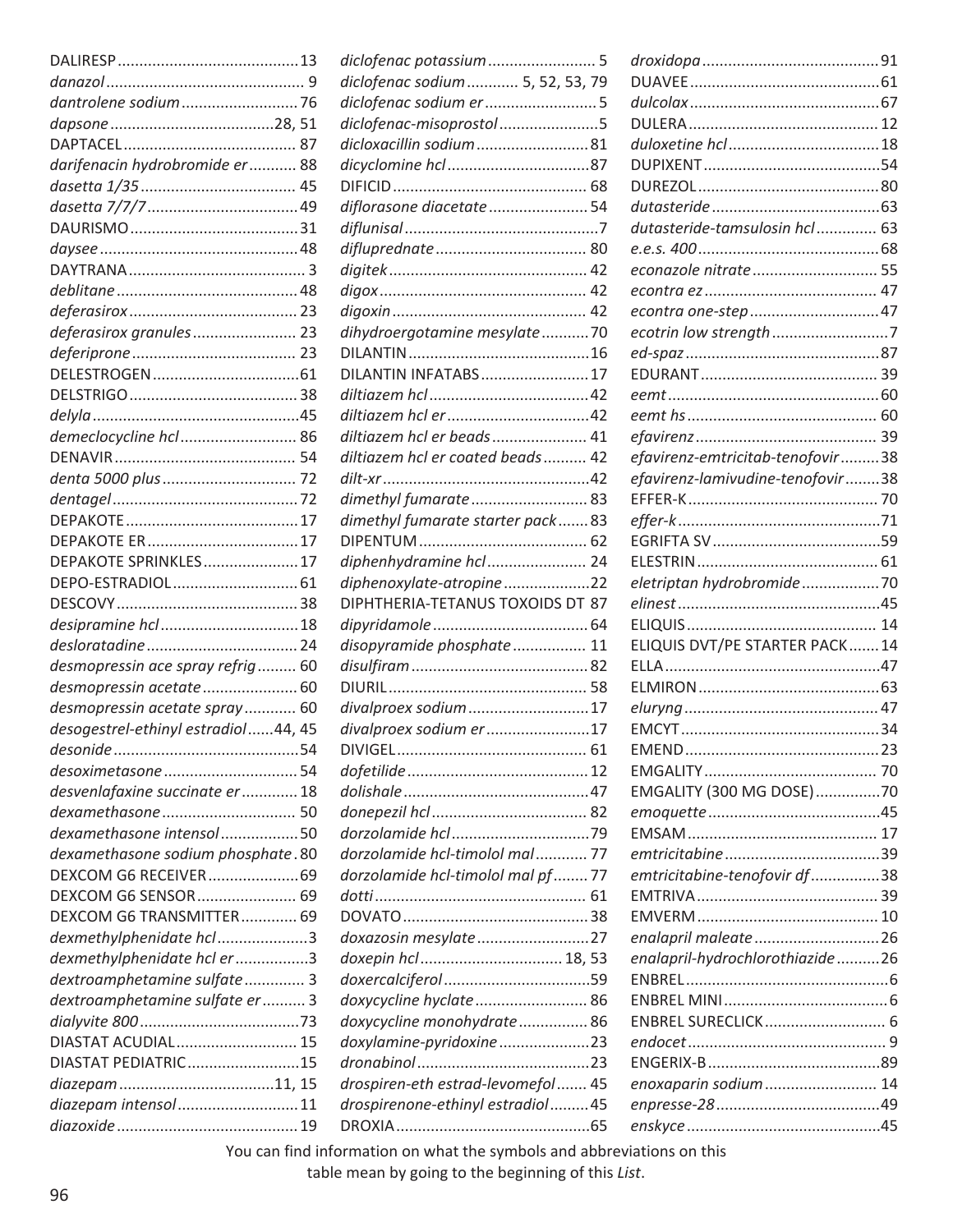| FERRIPROX TWICE-A-DAY 23<br>est estrogens-methyltest 60<br>est estrogens-methyltest ds  60<br>FETZIMA TITRATION18<br>est estrogens-methyltest hs60<br>FIASP FLEXTOUCH 20<br>estradiol-norethindrone acet 61<br>flecainide acetate11<br>ethacrynic acid58<br>FLOVENT DISKUS14<br>FLOVENT HFA 14<br>ethynodiol diac-eth estradiol 45<br>FLUAD QUADRIVALENT89<br>FLUARIX QUADRIVALENT 89<br>FLUBLOK QUADRIVALENT 90<br>etonogestrel-ethinyl estradiol47<br>FLUCELVAX QUADRIVALENT 90<br>eq magnesium citrate 67<br>fludrocortisone acetate50<br>eq nicotine polacrilex 84<br>eq nicotine step 384<br>FLULAVAL QUADRIVALENT 90<br>everolimus32,72<br>fluocinolone acetonide54, 81<br>fluocinolone acetonide body54<br>fluocinolone acetonide scalp 55<br>fluocinonide emulsified base 55<br>eql magnesium citrate 67<br>fluorometholone 80<br>ezetimibe-simvastatin25<br>eql nicotine polacrilex 84<br>fluoxetine hcl (pmdd) 83<br>eql super b complex/vitamin c73<br>FANAPT TITRATION PACK 37<br>ergoloid mesylates83<br>flurbiprofen sodium 79<br>fluticasone propionate  55, 77<br>fluticasone-salmeterol 12<br>FC2 FEMALE CONDOM 69<br>FLUTICASONE-SALMETEROL 12<br>fluvastatin sodium 25<br>fluvastatin sodium er 25<br>fluvoxamine maleate 18<br>fluvoxamine maleate er 18<br><b>FLUZONE HIGH-DOSE</b> |  | esomeprazole magnesium88 |  |  |
|----------------------------------------------------------------------------------------------------------------------------------------------------------------------------------------------------------------------------------------------------------------------------------------------------------------------------------------------------------------------------------------------------------------------------------------------------------------------------------------------------------------------------------------------------------------------------------------------------------------------------------------------------------------------------------------------------------------------------------------------------------------------------------------------------------------------------------------------------------------------------------------------------------------------------------------------------------------------------------------------------------------------------------------------------------------------------------------------------------------------------------------------------------------------------------------------------------------------------------------------------------------------------------------------------------|--|--------------------------|--|--|
|                                                                                                                                                                                                                                                                                                                                                                                                                                                                                                                                                                                                                                                                                                                                                                                                                                                                                                                                                                                                                                                                                                                                                                                                                                                                                                          |  |                          |  |  |
|                                                                                                                                                                                                                                                                                                                                                                                                                                                                                                                                                                                                                                                                                                                                                                                                                                                                                                                                                                                                                                                                                                                                                                                                                                                                                                          |  |                          |  |  |
|                                                                                                                                                                                                                                                                                                                                                                                                                                                                                                                                                                                                                                                                                                                                                                                                                                                                                                                                                                                                                                                                                                                                                                                                                                                                                                          |  |                          |  |  |
|                                                                                                                                                                                                                                                                                                                                                                                                                                                                                                                                                                                                                                                                                                                                                                                                                                                                                                                                                                                                                                                                                                                                                                                                                                                                                                          |  |                          |  |  |
|                                                                                                                                                                                                                                                                                                                                                                                                                                                                                                                                                                                                                                                                                                                                                                                                                                                                                                                                                                                                                                                                                                                                                                                                                                                                                                          |  |                          |  |  |
|                                                                                                                                                                                                                                                                                                                                                                                                                                                                                                                                                                                                                                                                                                                                                                                                                                                                                                                                                                                                                                                                                                                                                                                                                                                                                                          |  |                          |  |  |
|                                                                                                                                                                                                                                                                                                                                                                                                                                                                                                                                                                                                                                                                                                                                                                                                                                                                                                                                                                                                                                                                                                                                                                                                                                                                                                          |  |                          |  |  |
|                                                                                                                                                                                                                                                                                                                                                                                                                                                                                                                                                                                                                                                                                                                                                                                                                                                                                                                                                                                                                                                                                                                                                                                                                                                                                                          |  |                          |  |  |
|                                                                                                                                                                                                                                                                                                                                                                                                                                                                                                                                                                                                                                                                                                                                                                                                                                                                                                                                                                                                                                                                                                                                                                                                                                                                                                          |  |                          |  |  |
|                                                                                                                                                                                                                                                                                                                                                                                                                                                                                                                                                                                                                                                                                                                                                                                                                                                                                                                                                                                                                                                                                                                                                                                                                                                                                                          |  |                          |  |  |
|                                                                                                                                                                                                                                                                                                                                                                                                                                                                                                                                                                                                                                                                                                                                                                                                                                                                                                                                                                                                                                                                                                                                                                                                                                                                                                          |  |                          |  |  |
|                                                                                                                                                                                                                                                                                                                                                                                                                                                                                                                                                                                                                                                                                                                                                                                                                                                                                                                                                                                                                                                                                                                                                                                                                                                                                                          |  |                          |  |  |
|                                                                                                                                                                                                                                                                                                                                                                                                                                                                                                                                                                                                                                                                                                                                                                                                                                                                                                                                                                                                                                                                                                                                                                                                                                                                                                          |  |                          |  |  |
|                                                                                                                                                                                                                                                                                                                                                                                                                                                                                                                                                                                                                                                                                                                                                                                                                                                                                                                                                                                                                                                                                                                                                                                                                                                                                                          |  |                          |  |  |
|                                                                                                                                                                                                                                                                                                                                                                                                                                                                                                                                                                                                                                                                                                                                                                                                                                                                                                                                                                                                                                                                                                                                                                                                                                                                                                          |  |                          |  |  |
|                                                                                                                                                                                                                                                                                                                                                                                                                                                                                                                                                                                                                                                                                                                                                                                                                                                                                                                                                                                                                                                                                                                                                                                                                                                                                                          |  |                          |  |  |
|                                                                                                                                                                                                                                                                                                                                                                                                                                                                                                                                                                                                                                                                                                                                                                                                                                                                                                                                                                                                                                                                                                                                                                                                                                                                                                          |  |                          |  |  |
|                                                                                                                                                                                                                                                                                                                                                                                                                                                                                                                                                                                                                                                                                                                                                                                                                                                                                                                                                                                                                                                                                                                                                                                                                                                                                                          |  |                          |  |  |
|                                                                                                                                                                                                                                                                                                                                                                                                                                                                                                                                                                                                                                                                                                                                                                                                                                                                                                                                                                                                                                                                                                                                                                                                                                                                                                          |  |                          |  |  |
|                                                                                                                                                                                                                                                                                                                                                                                                                                                                                                                                                                                                                                                                                                                                                                                                                                                                                                                                                                                                                                                                                                                                                                                                                                                                                                          |  |                          |  |  |
|                                                                                                                                                                                                                                                                                                                                                                                                                                                                                                                                                                                                                                                                                                                                                                                                                                                                                                                                                                                                                                                                                                                                                                                                                                                                                                          |  |                          |  |  |
|                                                                                                                                                                                                                                                                                                                                                                                                                                                                                                                                                                                                                                                                                                                                                                                                                                                                                                                                                                                                                                                                                                                                                                                                                                                                                                          |  |                          |  |  |
|                                                                                                                                                                                                                                                                                                                                                                                                                                                                                                                                                                                                                                                                                                                                                                                                                                                                                                                                                                                                                                                                                                                                                                                                                                                                                                          |  |                          |  |  |
|                                                                                                                                                                                                                                                                                                                                                                                                                                                                                                                                                                                                                                                                                                                                                                                                                                                                                                                                                                                                                                                                                                                                                                                                                                                                                                          |  |                          |  |  |
|                                                                                                                                                                                                                                                                                                                                                                                                                                                                                                                                                                                                                                                                                                                                                                                                                                                                                                                                                                                                                                                                                                                                                                                                                                                                                                          |  |                          |  |  |
|                                                                                                                                                                                                                                                                                                                                                                                                                                                                                                                                                                                                                                                                                                                                                                                                                                                                                                                                                                                                                                                                                                                                                                                                                                                                                                          |  |                          |  |  |
|                                                                                                                                                                                                                                                                                                                                                                                                                                                                                                                                                                                                                                                                                                                                                                                                                                                                                                                                                                                                                                                                                                                                                                                                                                                                                                          |  |                          |  |  |
|                                                                                                                                                                                                                                                                                                                                                                                                                                                                                                                                                                                                                                                                                                                                                                                                                                                                                                                                                                                                                                                                                                                                                                                                                                                                                                          |  |                          |  |  |
|                                                                                                                                                                                                                                                                                                                                                                                                                                                                                                                                                                                                                                                                                                                                                                                                                                                                                                                                                                                                                                                                                                                                                                                                                                                                                                          |  |                          |  |  |
|                                                                                                                                                                                                                                                                                                                                                                                                                                                                                                                                                                                                                                                                                                                                                                                                                                                                                                                                                                                                                                                                                                                                                                                                                                                                                                          |  |                          |  |  |
|                                                                                                                                                                                                                                                                                                                                                                                                                                                                                                                                                                                                                                                                                                                                                                                                                                                                                                                                                                                                                                                                                                                                                                                                                                                                                                          |  |                          |  |  |
|                                                                                                                                                                                                                                                                                                                                                                                                                                                                                                                                                                                                                                                                                                                                                                                                                                                                                                                                                                                                                                                                                                                                                                                                                                                                                                          |  |                          |  |  |
|                                                                                                                                                                                                                                                                                                                                                                                                                                                                                                                                                                                                                                                                                                                                                                                                                                                                                                                                                                                                                                                                                                                                                                                                                                                                                                          |  |                          |  |  |
|                                                                                                                                                                                                                                                                                                                                                                                                                                                                                                                                                                                                                                                                                                                                                                                                                                                                                                                                                                                                                                                                                                                                                                                                                                                                                                          |  |                          |  |  |
|                                                                                                                                                                                                                                                                                                                                                                                                                                                                                                                                                                                                                                                                                                                                                                                                                                                                                                                                                                                                                                                                                                                                                                                                                                                                                                          |  |                          |  |  |
|                                                                                                                                                                                                                                                                                                                                                                                                                                                                                                                                                                                                                                                                                                                                                                                                                                                                                                                                                                                                                                                                                                                                                                                                                                                                                                          |  |                          |  |  |
|                                                                                                                                                                                                                                                                                                                                                                                                                                                                                                                                                                                                                                                                                                                                                                                                                                                                                                                                                                                                                                                                                                                                                                                                                                                                                                          |  |                          |  |  |
|                                                                                                                                                                                                                                                                                                                                                                                                                                                                                                                                                                                                                                                                                                                                                                                                                                                                                                                                                                                                                                                                                                                                                                                                                                                                                                          |  |                          |  |  |
|                                                                                                                                                                                                                                                                                                                                                                                                                                                                                                                                                                                                                                                                                                                                                                                                                                                                                                                                                                                                                                                                                                                                                                                                                                                                                                          |  |                          |  |  |
|                                                                                                                                                                                                                                                                                                                                                                                                                                                                                                                                                                                                                                                                                                                                                                                                                                                                                                                                                                                                                                                                                                                                                                                                                                                                                                          |  |                          |  |  |
|                                                                                                                                                                                                                                                                                                                                                                                                                                                                                                                                                                                                                                                                                                                                                                                                                                                                                                                                                                                                                                                                                                                                                                                                                                                                                                          |  |                          |  |  |
|                                                                                                                                                                                                                                                                                                                                                                                                                                                                                                                                                                                                                                                                                                                                                                                                                                                                                                                                                                                                                                                                                                                                                                                                                                                                                                          |  |                          |  |  |
|                                                                                                                                                                                                                                                                                                                                                                                                                                                                                                                                                                                                                                                                                                                                                                                                                                                                                                                                                                                                                                                                                                                                                                                                                                                                                                          |  |                          |  |  |
|                                                                                                                                                                                                                                                                                                                                                                                                                                                                                                                                                                                                                                                                                                                                                                                                                                                                                                                                                                                                                                                                                                                                                                                                                                                                                                          |  |                          |  |  |
|                                                                                                                                                                                                                                                                                                                                                                                                                                                                                                                                                                                                                                                                                                                                                                                                                                                                                                                                                                                                                                                                                                                                                                                                                                                                                                          |  |                          |  |  |
|                                                                                                                                                                                                                                                                                                                                                                                                                                                                                                                                                                                                                                                                                                                                                                                                                                                                                                                                                                                                                                                                                                                                                                                                                                                                                                          |  |                          |  |  |
| FLUZONE QUADRIVALENT 90                                                                                                                                                                                                                                                                                                                                                                                                                                                                                                                                                                                                                                                                                                                                                                                                                                                                                                                                                                                                                                                                                                                                                                                                                                                                                  |  |                          |  |  |
| erythromycin51, 68, 78                                                                                                                                                                                                                                                                                                                                                                                                                                                                                                                                                                                                                                                                                                                                                                                                                                                                                                                                                                                                                                                                                                                                                                                                                                                                                   |  |                          |  |  |
| fenofibrate micronized25                                                                                                                                                                                                                                                                                                                                                                                                                                                                                                                                                                                                                                                                                                                                                                                                                                                                                                                                                                                                                                                                                                                                                                                                                                                                                 |  |                          |  |  |
| erythromycin ethylsuccinate 68                                                                                                                                                                                                                                                                                                                                                                                                                                                                                                                                                                                                                                                                                                                                                                                                                                                                                                                                                                                                                                                                                                                                                                                                                                                                           |  |                          |  |  |
|                                                                                                                                                                                                                                                                                                                                                                                                                                                                                                                                                                                                                                                                                                                                                                                                                                                                                                                                                                                                                                                                                                                                                                                                                                                                                                          |  |                          |  |  |
| escitalopram oxalate 17<br>Nou can find information on what the quebals and object integration on this                                                                                                                                                                                                                                                                                                                                                                                                                                                                                                                                                                                                                                                                                                                                                                                                                                                                                                                                                                                                                                                                                                                                                                                                   |  |                          |  |  |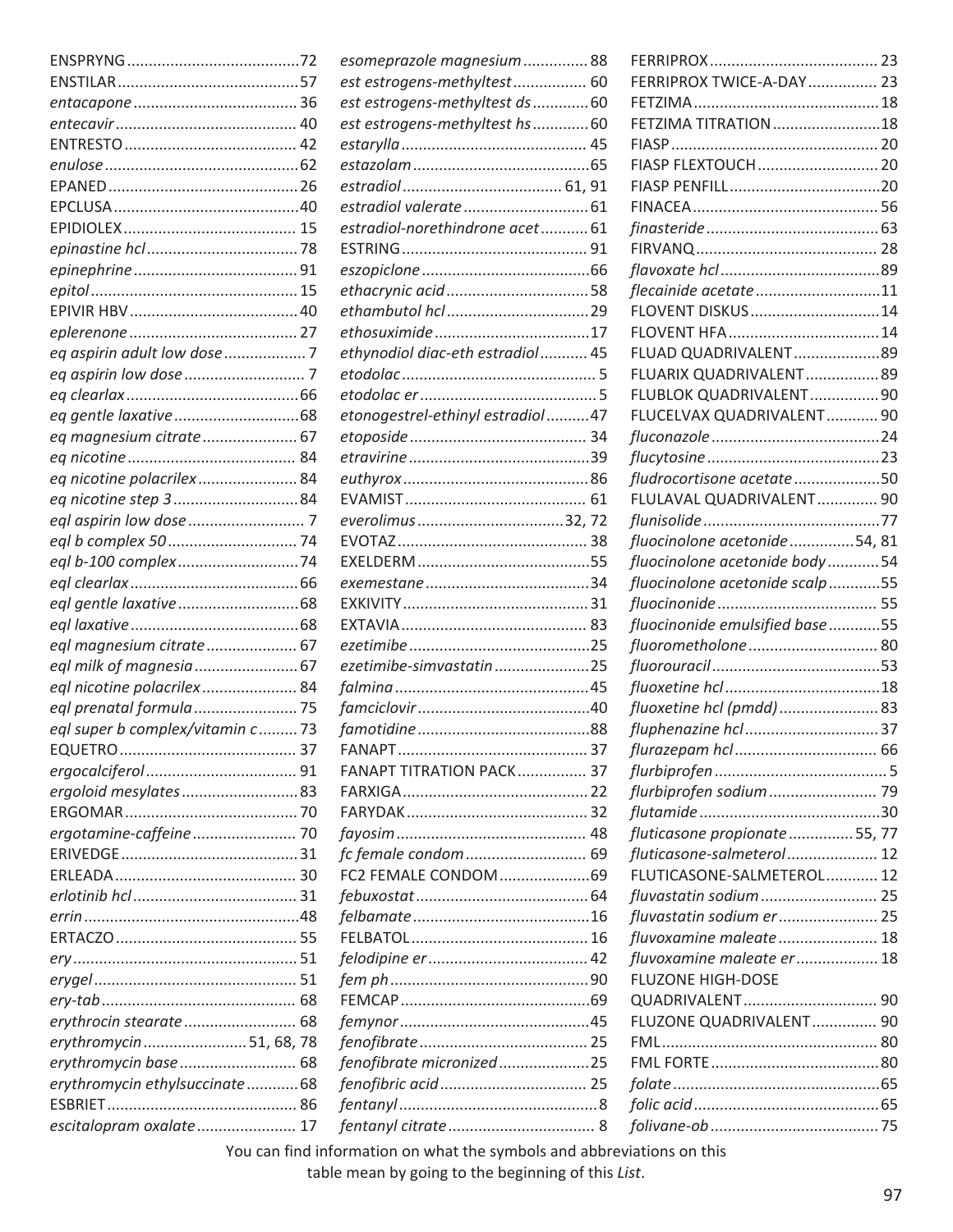|                                  |    |                                 | halobetasol propionate55        |  |
|----------------------------------|----|---------------------------------|---------------------------------|--|
| fondaparinux sodium  14          |    |                                 |                                 |  |
| formoterol fumarate13            |    | glipizide-metformin hcl  22     | haloperidol lactate37           |  |
| fosamprenavir calcium39          |    | <b>GLUCAGEN HYPOKIT 19</b>      |                                 |  |
| fosfomycin tromethamine28        |    | GLUCAGON EMERGENCY 19           |                                 |  |
| fosinopril sodium26              |    | glucagon emergency19            |                                 |  |
| fosinopril sodium-hctz26         |    |                                 |                                 |  |
|                                  |    | glyburide micronized22          |                                 |  |
|                                  |    | glyburide-metformin22           | heparin lock flush14            |  |
| FREESTYLE LIBRE 14 DAY READER 69 |    |                                 | heparin sodium (porcine) 14     |  |
| FREESTYLE LIBRE 14 DAY SENSOR 69 |    |                                 | heparin sodium (porcine) pf14   |  |
| FREESTYLE LIBRE 2 READER         | 69 |                                 | heparin sodium lock flush 14    |  |
| FREESTYLE LIBRE 2 SENSOR         | 69 |                                 |                                 |  |
| FREESTYLE LIBRE READER 69        |    |                                 |                                 |  |
|                                  |    | gnp adult aspirin low strength7 |                                 |  |
| full spectrum b/vitamin c73      |    |                                 |                                 |  |
|                                  |    |                                 |                                 |  |
|                                  |    | gnp b-100 complex74             | hm aspirin ec low dose 7        |  |
|                                  |    |                                 |                                 |  |
|                                  |    |                                 |                                 |  |
|                                  |    |                                 |                                 |  |
|                                  |    |                                 | hm magnesium citrate 67         |  |
|                                  |    |                                 | hm milk of magnesia67           |  |
|                                  |    | GNP NICOTINE MINI84             |                                 |  |
| galantamine hydrobromide 82      |    | gnp nicotine mini 84            | HM NICOTINE POLACRILEX 84       |  |
| galantamine hydrobromide er  82  |    | gnp nicotine polacrilex84       | hm nicotine polacrilex84        |  |
|                                  |    |                                 |                                 |  |
|                                  |    | gnp womens gentle laxative 68   |                                 |  |
|                                  |    |                                 | HUMALOG JUNIOR KWIKPEN 20       |  |
|                                  |    | goodsense aspirin low dose  7   | HUMALOG KWIKPEN20               |  |
|                                  |    | goodsense bisacodyl ec68        | HUMALOG MIX 50/5020             |  |
|                                  |    |                                 | HUMALOG MIX 50/50 KWIKPEN 20    |  |
|                                  |    | goodsense magnesium citrate 67  | HUMALOG MIX 75/2520             |  |
| gavilyte-n with flavor pack66    |    | goodsense nicotine 84           | HUMALOG MIX 75/25 KWIKPEN 20    |  |
|                                  |    |                                 |                                 |  |
|                                  |    | griseofulvin microsize24        | HUMIRA PEDIATRIC CROHNS         |  |
|                                  |    | griseofulvin ultramicrosize24   |                                 |  |
|                                  |    |                                 |                                 |  |
|                                  |    |                                 | HUMIRA PEN-CD/UC/HS STARTER 4   |  |
|                                  |    | guaifenesin-codeine50           | HUMIRA PEN-PEDIATRIC UC START 4 |  |
| gentamicin sulfate 52, 78        |    |                                 | HUMIRA PEN-PS/UV/ADOL HS        |  |
|                                  |    |                                 |                                 |  |
|                                  |    | GVOKE HYPOPEN 1-PACK19          | HUMIRA PEN-PSOR/UVEIT           |  |
|                                  |    | GVOKE HYPOPEN 2-PACK19          |                                 |  |
|                                  |    |                                 | HUMULIN R U-500                 |  |
|                                  |    |                                 |                                 |  |
|                                  |    |                                 |                                 |  |
|                                  |    |                                 | HUMULIN R U-500 KWIKPEN 20      |  |
| glatiramer acetate 83            |    |                                 |                                 |  |
|                                  |    |                                 |                                 |  |
|                                  |    |                                 | hydrochlorothiazide 58          |  |
|                                  |    |                                 | hydrocod polst-cpm polst er  51 |  |
|                                  |    |                                 | hydrocodone bitartrate er 8     |  |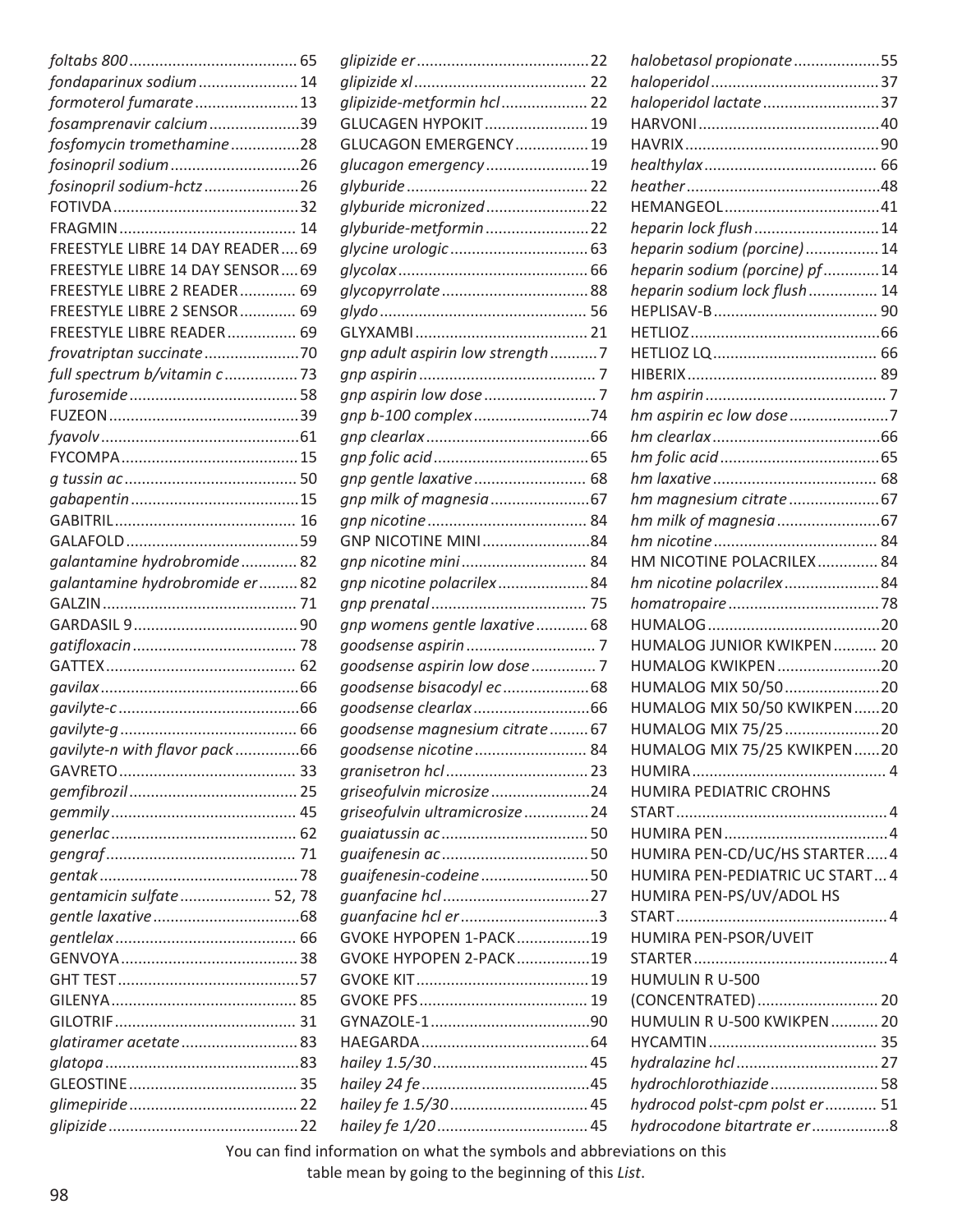| hydrocodone bit-homatrop mbr  50    | <b>INT</b> |
|-------------------------------------|------------|
| hydrocodone-acetaminophen8          | <b>INT</b> |
| hydrocodone-ibuprofen 8             | intı       |
| hydrocortisone  10, 50, 55          | <b>IOF</b> |
| hydrocortisone (perianal)10         | <b>IPC</b> |
| hydrocortisone ace-pramoxine 10, 56 | ipro       |
| hydrocortisone acetate 10           | ipro       |
| hydrocortisone butyr lipo base  55  | irbe       |
| hydrocortisone butyrate 55          | irbe       |
| hydrocortisone valerate55           | <b>IRE</b> |
| hydrocortisone-acetic acid81        | <b>ISE</b> |
|                                     | <b>ISE</b> |
| hydromorphone hcl 8                 | isib       |
| hydromorphone hcl er8               | isol       |
| hydroxocobalamin acetate 65         | iso.       |
| hydroxychloroquine sulfate29        | iso:       |
| hydroxyprogesterone caproate81      | iso:       |
|                                     | isoi       |
| hydroxyzine hcl 11                  | isrc       |
| hydroxyzine pamoate11               | itrc       |
| hyoscyamine sulfate 87              | ivel       |
| hyoscyamine sulfate er 87           | jair       |
| hyoscyamine sulfate sl 87           | <b>JAK</b> |
|                                     | jan        |
|                                     | <b>JAN</b> |
| ibandronate sodium58                | JAN        |
|                                     | <b>JAN</b> |
|                                     | <b>JAF</b> |
|                                     | jası       |
|                                     | jen        |
|                                     | JEN        |
|                                     | <b>JEN</b> |
|                                     | jint       |
|                                     | jole       |
|                                     | jule       |
| imatinib mesylate 31                | JUL        |
|                                     | jun        |
|                                     | jun        |
| imipramine pamoate 18               | jun        |
|                                     |            |
|                                     | jun<br>jun |
|                                     | <b>JYN</b> |
|                                     | kai        |
| INCRUSE ELLIPTA13                   | kal        |
|                                     | KAI        |
|                                     |            |
|                                     | kar        |
|                                     | kel        |
|                                     | kel        |
|                                     | <b>KEF</b> |
|                                     | <b>KEF</b> |
|                                     | <b>KES</b> |
|                                     | ket        |

| oratropium bromide13, 77         |  |
|----------------------------------|--|
| pratropium-albuterol 12          |  |
|                                  |  |
| besartan-hydrochlorothiazide  26 |  |
|                                  |  |
|                                  |  |
|                                  |  |
|                                  |  |
|                                  |  |
| sosorbide dinitrate 10           |  |
| sosorbide mononitrate10          |  |
| sosorbide mononitrate er 11      |  |
|                                  |  |
|                                  |  |
|                                  |  |
|                                  |  |
| vermectin  10, 56                |  |
|                                  |  |
|                                  |  |
|                                  |  |
|                                  |  |
|                                  |  |
|                                  |  |
|                                  |  |
|                                  |  |
|                                  |  |
|                                  |  |
| ENTADUETO XR 19                  |  |
|                                  |  |
|                                  |  |
|                                  |  |
|                                  |  |
|                                  |  |
|                                  |  |
|                                  |  |
|                                  |  |
|                                  |  |
|                                  |  |
|                                  |  |
|                                  |  |
|                                  |  |
|                                  |  |
|                                  |  |
|                                  |  |
|                                  |  |
|                                  |  |
|                                  |  |
|                                  |  |
| etoconazole  24, 55              |  |

| ketorolac tromethamine 5, 79   |  |
|--------------------------------|--|
|                                |  |
|                                |  |
|                                |  |
| KISQALI (200 MG DOSE)34        |  |
| KISQALI (400 MG DOSE)34        |  |
| KISQALI (600 MG DOSE)34        |  |
| KISQALI FEMARA (400 MG DOSE)33 |  |
| KISQALI FEMARA (600 MG DOSE)33 |  |
| KISQALI FEMARA(200 MG DOSE)33  |  |
|                                |  |
|                                |  |
|                                |  |
|                                |  |
|                                |  |
|                                |  |
|                                |  |
|                                |  |
|                                |  |
|                                |  |
|                                |  |
|                                |  |
|                                |  |
|                                |  |
|                                |  |
|                                |  |
|                                |  |
| kp prenatal multivitamins 75   |  |
|                                |  |
|                                |  |
|                                |  |
|                                |  |
|                                |  |
|                                |  |
|                                |  |
|                                |  |
|                                |  |
| lactulose encephalopathy 62    |  |
|                                |  |
| LAMICTAL ODT15                 |  |
|                                |  |
|                                |  |
| lamivudine-zidovudine38        |  |
|                                |  |
|                                |  |
|                                |  |
|                                |  |
|                                |  |
|                                |  |
| LANTUS SOLOSTAR 20             |  |
| lapatinib ditosylate  32       |  |
|                                |  |
|                                |  |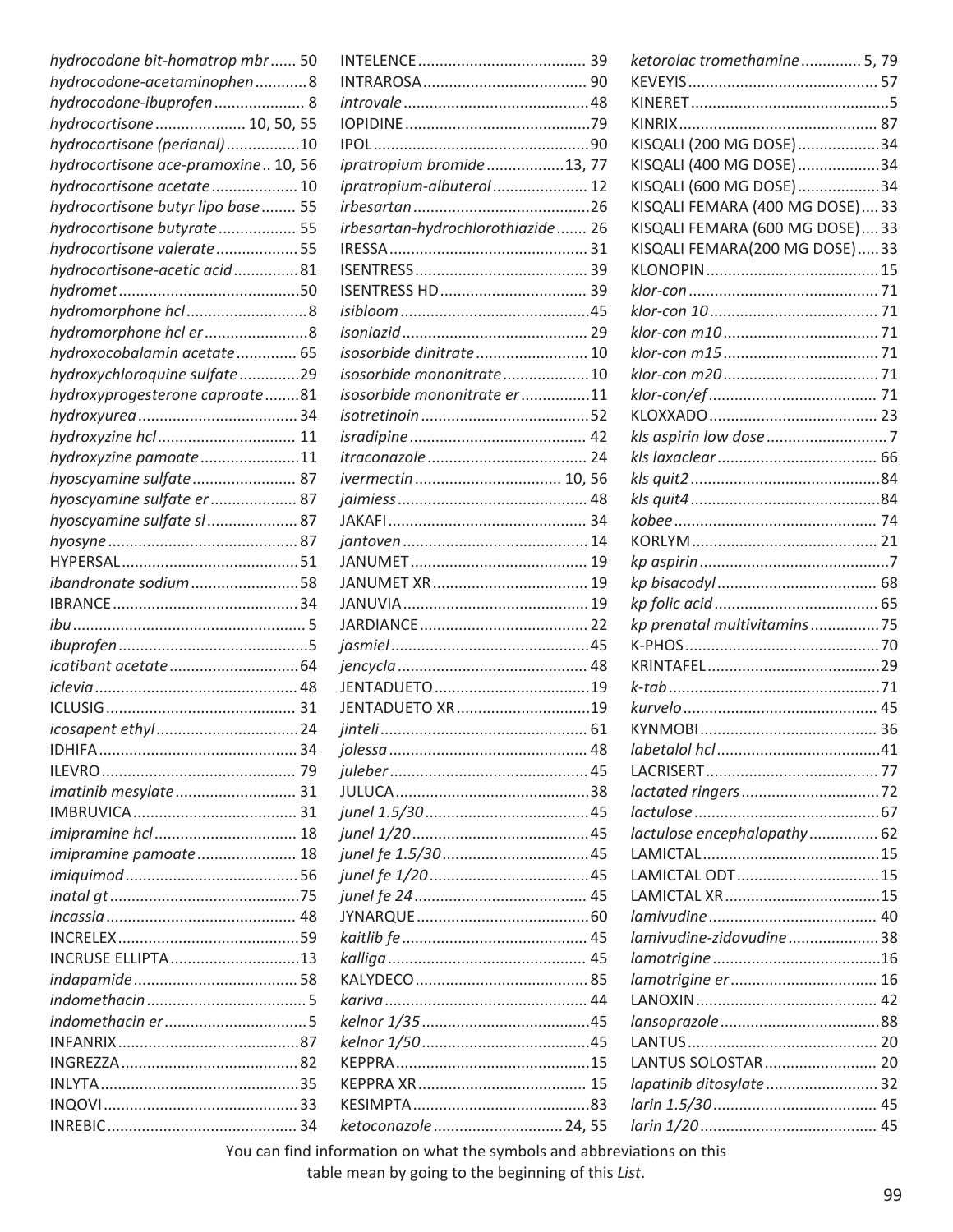|                                      | lir |
|--------------------------------------|-----|
|                                      | lir |
|                                      | LI  |
|                                      | lic |
|                                      | lis |
|                                      | lis |
|                                      | lit |
|                                      | lit |
|                                      | Lľ  |
|                                      | LI  |
|                                      | lo  |
|                                      | LC  |
| LENVIMA (10 MG DAILY DOSE)35         | L(  |
| LENVIMA (12 MG DAILY DOSE)35         | lo  |
| LENVIMA (14 MG DAILY DOSE)35         | lo  |
| LENVIMA (18 MG DAILY DOSE)35         | lo  |
| LENVIMA (20 MG DAILY DOSE)35         | lo  |
| LENVIMA (24 MG DAILY DOSE)35         | L(  |
| LENVIMA (4 MG DAILY DOSE)35          | lo  |
|                                      |     |
| LENVIMA (8 MG DAILY DOSE)35          | lo  |
|                                      | lo  |
|                                      | L(  |
| leucovorin calcium 34                | L(  |
|                                      | lo  |
|                                      | lo  |
| LEVALBUTEROL TARTRATE13              | lo  |
|                                      | lo  |
| LEVEMIR FLEXTOUCH20                  | lo  |
|                                      | Ll  |
| levetiracetam er16                   | lu  |
|                                      | Ll  |
|                                      | ly  |
| levofloxacin  61, 78                 | ly  |
|                                      | L١  |
| levonorgest-eth est & eth est48      | L١  |
| levonorgest-eth estrad 91-day 48     | ly. |
|                                      | т   |
| levonorgestrel-ethinyl estrad 46, 47 | т   |
| levonorg-eth estrad triphasic49      | M   |
| levora 0.15/30 (28) 46               | т   |
| levorphanol tartrate 8               | m   |
|                                      | M   |
| levothyroxine sodium86               | M   |
|                                      | т   |
|                                      | M   |
|                                      | M   |
|                                      | M   |
| lidocaine hcl urethral/mucosal 56    |     |
|                                      | M   |
|                                      | M   |
| lidocaine-hydrocort (perianal) 10    | M   |
| lidocaine-prilocaine57               | M   |
|                                      | M   |

| liothyronine sodium 86            |  |
|-----------------------------------|--|
|                                   |  |
| lisinopril-hydrochlorothiazide 26 |  |
| lithium carbonate36               |  |
| lithium carbonate er 36           |  |
|                                   |  |
|                                   |  |
|                                   |  |
|                                   |  |
|                                   |  |
|                                   |  |
| lopinavir-ritonavir  38           |  |
|                                   |  |
| lorazepam intensol  11            |  |
|                                   |  |
|                                   |  |
| losartan potassium  26            |  |
| losartan potassium-hctz 26        |  |
|                                   |  |
|                                   |  |
| loteprednol etabonate 80          |  |
|                                   |  |
|                                   |  |
| loxapine succinate 37             |  |
| lo-zumandimine  46                |  |
|                                   |  |
|                                   |  |
|                                   |  |
|                                   |  |
|                                   |  |
|                                   |  |
|                                   |  |
|                                   |  |
|                                   |  |
| mafenide acetate 54               |  |
|                                   |  |
|                                   |  |
|                                   |  |
|                                   |  |
|                                   |  |
| MAR-COF CG EXPECTORANT 50         |  |
|                                   |  |
|                                   |  |
|                                   |  |
| MAVENCLAD (10 TABS)82             |  |
| MAVENCLAD (4 TABS)82              |  |
| MAVENCLAD (5 TABS)82              |  |
| MAVENCLAD (6 TABS)82              |  |
| MAVENCLAD (7 TABS)82              |  |
| MAVENCLAD (8 TABS)82              |  |

| MAVENCLAD (9 TABS)82              |  |
|-----------------------------------|--|
|                                   |  |
|                                   |  |
| MAYZENT STARTER PACK85            |  |
|                                   |  |
| me/naphos/mb/hyo128               |  |
|                                   |  |
| meclofenamate sodium 5            |  |
| medroxyprogesterone acetate48, 81 |  |
|                                   |  |
|                                   |  |
| megestrol acetate35               |  |
|                                   |  |
|                                   |  |
|                                   |  |
|                                   |  |
|                                   |  |
| memantine hcl er 83               |  |
|                                   |  |
|                                   |  |
|                                   |  |
|                                   |  |
|                                   |  |
|                                   |  |
|                                   |  |
| mercaptopurine 30                 |  |
|                                   |  |
|                                   |  |
|                                   |  |
|                                   |  |
|                                   |  |
|                                   |  |
| metformin hcl er  19              |  |
|                                   |  |
| methadone hcl intensol8           |  |
|                                   |  |
| methadose sugar-free8             |  |
| methamphetamine hcl3              |  |
| methazolamide 57                  |  |
| methenamine hippurate 28          |  |
| methenamine mandelate28           |  |
|                                   |  |
|                                   |  |
|                                   |  |
|                                   |  |
|                                   |  |
| methotrexate sodium30             |  |
| methotrexate sodium (pf)30        |  |
| methoxsalen rapid 53              |  |
| methscopolamine bromide 88        |  |
|                                   |  |
| methylergonovine maleate81        |  |
|                                   |  |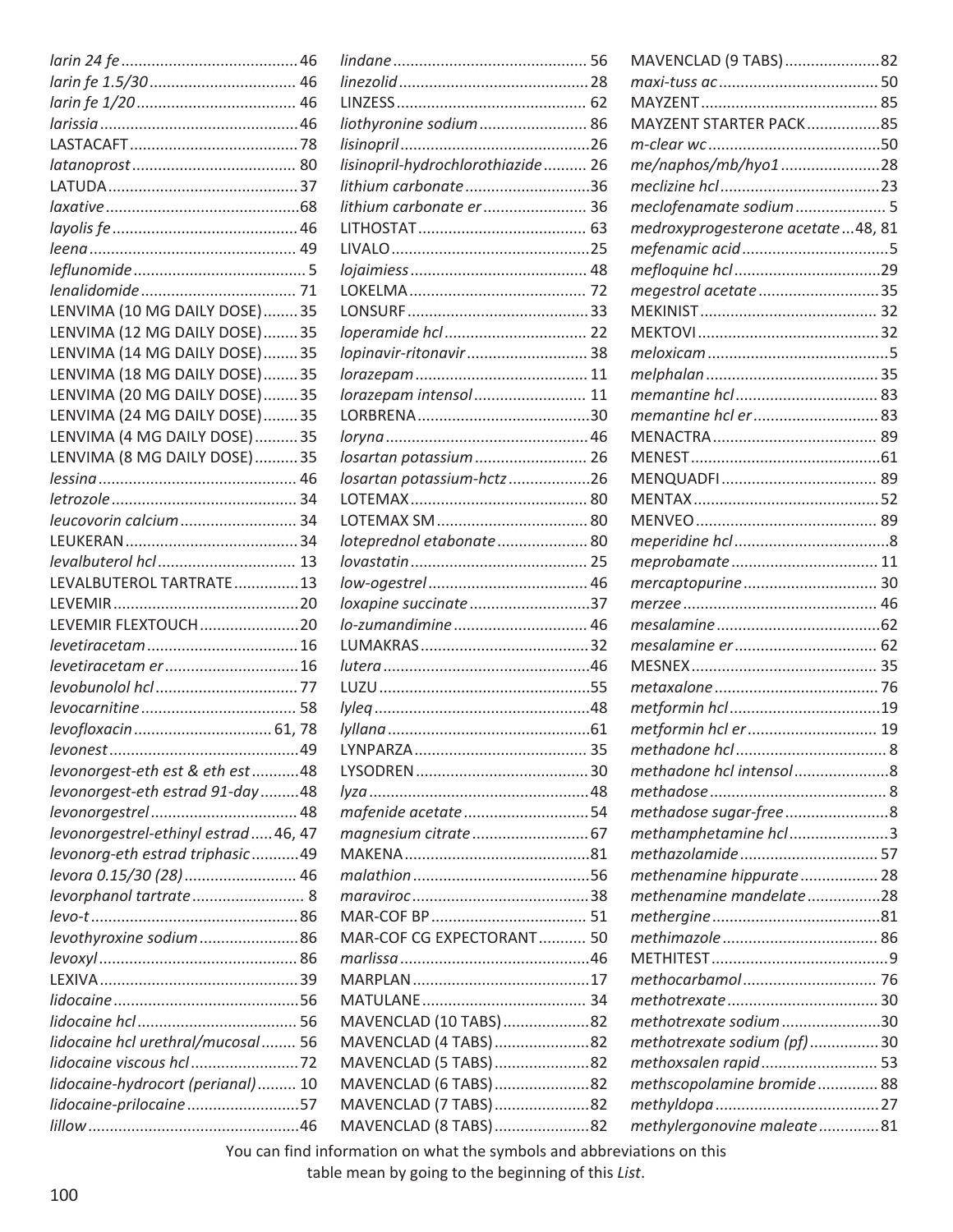|                                   | multivitamin/fluoride74           | NICORETTE          |
|-----------------------------------|-----------------------------------|--------------------|
| methylphenidate hcl er 3          | multi-vitamin/fluoride74          | NICORETTE M        |
| methylphenidate hcl er (cd) 3     |                                   | nicotine           |
| methylphenidate hcl er (la) 3     |                                   | nicotine mini      |
| methylprednisolone 50             |                                   | NICOTINE POL       |
| metoclopramide hcl 62             |                                   | nicotine polac.    |
|                                   | mycophenolate mofetil71           | nicotine step 1    |
|                                   | mycophenolate sodium71            | nicotine step 2    |
| metoprolol succinate er  41       |                                   | nicotine step 3    |
| metoprolol tartrate 41            |                                   | NICOTROL           |
| metoprolol-hydrochlorothiazide 27 |                                   | <b>NICOTROL NS</b> |
| metronidazole  27, 56, 91         |                                   | nifedipine         |
|                                   |                                   | nifedipine er      |
|                                   |                                   | nifedipine er o    |
|                                   |                                   | nikki              |
| microgestin 1.5/3046              |                                   | nilutamide         |
| microgestin 1/2046                |                                   | nimodipine         |
| microgestin fe 1.5/3046           |                                   | NINLARO            |
| microgestin fe 1/2046             |                                   | nisoldipine er.    |
|                                   |                                   | nitazoxanide       |
|                                   |                                   | nitisinone         |
|                                   |                                   | nitro-bid          |
|                                   |                                   | nitrofurantoin     |
|                                   |                                   | nitrofurantoin     |
|                                   |                                   | nitrofurantoin     |
|                                   |                                   |                    |
| milk of magnesia concentrate67    |                                   | nitroglycerin      |
|                                   |                                   | nitroglycerin e    |
|                                   |                                   | nitro-time         |
|                                   |                                   | <b>NITYR</b>       |
|                                   |                                   | nizatidine         |
|                                   |                                   | nora-be            |
|                                   |                                   | <b>NORDITROPIN</b> |
|                                   |                                   | norethin ace-e     |
|                                   |                                   | norethindrone      |
|                                   | neomycin-bacitracin zn-polymyx 79 | norethindrone      |
|                                   | neomycin-polymyxin-dexameth79     | norethindrone      |
|                                   | neomycin-polymyxin-gramicidin 79  | norethindrone      |
|                                   | neomycin-polymyxin-hc 80, 81      | norethin-eth e     |
|                                   |                                   | norgestimate-      |
| mometasone furoate  55, 77        |                                   | norgestim-eth      |
|                                   |                                   | norlyda            |
|                                   |                                   | norlyroc           |
| montelukast sodium 13             |                                   | <b>NORPACE CR.</b> |
|                                   |                                   | nortrel 0.5/35     |
| morphine sulfate (concentrate)  8 |                                   | nortrel 1/35 (2    |
|                                   |                                   | nortrel 1/35 (2    |
| morphine sulfate er beads 8       |                                   | nortrel 7/7/7.     |
|                                   |                                   | nortriptyline h    |
| moxifloxacin hcl  61, 78          |                                   | NORVIR             |
| moxifloxacin hcl (2x day)78       | niacin er (antihyperlipidemic) 25 | NOVOLIN 70/3       |
|                                   |                                   |                    |
|                                   |                                   | NOVOLIN 70/3       |

NICORETTE.......................................84 NICORETTE MINI.............................. 84 *nicotine*............................................ 84 *nicotine mini*.................................... 84 NICOTINE POLACRILEX.....................84 *nicotine polacrilex*............................84 *nicotine step 1*..................................84 *nicotine step 2*..................................85 *nicotine step 3*..................................85 NICOTROL........................................ 85 NICOTROL NS................................... 85 *nifedipine*......................................... 42 *nifedipine er*..................................... 42 *nifedipine er osmotic release*........... 42 *nikki*..................................................46 *nilutamide*........................................30 *nimodipine*....................................... 42 NINLARO.......................................... 33 *nisoldipine er*....................................42 *nitazoxanide*.....................................28 *nitisinone*......................................... 59 *nitro-bid*........................................... 11 *nitrofurantoin*.................................. 28 *nitrofurantoin macrocrystal*.............28 monohyd macro....... 28 *nitroglycerin*.....................................11 *nitroglycerin er*.................................11 *nitro-time*.........................................11 NITYR................................................59 *nizatidine*......................................... 88 *nora-be*............................................ 48 FLEXPRO....................59 *norethin ace-eth estrad-fe*............... 46 *norethindrone*.................................. 48 *norethindrone acetate*..................... 81 *norethindrone acet-ethinyl est*.........46 *norethindrone-eth estradiol*.............61 *norethin-eth estradiol-fe*..................46 *norgestimate-eth estradiol*.............. 46 *norgestim-eth estrad triphasic*.........49 *norlyda*.............................................48 *norlyroc*............................................49 NORPACE CR.................................... 11 *nortrel 0.5/35 (28)*........................... 46 *nortrel 1/35 (21)*.............................. 46 *nortrel 1/35 (28)*.............................. 46 *nortrel 7/7/7*.................................... 49 *nortriptyline hcl*................................18 NORVIR............................................ 39 NOVOLIN 70/30............................... 20 30 FLEXPEN ................. 20 **30 FLEXPEN RELION....20**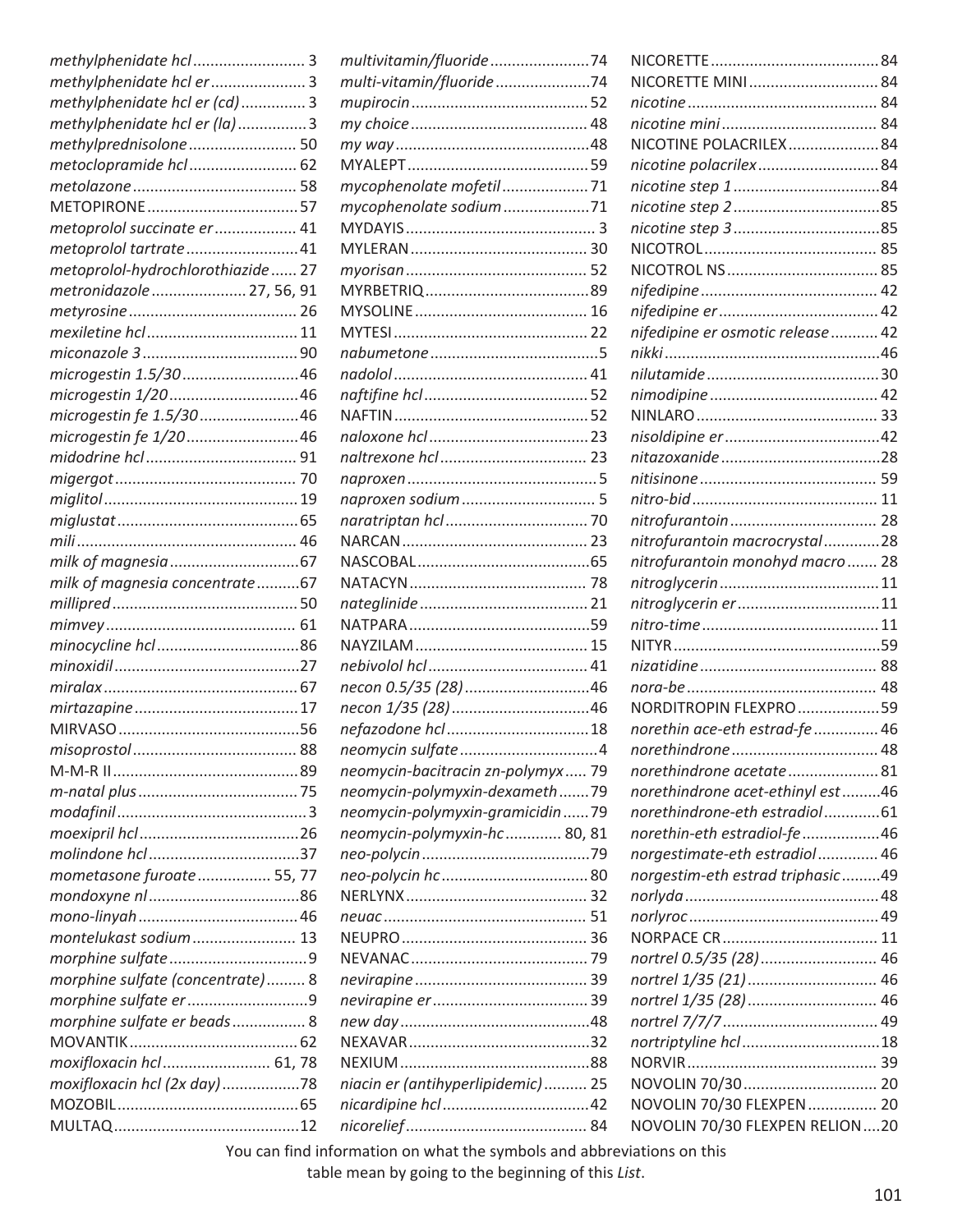| NOVOLIN 70/30 RELION 20                                 |
|---------------------------------------------------------|
|                                                         |
| NOVOLIN N FLEXPEN 20                                    |
| NOVOLIN N FLEXPEN RELION20                              |
| NOVOLIN N RELION 20                                     |
|                                                         |
| NOVOLIN R FLEXPEN 20                                    |
| NOVOLIN R FLEXPEN RELION 20                             |
| NOVOLIN R RELION  20                                    |
|                                                         |
| NOVOLOG 70/30 FLEXPEN RELION20                          |
| NOVOLOG FLEXPEN  20                                     |
| NOVOLOG FLEXPEN RELION  20                              |
| NOVOLOG MIX 70/30 21                                    |
| NOVOLOG MIX 70/30 FLEXPEN21                             |
| NOVOLOG MIX 70/30 RELION21                              |
| NOVOLOG PENFILL21                                       |
| NOVOLOG RELION 21                                       |
|                                                         |
|                                                         |
|                                                         |
|                                                         |
|                                                         |
|                                                         |
|                                                         |
|                                                         |
|                                                         |
|                                                         |
|                                                         |
|                                                         |
|                                                         |
|                                                         |
| nystatin  24, 52, 72                                    |
| nystatin-triamcinolone52                                |
|                                                         |
|                                                         |
|                                                         |
|                                                         |
|                                                         |
|                                                         |
|                                                         |
|                                                         |
| ofloxacin61, 78, 80                                     |
| olmesartan medoxomil 27                                 |
| olmesartan medoxomil-hctz 26                            |
|                                                         |
| olmesartan-amlodipine-hctz27<br>olopatadine hcl  77, 78 |
|                                                         |
| OMECLAMOX-PAK 88                                        |
| omega-3-acid ethyl esters24                             |
|                                                         |
| OMNIPOD CLASSIC PDM (GEN 3)69                           |
| OMNIPOD CLASSIC PODS (GEN 3)69                          |

| OMNIPOD DASH PODS (GEN 4) 69      |  |
|-----------------------------------|--|
|                                   |  |
|                                   |  |
|                                   |  |
|                                   |  |
| opcicon one-step  48              |  |
|                                   |  |
|                                   |  |
|                                   |  |
| options gynol ii contraceptive 90 |  |
|                                   |  |
|                                   |  |
|                                   |  |
|                                   |  |
|                                   |  |
|                                   |  |
|                                   |  |
|                                   |  |
|                                   |  |
|                                   |  |
|                                   |  |
|                                   |  |
| orphenadrine citrate er 76        |  |
|                                   |  |
|                                   |  |
| oseltamivir phosphate 41          |  |
|                                   |  |
|                                   |  |
|                                   |  |
|                                   |  |
|                                   |  |
| oxcarbazepine  16                 |  |
|                                   |  |
| oxiconazole nitrate 55            |  |
|                                   |  |
| oxybutynin chloride88             |  |
| oxybutynin chloride er 88         |  |
|                                   |  |
| oxycodone-acetaminophen9          |  |
|                                   |  |
|                                   |  |
|                                   |  |
|                                   |  |
| OZEMPIC (0.25 OR 0.5 MG/DOSE) 21  |  |
| OZEMPIC (1 MG/DOSE)21             |  |
| OZEMPIC (2 MG/DOSE)21             |  |
|                                   |  |
|                                   |  |
|                                   |  |
| pantoprazole sodium 88            |  |
|                                   |  |
|                                   |  |
| paromomycin sulfate 4             |  |

| paroxetine hcl er 18                                               |  |
|--------------------------------------------------------------------|--|
|                                                                    |  |
|                                                                    |  |
|                                                                    |  |
|                                                                    |  |
| peg 3350-kcl-na bicarb-nacl66                                      |  |
| peg-3350/electrolytes66                                            |  |
| peg-3350/electrolytes/ascorbat  66                                 |  |
|                                                                    |  |
| peg-kcl-nacl-nasulf-na asc-c  66                                   |  |
|                                                                    |  |
|                                                                    |  |
|                                                                    |  |
| penicillin v potassium81                                           |  |
|                                                                    |  |
| pentamidine isethionate 27                                         |  |
|                                                                    |  |
| pentazocine-naloxone hcl 9                                         |  |
| pentoxifylline er  64                                              |  |
| perindopril erbumine  26                                           |  |
|                                                                    |  |
|                                                                    |  |
|                                                                    |  |
| perphenazine-amitriptyline83                                       |  |
|                                                                    |  |
| phenazopyridine hcl  63                                            |  |
| phenelzine sulfate  17                                             |  |
|                                                                    |  |
| phenoxybenzamine hcl 26                                            |  |
|                                                                    |  |
|                                                                    |  |
|                                                                    |  |
| phenytoin infatabs 17                                              |  |
| phenytoin sodium extended 17                                       |  |
|                                                                    |  |
|                                                                    |  |
|                                                                    |  |
| PHYTONADIONE91                                                     |  |
|                                                                    |  |
|                                                                    |  |
| pilocarpine hcl73, 78                                              |  |
|                                                                    |  |
|                                                                    |  |
|                                                                    |  |
|                                                                    |  |
|                                                                    |  |
| pioglitazone hcl-glimepiride22                                     |  |
| pioglitazone hcl-metformin hcl  22<br>PIQRAY (200 MG DAILY DOSE)35 |  |
| PIQRAY (250 MG DAILY DOSE)35                                       |  |
| PIQRAY (300 MG DAILY DOSE)35                                       |  |
|                                                                    |  |
|                                                                    |  |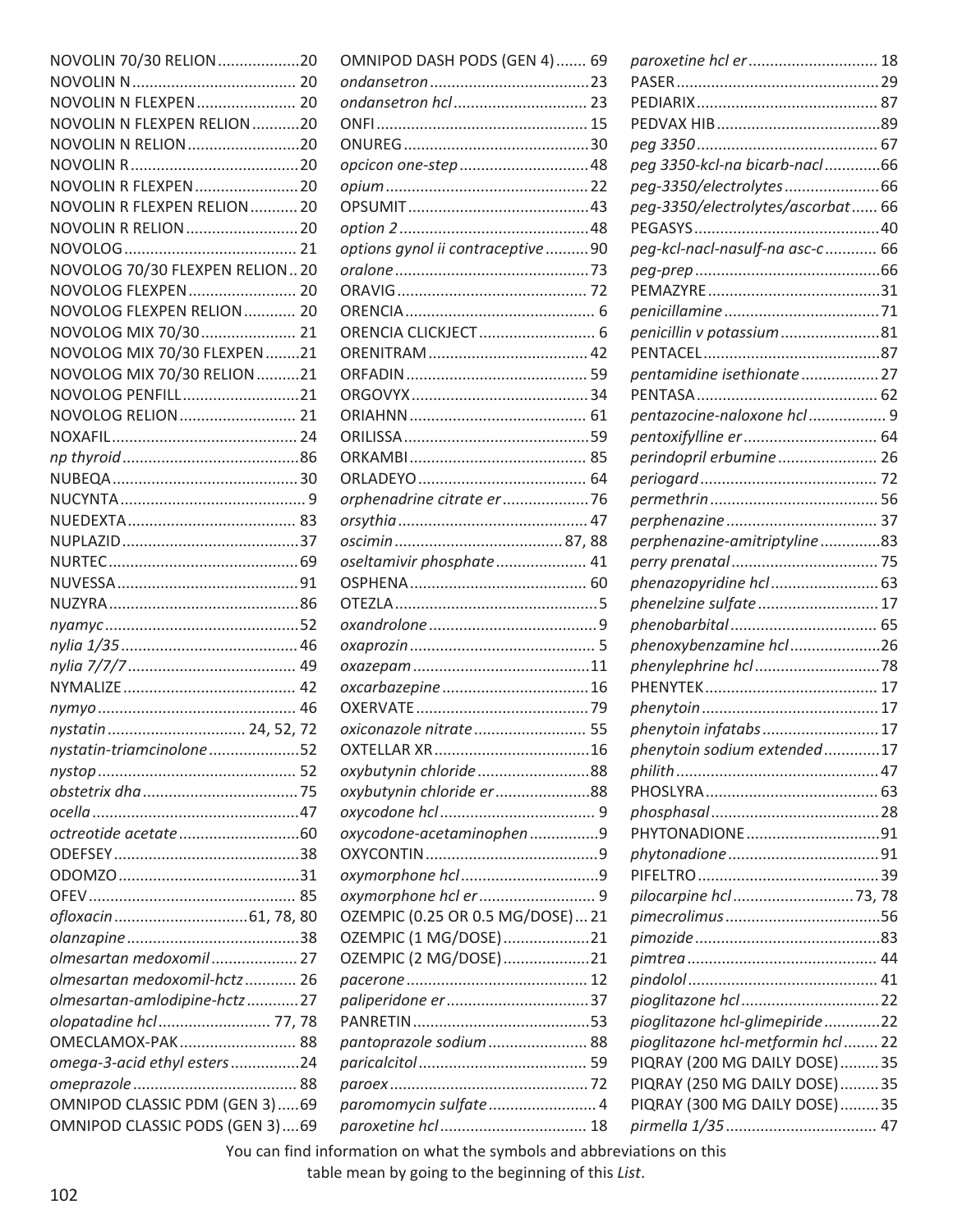|                                      |                                                                        | PULMICORT FLEXHALER14           |  |
|--------------------------------------|------------------------------------------------------------------------|---------------------------------|--|
|                                      | prenatal complete75                                                    |                                 |  |
|                                      | prenatal multi +dha  76                                                |                                 |  |
| PLEGRIDY STARTER PACK83              |                                                                        | px b complex/vitamin c73        |  |
| PNEUMOVAX 23 89                      |                                                                        |                                 |  |
| pnv prenatal plus multivitamin  75   | prenatal vitamin and mineral 75                                        |                                 |  |
|                                      | prenatal vitamin plus low iron  75                                     | px milk of magnesia 67          |  |
|                                      |                                                                        | px stop smoking aid 85          |  |
|                                      |                                                                        |                                 |  |
|                                      |                                                                        |                                 |  |
|                                      |                                                                        | pyridostigmine bromide29        |  |
|                                      |                                                                        | pyridostigmine bromide er29     |  |
| polyethylene glycol 3350 67          |                                                                        | pyrimethamine29                 |  |
| polymyxin b-trimethoprim79           |                                                                        |                                 |  |
|                                      |                                                                        |                                 |  |
|                                      |                                                                        |                                 |  |
| PONVORY STARTER PACK 85              |                                                                        |                                 |  |
|                                      |                                                                        |                                 |  |
|                                      |                                                                        | qc magnesium citrate  67        |  |
| potassium chloride71                 |                                                                        | qc milk of magnesia 67          |  |
| potassium chloride crys er  71       | primaquine phosphate29                                                 |                                 |  |
| potassium chloride er 71             | PRIMAQUINE PHOSPHATE29                                                 |                                 |  |
|                                      |                                                                        |                                 |  |
|                                      | PROAIR RESPICLICK 13                                                   |                                 |  |
| pramipexole dihydrochloride 36       |                                                                        |                                 |  |
| pramipexole dihydrochloride er 36    | prochlorperazine37                                                     |                                 |  |
|                                      | prochlorperazine maleate37                                             | quetiapine fumarate  37         |  |
| pravastatin sodium 25                |                                                                        |                                 |  |
|                                      |                                                                        | quetiapine fumarate er 37       |  |
|                                      |                                                                        |                                 |  |
|                                      |                                                                        | quinapril-hydrochlorothiazide26 |  |
|                                      |                                                                        | quinidine gluconate er  11      |  |
|                                      |                                                                        | quinidine sulfate 11            |  |
|                                      |                                                                        |                                 |  |
|                                      |                                                                        | <b>QVAR REDIHALER14</b>         |  |
| prednisolone acetate 80              | promethazine hcl  24                                                   | ra aspirin adult low dose 7     |  |
|                                      |                                                                        |                                 |  |
| prednisolone sodium phosphate 50, 80 | promethazine vc50                                                      | ra aspirin adult low strength7  |  |
|                                      | promethazine vc/codeine 51                                             |                                 |  |
| prednisone intensol50                | promethazine-codeine 51<br>promethazine-dm  51                         |                                 |  |
|                                      | promethazine-phenyleph-codeine 51                                      | ra aspirin ec adult low st7     |  |
|                                      |                                                                        |                                 |  |
|                                      | promethazine-phenylephrine50                                           |                                 |  |
|                                      | propafenone hcl  12                                                    |                                 |  |
|                                      | propafenone hcl er12                                                   |                                 |  |
|                                      |                                                                        |                                 |  |
|                                      |                                                                        |                                 |  |
|                                      |                                                                        | ra milk of magnesia 67          |  |
|                                      |                                                                        |                                 |  |
|                                      |                                                                        |                                 |  |
|                                      |                                                                        |                                 |  |
|                                      |                                                                        | ra nicotine polacrilex85        |  |
|                                      | pseudoeph-bromphen-dm  51                                              |                                 |  |
|                                      | You can find information on what the symbols and abbreviations on this |                                 |  |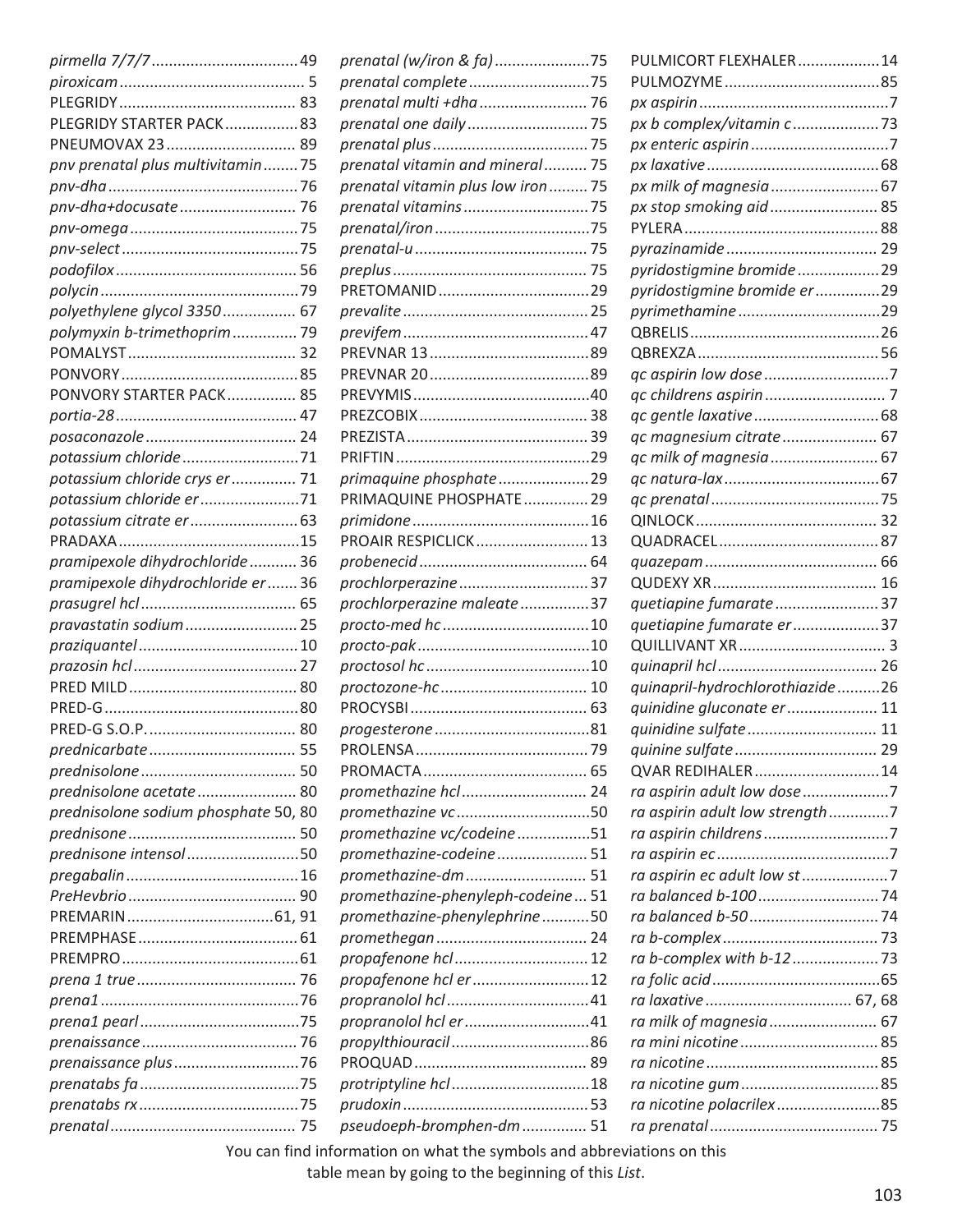| rabeprazole sodium 88                   |
|-----------------------------------------|
|                                         |
|                                         |
|                                         |
| rasagiline mesylate36                   |
|                                         |
|                                         |
|                                         |
|                                         |
|                                         |
| <b>REBIF REBIDOSE TITRATION PACK 83</b> |
| <b>REBIF TITRATION PACK 83</b>          |
|                                         |
| RECOMBIVAX HB90                         |
|                                         |
|                                         |
| RELENZA DISKHALER 41                    |
|                                         |
|                                         |
|                                         |
|                                         |
|                                         |
| REPATHA PUSHTRONEX SYSTEM 25            |
| REPATHA SURECLICK25                     |
|                                         |
|                                         |
|                                         |
|                                         |
|                                         |
|                                         |
|                                         |
|                                         |
|                                         |
| RIDAIIRA 4                              |
|                                         |
|                                         |
|                                         |
|                                         |
|                                         |
|                                         |
| risedronate sodium 58                   |
|                                         |
|                                         |
|                                         |
| rivastigmine tartrate82                 |
|                                         |
| rizatriptan benzoate 70                 |
|                                         |
| ropinirole hcl er36                     |
|                                         |
| rosuvastatin calcium25                  |
|                                         |

| sapropterin dihydrochloride60 |  |
|-------------------------------|--|
|                               |  |
|                               |  |
| SAVELLA TITRATION PACK 82     |  |
| sb bisacodyl laxative ec68    |  |
|                               |  |
|                               |  |
| sb milk of magnesia 67        |  |
| sb polyethylene glycol 335067 |  |
|                               |  |
|                               |  |
|                               |  |
|                               |  |
| selenium sulfide  54          |  |
|                               |  |
|                               |  |
|                               |  |
| SEREVENT DISKUS 13            |  |
|                               |  |
|                               |  |
| sevelamer carbonate 63        |  |
|                               |  |
|                               |  |
|                               |  |
|                               |  |
|                               |  |
| sildenafil citrate  43        |  |
|                               |  |
|                               |  |
| silver sulfadiazine 54        |  |
|                               |  |
|                               |  |
|                               |  |
|                               |  |
|                               |  |
|                               |  |

| SKYRIZI (150 MG DOSE) 53         |  |
|----------------------------------|--|
|                                  |  |
|                                  |  |
| sm aspirin adult low strength  7 |  |
| sm aspirin ec low strength7      |  |
| sm aspirin low dose 7            |  |
| sm b super vitamin complex 73    |  |
|                                  |  |
| sm balanced b-100 74             |  |
|                                  |  |
|                                  |  |
| sm b-complex/vitamin c73         |  |
|                                  |  |
|                                  |  |
|                                  |  |
|                                  |  |
| sm magnesium citrate  67         |  |
| sm milk of magnesia 67           |  |
|                                  |  |
| SM NICOTINE POLACRILEX85         |  |
| sm nicotine polacrilex 85        |  |
|                                  |  |
| sm prenatal vitamins 75          |  |
| sm super b complex/c  74         |  |
|                                  |  |
| sodium chloride51, 63            |  |
| sodium fluoride 70, 73           |  |
|                                  |  |
| sodium fluoride 5000 plus 73     |  |
| sodium fluoride 5000 ppm  73     |  |
| sodium phenylbutyrate 60         |  |
| sodium polystyrene sulfonate  72 |  |
| sodium sulfacetamide54           |  |
| solifenacin succinate  88        |  |
|                                  |  |
|                                  |  |
|                                  |  |
|                                  |  |
|                                  |  |
|                                  |  |
|                                  |  |
|                                  |  |
| SPIRIVA HANDIHALER 13            |  |
| SPIRIVA RESPIMAT 13              |  |
|                                  |  |
| spironolactone-hctz 57           |  |
|                                  |  |
|                                  |  |
|                                  |  |
|                                  |  |
|                                  |  |
| ssd (silver sulfadiazine)  54    |  |
|                                  |  |
|                                  |  |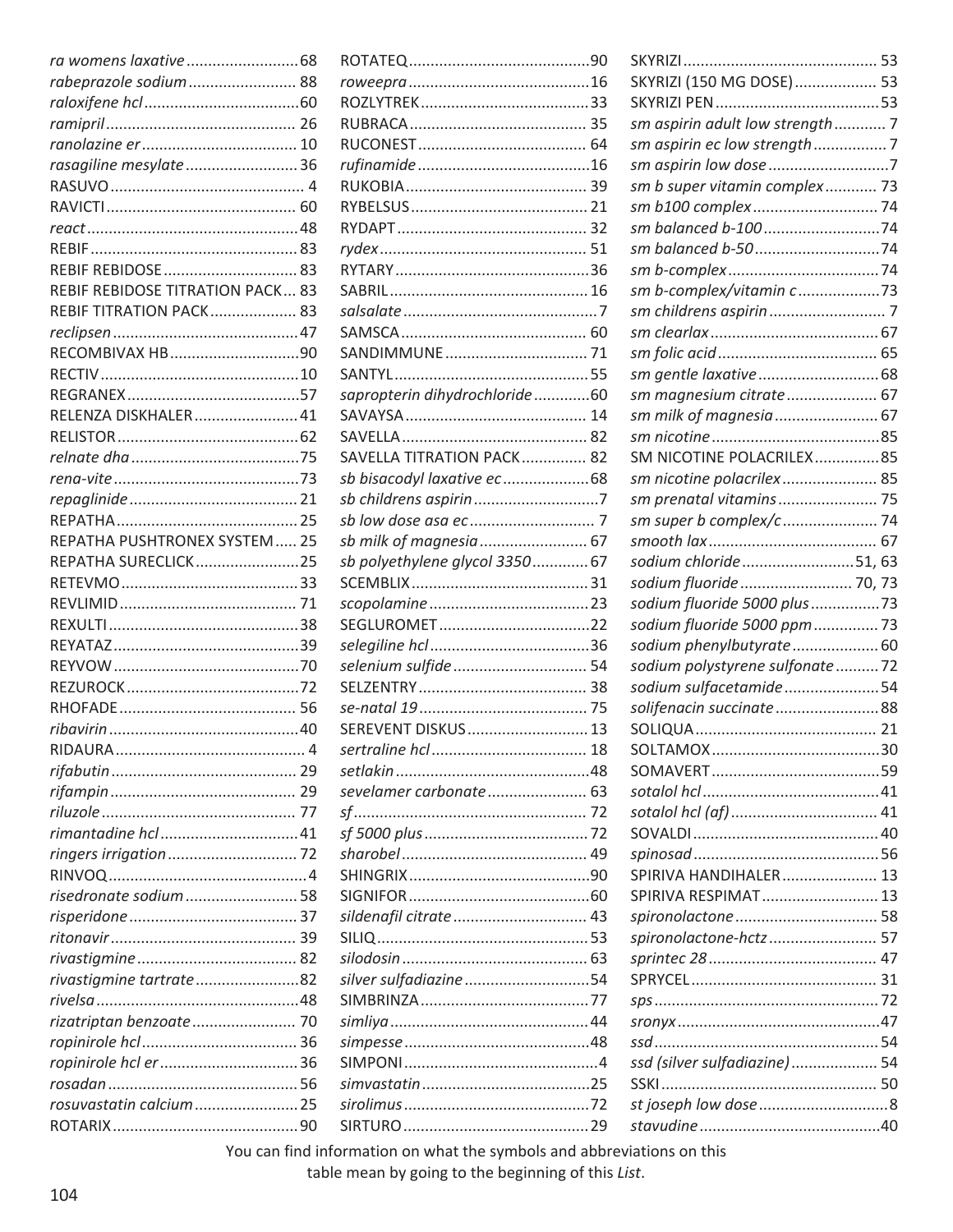| sterile water for irrigation72    |
|-----------------------------------|
|                                   |
| STIOLTO RESPIMAT 12               |
|                                   |
|                                   |
|                                   |
| stress formula (folic acid)73     |
| stress formula/iron  74           |
|                                   |
| STRIVERDI RESPIMAT 13             |
|                                   |
|                                   |
|                                   |
| sulfacetamide sodium54, 80        |
| sulfacetamide sodium (acne)51     |
| sulfacetamide sodium (cleans) 54  |
| sulfacetamide-prednisolone80      |
|                                   |
| sulfamethoxazole-trimethoprim  28 |
|                                   |
|                                   |
| sulfatrim pediatric28             |
|                                   |
|                                   |
| sumatriptan succinate  70         |
| sumatriptan succinate refill 70   |
| sunitinib malate  33              |
| super b complex/fa/vit c  73      |
| super b-complex/vit c/fa 73       |
| super quints b-50 74              |
|                                   |
| SUPREP BOWEL PREP KIT 66          |
| <b>SLITENT</b>                    |
|                                   |
|                                   |
|                                   |
|                                   |
| SYMLINPEN 120 19                  |
| SYMLINPEN 60 19                   |
|                                   |
|                                   |
|                                   |
|                                   |
|                                   |
|                                   |
|                                   |
|                                   |
|                                   |
| tacrolimus 56, 72                 |
|                                   |
|                                   |
|                                   |

| tamoxifen citrate 30                    |  |
|-----------------------------------------|--|
|                                         |  |
|                                         |  |
|                                         |  |
|                                         |  |
|                                         |  |
|                                         |  |
|                                         |  |
|                                         |  |
|                                         |  |
|                                         |  |
|                                         |  |
|                                         |  |
|                                         |  |
|                                         |  |
|                                         |  |
|                                         |  |
|                                         |  |
| TEKTURNA HCT 27                         |  |
|                                         |  |
| telmisartan-amlodipine 26               |  |
| telmisartan-hctz 26                     |  |
|                                         |  |
|                                         |  |
|                                         |  |
|                                         |  |
|                                         |  |
| tenofovir disoproxil fumarate  40       |  |
|                                         |  |
|                                         |  |
|                                         |  |
| terbutaline sulfate 13                  |  |
|                                         |  |
|                                         |  |
| testosterone cypionate 10               |  |
| testosterone enanthate 10               |  |
| <b>TETANUS-DIPHTHERIA TOXOIDS TD 87</b> |  |
|                                         |  |
|                                         |  |
|                                         |  |
|                                         |  |
|                                         |  |
| theophylline er 14                      |  |
|                                         |  |
|                                         |  |
|                                         |  |
|                                         |  |
|                                         |  |
|                                         |  |

| timolol maleate41,77              |  |
|-----------------------------------|--|
| timolol maleate (once-daily)77    |  |
| timolol maleate ocudose 77        |  |
| timolol maleate pf77              |  |
| TIMOPTIC OCUDOSE  77              |  |
|                                   |  |
|                                   |  |
|                                   |  |
|                                   |  |
|                                   |  |
|                                   |  |
|                                   |  |
| TOBI PODHALER4                    |  |
|                                   |  |
|                                   |  |
|                                   |  |
| tobramycin-dexamethasone80        |  |
|                                   |  |
|                                   |  |
|                                   |  |
|                                   |  |
| tolterodine tartrate88            |  |
| tolterodine tartrate er88         |  |
|                                   |  |
|                                   |  |
| TOPAMAX SPRINKLE 16               |  |
|                                   |  |
|                                   |  |
| toremifene citrate30              |  |
|                                   |  |
| TOUJEO MAX SOLOSTAR21             |  |
| TOUJEO SOLOSTAR 21                |  |
|                                   |  |
|                                   |  |
|                                   |  |
|                                   |  |
|                                   |  |
|                                   |  |
| tramadol hcl er (biphasic) 9      |  |
| tramadol-acetaminophen9           |  |
|                                   |  |
| trandolapril-verapamil hcl er  25 |  |
| tranexamic acid 65                |  |
| tranylcypromine sulfate17         |  |
| travoprost (bak free)80           |  |
|                                   |  |
|                                   |  |
| TRELEGY ELLIPTA12                 |  |
|                                   |  |
|                                   |  |

You can find information on what the symbols and abbreviations on this table mean by going to the beginning of this *List*.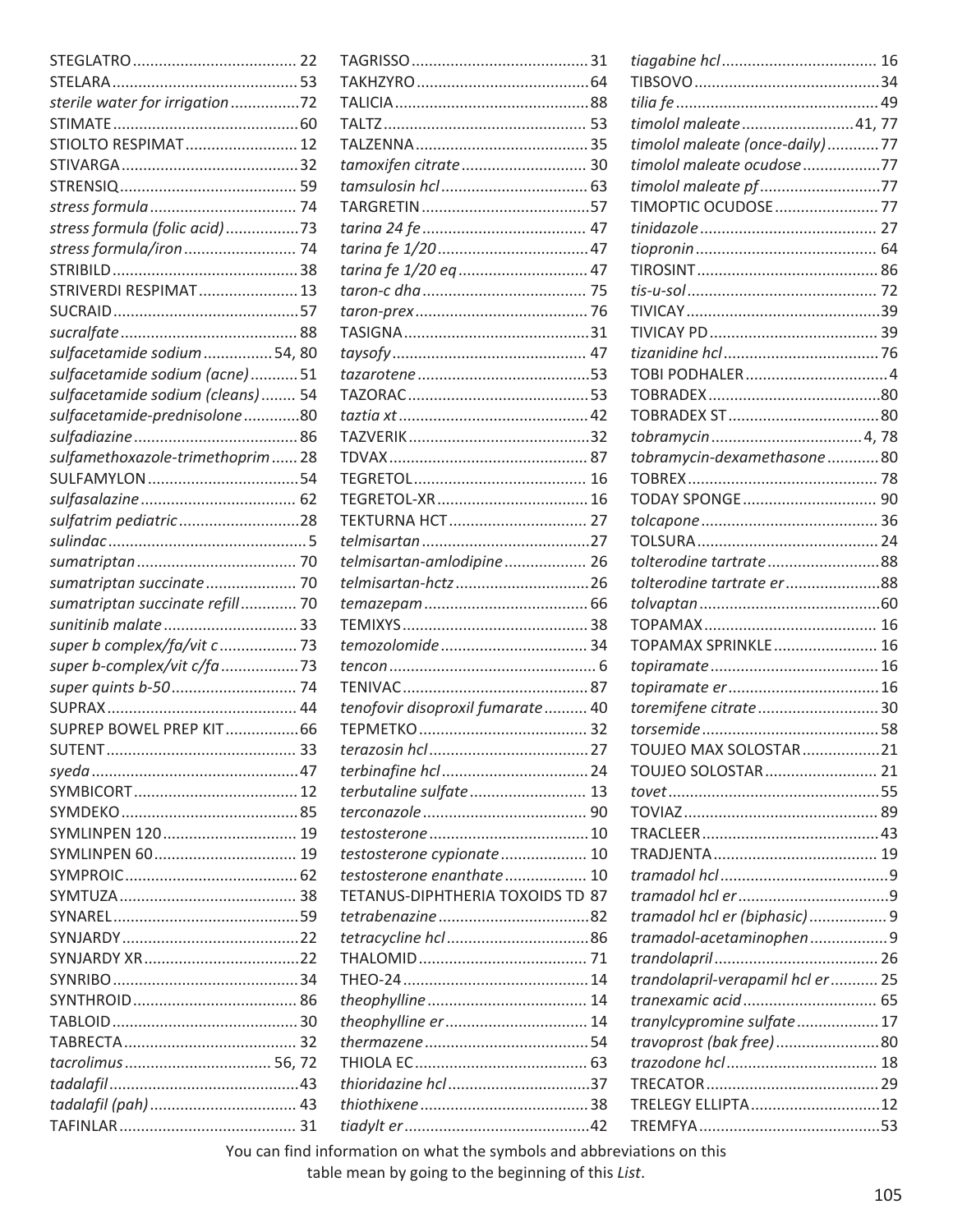| TRESIBA FLEXTOUCH21                 |
|-------------------------------------|
|                                     |
| tretinoin microsphere52             |
| tretinoin microsphere pump 52       |
|                                     |
| triamcinolone acetonide  55, 73, 77 |
|                                     |
| triamterene-hctz 57                 |
|                                     |
|                                     |
|                                     |
| trifluoperazine hcl  38             |
|                                     |
| trihexyphenidyl hcl 36              |
|                                     |
|                                     |
|                                     |
|                                     |
|                                     |
|                                     |
|                                     |
|                                     |
|                                     |
| trimethobenzamide hcl 23            |
|                                     |
|                                     |
| trimipramine maleate  18            |
|                                     |
|                                     |
|                                     |
|                                     |
|                                     |
|                                     |
|                                     |
| tri-vitamin/fluoride 74             |
|                                     |
|                                     |
|                                     |
|                                     |
|                                     |
| trospium chloride  89               |
| trospium chloride er 89             |
| TRUE METRIX BLOOD GLUCOSE           |
|                                     |
|                                     |
| TRUETRACK TEST 57                   |
|                                     |
|                                     |
| TRUSELTIQ (100MG DAILY DOSE) 31     |
|                                     |
| TRUSELTIQ (125MG DAILY DOSE) 31     |
| TRUSELTIQ (50MG DAILY DOSE)  31     |

| TRUSELTIQ (75MG DAILY DOSE) 31  |  |
|---------------------------------|--|
| TUDORZA PRESSAIR 13             |  |
|                                 |  |
|                                 |  |
|                                 |  |
|                                 |  |
|                                 |  |
|                                 |  |
|                                 |  |
|                                 |  |
|                                 |  |
|                                 |  |
|                                 |  |
| TYVASO STARTER 43               |  |
|                                 |  |
|                                 |  |
|                                 |  |
|                                 |  |
|                                 |  |
|                                 |  |
|                                 |  |
|                                 |  |
|                                 |  |
|                                 |  |
|                                 |  |
|                                 |  |
|                                 |  |
|                                 |  |
|                                 |  |
|                                 |  |
|                                 |  |
|                                 |  |
| valsartan-hydrochlorothiazide26 |  |
| VALTOCO 10 MG DOSE  15          |  |
| VALTOCO 15 MG DOSE  15          |  |
|                                 |  |
| VALTOCO 20 MG DOSE  15          |  |
| VALTOCO 5 MG DOSE  15           |  |
|                                 |  |
|                                 |  |
|                                 |  |
|                                 |  |
| varenicline tartrate 85         |  |
|                                 |  |
|                                 |  |
|                                 |  |
|                                 |  |
| VAXNEUVANCE 89                  |  |
| vcf vaginal contraceptive 90    |  |
|                                 |  |
|                                 |  |
|                                 |  |
|                                 |  |
|                                 |  |
|                                 |  |

| VENCLEXTA STARTING PACK31       |  |
|---------------------------------|--|
| venlafaxine hcl  18             |  |
| venlafaxine hcl er  18          |  |
|                                 |  |
| <b>VENTOLIN HFA 13</b>          |  |
|                                 |  |
| verapamil hcl er  42            |  |
|                                 |  |
|                                 |  |
|                                 |  |
|                                 |  |
|                                 |  |
|                                 |  |
|                                 |  |
|                                 |  |
| VIIBRYD STARTER PACK18          |  |
|                                 |  |
|                                 |  |
|                                 |  |
|                                 |  |
|                                 |  |
|                                 |  |
|                                 |  |
|                                 |  |
|                                 |  |
|                                 |  |
|                                 |  |
|                                 |  |
| vitamin b complex73             |  |
|                                 |  |
| vitamin b-complex 73            |  |
| vitamin d (ergocalciferol)91    |  |
| vitamin-b complex 73            |  |
| vitamins acd-fluoride  74       |  |
|                                 |  |
|                                 |  |
|                                 |  |
|                                 |  |
|                                 |  |
|                                 |  |
|                                 |  |
|                                 |  |
|                                 |  |
|                                 |  |
|                                 |  |
|                                 |  |
| warfarin sodium14               |  |
| water for irrigation, sterile72 |  |
|                                 |  |
|                                 |  |
| WIDE-SEAL DIAPHRAGM 60 69       |  |
| WIDE-SEAL DIAPHRAGM 65  69      |  |

You can find information on what the symbols and abbreviations on this table mean by going to the beginning of this List.